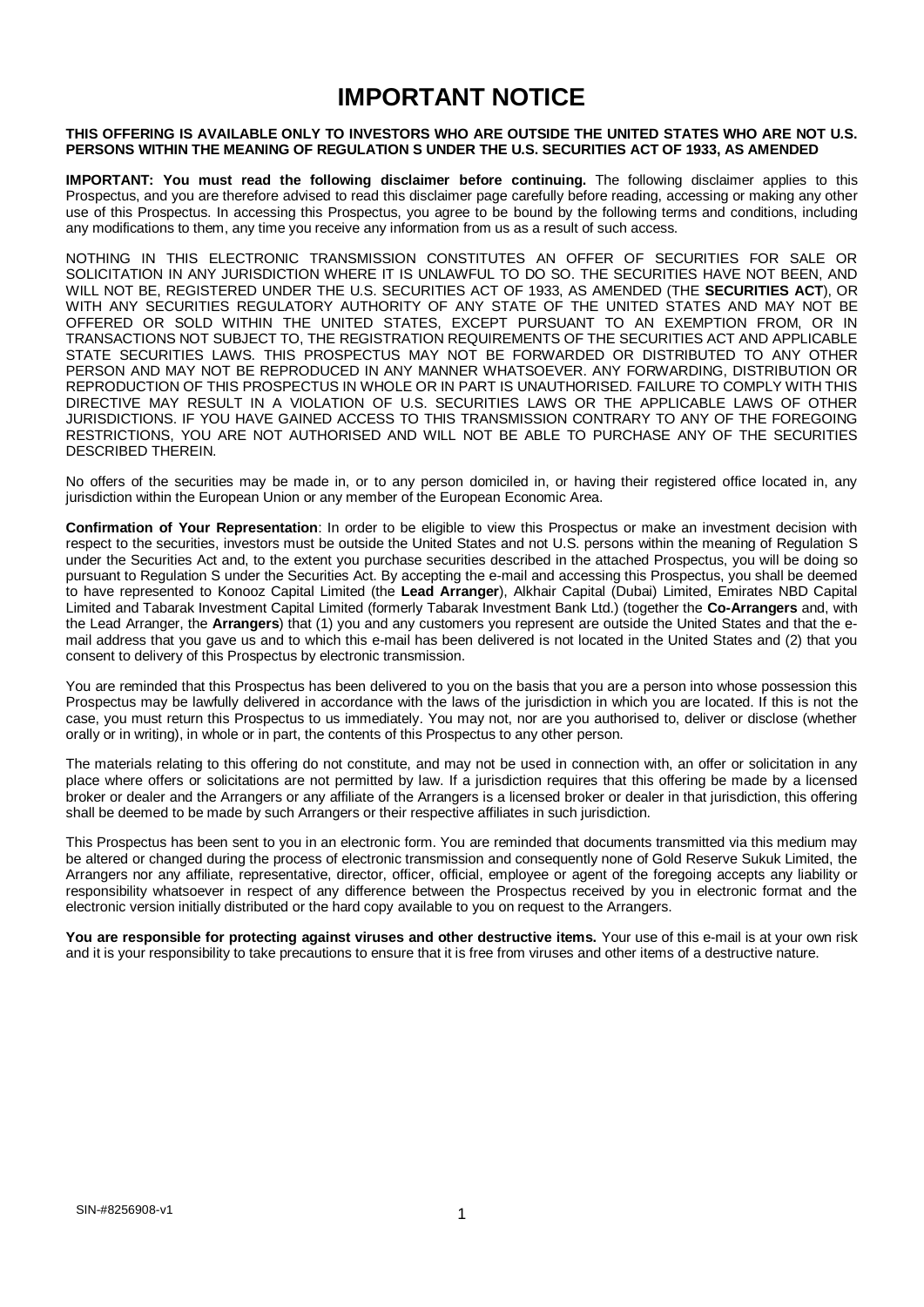## Gold Reserve Sukuk Limited

*(incorporated with limited liability under the laws of the Dubai International Financial Centre)*

#### **U.S.\$5,000,000,000 Trust Certificate Issuance Programme**

Under the U.S.\$ 5,000,000,000 trust certificate issuance programme (the **Programme**), Gold Reserve Sukuk Limited (in its capacity as issuer and as trustee, (the **Trustee**) for and on behalf of the holders of perpetual trust certificates issued under the Programme (the **Certificates**) (the **Certificateholders**)), subject to compliance with all applicable laws, regulations and directives, may from time to time issue the Certificates which will be constituted by (i) a master trust deed dated 1 December 2014 entered into between the Trustee and Citibank, N.A., London Branch as delegate of the Trustee (the **Delegate**, which expression shall include any co-delegate or any successor) (the **Master Trust Deed**) and (ii) a supplemental trust deed entered into between the Trustee and the Delegate in relation to the relevant Series (as defined herein) (the **Supplemental Trust Deed**). In accordance with the Trust Deed and the terms and conditions of the Certificates (the **Conditions**), the Trustee will hold the Wakala Assets (as defined herein) upon trust absolutely for the Certificateholders *pro rata* according to the Face Amount (as defined herein) of Certificates held by such Certificateholder in the relevant Series.

The Certificates are perpetual securities in respect of which there is no fixed maturity date. The Certificates do not bear interest or profit. The maximum Aggregate Face Amount (as defined herein) of all Series from time to time outstanding under the Programme will not exceed U.S.\$5,000,000,000, subject to increase as described herein. The proceeds of each Series will be used to buy one kilogramme Dubai good delivery gold bars in multiples of five, which will be held at Almas Tower Gold Vault at the Dubai Multi Commodities Centre (the **DMCC**). The Certificates of each Series will be issued in registered form and will be represented by either a single global certificate (each a **Global Certificate**) or Certificates in definitive form (each a **definitive Certificate**), but not both. Gold Bars (as defined herein) purchased in relation to Certificates of a particular Series (a) represented by a Global Certificate will be held at the DMCC in "undivided" form (i.e. the Gold Bars will be allocated to the Series as a whole until redemption of a particular Certificate); and (b) in definitive form will be held at the DMCC in "allocated" form (i.e. each Gold Bar will be allocated to a particular definitive Certificate).

#### **Each Certificateholder on a Quarter End Date (as specified in the pricing supplement issued by the Trustee with respect to a Series (the applicable Pricing Supplement)) shall be charged a management fee by the Trustee relating to each Certificate held by that Certificateholder on such Quarter End Date (the Management Fee).**

Certificates may be redeemed in cash or by way of physical delivery of the Gold Bars at the option of a Certificateholder on any Business Day (as defined herein). The Certificates may not be redeemed at the Trustee's option, except that, if the Management Fee payable on a Certificate is not paid with respect to two consecutive Quarter End Dates, such Certificate shall be subject to compulsory redemption for cash by the Trustee in accordance with the Conditions (**Compulsory Cash Dissolution**). See "*Structure and Cash Flows*" for further details.

The Certificates will be limited recourse obligations of the Trustee. An investment in Certificates issued under the Programme involves certain risks. For a discussion of these risks, see "*Risk Factors*".

This Prospectus complies with the requirements of Part 2 of the Markets Law (DIFC Law No. 1 of 2012) and Chapter 2 of the Markets Rules of the Dubai Financial Services Authority (the **DFSA**). This Prospectus has also been approved by the DFSA under the DFSA's Markets Rule 2.6 and is therefore an Approved Prospectus for the purposes for the purposes of Article 14 of the Markets Law (DIFC Law No.1 of 2012). Application has also been made to the DFSA for Certificates issued under this Programme during the period of 12 months from the date of this Prospectus to be admitted to the official list of securities maintained by the DFSA (the **DFSA's Official List**) and to Nasdaq Dubai for such Certificates to be admitted to trading on Nasdaq Dubai. The DFSA has confirmed to the Trustee that the Certificates issued under this Programme will fall within its Market Rules and as such will be designated as Certificates over Commodities. References in this Prospectus to Certificates being listed (and all related references) shall mean that such Certificates have been admitted to trading on Nas daq Dubai and have been admitted to the DFSA's Official List.

The Programme provides that Certificates may be listed or admitted to trading, as the case may be, on such other or further stock exchanges or markets as may be agreed between the Trustee, Konooz Capital Limited (the **Lead Arranger**) and any of Alkhair Capital (Dubai) Limited, Emirates NBD Capital Limited and Tabarak Investment Capital Limited (together the **Co-Arrangers** and, with the Lead Arranger, the **Arrangers**) and the relevant Dealer(s) (as defined below). The Trustee may also issue unlisted Certificates and/or Certificates not admitted to trading on any market.

Notice of the Aggregate Face Amount of Certificates, the quantity, weight and serial numbers of the Gold Bars relating to each Series and certain other terms and conditions which are applicable to each Series will be set out in the applicable Pricing Supplement which will be delivered to the DFSA and Nasdaq Dubai.

Any Global Certificate will be deposited on or about each Issue Date with, and registered in the name of, Nasdaq Dubai Guardian Limited, which will act as bare nominee on behalf of Nasdaq Dubai Central Securities Depository (**Nasdaq Dubai CSD**). Interests in each Global Certificate may be held through a company which is recognised by Nasdaq Dubai CSD as a custodian (a **CSD Custodian**). Interests in a Global Certificate will be shown on, and transfers thereof will be effected only through, records maintained by Nasdaq Dubai CSD. All communications with Nasdaq Dubai CSD should be made through a CSD Custodian. A list of CSD Custodians is available at www.nasdaqdubai.com/members/list-ofmembers.

The Trustee may agree with any Dealer that Certificates may be issued with terms and conditions not contemplated by the Conditions, in which event a supplemental Prospectus, if appropriate, will be made available which will describe the effect of the agreement reached in relation to such Certificates.

The Certificates have not been nor will they be registered under the United States Securities Act of 1933, as amended (the **Securities Act**) nor with any securities regulatory authority of any state or other jurisdiction of the United States and the Certificates may not be offered or sold within the United States or to, or for the account or benefit of, U.S. Persons (as defined in Regulation S under the Securities Act (Regulation S)), except pursuant to an exemption from, or in a transaction not subject to, the registration requirements of the Securities Act. Accordingly, Certificates may be offered or sold solely to persons who are not U.S. Persons outside the United States in reliance on Regulation S. Each purchaser of the Certificates is hereby notified that the offer and sale of Certificates to it is being made in reliance on the exemption from the registration requirements of the Securities Act provided by Regulation S. For a description of these requirements and further restrictions, see "*Subscription and Sale*" and "*Transfer Restrictions*".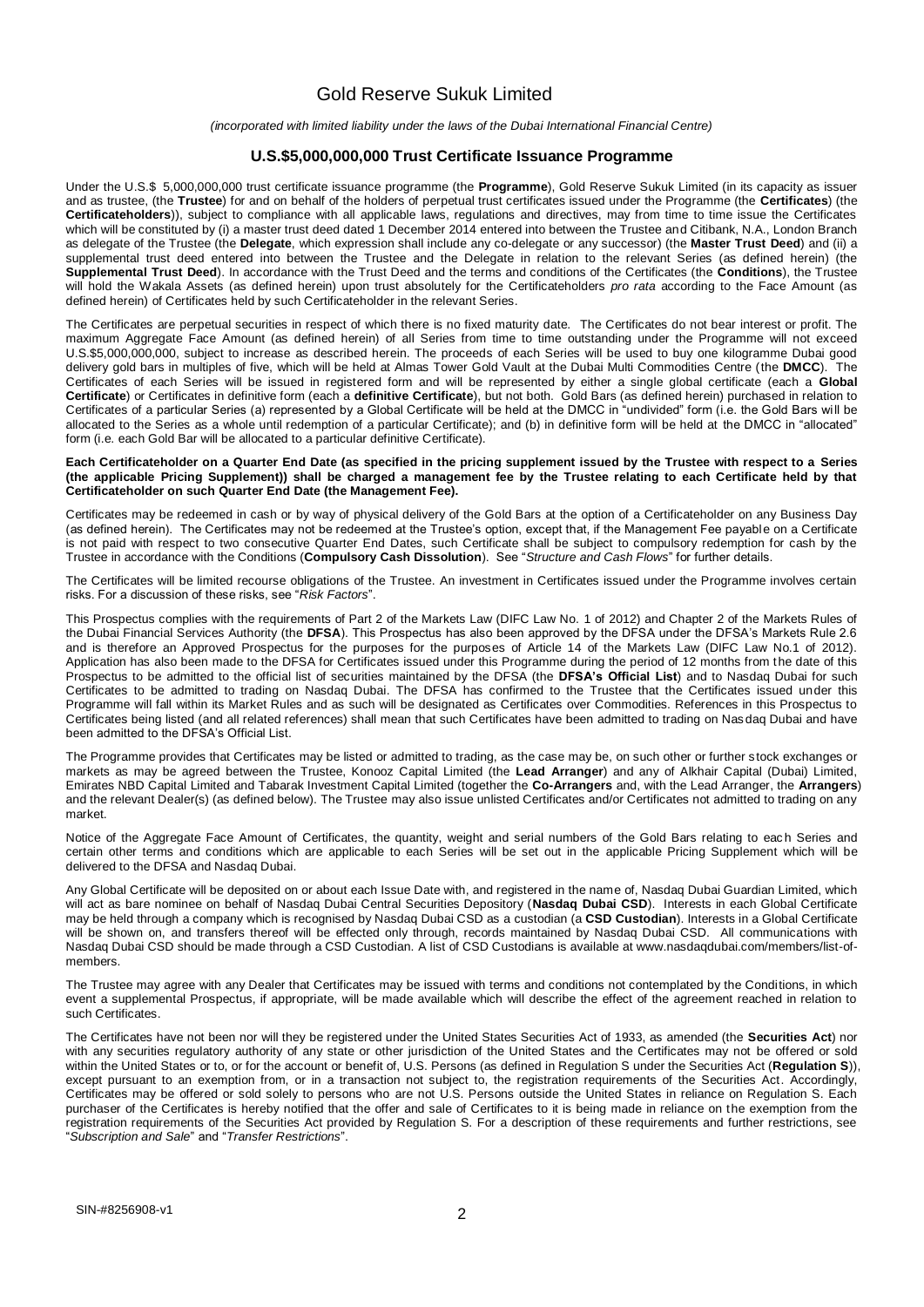The transaction structure relating to the Certificates (as described in this Prospectus) has been approved by the Sharia Supervisory Board for the Trustee (see "*General Information*"). Prospective investors should not rely on such approval in deciding whether to make an investment in the Certificates and should consult their own Sharia advisers as to whether the proposed transaction described herein is in compliance with their individual standards of compliance with Sharia principles.

This Prospectus supersedes all previous prospectuses relating to the Programme and supplements thereto. Any Certificates issued under the Programme on or after the date hereof are issued subject to the provisions set out herein.

**Lead Arranger**

**Konooz Capital Limited**

**Co-Arrangers and Dealers** 

**Alkhair Capital (Dubai) Limited Emirates NBD Capital Limited Tabarak Investment Capital Limited**

**The date of this Prospectus is 11 August 2016.**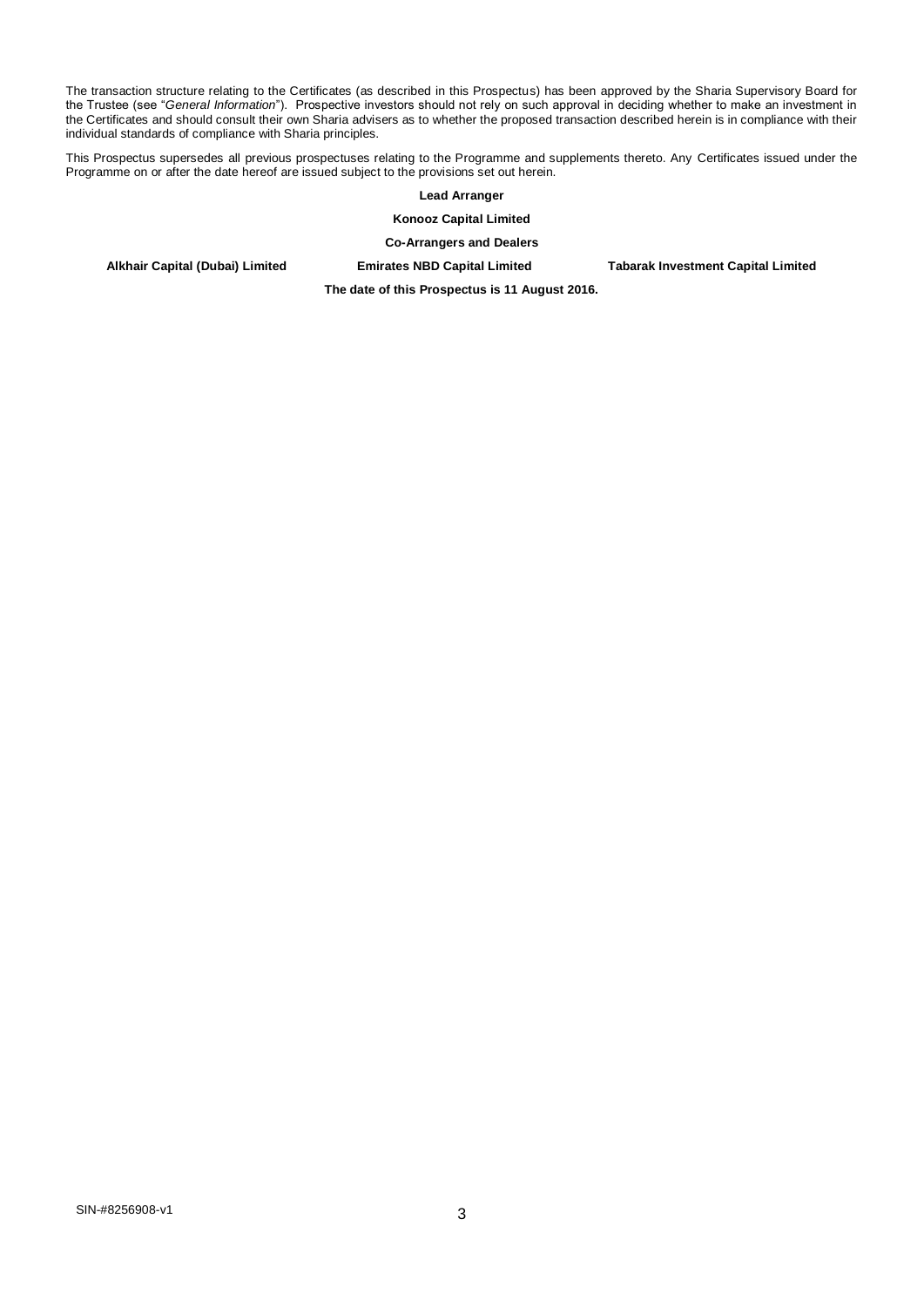**The Trustee and the directors of the Lead Arranger accept responsibility for the information contained in this Prospectus. To the best of the knowledge of the Trustee and the directors of the Lead Arranger (having taken all reasonable care to ensure that such is the case) the information contained in this Prospectus is in accordance with the facts and does not omit anything likely to affect the import of such information.**

**The DFSA does not accept any responsibility for the content of the information included in this Prospectus, including the accuracy or completeness of such information. The liability for the content of this Prospectus lies with the Trustee and other persons, whose opinions are included in this Prospectus with their consent. The DFSA has also not assessed the suitability of any Certificates issued under this Programme to any particular investor or type of investor and has not determined whether they are Sharia compliant. If you do not understand the contents of this Prospectus or are unsure whether any Certificates issued under this Prospectus are suitable for your individual investment objectives and circumstances, you should consult an authorised financial advisor.**

**Certain information in this Prospectus has been obtained from various public sources (for example, under the heading "***Description of the Service Providers***"). Each of the Trustee and the Lead Arranger confirms that such information has been accurately reproduced and that, so far as it is aware, and is able to ascertain from information published by the relevant sources referred to, no facts have been omitted which would render the reproduced information inaccurate or misleading.** 

**This Prospectus should be read and construed together with any amendments or supplements hereto and, in relation to any Series, should be read and construed together with the applicable Pricing Supplement.** 

**The only persons authorised to use this Prospectus in connection with an offer of Certificates are the persons named in the Relevant Agreement (as defined herein) relating to a Series as the relevant Dealer.** 

**No person is or has been authorised by the Trustee to give any information or to make any representation not contained in or not consistent with this Prospectus in connection with the Programme or the Certificates and, if given or made, such information or representation must not be relied upon as having been authorised by the Trustee, the Dealers, the Delegate, the Agents (as defined herein), the Custodians (as defined herein) or any other person. Neither the delivery of this document nor any sale of any Certificates shall, under any circumstances, constitute a representation or create any implication that the information contained herein is correct as of any time subsequent to the date hereof or that any other information supplied in connection with the Programme is correct as of any time subsequent to the date indicated in the document containing the same. The Arrangers, the Delegate and the Dealers expressly do not undertake to review the financial condition or affairs of the Trustee at any point, including during the life of the Programme, or to advise any investor in the Certificates of any information coming to their attention.**

**None of the Arrangers, the Dealers, the Trustee, the Delegate, the Agents or the Custodians has independently verified the information contained herein. Accordingly, no representation, warranty or undertaking, express or implied, is made and no responsibility or liability is accepted by any of them as to the accuracy, adequacy, reasonableness or completeness of the information contained in this Prospectus or any other information provided by the Trustee in connection with the Programme.** 

**Neither this Prospectus nor any other information supplied in connection with the Programme or any Certificates is (i) intended to provide the basis of any credit or other evaluation save for making an investment decision on the Certificates or (ii) should be considered as a recommendation by the Trustee, the Arrangers, the Dealers, the Delegate, the Agents or the Custodians that any recipient of this Prospectus nor any other information supplied in connection with the Programme or the issue of any Certificates should purchase any**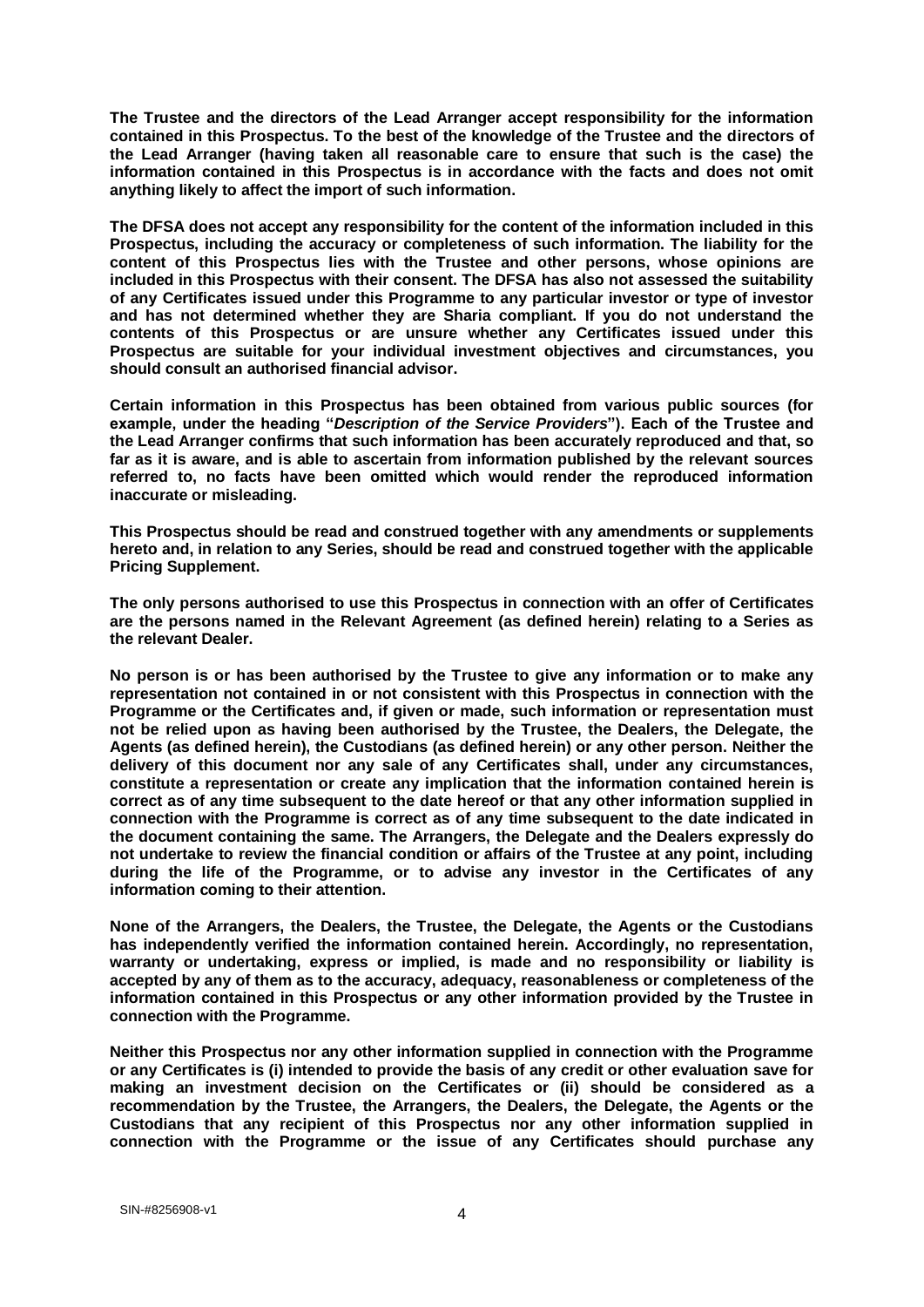**Certificates. Each investor contemplating purchasing any Certificates should make its own independent investigation of the risks associated with investing in the Certificates and its own appraisal of the creditworthiness of the Trustee. None of the Co-Arrangers, the Dealers, the Delegate, the Agents or the Custodians accepts any liability in relation to the information contained in this Prospectus or any other information provided by the Trustee or the Lead Arranger in connection with the Programme.** 

**The Certificates of any Series may not be a suitable investment for all investors. Each potential investor in Certificates must determine the suitability of that investment in light of its own circumstances. In particular, each potential investor should:** 

- (a) **have sufficient knowledge and experience to make a meaningful evaluation of the relevant Certificates, the merits and risks of investing in the relevant Certificates and the information contained in this Prospectus;**
- (b) **have access to, and knowledge of, appropriate analytical tools to evaluate, in the context of its particular financial situation, an investment in the relevant Certificates and the impact the relevant Certificates will have on its overall investment portfolio;**
- (c) **have sufficient financial resources and liquidity to bear all of the risks of an investment in the relevant Certificates, including where the currency of payment (U.S. dollars, if applicable) is different from the potential investor's currency;**
- (d) **understand thoroughly the terms of the relevant Certificates and be familiar with the behaviour of any relevant indices and financial markets; and**
- (e) **be able to evaluate (either alone or with the help of a financial adviser) possible scenarios for economic and other factors that may affect its investment and its ability to bear the applicable risks.**

**The Certificates are complex financial instruments. Sophisticated institutional investors generally do not purchase complex financial instruments as stand-alone investments. They purchase complex financial instruments as a way to reduce risk or enhance yield with an understood, measured, appropriate addition of risk to their overall portfolios. A potential investor should not invest in Certificates which are complex financial instruments unless it has the expertise (either alone or with a financial adviser) to evaluate how the Certificates will perform under changing conditions, the resulting effects on the value of the Certificates and the impact this investment will have on the potential investor's overall investment portfolio.** 

**No comment is made or advice given by the Trustee, the Arrangers, the Dealers, the Delegate, the Agents or the Custodians in respect of taxation matters relating to any Certificates or the legality of the purchase of the Certificates by an investor under any applicable law.** 

**Legal investment considerations may restrict certain investments. The investment activities of certain investors are subject to legal investment laws and regulations, or review or regulation by certain authorities. Each potential investor should consult its legal advisers to determine whether and to what extent (1) Certificates are legal investments for it, (2) Certificates can be used as collateral for various types of borrowing and (3) other restrictions apply to its purchase or pledge of any Certificates. Financial institutions should consult their legal advisers or the appropriate regulators to determine the appropriate treatment of Certificates under any applicable risk-based capital or similar rules.** 

**EACH PROSPECTIVE INVESTOR IS ADVISED TO CONSULT ITS OWN TAX ADVISER, LEGAL ADVISER AND BUSINESS ADVISER AS TO TAX, LEGAL, BUSINESS AND RELATED MATTERS CONCERNING THE PURCHASE OF ANY CERTIFICATES.** 

**This Prospectus does not constitute an offer to sell or the solicitation of an offer to buy any Certificates in any jurisdiction to any person to whom it is unlawful to make the offer or**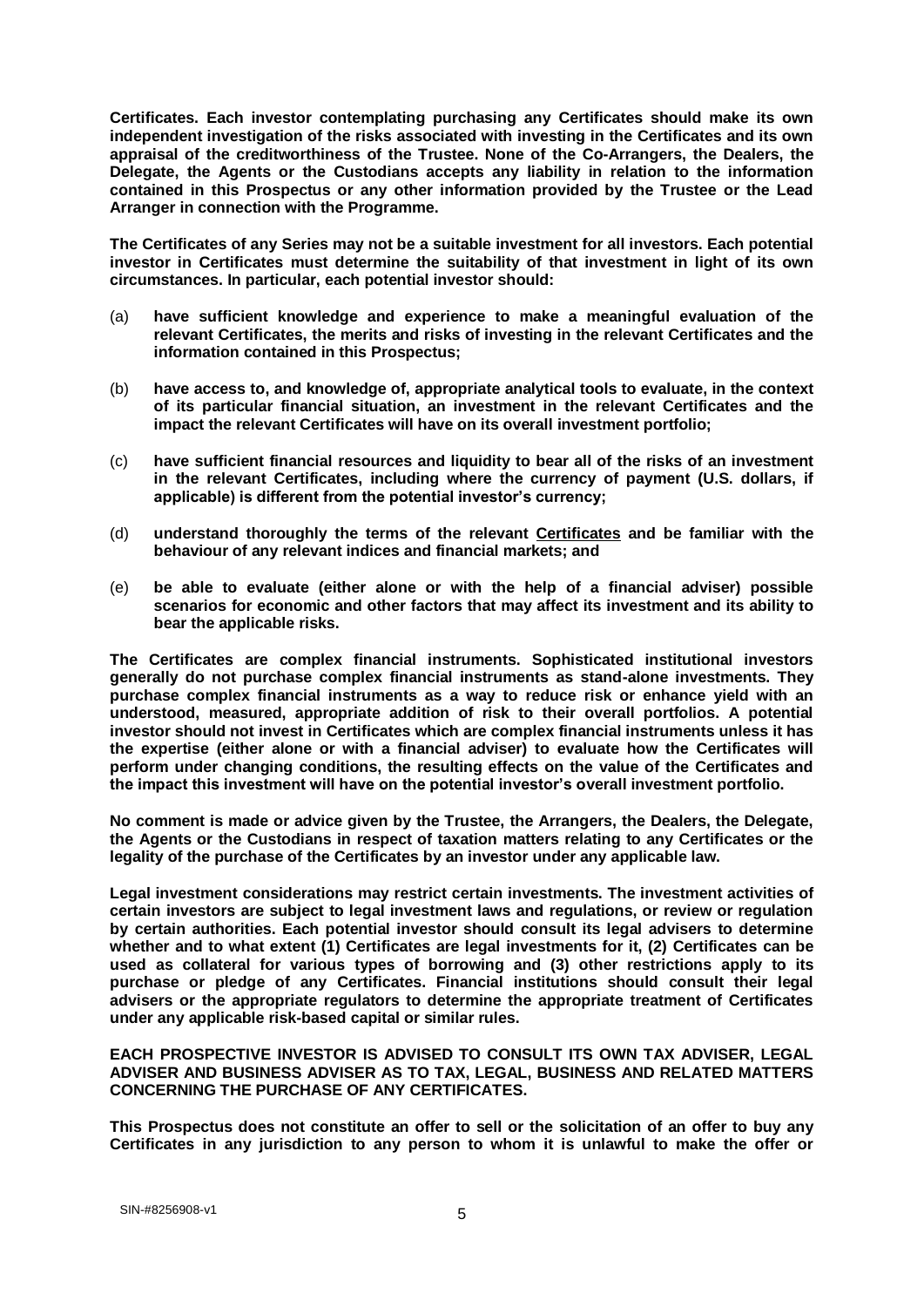**solicitation in such jurisdiction. The distribution of this Prospectus and the offer or sale of Certificates may be restricted by law in certain jurisdictions. None of the Trustee, the Arrangers, the Dealers, the Delegate, the Agents or the Custodians represents that this Prospectus may be lawfully distributed, or that any Certificates may be lawfully offered, in compliance with any applicable registration or other requirements in any such jurisdiction, or pursuant to an exemption available thereunder, or assumes any responsibility for facilitating any such distribution or offering. In particular, no action has been taken by the Trustee, the Arrangers, the Dealers, the Delegate, the Agents or the Custodians which is intended to permit a public offering of any Certificates or distribution of this Prospectus in any jurisdiction where action for that purpose is required. Accordingly, no Certificates may be offered or sold, directly or indirectly, and neither this Prospectus nor any advertisement or other offering material may be distributed or published in any jurisdiction, except under circumstances that will result in compliance with any applicable laws and regulations. Persons into whose possession this Prospectus or any Certificates may come must inform themselves about, and observe, any such restrictions on the distribution of this Prospectus and the offering and sale of the Certificates. In particular, there are restrictions on the distribution of this Prospectus and the offer or sale of Certificates in the United States, the European Economic Area (including the United Kingdom), the European Union, the UAE (excluding the Dubai International Financial Centre), the Dubai International Financial Centre, the Kingdom of Saudi Arabia, the Kingdom of Bahrain, Qatar (excluding the Qatar Financial Centre) and the Qatar Financial Centre, see "***Subscription and Sale***".** 

**This Prospectus has been prepared on the basis that no offers of the Certificates may be made in, or to any person domiciled in, or having their registered office located in, any jurisdiction within the European Union or any member of the European Economic Area.**

**THE CERTIFICATES HAVE NOT BEEN APPROVED OR DISAPPROVED BY THE U.S. SECURITIES AND EXCHANGE COMMISSION, ANY STATE SECURITIES COMMISSION IN THE UNITED STATES OR ANY OTHER U.S. REGULATORY AUTHORITY, NOR HAS ANY OF THE FOREGOING AUTHORITIES PASSED UPON OR ENDORSED THE MERITS OF THE OFFERING OF CERTIFICATES OR THE ACCURACY OR THE ADEQUACY OF THIS PROSPECTUS. ANY REPRESENTATION TO THE CONTRARY IS A CRIMINAL OFFENCE IN THE UNITED STATES.**

**The Certificates have not been nor will be registered under the Securities Act nor with any securities regulatory authority of any state or other jurisdiction of the United States and the Certificates may not be offered or sold within the United States or to, or for the account or benefit of, U.S. Persons (as defined in Regulation S), except pursuant to an exemption from, or in a transaction not subject to, the registration requirements of the Securities Act. Accordingly, Certificates may be offered or sold solely to persons who are not U.S. Persons outside the United States in reliance on Regulation S. Each purchaser of the Certificates is hereby notified that the offer and sale of Certificates to it is being made in reliance on the exemption from the registration requirements of the Securities Act provided by Regulation S. For a description of these requirements and further restrictions, see "***Subscription and Sale***" and "***Transfer Restrictions***".**

**None of the Arrangers, the Dealers, the Trustee, the Delegate, the Agents or the Custodians makes any representation to any investor in the Certificates regarding the legality of its investment under any applicable laws. Any investor in the Certificates should be able to bear the economic risk of an investment in the Certificates for an indefinite period of time.**

#### **NOTICE TO BAHRAIN RESIDENTS**

**In relation to investors in the Kingdom of Bahrain, securities issued in connection with this Prospectus and related offering documents may only be offered in registered form to existing accountholders and accredited investors as defined by the Central Bank of Bahrain (the** *CBB***) in the Kingdom of Bahrain where such investors make a minimum investment of at least U.S.\$100,000 or any equivalent amount in other currency or such other amount as the CBB may determine.**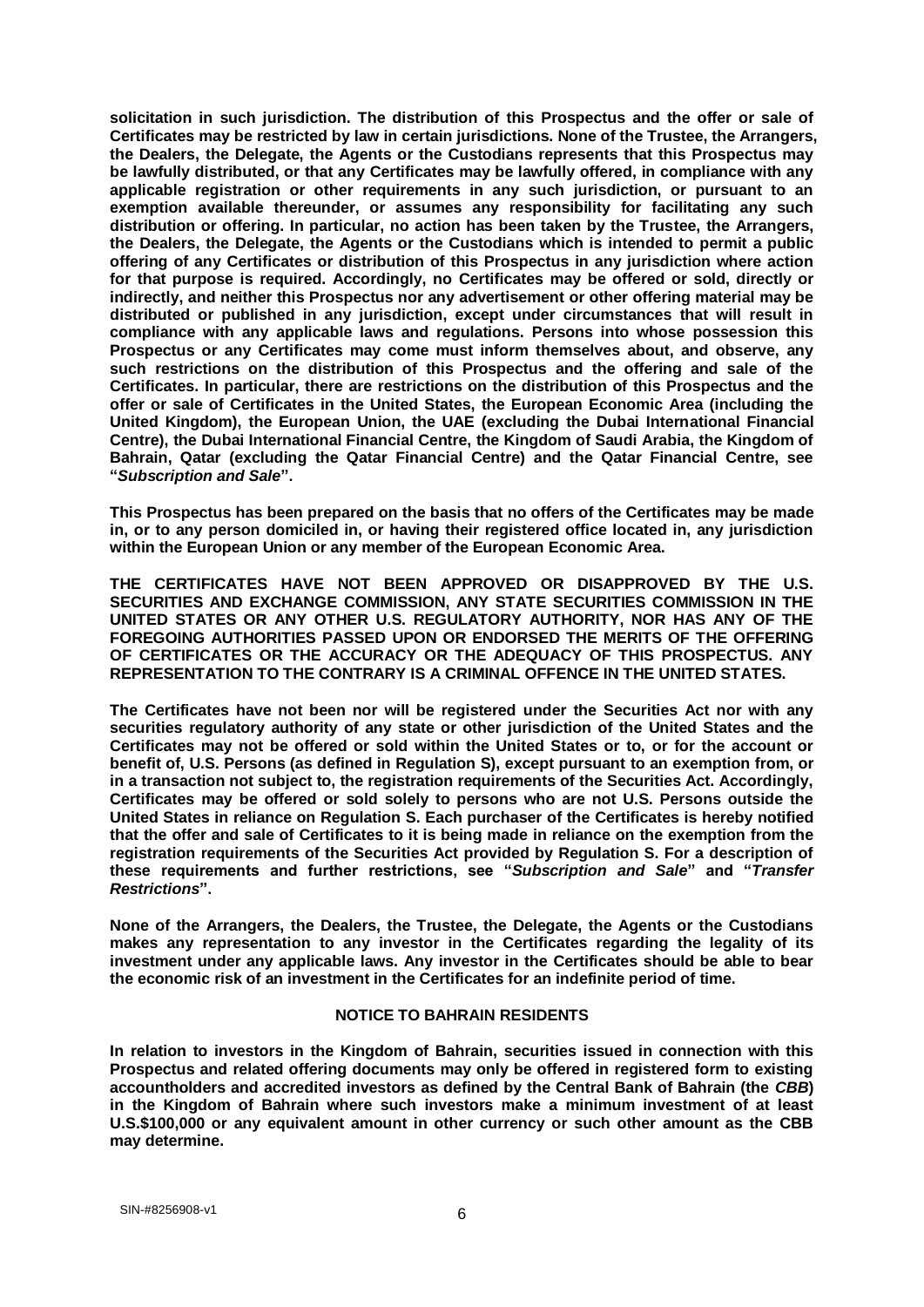**This Prospectus does not constitute an offer of securities in the Kingdom of Bahrain in terms of Article (81) of the Central Bank and Financial Institutions Law 2006 (decree Law No. 64 of 2006). This Prospectus and related offering documents have not been and will not be registered as a prospectus with the CBB. Accordingly, no securities may be offered, sold or made the subject of an invitation for subscription or purchase nor will this Prospectus or any other related document or material be used in connection with any offer, sale or invitation to subscribe or purchase securities, whether directly or indirectly, to persons in the Kingdom of Bahrain, other than to accredited investors for an offer outside the Kingdom of Bahrain.**

**The CBB has not reviewed, approved or registered this Prospectus or related offering documents and it has not in any way considered the merits of the securities to be offered for investment, whether in or outside the Kingdom of Bahrain. Therefore, the CBB assumes no responsibility for the accuracy and completeness of the statements and information contained in this Prospectus and expressly disclaims any liability whatsoever for any loss howsoever arising from reliance upon the whole or any part of the content of this Prospectus. No offer of securities will be made to the public in the Kingdom of Bahrain and this Prospectus must be read by the addressee only and must not be issued, passed to, or made available to the public generally.** 

#### **KINGDOM OF SAUDI ARABIA NOTICE**

**This Prospectus may not be distributed in the Kingdom of Saudi Arabia except to such persons as are permitted under the Offers of Securities Regulations issued by the Capital Market Authority of the Kingdom of Saudi Arabia (the** *Capital Market Authority***). The Capital Market Authority does not make any representations as to the accuracy or completeness of this Prospectus, and expressly disclaims any liability whatsoever for any loss arising from, or incurred in reliance upon, any part of this Prospectus. Prospective purchasers of Certificates should conduct their own due diligence on the accuracy of the information relating to the Certificates. If a prospective purchaser does not understand the contents of this Prospectus he or she should consult an authorised financial adviser.** 

## **NOTICE TO QATAR RESIDENTS**

**This Prospectus does not and is not intended to constitute an offer, sale or delivery of bonds or other debt financing instruments under the laws of Qatar and has not been and will not be reviewed or approved by or registered with the Qatar Financial Markets Authority, the Qatar Financial Centre or the Qatar Central Bank in accordance with their regulations or any other regulations in Qatar. The Certificates are not and will not be traded on the Qatar Exchange.**

## **FORWARD-LOOKING STATEMENTS**

**All statements contained in this Prospectus that are not statements of historical fact constitute "forward-looking statements". Some of these statements can be identified by forward-looking terms such as "expect", "believe", "plan", "intend", "estimate", "anticipate", "may", "will", "would" and "could" or similar words. However, these words are not the exclusive means of identifying forward-looking statements. All statements regarding the expected financial position of the Trustee and the value of the Wakala Assets, if any, are forward-looking statements and accordingly, are only predictions. These forward-looking statements involve known and unknown risks, uncertainties and other factors that may cause the actual results, performance or achievements of the Trustee to be materially different from any future results, performance or achievements expressed or implied by such forward-looking statements. These factors include, among others:**

- **changes in general political, social and economic conditions;**
- **changes in currency exchange and interest rates;**
- **demographic changes; and**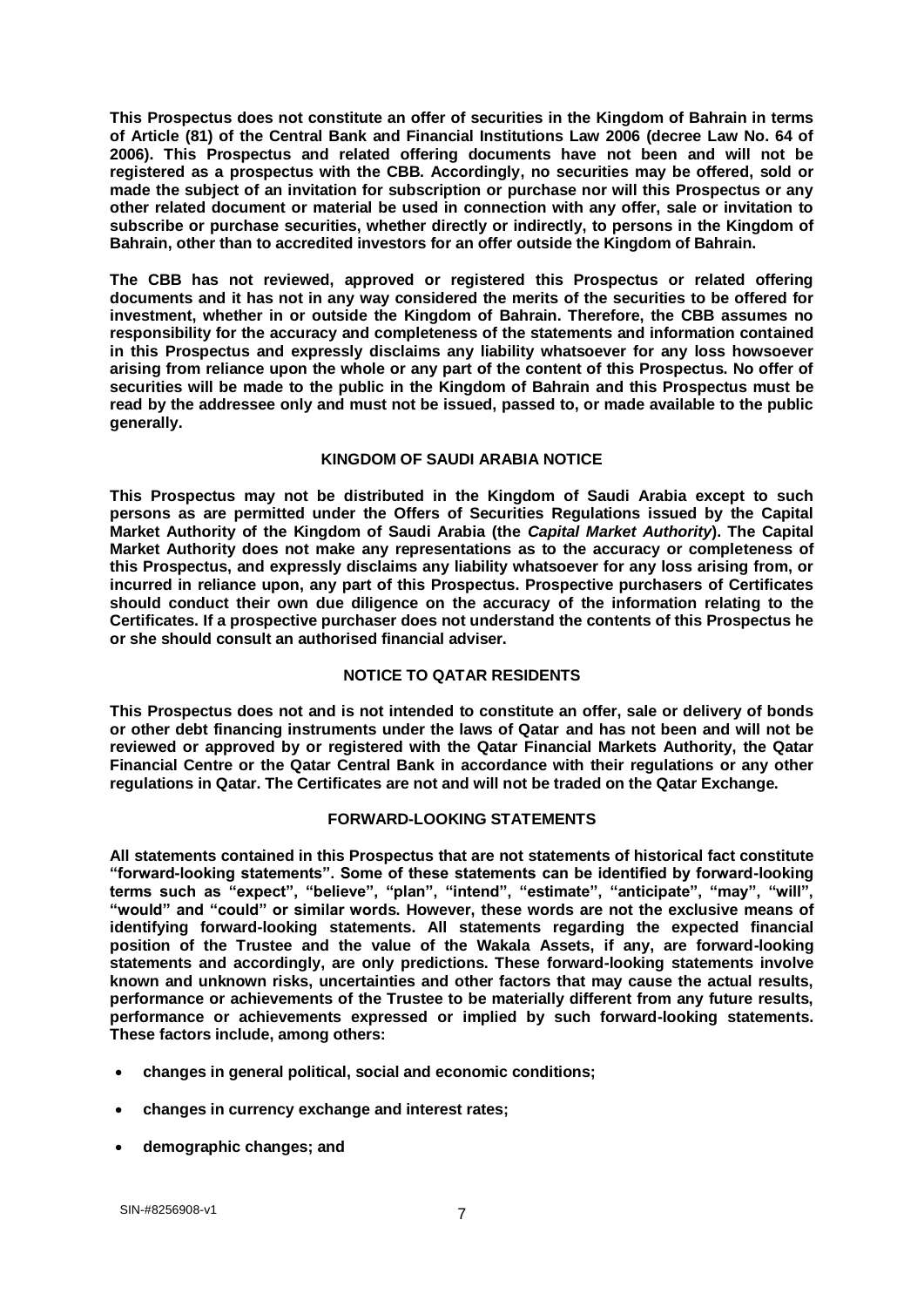**other factors beyond the control of the Trustee.**

**Some of these factors are discussed in greater detail in this Prospectus, in particular, but not limited to, the discussion under the section "***Risk Factors***".**

**Given the risks and uncertainties that may cause the actual performance of the Trustee and the Wakala Assets to be materially different from the performance expected, expressed or implied by the financial forecasts, profit projections and forward-looking statements in this Prospectus, undue reliance must not be placed on those forecasts, projections and statements. The Trustee, the Delegate, the Arrangers and the Dealers do not represent or warrant that the actual future performance of the Trustee will be as discussed in those statements.**

**Neither the delivery of this Prospectus (or any part thereof) nor the issue, offering, purchase or sale of the Certificates by the Trustee shall, under any circumstances, constitute a continuing representation, or create any suggestion or implication, that there has been no change in the prospects, results of operations or general affairs of the Trustee or any statement of fact or information contained in this Prospectus since the date of this Prospectus or the date on which this Prospectus has been most recently amended or supplemented.**

**Further, the Trustee, the Delegate, the Arrangers and the Dealers disclaim any responsibility and undertake no obligation to update or revise any forward-looking statements contained herein to reflect any changes in the expectations with respect thereto after the date of this Prospectus or to reflect any change in events, conditions or circumstances on which any such statements are based.**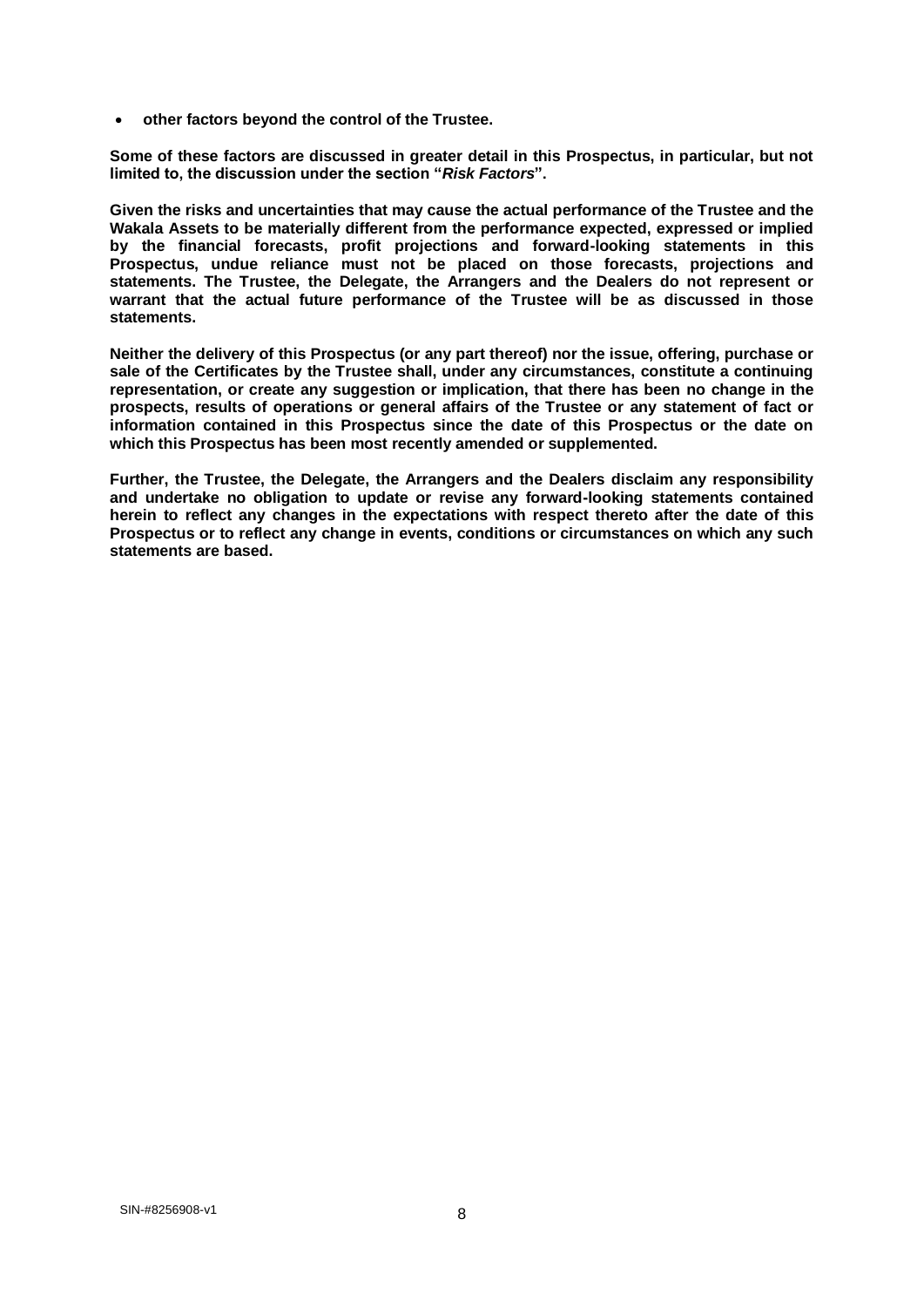## **TABLE OF CONTENTS**

| <b>STRUCTURE AND CASHFLOWS</b>                 | 10  |
|------------------------------------------------|-----|
| DESCRIPTION OF THE PROGRAMME                   | 20  |
| <b>RISK FACTORS</b>                            | 30  |
| FORM OF THE CERTIFICATES                       | 50  |
| FORM OF PRICING SUPPLEMENT                     | 52  |
| TERMS AND CONDITIONS OF THE CERTIFICATES       | 56  |
| DESCRIPTION OF THE TRUSTEE                     | 79  |
| DESCRIPTION OF THE LEAD ARRANGER               | 82  |
| DESCRIPTION OF THE SERVICE PROVIDERS           | 84  |
| <b>CLEARING SYSTEMS</b>                        | 86  |
| SUMMARY OF THE PRINCIPAL TRANSACTION DOCUMENTS | 88  |
| <b>TAXATION</b>                                | 94  |
| <b>SUBSCRIPTION AND SALE</b>                   | 95  |
| <b>GENERAL INFORMATION</b>                     | 99  |
| <b>TRANSFER RESTRICTIONS</b>                   | 102 |
| <b>DEFINITIONS</b>                             | 103 |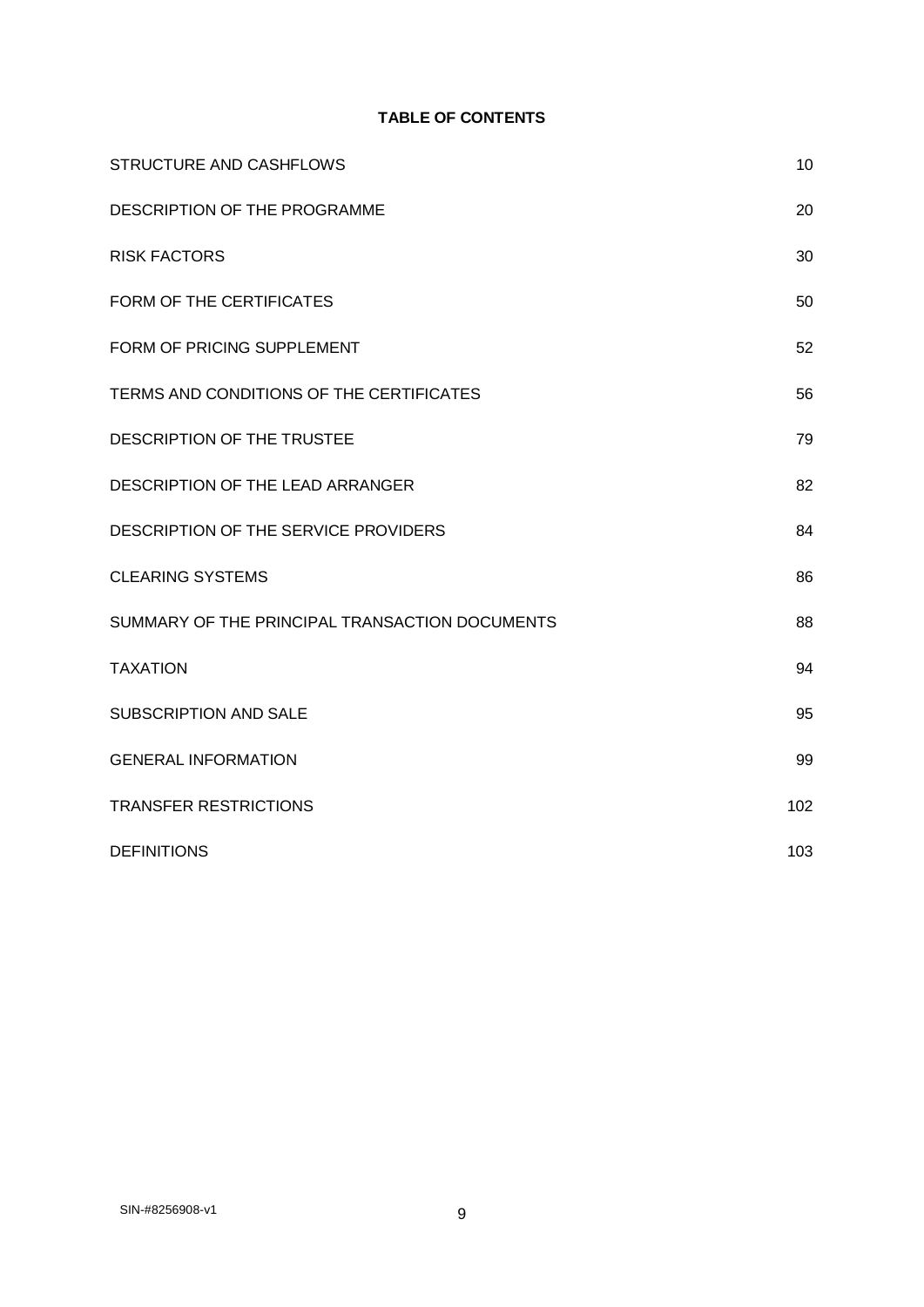#### **STRUCTURE AND CASHFLOWS**

*Set out below is a simplified description of a structure and of the gold bullion underlying each Series issued. Potential investors are referred to the Conditions, the applicable Pricing Supplement and the detailed descriptions of the relevant Transaction Documents set out elsewhere in this Prospectus for a more complete description of certain cash flows and for an explanation of the meaning of certain capitalised terms used below.*

#### **Escrow Arrangement Structure Diagram**



Unless otherwise agreed between an investor, the Trustee, the Lead Arranger and the relevant Co-Arranger Dealer, the escrow arrangement described below will be used to purchase Gold Bars, interests in which will be represented by Certificates of that Series. The Trustee will use the proceeds it receives as part of the Escrow Arrangement to purchase Gold Bars and will not invest in any securities, assets or commodities other than Gold Bars.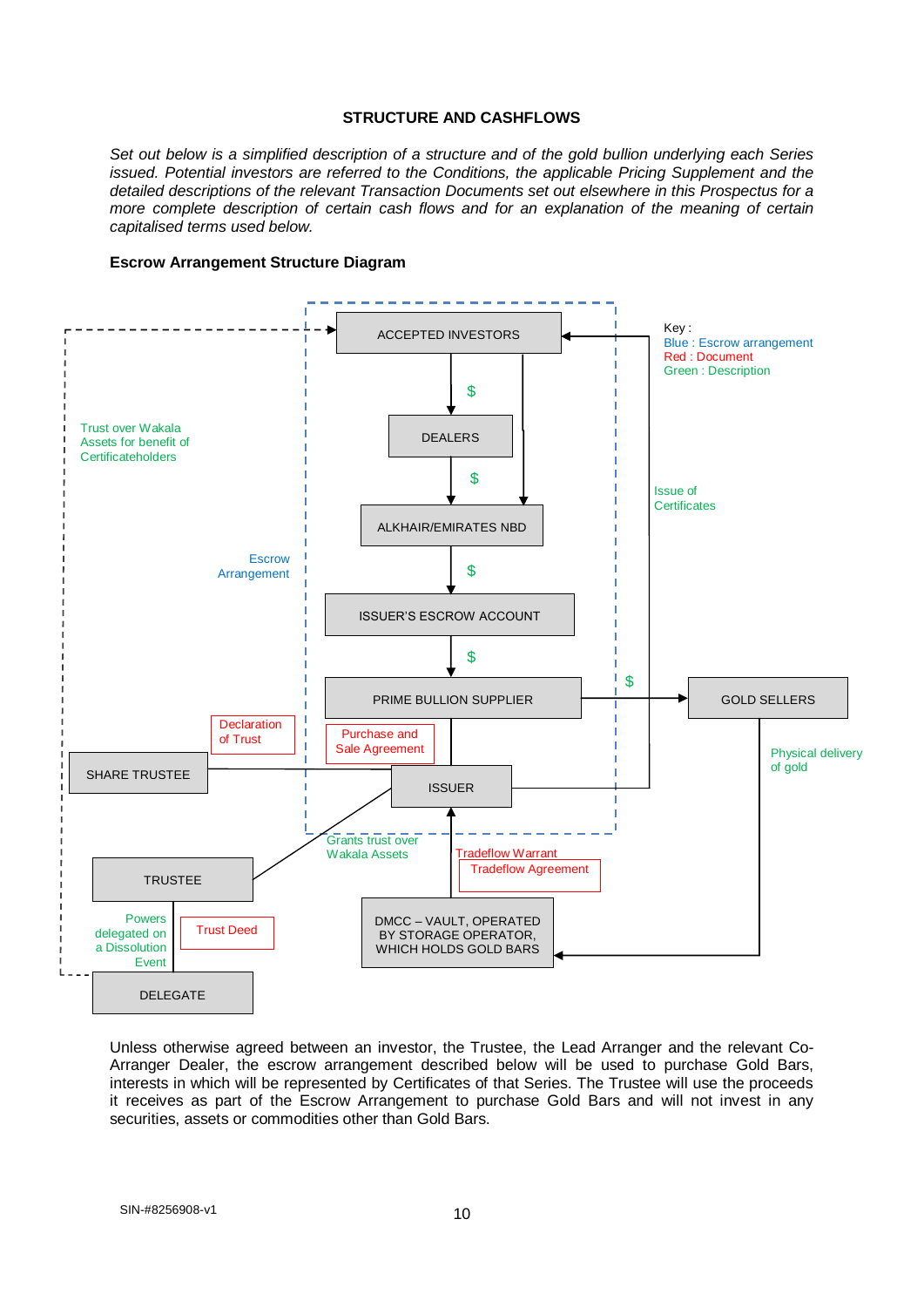#### **Escrow Arrangement**

If the Escrow Arrangement applies, as a condition precedent to the issue of each Series, the Trustee (as Trustee and Wakeel), the Lead Arranger, the Co-Arranger Dealer appointed with respect to that Series and the Escrow Agent shall enter into an Escrow Agreement. The Escrow Arrangement is a contractual arrangement between the parties thereto which occurs prior to the issue of the Certificates and does not form part of the Conditions. The Certificates of a Series are issued when the Escrow Arrangement has been completed and is disclosed here because it may be a condition precedent in the Dealer Agreement to the issue of Certificates.

Under the terms of the Escrow Agreement executed in connection with the issue of a Series, money is credited to the Escrow Account by or on behalf of the relevant Accepted Investors. Payments into the Escrow Account may only be made by persons with respect to whom the Escrow Agent has completed KYC checks to its satisfaction. The Escrow Agent shall release the funds in the Escrow Account solely for the purpose of enabling the Prime Bullion Supplier to settle purchases of gold bullion in multiples of five Gold Bars and to pay the Purchase Expenses and Arrangement Fee relating to that purchase, as mentioned below. The Gold Bars will be purchased on the open market from approved and recognised international bullion suppliers in the Middle East, Europe and Asia by the Trustee (through the Prime Bullion Supplier) acting as the Wakeel (agent) of the Accepted Investors. With respect to a Series, the purchase price paid for the Gold Bars will include (a) the Purchase Expenses and (b) the Arrangement Fee.

All the Gold Bars purchased with the proceeds relating to a particular Series will have a purity of either 99.95 per cent. or 99.99 per cent. (in the discretion of the Trustee and as specified in the applicable Pricing Supplement). Each Gold Bar weighs one kilogramme and has its weight, purity, bar number and brand mark clearly incised on it and meets the specification for weight, dimensions, fineness (or purity), identifying marks (including the assay stamp of an LBMA or DMCC acceptable refiner) and appearance set forth in the LBMA Good Delivery Rules or the DMCC Good Delivery Rules for Gold Bars. The approved bullion banks, refineries and brands are on the LBMA Good Delivery and DMCC Good Delivery lists.

The Gold Bars will be transported by the Prime Bullion Supplier, through its appointed security company, from the assayer's premises to Dubai to be deposited into the Escrow Gold Account. The Gold Bars will be insured but transportation will be at the risk of the Trustee and therefore the Accepted Investors may suffer a loss if the Gold Bars are damaged, lost, stolen or in any way devalued en route to Dubai (see "*Risk Factors*").

To the extent there is any cash remaining in the Escrow Account following the purchase of the Gold Bars with respect to a particular Series, for example, because the money deposited by the relevant Co-Arranger Dealer does not purchase a number of Gold Bars exactly divisible by five, the excess cash will be returned by the Escrow Agent to such Co-Arranger Dealer to be distributed to the relevant Accepted Investors *pro rata* to the money that such Accepted Investors have paid into the Escrow Account.

The Gold Bars will not be subject to any other security interest other than the trust over the Gold Bars (as part of the Wakala Assets) created by the Trustee and held by it for the benefit of the Certificateholders. None of the Gold Bars will be lent, traded, leased, pledged or otherwise secured.

#### **Issue of Certificates**

Any time during the period of 12 months from the date of this Prospectus and following the completion of an Escrow Arrangement, if applicable, the Trustee may issue Certificates of a particular Series to Accepted Investors.

Certificates will only be issued to an Accepted Investor once the number of Gold Bars equal to the aggregate Per Certificate Entitlement to the Gold Bars allocated to that Accepted Investor, on the basis of the Accepted Investor's contribution to the Escrow Amount (if applicable), has been transferred to the Escrow Gold Account. The Trustee will instruct the Storage Operator to transfer the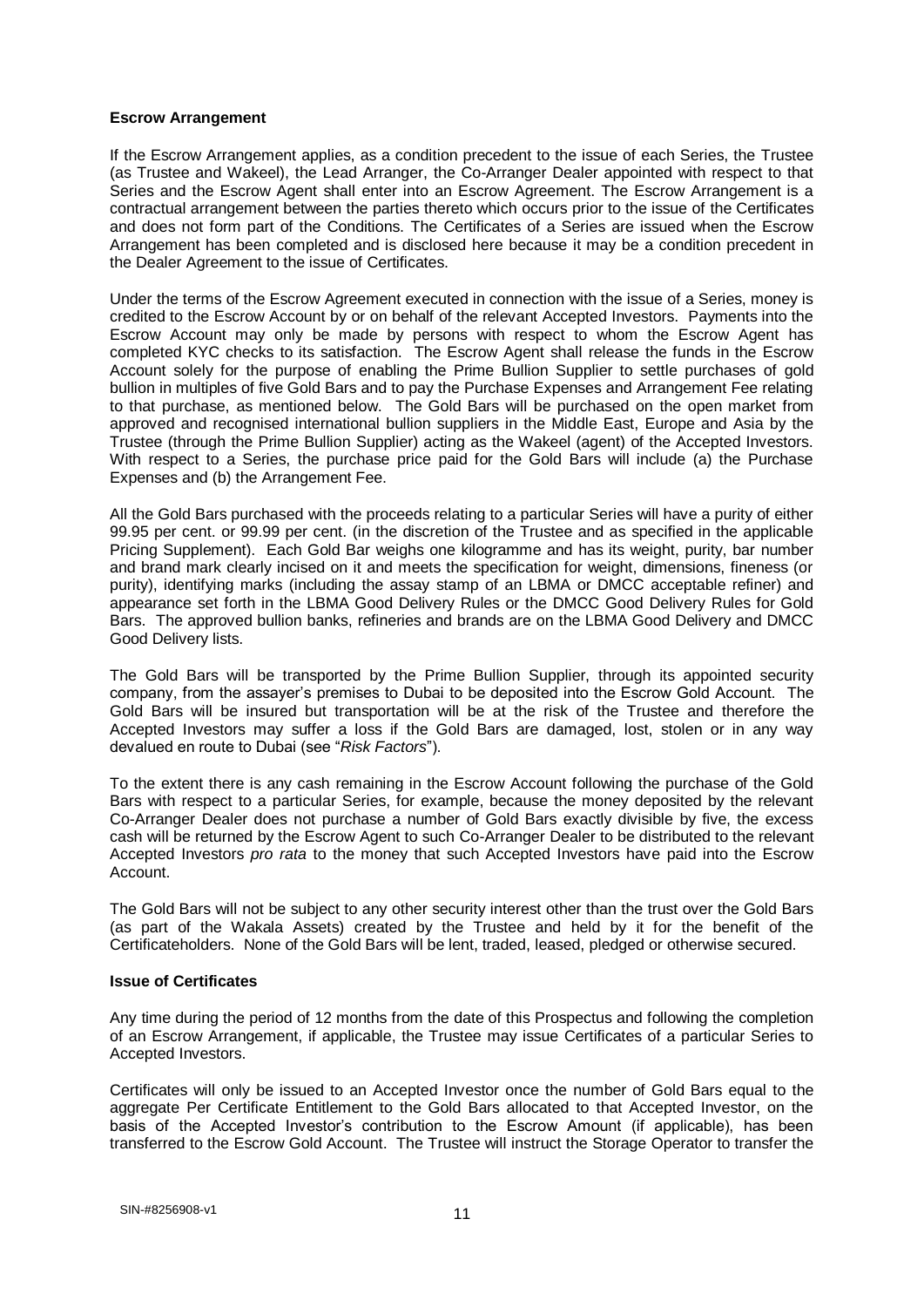relevant Gold Bars from the Escrow Gold Account to a sub-account of the Trustee Gold Account on the Issue Date.

If, after entering into an Escrow Agreement, the Trustee does not issue Certificates for whatever reason, but Gold Bars have already been purchased, the Trustee undertakes in the Escrow Agreement to arrange the sale of the Gold Bars credited to the Escrow Gold Account and the sale proceeds will be returned by the Escrow Agent to the relevant Co-Arranger Dealer for such Co-Arranger Dealer to distribute to the relevant Accepted Investors *pro rata* to the money that such Accepted Investors have paid into the Escrow Account. Such sale proceeds shall include any gain or be net of any loss incurred on the sale of the Gold Bars and shall be net of any fees and expenses incurred under the Escrow Agreement or the Purchase and Sale Agreement.

The Certificates will be direct, unsubordinated, limited recourse obligations of the Trustee. On redemption at the option of the Certificateholder, the Certificates entitle such Certificateholder to delivery of Gold Bars or payment to that Certificateholder of the Cash Dissolution Amount, as applicable, on the applicable Dissolution Date unless otherwise prescribed under the Conditions. A Certificateholder has no right to the payment of any periodic distribution in respect of Certificates held by it. The Certificates do not have a final maturity date.

The redemption value of the Certificates is based solely on the value of the Gold Bars held on trust for the Certificateholders minus certain fees and expenses set out in the Conditions and therefore the Certificates enable the Accepted Investors to track the price of gold (minus fees and expenses discussed herein) while giving them exposure similar to that which an investor could achieve by buying gold bullion without the necessity of providing for the delivery of gold bullion or its storage. Instead, the gold is purchased on behalf of the Accepted Investors and the Trustee allocates and stores it at the Almas Vault with the Storage Operator and holds it on trust for Certificateholders. Certificates which are listed and admitted to trading enable Certificateholders to trade an interest in gold bullion.

Certificates of each Series will be represented by either a single Global Certificate or issued as definitive Certificates, but a Series may not be represented by both a Global Certificate and definitive Certificates (see "*Form of the Certificates*" below).

## **Declaration of Trust**

The Trustee will, pursuant to the Master Trust Deed, declare a trust in favour of the Certificateholders of each Series over the Wakala Assets with respect to that Series, as defined in the Conditions, which shall include, without limitation, the Gold Bars and all obligations, representations, warranties and undertakings expressed to be given by the Trustee in the Transaction Documents with respect to that Series. The Trustee will create a separate trust with respect to each Series represented by a Global Certificate and with respect to each definitive Certificate.

#### **DMCC Tradeflow**

The Prime Bullion Supplier will procure the delivery of the Gold Bars purchased with the proceeds with respect to the issue of a Series to the Storage Operator's secure vaulting facilities at the Almas Vault or the Gold Bars with respect to the issue of a Series will be delivered to the Storage Operator's secure vaulting facilities at the Almas Vault in accordance with an arrangement agreed between the potential investor, the Trustee, the Lead Arranger and the relevant Co-Arranger Dealer. The Storage Operator will manage the day to day operations of each Gold Account in which the Gold Bars are stored. On receipt of the Gold Bars in the Escrow Gold Account or transfer of the Gold Bars to the Trustee Gold Account, the Storage Operator shall notify the DMCC, the Trustee, the Arrangers, the Administration Agent, the relevant Dealers and the Delegate. The Storage Operator will register the Trustee on DMCC Tradeflow as the legal owner of the Tradeflow Warrants and, as such, the Trustee is the legal owner of the Gold Bars. It is through DMCC Tradeflow that instructions are sent to issue, split or cancel Tradeflow Warrants when Gold Bars are delivered to the relevant Gold Account or are sold and transferred out of or between the Gold Accounts. The Trustee shall give certain named employees of the Escrow Agent, with respect to the Escrow Gold Account, and the Administration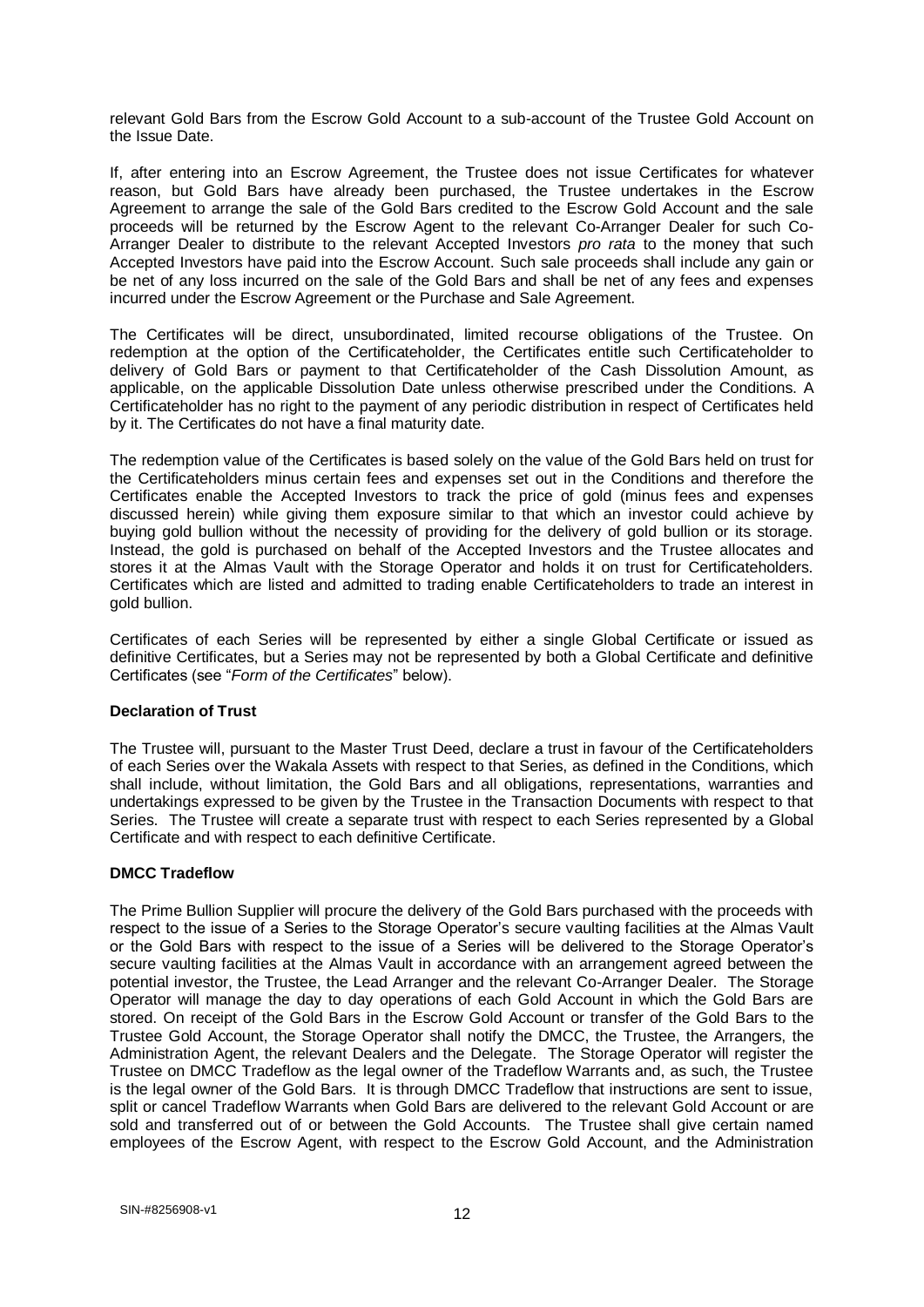Agent, with respect to the Trustee Gold Account, rights of access to DMCC Tradeflow so that the Escrow Agent or Administration Agent, as the case may be, is able to control the relevant Gold Account and instruct the DMCC and the Storage Operator to issue, cancel or split Tradeflow Warrants on behalf of the Trustee.

Where Certificates of a particular Series will be represented by:

- 1 definitive Certificates, the Storage Operator will issue one Tradeflow Warrant to the Trustee with respect to each Gold Bar delivered to the Storage Operator on behalf of the Trustee. The Storage Operator will hold each such Gold Bar in "allocated" form (i.e. each Gold Bar will be allocated to a particular definitive Certificate) and will record the definitive Certificate to which each Gold Bar relates on the Tradeflow Warrant. The relevant Tradeflow Warrant will be cancelled when a definitive Certificate is redeemed and the Gold Bars are sold or delivered; or
- 2 a Global Certificate, the Storage Operator will issue one Tradeflow Warrant to the Trustee with respect to all such Gold Bars delivered to it on behalf of the Trustee. Such Tradeflow Warrant will be split when any Certificate represented by a Global Certificate is redeemed so that there will be two separate Tradeflow Warrants: one new Tradeflow Warrant will be issued to the relevant Certificateholder with respect to any Certificate being redeemed and one representing the Gold Bar(s) remaining in the name of the Trustee. The Storage Operator will hold Gold Bars, interests in which are represented by Certificates of a particular Series represented by a Global Certificate, in "undivided" form (i.e. the Gold bars will be allocated to the Series as a whole) and will only allocate Gold Bars (selected at random) to a Certificate at the time of redemption.

For further information, see "*Summary of the Principal Transaction Documents*".

The Administration Agent may instruct the Storage Operator to issue, cancel or split Tradeflow Warrants on behalf of the Trustee.

#### **Trustee and Delegate**

Gold Reserve Sukuk Limited will issue the Certificates and will also act as trustee holding the underlying Wakala Assets on trust for and on behalf of the Certificateholders. The Trustee is bound by certain covenants and obligations set out in the Conditions and the Transaction Documents for the ultimate benefit of the Certificateholders. In addition, the Trustee has, for the purposes of enforcement of the performance by the Trustee of all covenants, obligations and duties to the Certificateholders under the Conditions, unconditionally and irrevocably appointed a specialist trustee company, the Delegate, to be its attorney to take certain actions in its name and on its behalf. The main powers vested in the Delegate include without limitation, taking enforcement action for and on behalf of the Certificateholders with respect to the relevant Series (on behalf of Certificateholders) in case of a Dissolution Event, agreeing amendments, waivers and undertaking other functions which shall be exercised in the interests of the Certificateholders, in accordance with the Master Trust Deed and the Conditions.

#### **Form of Certificates**

Each Series will either be represented by (a) a Global Certificate; or (b) by one or more definitive Certificates, but not by both.

If a Series is to be issued in definitive form, one definitive Certificate will represent the interests of each Certificateholder in that Series. Each definitive Certificate is in registered form so ownership interests in each definitive Certificate will be shown on the register maintained by the Registrar and title to such definitive Certificate shall only pass upon the registration of a transfer in respect thereof in accordance with the provisions of the Master Trust Deed.

If a Series is to be issued in global form, one Global Certificate will represent the interests of all Certificateholders of that Series. Such Global Certificate will be deposited with, and registered in the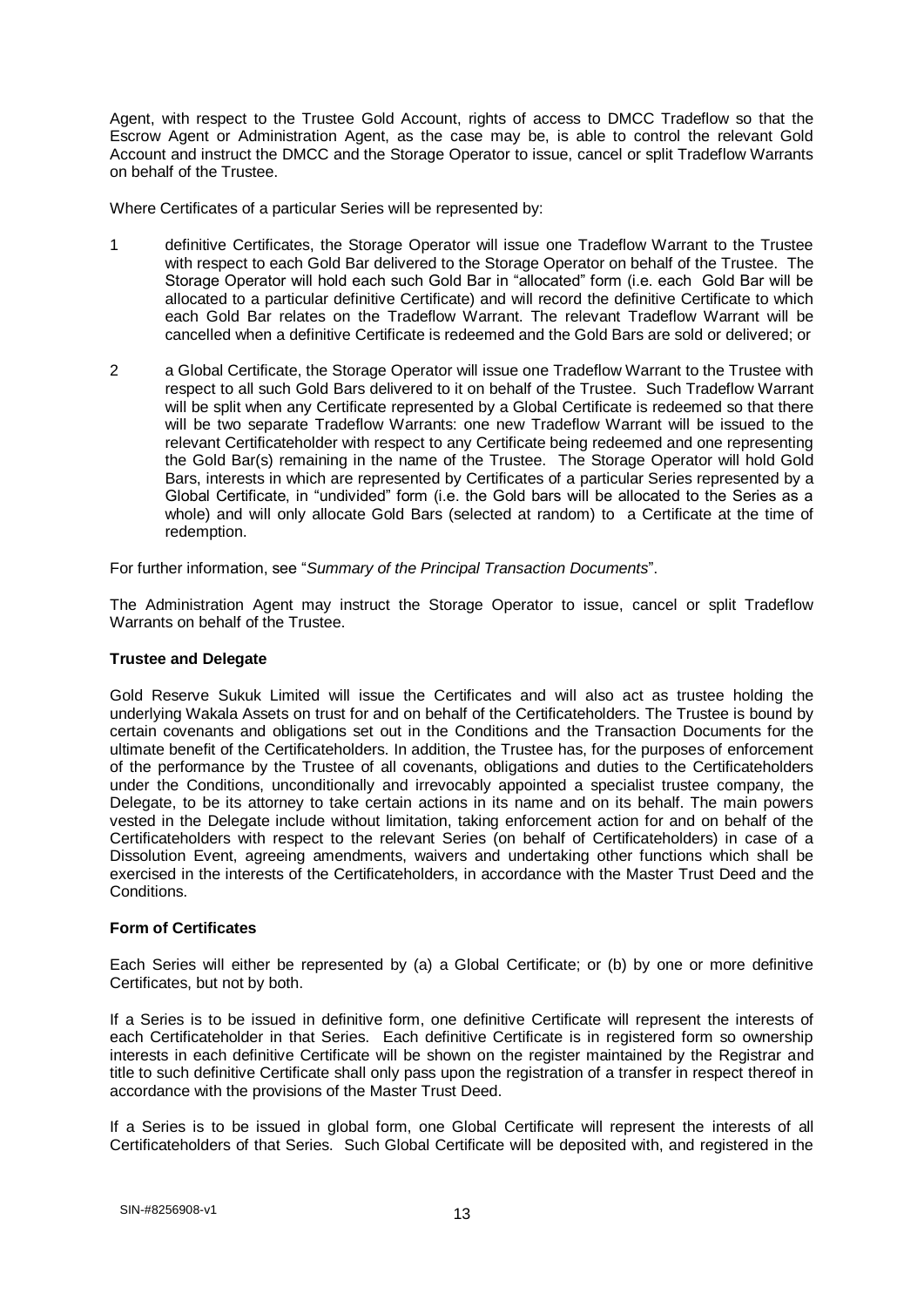name of, Nasdaq Dubai Guardian Limited, which will act as bare nominee on behalf of Nasdaq Dubai CSD. Ownership interests in a Global Certificate will be shown on, and transfers thereof will only be effected through, records maintained by Nasdaq Dubai CSD. Interests in a Global Certificate will only be exchanged for definitive Certificates evidencing holdings of Certificates in limited circumstances.

When a Series is issued, the relevant Pricing Supplement will specify: (a) the fixed Aggregate Face Amount denominated in U.S. dollars for such Series; and (b) the number, and the serial numbers, of the Gold Bars purchased with the amount invested by the Accepted Investors with respect to that Series.

If a Global Certificate represents the Certificates of a Series, each Accepted Investor will be notified of the number of Per Certificate Entitlements to the Gold to which they are entitled. Each Per Certificate Entitlement to the Gold is five kilogrammes (i.e. five Gold Bars of one kilogramme each).

By way of example, if a Certificateholder invests U.S.\$500,000 and if the Trustee achieves an average price of U.S.\$50,000 per kilogramme of gold (including the costs mentioned above), this means that the Certificateholder will have an interest in Certificates with (a) a fixed Face Amount of U.S.\$500,000 (assuming the Issue Price is 100 per cent. of the Aggregate Face Amount); and (b) two Per Certificate Entitlements to the Gold in the undivided pool of Gold Bars for that Series (e.g. ten kilogrammes of gold).

When a Certificateholder trades its Certificates on Nasdaq Dubai, the subject matter of such trade is the Certificates representing the Per Certificate Entitlement to the Gold of that Certificateholder (e.g. in the above example, ten kilogrammes of gold). The Certificates are traded at the then agreed price between the Certificateholder (as seller) and the buyer calculated using the spot price of gold (as adjusted to reflect, amongst other things, any due but unpaid Management Fee).

With respect to a Global Certificate, when a Certificateholder redeems Certificates representing its Per Certificate Entitlement to the Gold, Gold Bars are allocated to that Certificateholder from the undivided pool of Gold Bars (e.g. in the above example, ten one kilogramme Gold Bars will be selected at random from the undivided Gold Bars). Those allocated Gold Bars are then either: (a) delivered to the Certificateholder; or (b) sold on a spot price basis into the market with the sales proceeds delivered to the Certificateholder, in each case depending on whether the Certificateholder opts for cash settlement or physical delivery of the Gold Bars.

In the above example, the Certificateholder that owns an interest in two Per Certificates Entitlements to the Gold may also select to only redeem one of them. In this situation, five one kilogramme Gold Bars will be allocated (through random selection) rather than ten one kilogramme Gold Bars.

None of the Agents will process any payment directly to a Certificateholder until it has completed to its satisfaction all checks, including those relating to the OFAC which it, in its absolute discretion, deems necessary in relation to such Certificateholder.

## **Issue Price**

Each Series will be issued at the Issue Price specified in the relevant Pricing Supplement. The Issue Price with respect to each Series shall be a percentage of the Aggregate Face Amount of the particular Series. The Trustee, in its discretion, but in consultation with the relevant Co-Arranger Dealer, shall calculate the Aggregate Face Amount and, if applicable, this will be on the basis of the average price actually paid for the Gold Bars of which the Prime Bullion Supplier has procured the purchase and delivery to the DMCC (in accordance with the Escrow Agreement executed in connection with the issue of that Series and the Purchase and Sale Agreement), and shall include the Purchase Expenses and the Arrangement Fee.

The Issue Price, the Aggregate Face Amount and the number of Certificates to be issued under the Programme will be determined by the Trustee and the relevant Co-Arranger Dealer at the time of issue in accordance with prevailing market conditions.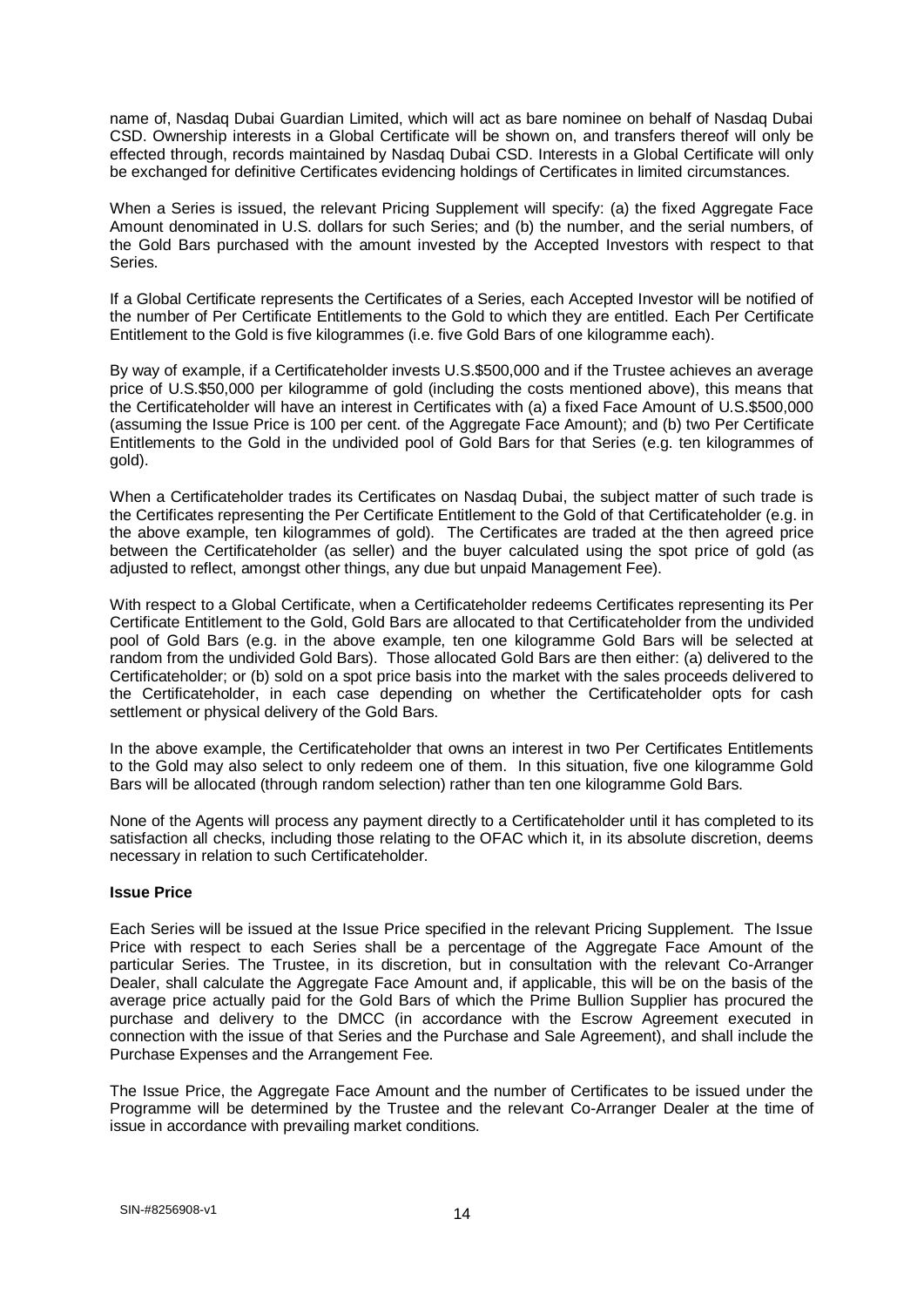#### **Arrangement Fees**

An Arrangement Fee agreed between each relevant Dealer and the Issuer shall be charged with respect to each Series and, if applicable, shall be included in the purchase price of the Gold Bars and as such shall, along with the Purchase Expenses, be deducted from the Escrow Account. The Arrangement Fee will be disclosed in the Pricing Supplement with respect to the Series.

#### **Management Fees**

A Management Fee is payable quarterly in arrear by each Certificateholder following each Quarter End Date. The Management Fee with respect to the Certificates is calculated as set out in the Conditions and will be charged to each Certificateholder after each Quarter End Date and shall be due five Business Days after the date of the invoice or debit note.

The Management Fee will be applied, as set out in Condition 5.4, to pay fees, costs, charges and expenses of Service Providers with respect to the Programme and any surplus will be paid to the Lead Arranger.

The Management Fee payable with respect to each Certificate is calculated by the Lead Arranger and shall be notified by the Lead Arranger to the Trustee, the Administration Agent and Nasdaq Dubai CSD as soon as it is calculated. In the absence of manifest error, the calculation of the Management Fee shall be binding on all Certificateholders and the Delegate.

Each Certificateholder (whether having purchased Certificates in the primary or the secondary market) on a Quarter End Date shall be charged a Management Fee with respect to each Certificate it holds on such Quarter End Date as if it had held them for the entire Quarter. **Therefore a Certificateholder who purchases Certificates on any day during a Quarter and on a Quarter End Date will be responsible for the Management Fee for those Certificates for the entire Quarter. This fact should be taken into account by Certificateholders and potential investors when determining transfer prices and investors should determine whether there is any outstanding Management Fee with respect to Certificates before making a purchase in the secondary market.**

Certificateholders shall be notified of the amount of the Management Fee after the Quarter End Date by way of an invoice or debit note delivered to it by:

- (a) in the case of a definitive Certificate, the Administration Agent in accordance with Condition 16 (*Notices*); or
- (b) in the case of a Global Certificate, Nasdaq Dubai CSD. It is the responsibility of each CSD Custodian to settle the Management Fee on or before the due date by transferring the relevant cash amount to Nasdaq Dubai CSD and to invoice such Management Fee to its clients and/or the ultimate beneficial holder of the relevant Certificates if different from the CSD Custodian.

The Management Fee payable by a holder of a definitive Certificate shall be invoiced to the Certificateholder by the Administration Agent and shall be paid in cash by such Certificateholder to the Expenses Account. The Management Fee payable by a holder of an interest in a Global Certificate is charged to such Certificateholder and collected by Nasdaq Dubai CSD and, pursuant to the Nasdaq Agreement, Nasdaq Dubai CSD shall pay in cash to the Expenses Account all Management Fees which it receives.

A Certificateholder will not be able to transfer a Certificate during the period from each date on which the Management Fee is due and payable until the date on which the Management Fee with respect to that Certificate is paid in full. During that period Certificates represented by a Global Certificate will be blocked in the relevant Certificateholder's account at Nasdaq Dubai CSD and the Registrar will not register a transfer of any definitive Certificate.

Neither Nasdaq Dubai CSD nor any other central securities depository will have any liability for actions taken by it in relation to blocking Certificates in accordance with instructions received by it.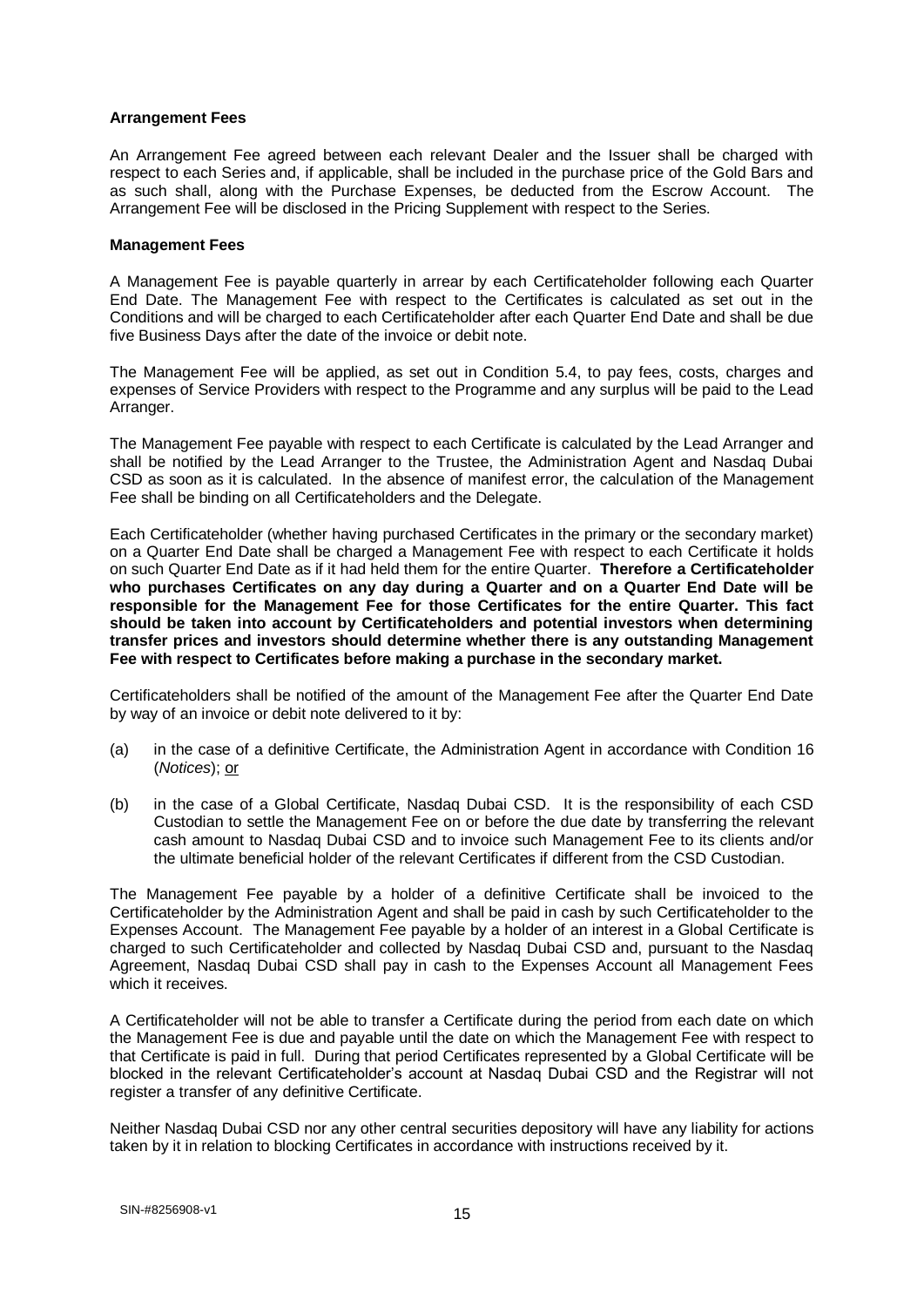If a Certificateholder fails to pay the Management Fee when due with respect to two consecutive Quarter End Dates, the relevant Certificate(s) shall be subject to Compulsory Cash Dissolution, see "*Compulsory Cash Dissolution*" below.

With respect to cash settlement on redemption, any outstanding Management Fee payable up to the relevant Dissolution Date will be deducted from the proceeds of sale of the Gold Bars prior to it being applied in accordance with Condition 5.5 (*Application of Proceeds*). In addition, with respect to a Compulsory Cash Dissolution, the Trustee will also deduct from such Compulsory Dissolution Amount any costs and expenses incurred by it in conducting the Compulsory Cash Dissolution.

With respect to physical delivery on redemption, the Administration Agent shall invoice, or Nasdaq Dubai CSD will issue a debt notice, as the case may be, with respect to any outstanding Management Fee to the Dissolution Date. The Trustee will not deliver any Gold Bars to a Certificateholder until such Certificateholder has settled any outstanding Management Fee payable to the Dissolution Date and the relevant Certificateholder's share of any other outstanding amounts which would be payable in priority to Certificateholders in accordance with Condition 5.5 (*Application of Proceeds*) to the extent not already satisfied by the Management Fee had the Certificates been cash settled. If such amounts are not paid within 30 days of the date of the relevant invoice or debit note, the relevant Certificates shall be subject to Compulsory Cash Dissolution.

#### **Compulsory Cash Dissolution**

A Certificate shall be subject to Compulsory Cash Dissolution if (a) the Management Fee is not paid when due with respect to two consecutive Quarter End Dates; or (b) following a request for redemption by way of physical settlement, the outstanding Management Fee or any other amount payable in accordance with Condition 7.2 is not paid within 30 days of the date of the relevant invoice or debit note. On a Compulsory Cash Dissolution, the Trustee will arrange for the sale of the Gold Bars relating to those Certificates in respect of which such amounts are due in accordance with the Conditions without the need for consent from the Defaulting Certificateholder.

The Trustee shall notify the Defaulting Certificateholder of a Compulsory Cash Dissolution in accordance with Condition 16 (*Notices*).

If the Defaulting Certificateholder has an ownership interest in the Certificates represented by:

- (a) a definitive Certificate, the Trustee will procure the sale of the allocated Gold Bars the serial numbers of which are specified in the applicable Pricing Supplement as relating to that definitive Certificate; or
- (b) a Global Certificate, the Trustee will procure the sale of the number of Gold Bars (selected at random) equal to that Defaulting Certificateholder's *pro rata* share of the aggregate Per Certificate Entitlement to the Gold of the relevant Series, such *pro rata* share being the aggregate Per Certificate Entitlement to the Gold for the Certificates of the Defaulting Certificateholder divided by the aggregate Per Certificate Entitlement to the Gold of that Series and the resulting figure multiplied by the number of undivided Gold Bars actually held in the Almas Vault in the name of the Trustee with respect to that Series.

Any outstanding Management Fee with respect to the Certificates of the Defaulting Certificateholder, including the Management Fee payable up to but including the Compulsory Dissolution Date, shall be deducted from the proceeds of such sale and the resulting amount shall be applied in accordance with Condition 5.5 (*Application of Proceeds*) save that any costs and expenses incurred by the Trustee in conducting the Compulsory Cash Dissolution shall also be deducted from such sale proceeds in priority to payment to the Certificateholders. The Compulsory Dissolution Amount is the amount payable to the relevant Certificateholder upon a distribution of the net sale proceeds in accordance with Condition 5.5 (*Application of Proceeds*).

The Certificateholder shall be paid the Compulsory Dissolution Amount on the Compulsory Dissolution Date.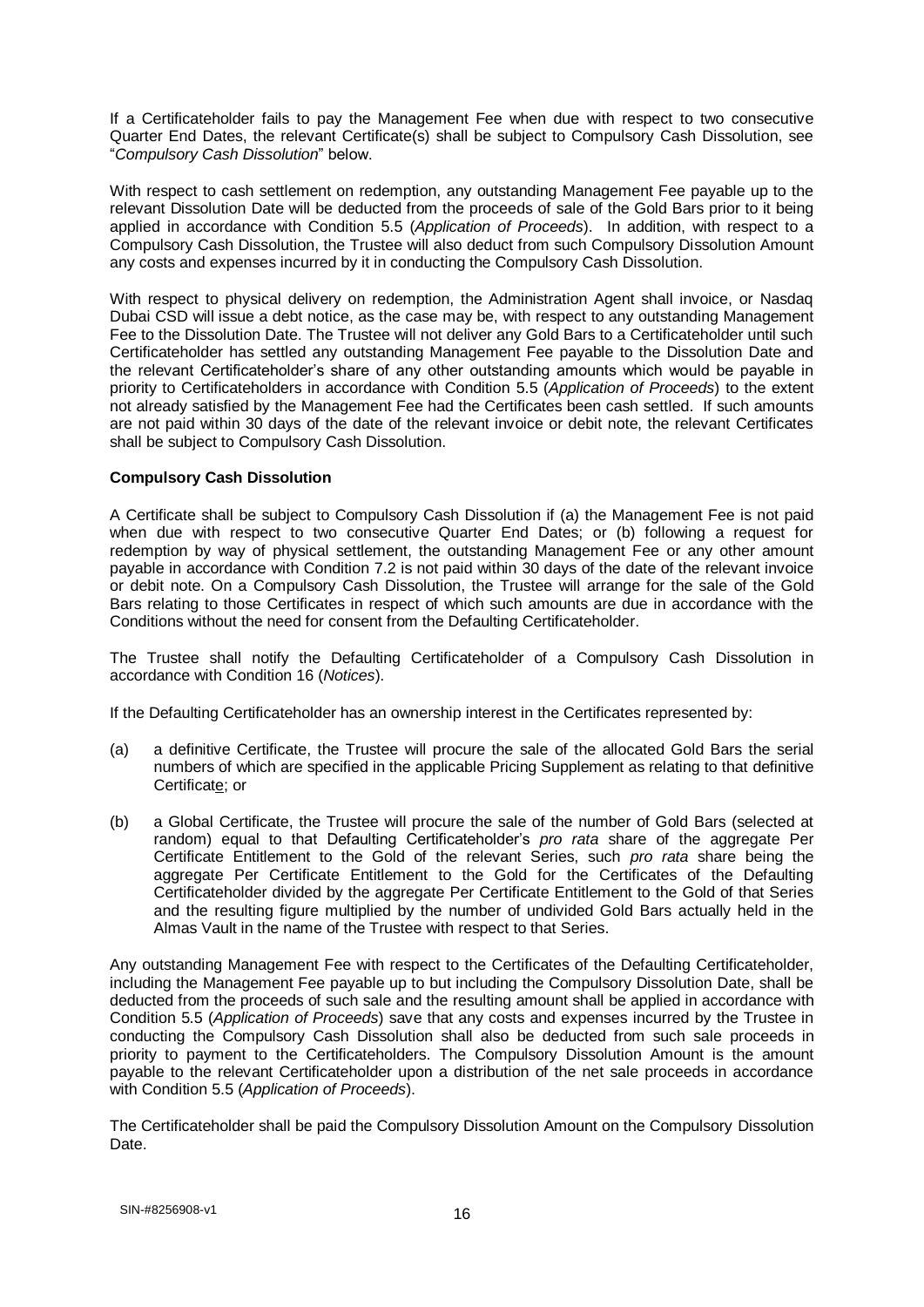#### **Transfers of Certificates in the secondary market**

Any investor which meets the applicable laws, regulations and selling restrictions in the relevant jurisdiction(s) (including a person who is not an Accepted Investor) may purchase and sell Certificates in the secondary market, including on Nasdaq Dubai and such other exchange to which the Certificates may be admitted to trading from time to time. The price at which an investor purchases the Certificates will be the price determined by negotiation between the potential investor and the holder of the relevant Certificates. Potential investors should take into account any impending or unpaid Management Fee with respect to the Certificates as this will reduce the Dissolution Amount payable with respect to such Certificates.

#### **Certificateholder Optional Dissolution**

The Certificates are perpetual securities in respect of which there is no fixed maturity date. Provided a Certificateholder has settled all outstanding invoices and debit notes with respect to the Management Fee and, in the case of redemption by way of physical settlement, its share of any outstanding amounts which would have been payable in priority to Certificateholders in accordance with Condition 5.5 (*Application of Proceeds*) had the Certificates been cash settled, a Certificateholder may on any Business Day request redemption of the Certificates of any Series in cash or by physical delivery by delivering the relevant definitive Certificates, if any, and an Optional Dissolution Notice to the specified office of the Administration Agent, a Paying Agent or the Transfer Agent during normal business hours. In the case of Global Certificates only, the Certificateholder shall only deliver the Optional Dissolution Notice to the relevant CSD Custodian for it to send such Optional Dissolution Notice to Nasdaq Dubai CSD.

In the case of Certificates represented by a definitive Certificate, the Administration Agent shall not take any action with respect to a redemption until it has received the requisite Optional Dissolution Notice from the Certificateholder and the definitive Certificates have been deposited with a Paying Agent, the Administration Agent or the Transfer Agent.

In the case of Certificates represented by a Global Certificate, the Optional Dissolution Notice is given through the relevant CSD Custodian and by blocking the relevant Certificates represented by a Global Certificate at Nasdaq Dubai CSD. The Administration Agent will not take any action with respect to a redemption until it has received confirmation from Nasdaq Dubai CSD that the relevant Certificates have been blocked.

The relevant Certificates will be redeemed at the Optional Dissolution Amount on the later of (a) the date falling five Business Days after, with respect to a definitive Certificate, the Certificates have been deposited with a Paying Agent, the Administration Agent or the Registrar or, with respect to a Global Certificate, confirmation from Nasdaq Dubai CSD that the relevant Certificates have been blocked; and (b) the Business Day on which the Certificateholder receives the Optional Dissolution Amount.

## **Redemption following a Dissolution Event**

Following a Dissolution Event, if Certificateholders of at least 50 per cent. of the Aggregate Face Amount of the Certificates outstanding in relation to a Series so instruct in writing, the Delegate shall, subject to being indemnified and/or secured and/or prefunded to its satisfaction, give notice to the Trustee and the Lead Arranger that a Dissolution Request has been submitted and the Trustee shall procure (at the option of the Certificateholders) cash payment or physical delivery of the relevant Gold Bars of that Series at the Early Dissolution Amount.

#### **Redemption of the Certificates – cash settlement**

The Certificates shall be redeemed in accordance with the Conditions and the Procedures Memorandum, but a brief description of cash settlement is set out below.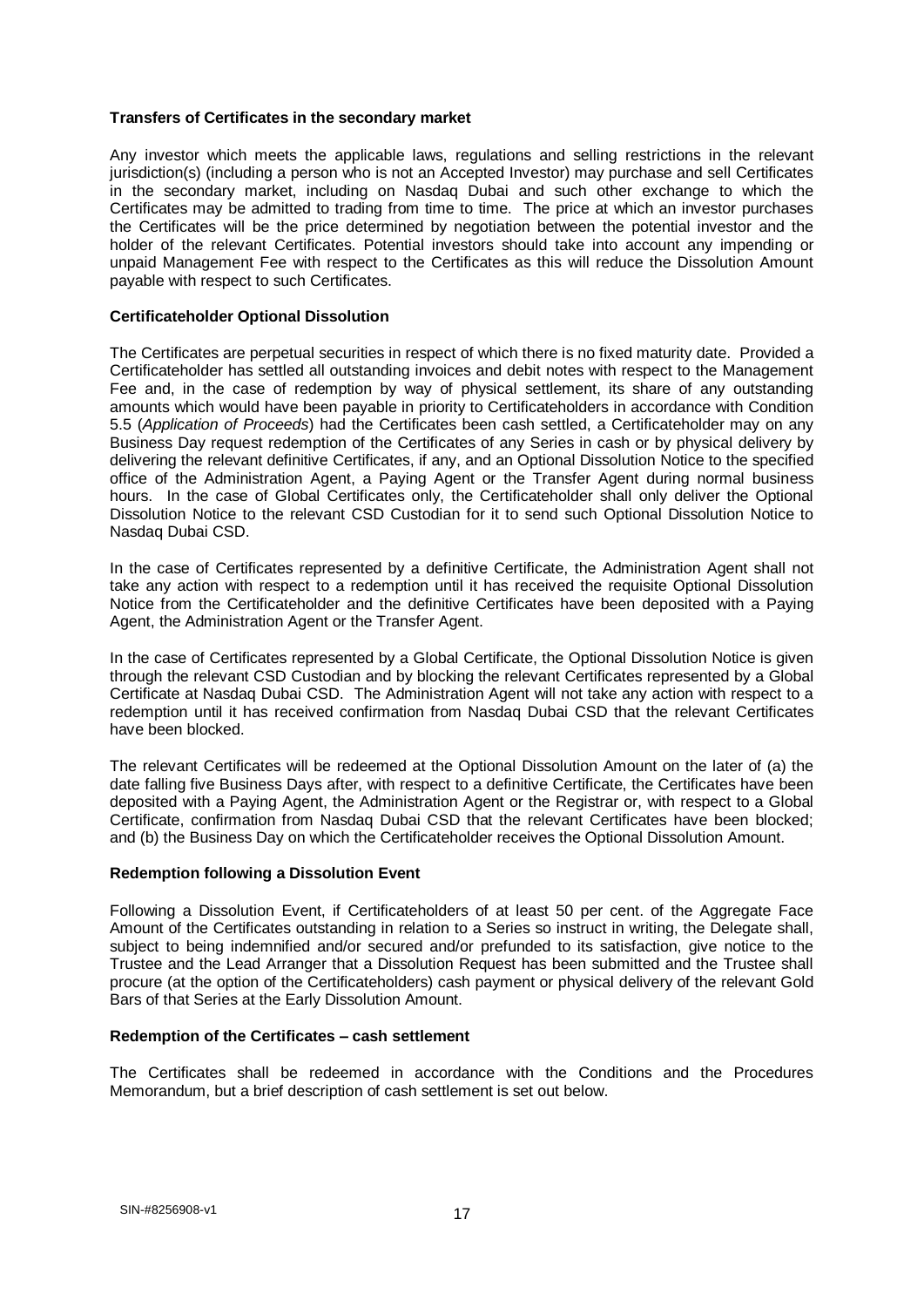If a Certificateholder elects for cash settlement upon exercising its right to an optional dissolution or following a Dissolution Event, as applicable, and the Certificateholder has an ownership interest in the Certificates represented by:

- (a) a definitive Certificate, the Trustee shall procure the sale of the allocated Gold Bars the serial numbers of which are specified in the applicable Pricing Supplement relating to that definitive Certificate; or
- (b) a Global Certificate, the Trustee shall procure the sale of the number of Gold Bars (selected at random) equal to the relevant Certificateholder's *pro rata* share of the aggregate Per Certificate Entitlement to the Gold of the relevant Series, such *pro rata* share being the aggregate Per Certificate Entitlement to the Gold for the Certificates being redeemed divided by the aggregate Per Certificate Entitlement to the Gold of such Series and the resulting figure multiplied by the number of undivided Gold Bars actually held in the Almas Vault in the name of the Trustee with respect to such Series.

Any outstanding Management Fee with respect to the Certificates of the Certificateholder, including the Management Fee payable up to but including the relevant Dissolution Date shall be deducted from the proceeds of such sale and the resulting amount shall be applied in accordance with Condition 5.5 (*Application of Proceeds*). Following receipt of a Dissolution Request, the Delegate may initiate the redemption process by notifying the Administration Agent, the Lead Arranger and, if applicable, Nasdaq Dubai CSD of the Dissolution Event.

The Certificateholder shall be paid the relevant Dissolution Amount in accordance with Condition 7 (*Settlement*).

Such delivery or payment shall discharge the Trustee's, the Delegate's and the Agents' obligations in full.

#### **Redemption of the Certificates – physical delivery**

The Certificates shall be redeemed in accordance with the Conditions and the Procedures Memorandum, but a brief description of physical delivery is set out below.

No Certificateholder shall receive physical delivery of Gold Bars prior to settling (i) any outstanding Management Fee up to and including the relevant Dissolution Date; and (ii) the relevant Certificateholder's share of any other amounts which would be payable in priority to Certificateholders in accordance with Condition 5.5 (*Application of Proceeds*) to the extent not already satisfied by the Management Fee had the Certificates been cash settled. The Custodians will not permit physical delivery of the Gold Bars outside the Almas Vault until all their fees have been satisfied with respect to such Gold Bars (including the payment of storage fees due to the Storage Operator).

If a Certificateholder elects for physical settlement upon exercising its right to an optional dissolution or following a Dissolution Event, as applicable, a Certificateholder with an ownership interest in the Certificates represented by:

- (a) a definitive Certificate shall receive delivery of the allocated Gold Bars the serial numbers of which are specified in the applicable Pricing Supplement relating to that definitive Certificate; or
- (b) a Global Certificate shall receive delivery of the number of Gold Bars (selected at random) equal to the relevant Certificateholder's *pro rata* share of the aggregate Per Certificate Entitlement to the Gold of the relevant Series, such *pro rata* share being the aggregate Per Certificate Entitlement to the Gold for the Certificates being redeemed divided by the aggregate Per Certificate Entitlement to the Gold of the relevant Series and the resulting figure multiplied by the number of undivided Gold Bars actually held in the Almas Vault in the name of the Trustee with respect to that Series,

in each case in accordance with Condition 7 (*Settlement*).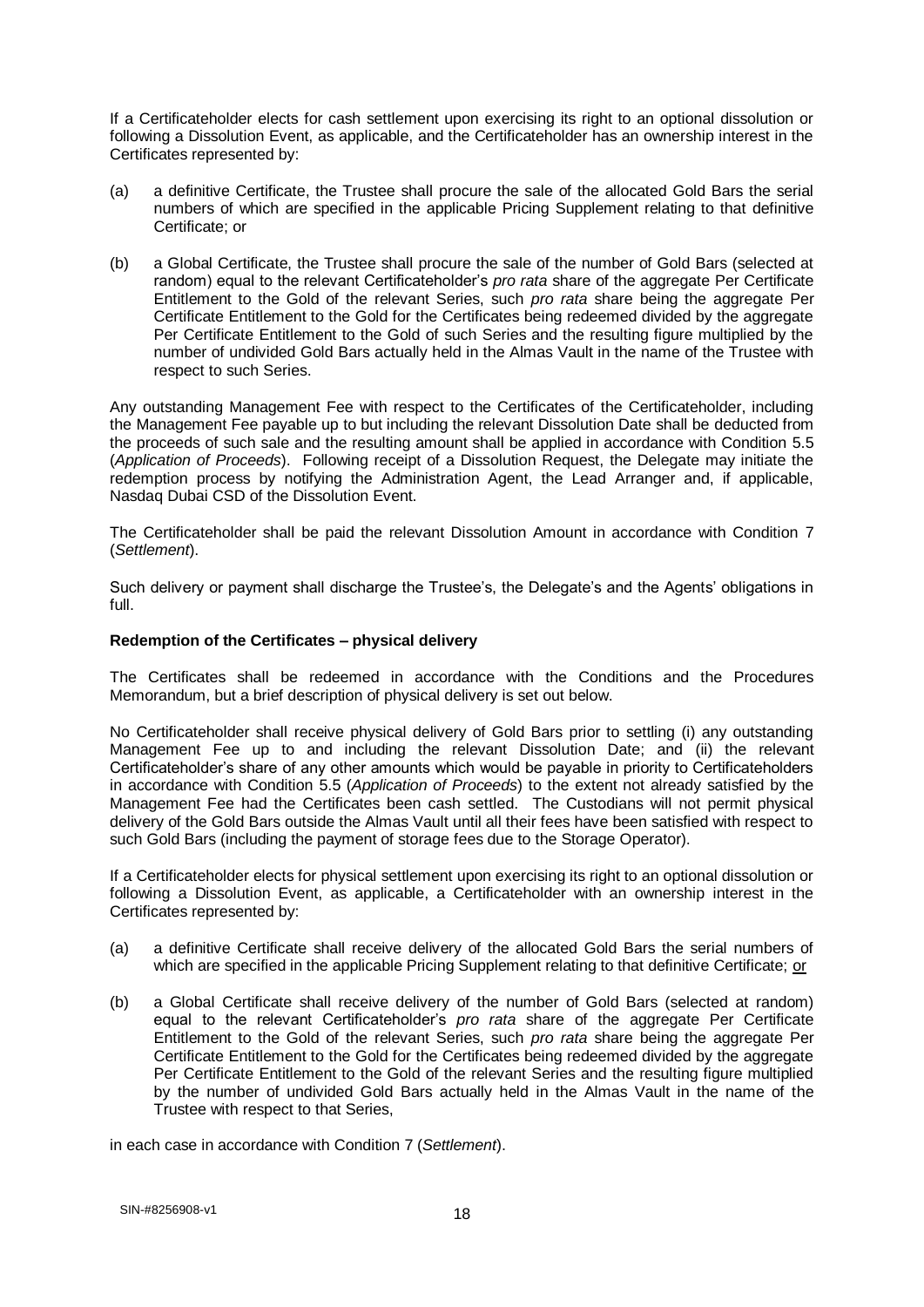Such delivery shall be made on DMCC Tradeflow and, as such, is dependent on the Certificateholder meeting the membership requirements of DMCC Tradeflow (including, for example, signing a letter of adherence to the terms of the Tradeflow Agreement) and opening an account with the Storage Operator (including executing a precious metals storage agreement with the Storage Operator). From the time the Certificateholder is registered as the legal owner of the relevant Gold Bars on the DMCC Tradeflow, all title to and risks in the relevant Gold Bars passes to the relevant Certificateholder.

If (a) the Certificateholder does not (i) notify the Trustee and the Administration Agent of the details of its gold account with the Storage Operator; or (ii) satisfy the membership requirements for DMCC Tradeflow and open an account with the Storage Operator (which shall include executing a precious metals storage agreement with the Storage Operator); or (b) the Storage Operator fails to transfer the Gold Bars, the relevant Gold Bars shall remain in the name of the Trustee and form part of the Wakala Assets until such time as the relevant account details are provided or the Certificateholder makes its own arrangements (which are acceptable to the Lead Arranger in its absolute discretion), at its own expense, to take custody of the Gold Bars.

None of the Trustee, the Delegate, the Custodians or the Agents will be responsible or liable for any delay in cancelling or splitting the Tradeflow Warrants or issuing new Tradeflow Warrants. None of the Trustee, the Delegate, the DMCC or the Agents shall be responsible or liable for any failure of the Storage Operator to transfer Gold Bars in accordance with its instructions.

#### **Cancellation**

All Certificates which are subject to redemption, including a Compulsory Cash Dissolution, shall be cancelled by the Principal Paying Agent or, in the case of definitive Certificates, the Registrar and cannot be held, reissued or resold. The Principal Paying Agent shall instruct Nasdaq Dubai CSD and the Registrar to mark down the Global Certificate in its books and records and confirm to the Trustee, the Administration Agent and the Delegate that the Certificates have been cancelled and the new outstanding Face Amount of Certificates.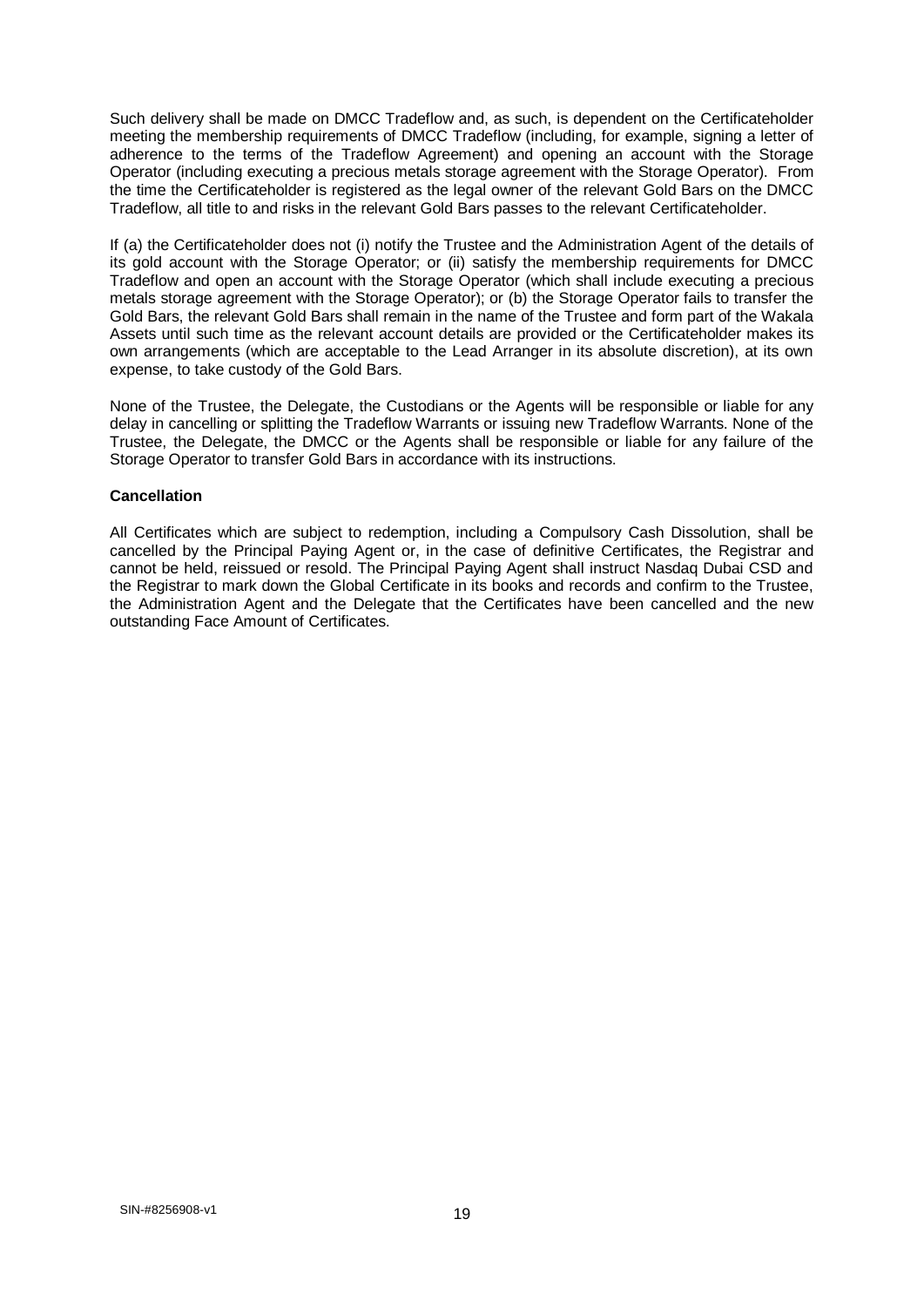#### **DESCRIPTION OF THE PROGRAMME**

This description must be read as an introduction to this Prospectus. Any decision to invest in any Certificates should be based on a consideration of this Prospectus as a whole by any investor. The following description does not purport to be complete and is taken from, and is qualified in its entirety by, the remainder of this Prospectus and, in relation to the terms and conditions of any particular Series, is completed by the applicable Pricing Supplement.

Words and expressions defined in this Prospectus, including the Conditions, shall have the same meanings in this description.

| <b>Issuer and Trustee:</b>     | Gold Reserve Sukuk Limited, a special purpose<br>company incorporated on 25 September 2013 under the<br>Companies Law, DIFC Law No. 3 of 2006 and the<br>Special Purpose Company Regulations and formed and<br>registered in the DIFC with registered number 1463 with<br>its registered office at the offices of Maples Fund<br>Services (Middle East) Limited, Office 616, 6 <sup>th</sup> Floor,<br>Liberty House, Dubai International Financial Centre, P.O.<br>Box 506734, Dubai, UAE. The Trustee has been<br>incorporated solely for the purpose of participating in the<br>transactions<br>contemplated<br>by<br>the<br>Transaction<br>Documents (as defined below) to which it is a party. |
|--------------------------------|-----------------------------------------------------------------------------------------------------------------------------------------------------------------------------------------------------------------------------------------------------------------------------------------------------------------------------------------------------------------------------------------------------------------------------------------------------------------------------------------------------------------------------------------------------------------------------------------------------------------------------------------------------------------------------------------------------|
| <b>Risk Factors:</b>           | There are certain factors that may affect the Trustee's<br>ability to fulfil its obligations under Certificates issued<br>under the Programme. In addition, there are certain<br>factors which are material for the purpose of assessing<br>the market risks associated with Certificates issued<br>under the Programme. See "Risk Factors".                                                                                                                                                                                                                                                                                                                                                        |
| Ownership of the Trustee:      | The authorised share capital of the Trustee is U.S.\$300<br>consisting of 300 ordinary shares with a nominal value of<br>U.S.\$1 each, of which 300 shares are fully paid up and<br>issued. The Trustee's entire issued share capital is held<br>on trust by MaplesFS Limited, a licensed trust company<br>in the Cayman Islands with its registered office at P.O.<br>Box 1093, Queensgate House, Grand Cayman, KY1-<br>1102, Cayman Islands under the terms of a trust for<br>charitable purposes.                                                                                                                                                                                                |
| Administration of the Trustee: | The affairs of the Trustee are managed by the Trustee<br>Administrator, a corporate services provider regulated by<br>the DFSA, who will provide, amongst other things,<br>corporate administrative services and director services<br>for and on behalf of the Trustee pursuant to the<br>Corporate<br>Services<br>Agreement.<br>The<br><b>Trustee</b><br>Administrator's registered office is c/o Maples Fund<br>Services (Middle East) Limited, Office 616, 6 <sup>th</sup> Floor,<br>Liberty House, Dubai International Financial Centre, P.O.<br>Box 506734, Dubai, UAE.                                                                                                                        |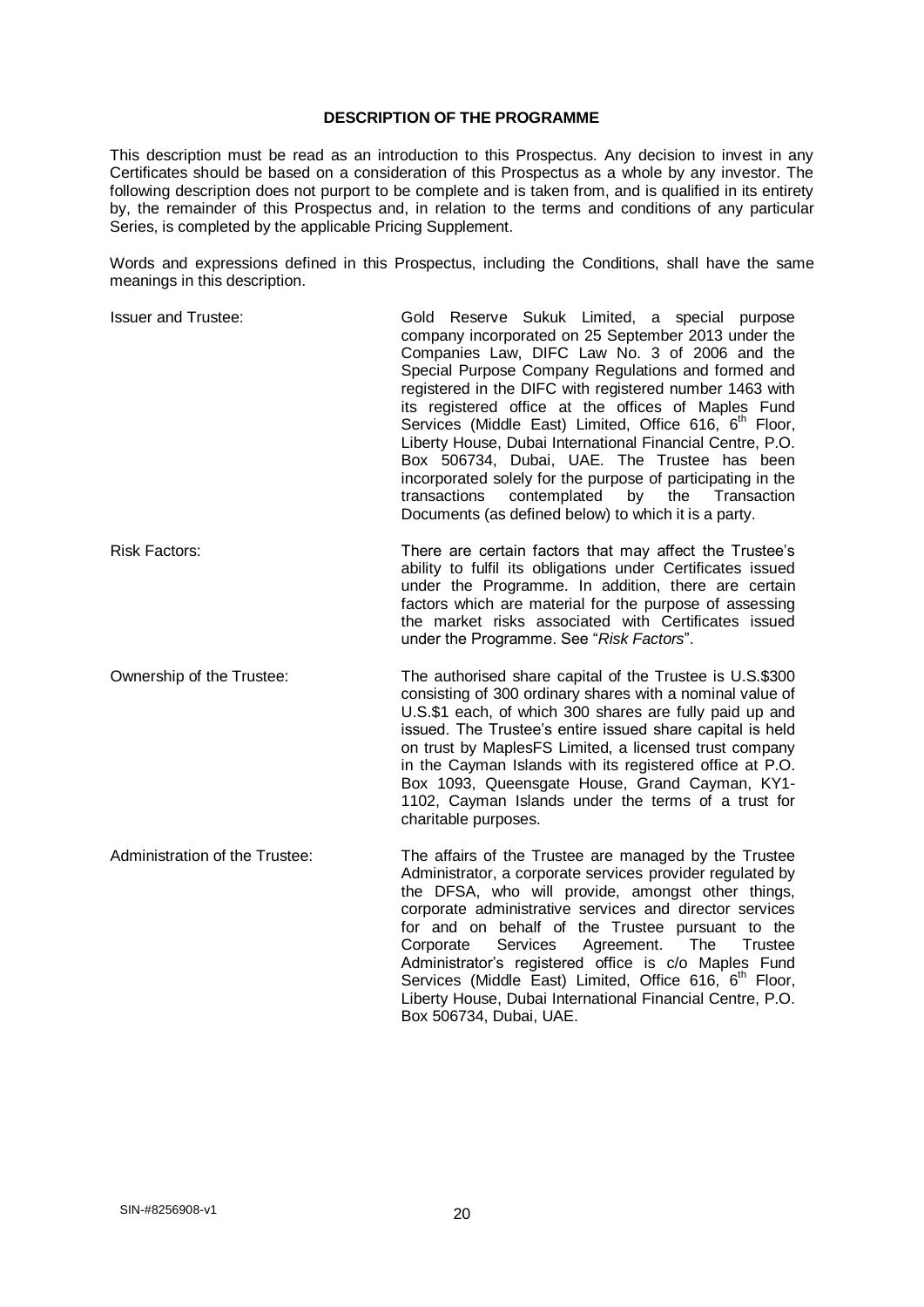| Lead Arranger:                                                      | Konooz Capital Limited                                                                                                                                                                                                                                                                                                                                                                                                                                                                                                                                                                                                                                                                                                                                                                                                                                            |
|---------------------------------------------------------------------|-------------------------------------------------------------------------------------------------------------------------------------------------------------------------------------------------------------------------------------------------------------------------------------------------------------------------------------------------------------------------------------------------------------------------------------------------------------------------------------------------------------------------------------------------------------------------------------------------------------------------------------------------------------------------------------------------------------------------------------------------------------------------------------------------------------------------------------------------------------------|
| Co-Arrangers:                                                       | Alkhair Capital (Dubai) Limited, Emirates NBD Capital<br>Limited and Tabarak Investment Capital Limited                                                                                                                                                                                                                                                                                                                                                                                                                                                                                                                                                                                                                                                                                                                                                           |
|                                                                     | The Trustee may, from time to time, appoint co-arrangers<br>in respect of the whole Programme or terminate the<br>appointment of any co-arranger under the Programme.                                                                                                                                                                                                                                                                                                                                                                                                                                                                                                                                                                                                                                                                                             |
| Co-Arranger Dealers:                                                | Alkhair Capital (Dubai) Limited, Emirates NBD Capital<br>Limited and Tabarak Investment Capital Limited                                                                                                                                                                                                                                                                                                                                                                                                                                                                                                                                                                                                                                                                                                                                                           |
|                                                                     | The Trustee may, from time to time, appoint co-arranger<br>dealers in respect of the whole Programme or terminate<br>the appointment of any co-arranger dealer under the<br>Programme.                                                                                                                                                                                                                                                                                                                                                                                                                                                                                                                                                                                                                                                                            |
| Dealers:                                                            | Alkhair Capital (Dubai) Limited and Emirates NBD<br><b>Capital Limited</b>                                                                                                                                                                                                                                                                                                                                                                                                                                                                                                                                                                                                                                                                                                                                                                                        |
|                                                                     | The Trustee may, from time to time, appoint dealers<br>either in respect of one or more Series or in respect of<br>the whole Programme or terminate the appointment of<br>any dealer under the Programme. References in this<br>Prospectus to Permanent Dealers are to the persons<br>that are appointed as dealers in respect of the whole<br>Programme (and whose appointment has not been<br>terminated) and references to <b>Dealers</b> are to all<br>Permanent Dealers and all persons appointed as a<br>dealer in respect of one or more Series.                                                                                                                                                                                                                                                                                                           |
| Delegate:                                                           | Citibank, N.A., London Branch                                                                                                                                                                                                                                                                                                                                                                                                                                                                                                                                                                                                                                                                                                                                                                                                                                     |
|                                                                     | The Delegate has been given certain duties under the<br>Conditions and the Transaction Documents. In addition,<br>and pursuant to the Master Trust Deed, the Trustee shall<br>delegate to the Delegate certain present and future<br>powers, trusts, authorities and discretions vested in the<br>Trustee by certain provisions of the Master Trust Deed<br>necessary or desirable in order to perform all functions of<br>the Delegate and the Trustee set out in the Transaction<br>Documents and the Conditions. In particular, following a<br>Dissolution Event and receipt of a Dissolution Request,<br>the Delegate shall, subject to being indemnified and/or<br>secured and/or pre-funded to its satisfaction, be obliged<br>to take enforcement action for and on behalf of the<br>Certificateholders against any party to the Transaction<br>Documents. |
| Registrar:                                                          | Citigroup Global Markets Deutschland AG                                                                                                                                                                                                                                                                                                                                                                                                                                                                                                                                                                                                                                                                                                                                                                                                                           |
| Principal Paying Agent, Transfer Agent<br>and Administration Agent: | Citibank, N.A., London Branch                                                                                                                                                                                                                                                                                                                                                                                                                                                                                                                                                                                                                                                                                                                                                                                                                                     |
| Custodians:                                                         | Dubai Multi Commodities Centre and the Storage<br>Operator.                                                                                                                                                                                                                                                                                                                                                                                                                                                                                                                                                                                                                                                                                                                                                                                                       |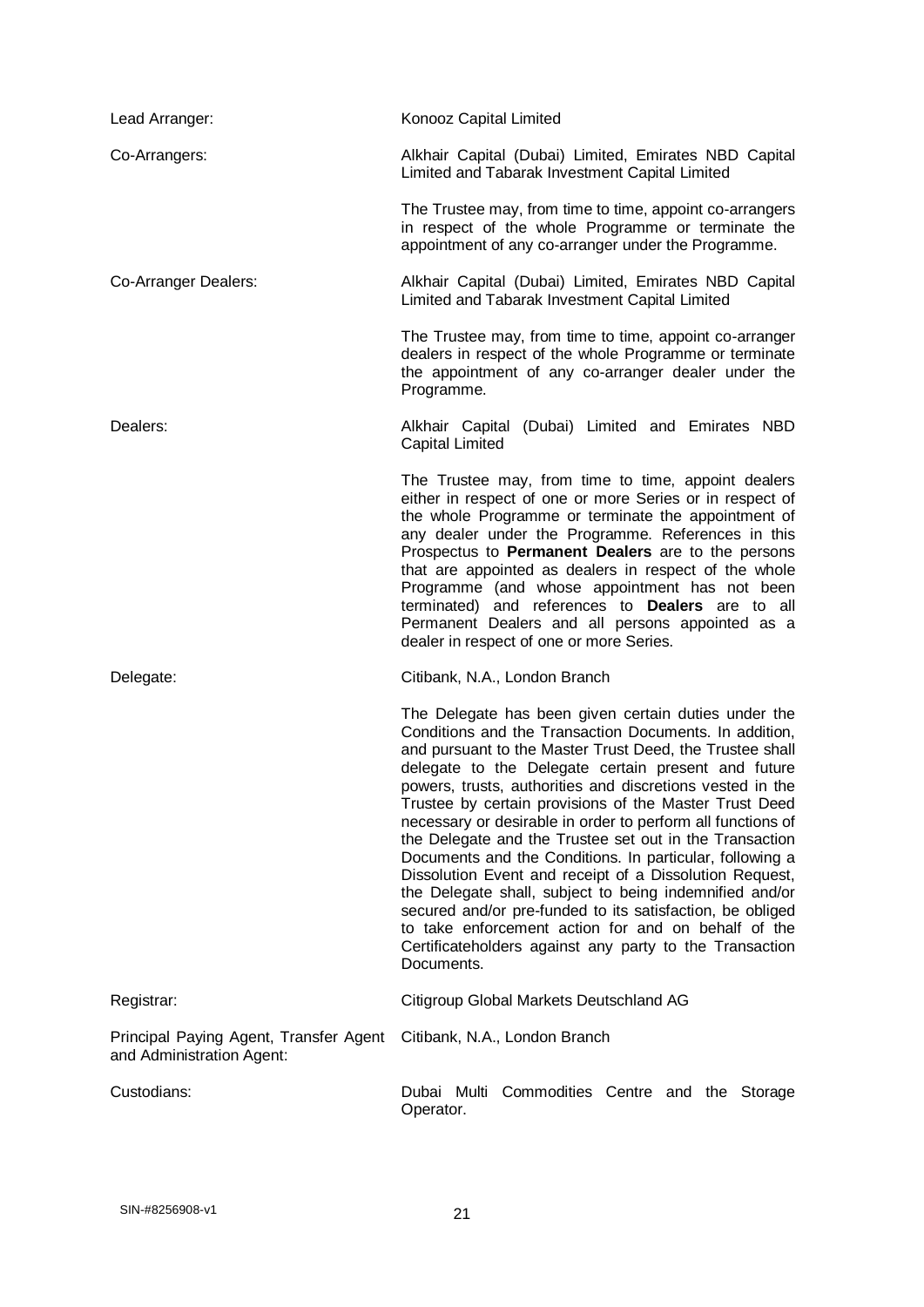| Storage Operator:                        | The storage operator of the Almas Vault from time to<br>time, currently Brink's Global Services FZE-DMCC.                                                                                                                                                                                                                                                                                                                                                |
|------------------------------------------|----------------------------------------------------------------------------------------------------------------------------------------------------------------------------------------------------------------------------------------------------------------------------------------------------------------------------------------------------------------------------------------------------------------------------------------------------------|
| Programme Size:                          | Up to U.S.\$5,000,000,000 outstanding at any time. The<br>Trustee may increase the size of the Programme in<br>accordance with the terms of the Dealer Agreement.                                                                                                                                                                                                                                                                                        |
| Wakala Assets:                           | The Trustee will declare a trust over the Wakala Assets<br>with respect to each Series and will hold such Wakala<br>Assets on trust for the benefit of the Certificateholders of<br>such Series.                                                                                                                                                                                                                                                         |
|                                          | Each Gold Bar will meet the specification for weight,<br>dimensions, fineness (or purity), identifying marks<br>(including the assay stamp of a DMCC acceptable<br>refiner) and appearance set forth in the DMCC Good<br>Delivery Rules for Gold Bars, as published by the DMCC<br>from time to time and the current version of which is<br>scheduled to the Purchase and Sale Agreement.                                                                |
| Per Certificate Entitlement to the Gold: | Five Gold Bars.                                                                                                                                                                                                                                                                                                                                                                                                                                          |
| Gold Bars:                               | Gold bars with a purity of either 99.95 per cent. or 99.99<br>per cent. (in the discretion of the Trustee and as<br>specified in the applicable Pricing Supplement), each<br>cast in a one kilogramme bar of an approved brand and<br>refinery with each bar's weight, purity, bar number and<br>brand mark clearly incised thereon. The approved<br>bullion banks, refineries and brands are on the LBMA<br>Good Delivery and DMCC Good Delivery lists. |
| <b>Issuance in Series:</b>               | The Certificates will be issued in Series, the specific<br>terms of which will be completed in the applicable Pricing<br>Supplement.                                                                                                                                                                                                                                                                                                                     |
| Distribution:                            | Certificates may be distributed by way of private or public<br>placement and in each case on a syndicated or non-<br>syndicated basis.                                                                                                                                                                                                                                                                                                                   |
| Currencies:                              | Certificates will be denominated in U.S. dollars.                                                                                                                                                                                                                                                                                                                                                                                                        |
| Maturities:                              | The Certificates are perpetual securities in respect of<br>which there is no fixed maturity date.                                                                                                                                                                                                                                                                                                                                                        |
| <b>Issue Price:</b>                      | Each Certificate will be treated as being issued at the<br>Issue Price specified in the relevant Pricing Supplement<br>which shall be a percentage of the Aggregate Face<br>Amount of the particular Series.                                                                                                                                                                                                                                             |
|                                          | The Issue Price, the Aggregate Face Amount and<br>number of Certificates to be issued under<br>the<br>Programme will be determined by the Trustee and the<br>relevant Co-Arranger Dealer at the time of issue in<br>accordance with prevailing market conditions.                                                                                                                                                                                        |
| Form of Certificates:                    | The Certificates will be issued in registered form as<br>described in "Form of the Certificates".                                                                                                                                                                                                                                                                                                                                                        |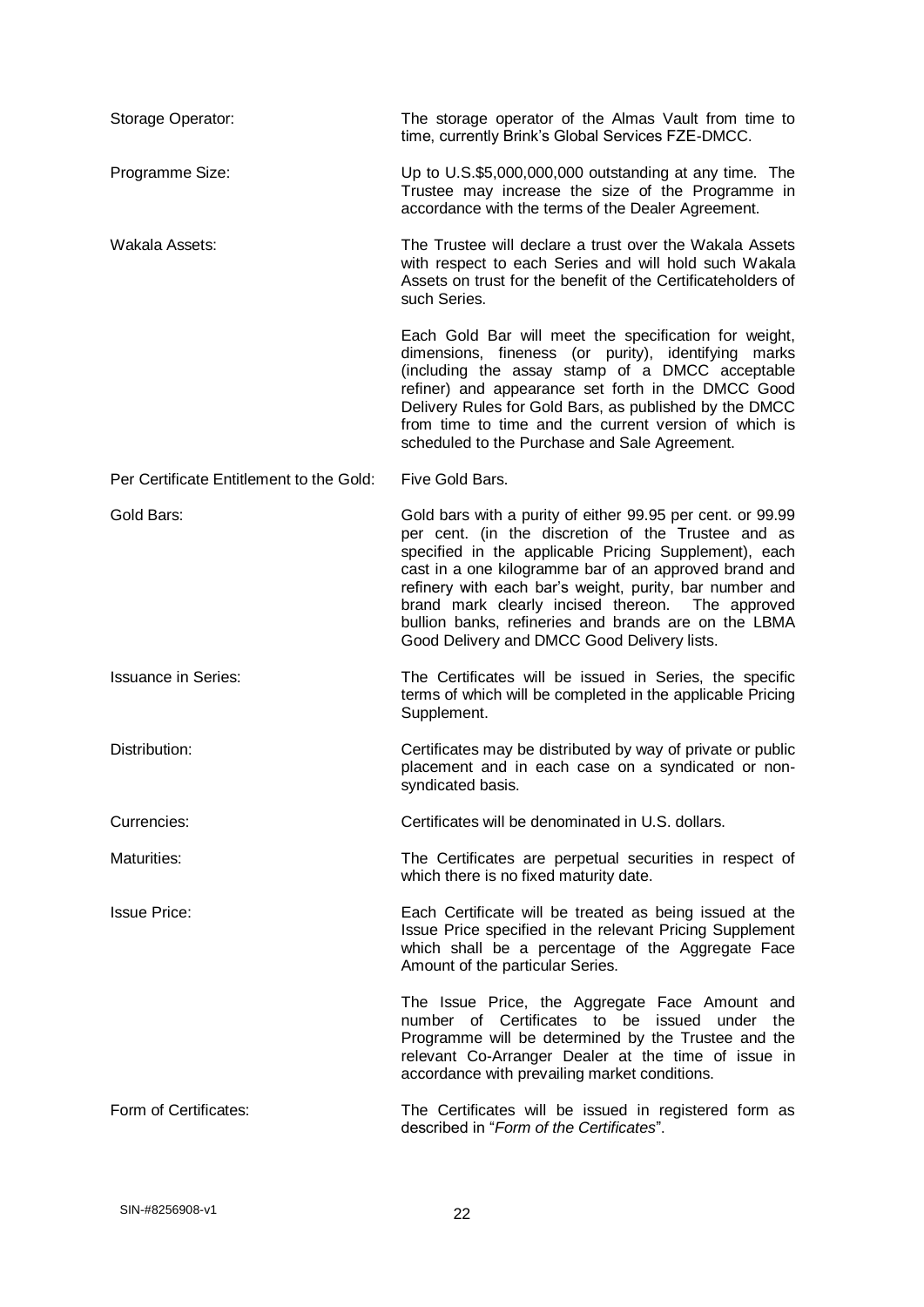All the Certificates of a Series will be represented by either:

(a) a Global Certificate (undivided gold)

One Global Certificate will represent the interests of all Certificateholders of one Series. The Storage Operator will hold Gold Bars, interests in which are represented by Certificates of a particular Series represented by a Global Certificate, in "undivided" form (i.e. the Gold Bars will be allocated to the Series as a whole) and will only allocate a Gold Bar at random from the pool of undivided Gold Bars to a Certificate at the time of redemption.

The Storage Operator will issue one Tradeflow Warrant to with respect to all Gold Bars relating to the issue of Certificates of a Series represented by a Global Certificate. Such Tradeflow Warrant will be split when any Certificate represented by a Global Certificate is redeemed so that there will be two separate Tradeflow Warrants, one new Tradeflow Warrant will be issued to the relevant Certificateholder with respect to the Certificates being redeemed and one representing the Gold Bars remaining in the name of the Trustee in respect of that Series.

Any Global Certificate will be deposited on or about the Issue Date with, and registered in the name of, Nasdaq Dubai Guardian Limited, which will act as bare nominee on behalf of Nasdaq Dubai CSD. Interests in a Global Certificate will be shown on, and transfers thereof will be effected only through, records maintained by Nasdaq Dubai CSD and its CSD Custodians or such other relevant clearing system. Interests in a Global Certificate will only be exchanged for definitive Certificates evidencing holdings of Certificates in limited circumstances; or

(b) a definitive Certificate (allocated gold)

One definitive Certificate will represent the interests of each Certificateholder in a Series. The Storage Operator will hold each Gold Bar with respect to a definitive Certificate in "allocated" form (i.e., each Gold Bar will be allocated to a particular definitive Certificate).

The Storage Operator will issue one Tradeflow Warrant to the Trustee with respect to each Gold Bar delivered to the Storage Operator on behalf of the Trustee with respect to a Series represented by definitive Certificates. The Storage Operator will record the definitive Certificate to which each Gold Bar relates on the Tradeflow Warrant. The relevant Tradeflow Warrant will be cancelled when such definitive Certificate is redeemed and the Gold Bars are sold or delivered.

Ownership interests in each definitive Certificate will be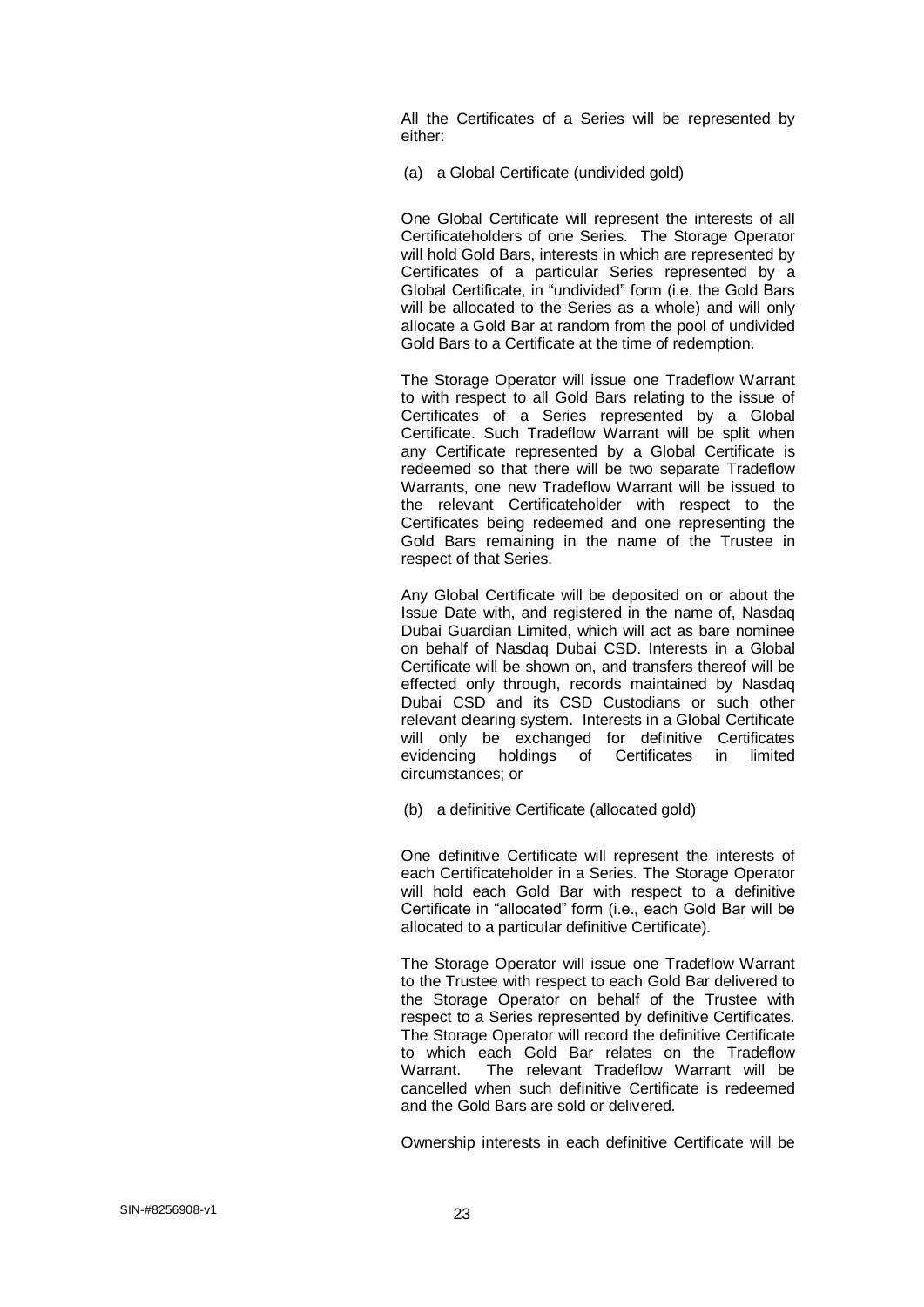shown on the register maintained by the Registrar and title to Certificates represented by a definitive Certificate shall only pass upon the registration of a transfer in respect thereof in accordance with the provisions of the Master Trust Deed.

Clearing and Settlement: Each Global Certificate will be held and settled in Nasdaq Dubai CSD. Any Global Certificate will be deposited on or about each Issue Date with, and registered in the name of Nasdaq Dubai Guardian Limited which will act as bare nominee on behalf of Nasdaq Dubai CSD. Provided that they have an investor identification number in Nasdaq Dubai CSD, Certificateholders with an interest in a Global Certificate will be able to trade and hold the Certificates on Nasdaq Dubai CSD through CSD Custodians. Certificateholders with an interest in a Global Certificate with accounts at ICSDs like Euroclear and Clearstream will be able to hold these Certificates in their Euroclear/Clearstream, Luxembourg accounts through links between Nasdaq Dubai CSD and such ICSDs. Transfers within and between Nasdaq Dubai CSD, Euroclear and Clearstream, Luxembourg will be in accordance with the usual rules and operating procedures of the relevant clearing systems.

> Definitive Certificates will not be held or settled through Nasdaq Dubai CSD or ICSDs. Definitive Certificates shall be settled through the Principal Paying Agent.

Specified Denomination: Each Certificate will be denominated in the amount equal to the value of the Per Certificate Entitlement to the Gold on the Issue Date.

Aggregate Face Amount of Certificates: The value in U.S. dollars of the aggregate Per Certificate Entitlement to the Gold for all the Certificates of a Series as at the Issue Date and, if applicable, shall be the total amount paid by the Trustee acting as the Wakeel (agent) of the Accepted Investors for the aggregate Per Certificate Entitlement to the Gold relating to that Series plus the Purchase Expenses and the Arrangement Fee. The Aggregate Face Amount of the Certificates of a Series is calculated by the Trustee in consultation with the relevant Co-Arranger Dealer.

Status of the Certificates and the Wakala Assets: Each Certificate will evidence an undivided ownership interest of the Certificateholders in the Wakala Assets of the relevant Series. Each Certificate will be a direct, unsubordinated and limited recourse obligation of the Trustee and will rank *pari passu*, without any preference or priority, with all other Certificates of the relevant Series issued under the Programme.

> The Trustee will, pursuant to the Trust Deed, declare a trust in favour of the Certificateholders of each Series over the relevant Wakala Assets. Such Wakala Assets will be held upon trust absolutely for the Certificateholders and will be held *pro rata* according to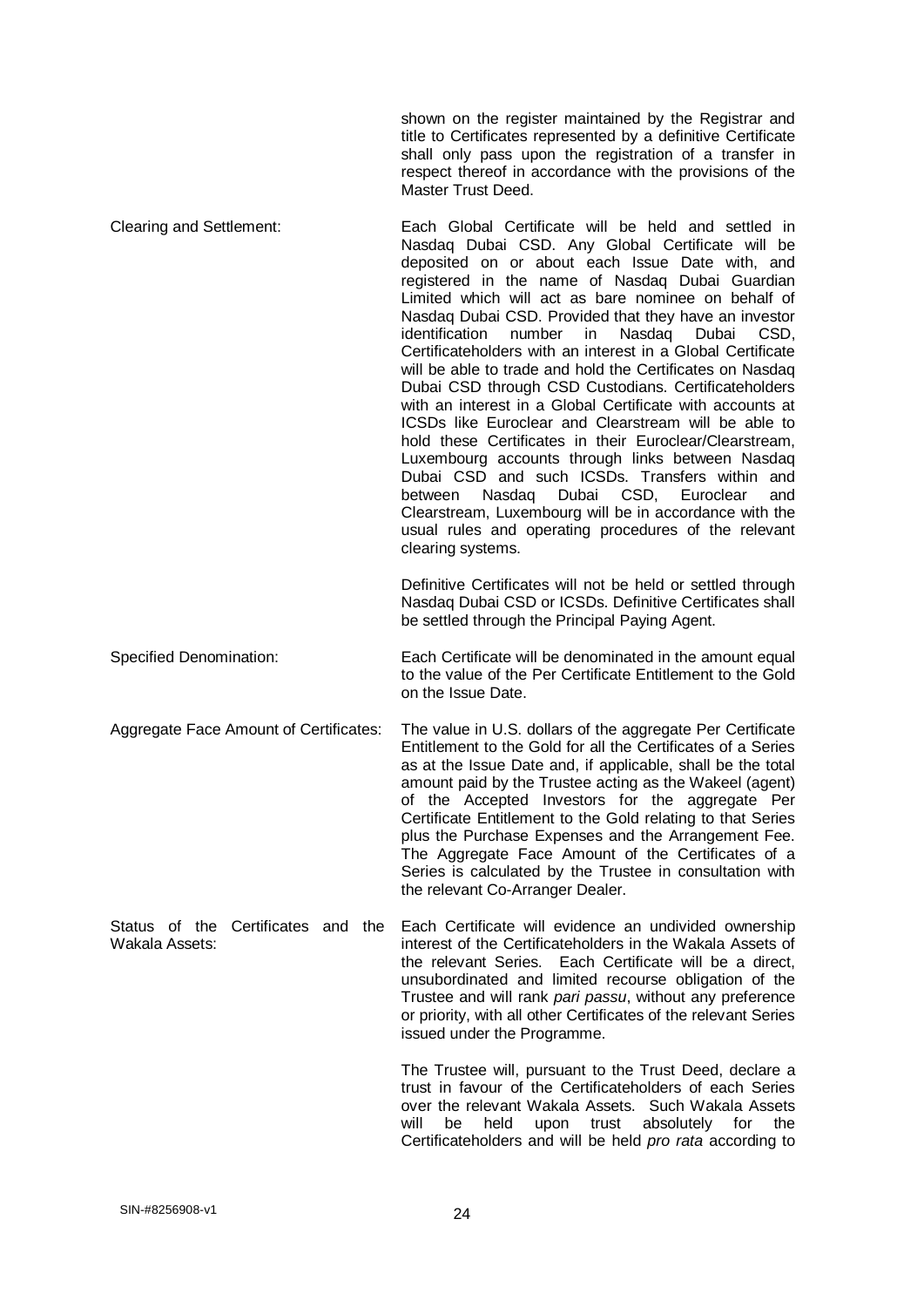the Face Amount of Certificates held by such Certificateholder of the relevant Series.

Negative pledge: See "*Terms and Conditions of the Certificates – Covenants and negative pledge*".

Fees and Expenses: An Arrangement Fee agreed between each relevant Dealer and the Lead Arranger shall be charged with respect to each Series and, if applicable, shall be included in the purchase price of the Gold Bars and as such shall, along with the Purchase Expenses, be

deducted from the Escrow Account. The Arrangement Fee will be disclosed in the Pricing Supplement with respect to the Series.

A Management Fee is payable quarterly in arrear by each Certificateholder following each Quarter End Date. The Management Fee with respect to the Certificates is calculated as set out in the Conditions. Certificateholders shall be notified of the amount of the Management Fee after the Quarter End Date by way of an invoice (with respect to definitive Certificates) or a debit note (with respect to Global Certificates) which shall be payable five Business Days after the date of such invoice or debit note.

The Management Fee will be applied, as set out in Condition 5.4, to pay fees, costs, charges and expenses of Service Providers and any surplus will be paid to the Lead Arranger.

The Management Fee payable with respect to each Certificate is calculated by the Lead Arranger and shall be notified by the Lead Arranger to the Trustee, the Administration Agent and Nasdaq Dubai CSD as soon as it is calculated.

A Certificateholder will not be able to transfer a Certificate during the period from each date on which the Management Fee is due and payable until the date on which the Management Fee with respect to that Certificate is paid in full. During that period Certificates represented by a Global Certificate will be blocked in the relevant Certificateholder's account at Nasdaq Dubai CSD and the Registrar will not register a transfer of any definitive Certificate.

Certificateholders shall transfer the Management Fee to the Expenses Account of the Trustee in the case of definitive Certificates or to Nasdaq Dubai CSD in the case of Certificates represented by a Global Certificate.

If a Certificateholder fails to pay the Management Fee when due with respect to two consecutive Quarter End Dates, the relevant Certificate(s) shall be subject to Compulsory Cash Dissolution in accordance with the Conditions.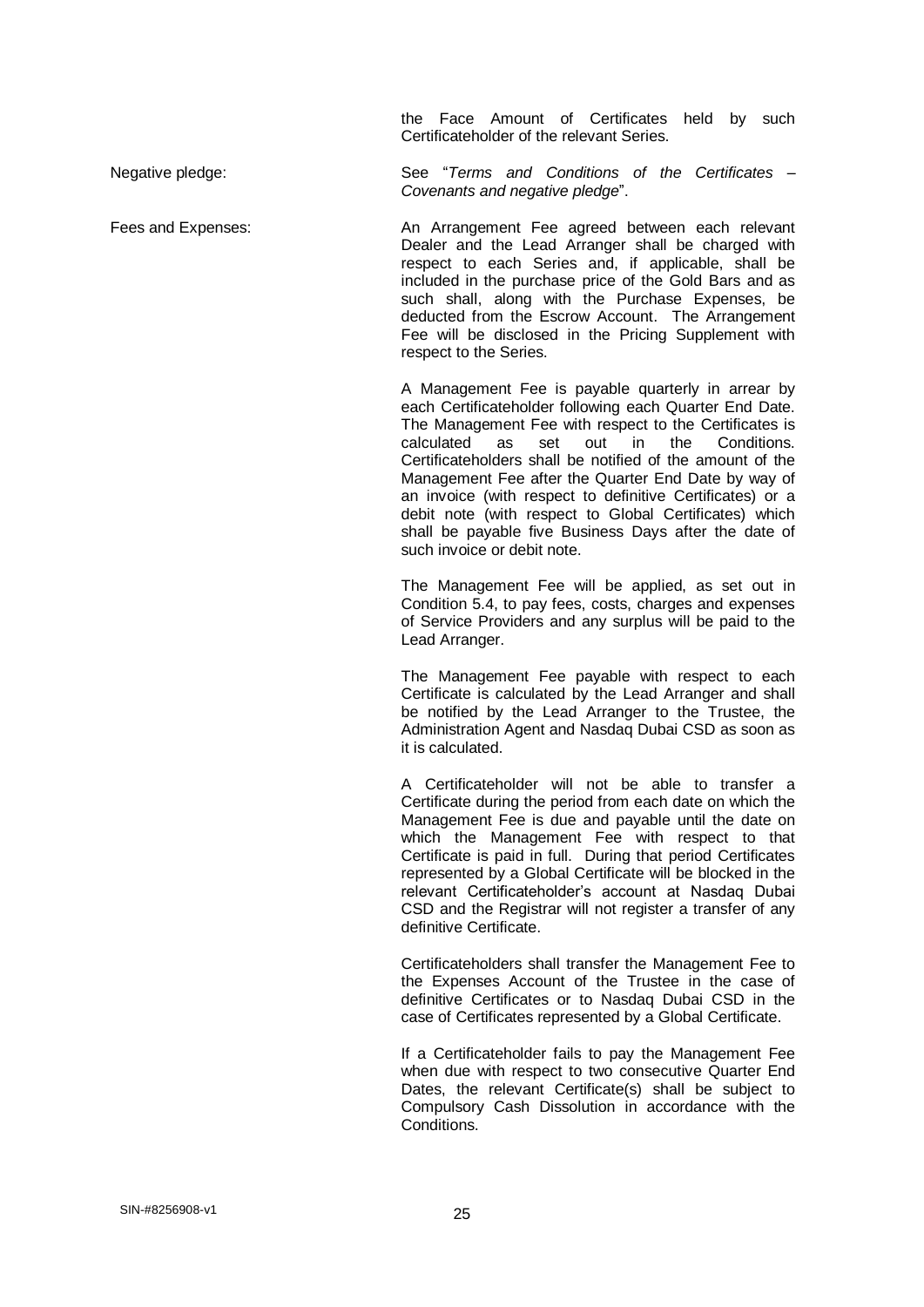Compulsory Cash Dissolution: A Certificate shall be subject to Compulsory Cash Dissolution if (a) the Management Fee is not paid when due with respect to two consecutive Quarter End Dates; or (b) following a request for redemption by way of physical settlement, any amount payable in accordance with Condition 7.2 is not paid within 30 days of the date of the invoice or debit note issued following the exercise of the Certificateholder's right to an optional dissolution. On a Compulsory Cash Dissolution and in accordance with the Conditions, the Trustee will arrange the sale of the Gold Bars relating to those Certificates in respect of which such amounts are due without the need for consent from the Defaulting Certificateholder. The Trustee shall notify the Defaulting Certificateholder of a Compulsory Cash Dissolution in accordance with Condition 16 (*Notices*).

> If the Defaulting Certificateholder has an ownership interest in the Certificates represented by:

- (a) a definitive Certificate, the Trustee will procure the sale of the allocated Gold Bars the serial numbers of which are specified in the applicable Pricing Supplement relating to that definitive Certificate; or
- (b) a Global Certificate, the Trustee will procure the sale of the number of Gold Bars (selected at random) equal to the Defaulting Certificateholder's *pro rata* share of the aggregate Per Certificate Entitlement to the Gold of the relevant Series, such *pro rata* share being the aggregate Per Certificate Entitlement to the Gold for the Certificates of the Defaulting Certificateholder divided by the aggregate Per Certificate Entitlement to the Gold of that Series and the resulting figure multiplied by the number of undivided Gold Bars actually held in the Almas Vault in the name of the Trustee with respect to that Series.
- Dissolution Events: Upon the occurrence of any Dissolution Event and receipt of the Dissolution Request, the Certificates of the relevant Series shall be redeemed in full on the Early Dissolution Date at the Early Dissolution Amount. See Condition 13 (*Dissolution Events*).
- Enforcement following a Dissolution Event: Upon the occurrence of a Dissolution Event and the giving of notice of a Dissolution Request to the Trustee by the Delegate, to the extent that the amounts payable in respect of the Certificates have not been paid in full, the Delegate shall (subject to being indemnified and/or secured and/or prefunded to its satisfaction) take such other steps as Certificateholders may direct or request it to take in accordance with the Conditions or as the Delegate may consider necessary in its absolute discretion to procure the payment of the relevant Early Dissolution Amount, including by realising the Wakala Assets.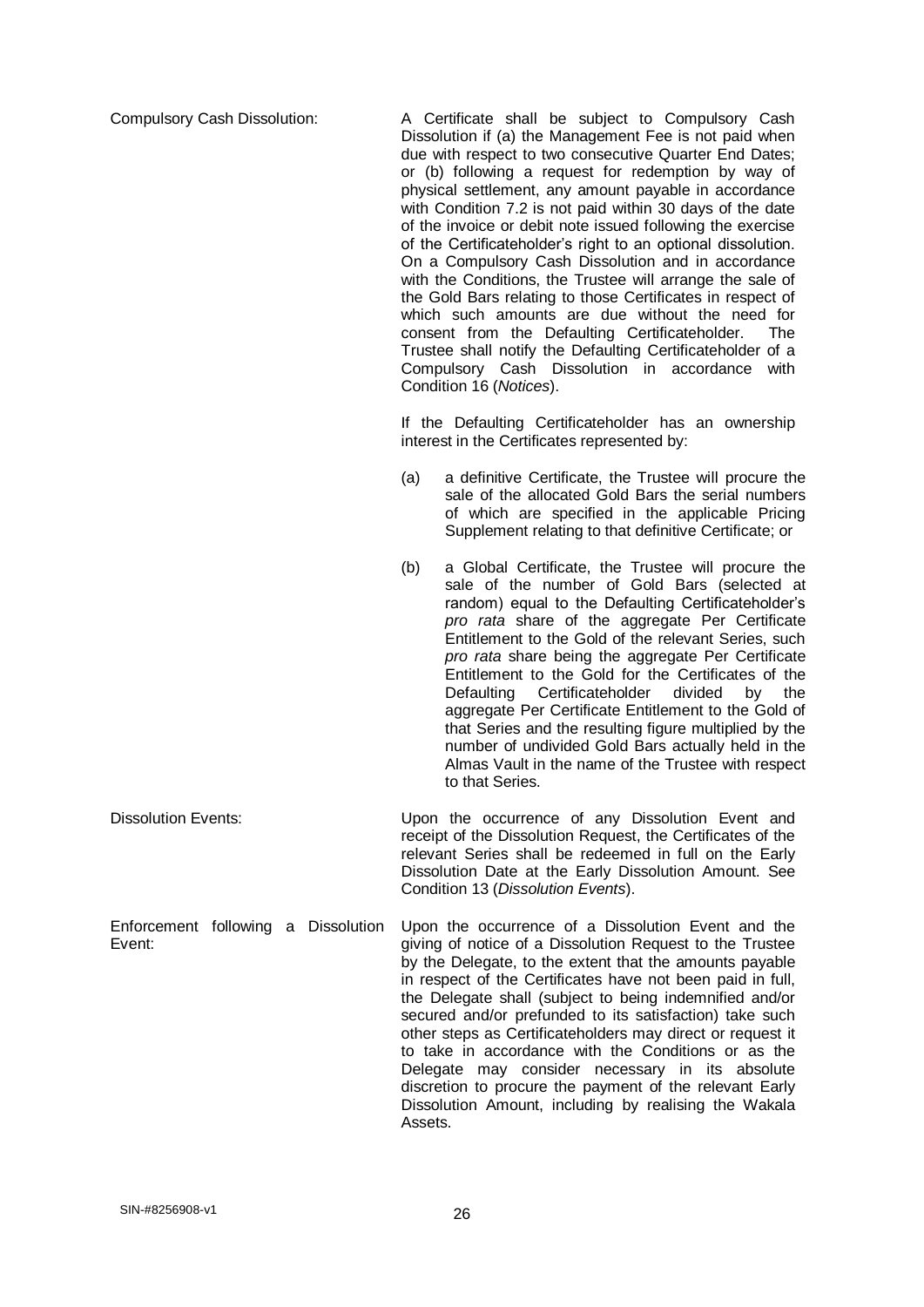|                                         | The Delegate shall not be bound in any circumstances to<br>take any action to enforce or to realise the Wakala<br>Assets or take any action against the Trustee under any<br>Transaction Document unless directed or requested to<br>do so by Certificateholders in accordance with the<br>Conditions and subject in any such case to it being<br>indemnified and/or secured and/or prefunded to its<br>satisfaction. The Delegate shall not be liable for the<br>consequences of exercising its discretion or taking any<br>such action and may do so without having regard to the<br>effect of such action on individual Certificateholders. |
|-----------------------------------------|------------------------------------------------------------------------------------------------------------------------------------------------------------------------------------------------------------------------------------------------------------------------------------------------------------------------------------------------------------------------------------------------------------------------------------------------------------------------------------------------------------------------------------------------------------------------------------------------------------------------------------------------|
|                                         | No Certificateholder shall be entitled to proceed directly<br>against the Trustee unless the Delegate, having become<br>bound to proceed, fails to do so within a reasonable<br>period of becoming so bound and such failure is<br>continuing.                                                                                                                                                                                                                                                                                                                                                                                                 |
| Certificateholder Optional Dissolution: | Certificateholders may, on any Business Day, elect to<br>redeem their Certificates in cash or by way of physical<br>settlement at an amount equal to the Optional<br>Dissolution Amount in accordance with Condition 9<br>(Capital distributions of the Trust). Provided certain<br>conditions to redemption are met (including the payment<br>of any outstanding Management Fee), the relevant<br>Certificates will be redeemed on the Certificateholder<br>Optional Dissolution Date.                                                                                                                                                        |
| Withholding Tax:                        | If any withholding or deduction for or on account of any<br>taxes, levies, imposts, duties, fees, assessments or<br>governmental charges of whatever nature imposed or<br>levied by or on behalf of any Relevant Jurisdiction, the<br>Trustee will not be required to pay additional amounts.<br>Therefore Certificateholders will not receive the full<br>amounts that they would have received in the absence of<br>such withholding or deduction.                                                                                                                                                                                           |
| <b>Trustee Covenants:</b>               | The Trustee has agreed to certain restrictive covenants<br>as set out in Condition 6 (Covenants and negative<br>pledge).                                                                                                                                                                                                                                                                                                                                                                                                                                                                                                                       |
| Certificateholder Meetings:             | A summary of the provisions for convening meetings of<br>Certificateholders of each Series to consider matters<br>relating to their interests as such is set out in Condition<br>17 (Meetings of Certificateholders, modification, waiver,<br>authorisation and determination).                                                                                                                                                                                                                                                                                                                                                                |
| Tax Considerations:                     | See "Taxation" for a description of certain tax<br>considerations applicable to the Certificates.                                                                                                                                                                                                                                                                                                                                                                                                                                                                                                                                              |
| Listing and Admission to Trading:       | Application has been made to the DFSA for Certificates<br>to be issued under the Programme during the period of<br>12 months from the date hereof to be admitted to the<br>Official List maintained by the DFSA and for such<br>Certificates to be admitted to trading on Nasdaq Dubai.                                                                                                                                                                                                                                                                                                                                                        |
|                                         | Certificates may be listed or admitted to trading, as the<br>case may be, on other or further stock exchanges or                                                                                                                                                                                                                                                                                                                                                                                                                                                                                                                               |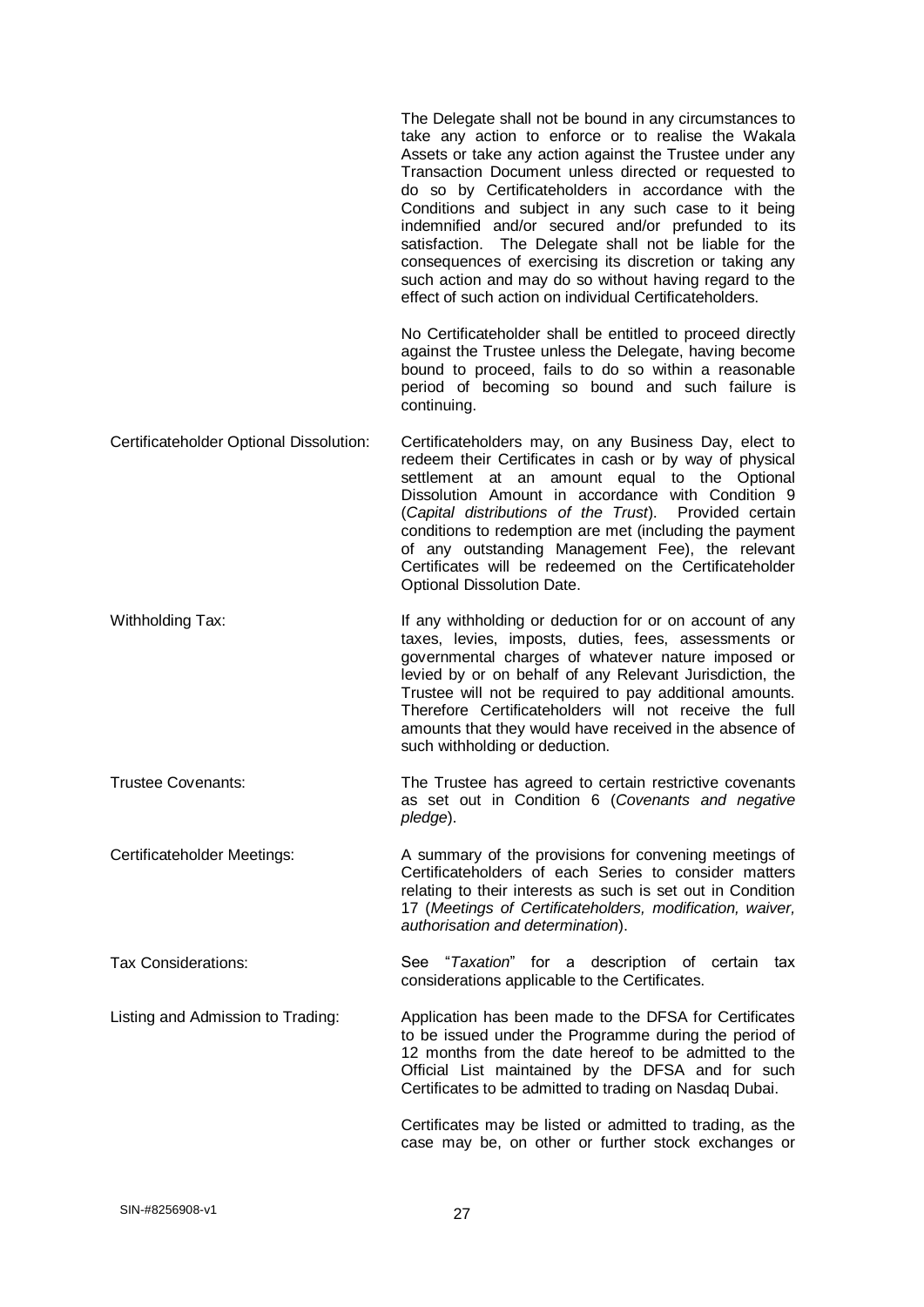markets agreed between the Trustee and the relevant Dealer in relation to the Series.

Series which are neither listed nor admitted to trading on any market may also be issued.

The applicable Pricing Supplement will state whether or not the relevant Certificates are to be listed and/or admitted to trading and, if so, on which stock exchanges and/or markets.

Transaction Documents: The Transaction Documents are the Trust Deed, the Agency Agreement, the Purchase and Sale Agreement, the Tradeflow Agreement, the Precious Metal Storage Agreement, the Tripartite Agreement and the applicable Pricing Supplement.

Governing Law and Dispute Resolution: The Certificates of each Series, the Master Trust Deed, each Supplemental Trust Deed, the Agency Agreement and the Purchase and Sale Agreement and any noncontractual obligations arising out of or in connection with the same will be governed by English law. In respect of any dispute under any such agreement or deed to which it is a party, the Trustee has consented to arbitration in London under the LCIA Arbitration Rules. Any dispute may also be referred to the courts in England (who shall have exclusive jurisdiction to settle any dispute arising from such documents).

> Each of the Tradeflow Agreement, the Precious Metal Storage Agreement and the Tripartite Agreement will be governed by the laws of the Emirate of Dubai and, to the extent applicable in Dubai, the federal laws of the UAE, and will be subject to the non-exclusive jurisdiction (in the case of the Tradeflow Agreement) and the exclusive jurisdiction (in the case of the Precious Metal Storage Agreement and the Tripartite Agreement) of the Dubai courts.

> The Corporate Services Agreement and the Nasdaq Agreement will be governed by the laws of the DIFC and will be subject to the non-exclusive jurisdiction of the courts of the DIFC.

Limited Recourse: No payment of any amount whatsoever shall be made in respect of the Certificates except to the extent that the Trustee has funds and/or assets available for that purpose.

> Claims against the Trustee by the Certificateholders of a Series will be limited to the Wakala Assets relating to such Series. The proceeds of such Wakala Assets may be less than the sums due to the Certificateholders. Any shortfall will be borne by the Certificateholders and they will have no recourse to any other assets of the Trustee. Once the Wakala Assets have been exhausted, all obligations of the Trustee shall be extinguished.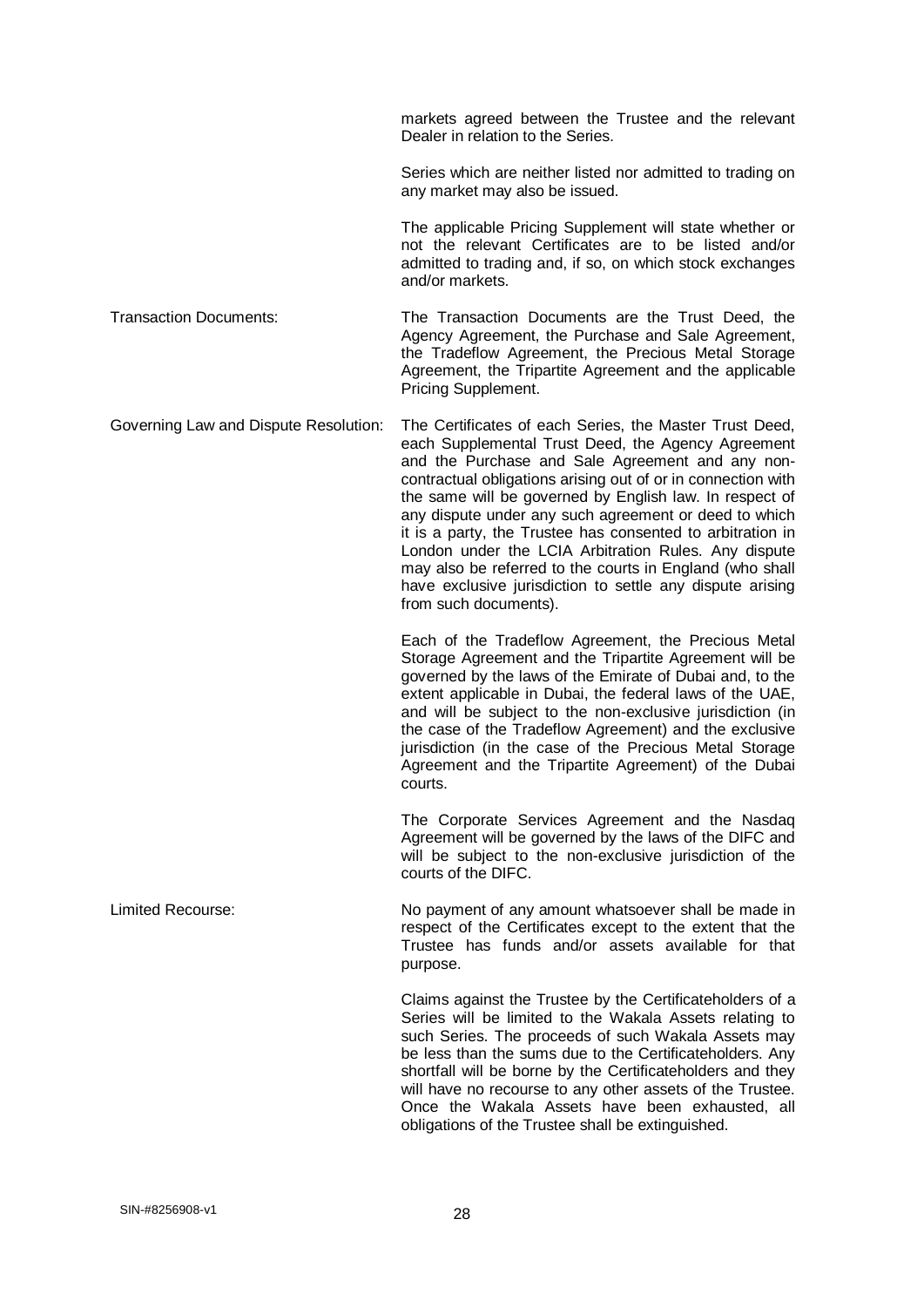See "*Risk factors – The Certificates are limited recourse obligations*".

Selling Restrictions: There are restrictions on the distribution of this Prospectus and the offer or sale of Certificates in the United States, the UAE (excluding the DIFC), the DIFC, Kingdom of Saudi Arabia, the Kingdom of Bahrain, State of Qatar (excluding the Qatar Financial Centre), the Qatar Financial Centre, the European Economic Area (including the United Kingdom) and the European Union.

United States Selling Restrictions: Regulation S, Category 2.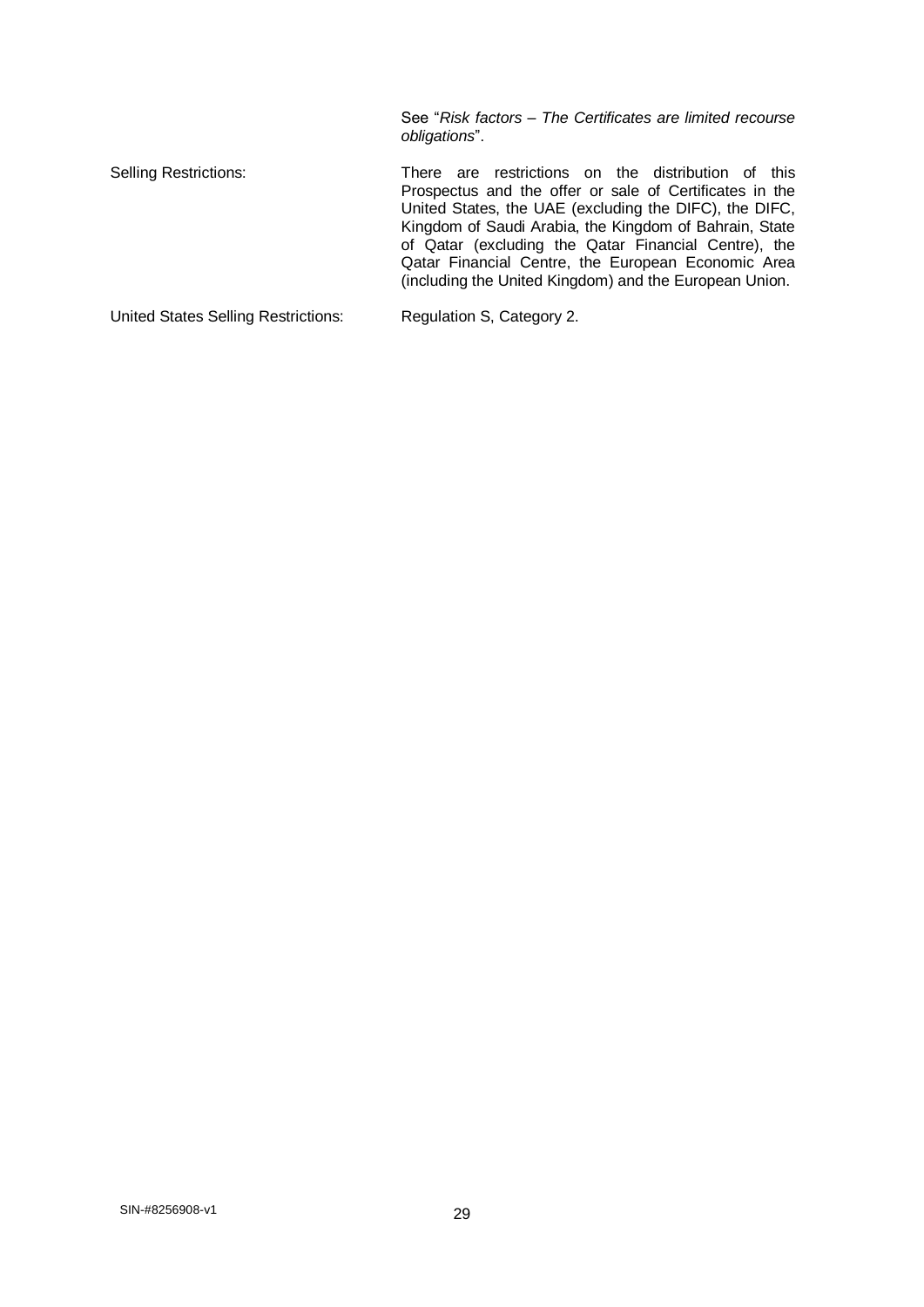#### **RISK FACTORS**

*The Trustee believes that the factors described below represent the principal risks inherent in investing in Certificates, but the inability of the Trustee to pay any amounts on or in connection with any Certificate may occur for other reasons and the Trustee does not represent that the statements below regarding the risks of holding any Certificate are exhaustive. There may also be other considerations, including some which may not be presently known to the Trustee or which the Trustee currently deems immaterial, that may impact any investment in the Certificates.* 

*Prospective investors should also read the detailed information set out elsewhere in this Prospectus and reach their own views prior to making any investment decision. Words and expressions defined in this Prospectus, including the Conditions shall have the same meanings in this section.*

#### **FACTORS THAT MAY AFFECT THE TRUSTEE'S ABILITY TO FULFIL ITS OBLIGATIONS UNDER CERTIFICATES ISSUED UNDER THE PROGRAMME AND WHICH ARE MATERIAL FOR THE PURPOSE OF ASSESSING THE MARKET RISKS ASSOCIATED WITH CERTIFICATES ISSUED UNDER THE PROGRAMME**

#### **The Trustee is a special purpose company**

The Trustee was incorporated on 25 September 2013 and previously had no operating history. The Trustee will not engage in any business activity other than the issuance of Certificates under the Programme, the acquisition of the Wakala Assets, acting in the capacity as trustee and other activities incidental or related to the foregoing as required under the Transaction Documents. However, if the experience of the Trustee and its management is not adequate or suitable to run the affairs of the Trustee, the operations of the Trustee and its Gold Accounts may be adversely affected. In addition, the Trustee might decide to stop performing its obligations under the Conditions and the Transaction Documents which would be a Dissolution Event under the Conditions and would result in enforcement by the Delegate in accordance with the Conditions if it is instructed to do so by the relevant Certificateholders and is indemnified and/or secured and/or prefunded to its satisfaction. Enforcement could result in Certificateholders receiving less than they would have done if they had been able to redeem the Certificates at their own option.

The Trustee's only material assets, which will be held on trust for Certificateholders, will be the Wakala Assets relating to each Series.

#### **Risks relating to the Gold Bars**

#### *Value of gold*

The value of the Certificates is directly linked to the value of the Gold Bars underlying the Certificates. If the value of gold falls between the Issue Date with respect to a Series and the date on which such Series is redeemed and/or the Trustee is not able to arrange a sale of the Gold Bars for an amount which reflects the then current market value of the Gold Bars, the relevant Certificateholder will receive less than the Face Amount of the Certificates held by such Certificateholder. Certificateholders may sustain significant losses as compared to such Face Amount depending on the value of gold at the time of redemption and/or the state of the markets.

If the value of gold increases between the date on which an investor transfers cash to the Trustee under the Escrow Agreement and the Issue Date, the Issue Price will be higher and fewer Gold Bars may be purchased than expected with such cash. The Trustee acting as the Wakeel (agent) of the Accepted Investors (through the Prime Bullion Supplier) will buy and sell the Gold Bars (or will procure the purchase and sale of the Gold Bars) at the spot price on the open market. Such price may not reflect the current value of gold, so investors may receive fewer Per Certificate Entitlements to the Gold on the Issue Date for their investment than anticipated.

The value of Gold Bars will be affected by movements in the U.S. dollar price of gold. To the extent that a Certificateholder values gold bullion in another currency, that value will be affected by changes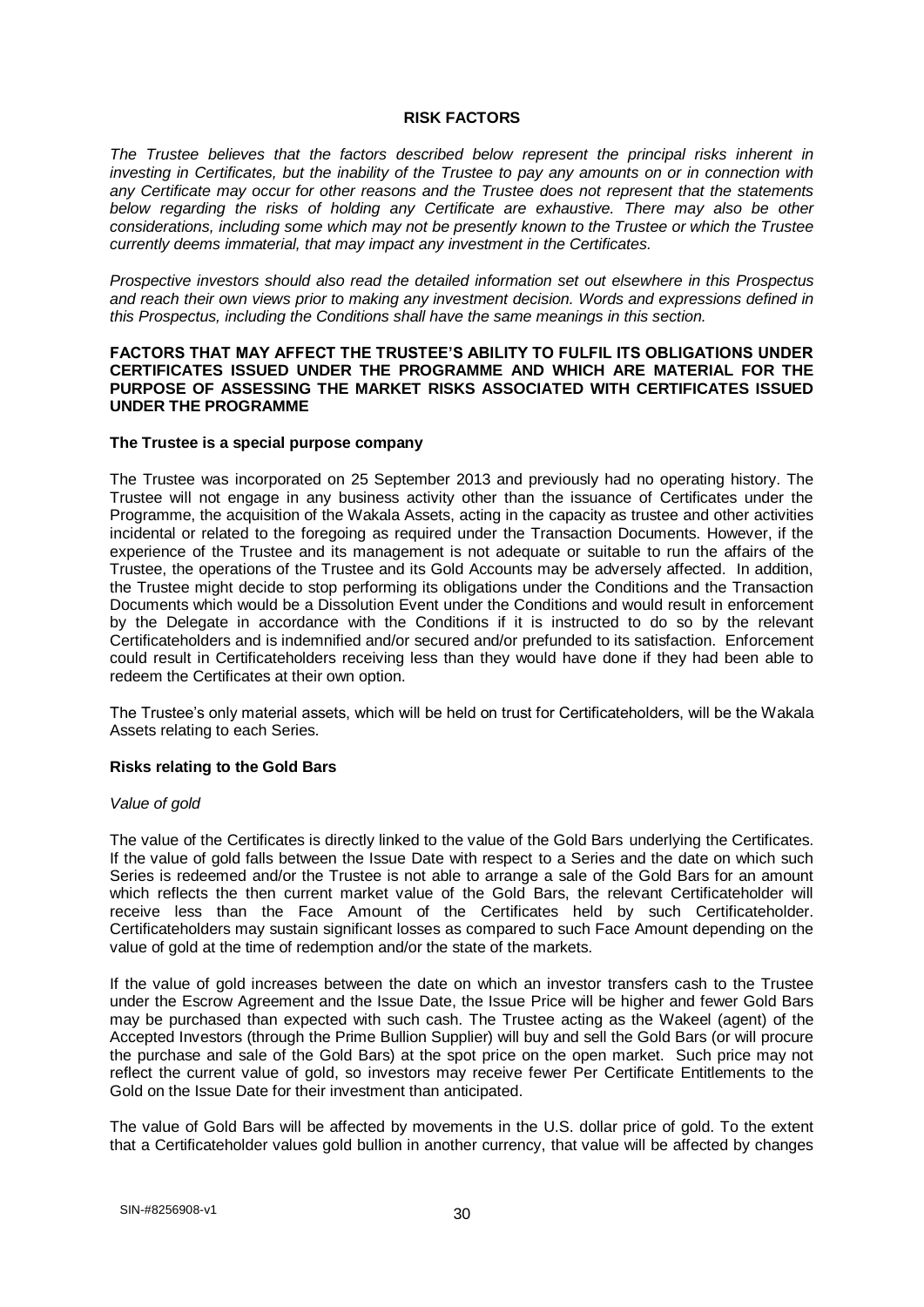in the exchange rate between U.S. dollars and that other currency. Gold price fluctuates widely and is affected by numerous factors beyond the Trustee's control, including:

- global or regional political, economic or financial events and situations;
- investors' expectations with respect to the future rates of inflation and movements in world equity, financial and property markets;
- global gold supply and demand, which is influenced by such factors as mine production and net forward selling activities by gold producers, central bank purchases and sales, jewellery demand and the supply of recycled jewellery, net investment demand and industrial demand, net of recycling;
- interest rates and currency exchange rates, particularly the strength of and confidence in the U.S. dollar; and
- investment and trading activities of hedge funds, commodity funds and other speculators.

#### *Escrow Agreement*

As described under *Structure and Cashflows,* unless otherwise agreed between a potential investor, the Trustee, the Lead Arranger and the relevant Co-Arranger Dealer, prospective investors in the Certificates must first transfer funds to to an Escrow Account held with the Escrow Agent to be used to purchase Gold Bars which, if not already in the Almas Vault, are shipped to Dubai and are effectively exchanged for Certificates issued by the Trustee. Payments into the Escrow Account may only be made by persons with respect to whom the Escrow Agent has completed KYC checks to its satisfaction. The Escrow Agreement and the Escrow Arrangement sit outside the Conditions and the Trustee does not take any responsibility for any losses incurred in relation to any Escrow Arrangement. Until the Certificates are issued, the funds of the investors and any Gold Bars purchased with such funds are unsecured and investors may not receive their investment back due to a number of reasons, including, without limitation, fraud, theft, insolvency of the Escrow Agent or insolvency of the Prime Bullion Supplier. The trust in favour of Certificateholders over, *inter alia*, the Gold Bars is not declared until the Certificates are issued so investors have no claim on the Gold Bars until the Issue Date. The Escrow Account is operated by the Escrow Agent so the Trustee has no control other than contractual rights over how the money credited to that Escrow Account is used and accepts no liability for any losses incurred by investors in relation to the operations of the Escrow Account.

In addition, in order to facilitate the purchase of Gold Bars, the Escrow Agent may be required to release the funds credited to the Escrow Account to the Prime Bullion Supplier before title to the Gold Bars has been transferred to the Issuer. This presents the risk that the funds are lost and title to the Gold Bars is not transferred to the Issuer, for example, due to fraud or negligence of the Prime Bullion Supplier and/or the agents it appoints. In such circumstances, the Accepted Investors are likely to suffer a loss.

In unusual market conditions or if a party to the Escrow Agreement becomes insolvent, there is a risk that the Escrow Arrangement is not completed or that Certificates are not issued by the Trustee despite the completion of the Escrow Arrangement, for whatever reason. In such circumstances, to the extent Gold Bars have not been purchased and pursuant to the Escrow Agreement, the cash held by the Escrow Agent shall be returned to the relevant Co-Arranger Dealer to be distributed to Accepted Investors minus any fees and expenses incurred to the date of termination of the Escrow Agreement and *pro rata* to their initial investment. To the extent any Gold Bars have been purchased, the Escrow Agreement contains provisions for the sale of the Gold Bars and payment of the sale proceeds (minus any fees and expenses incurred to the date of termination of the Escrow Agreement) to the relevant Co-Arranger Dealer for onward payment to Accepted Investors *pro rata* to their initial investment. If the Issuer fails to arrange the sale of the Gold Bars in such circumstances, the relevant Co-Arranger Dealer is likely to only have a damages claim against the Issuer for breach of contract as such Co-Arranger Dealer does not have any proprietary interest in the Gold Bars and the trust over the Gold Bars in favour of Certificateholders is not granted until the Certificates are issued.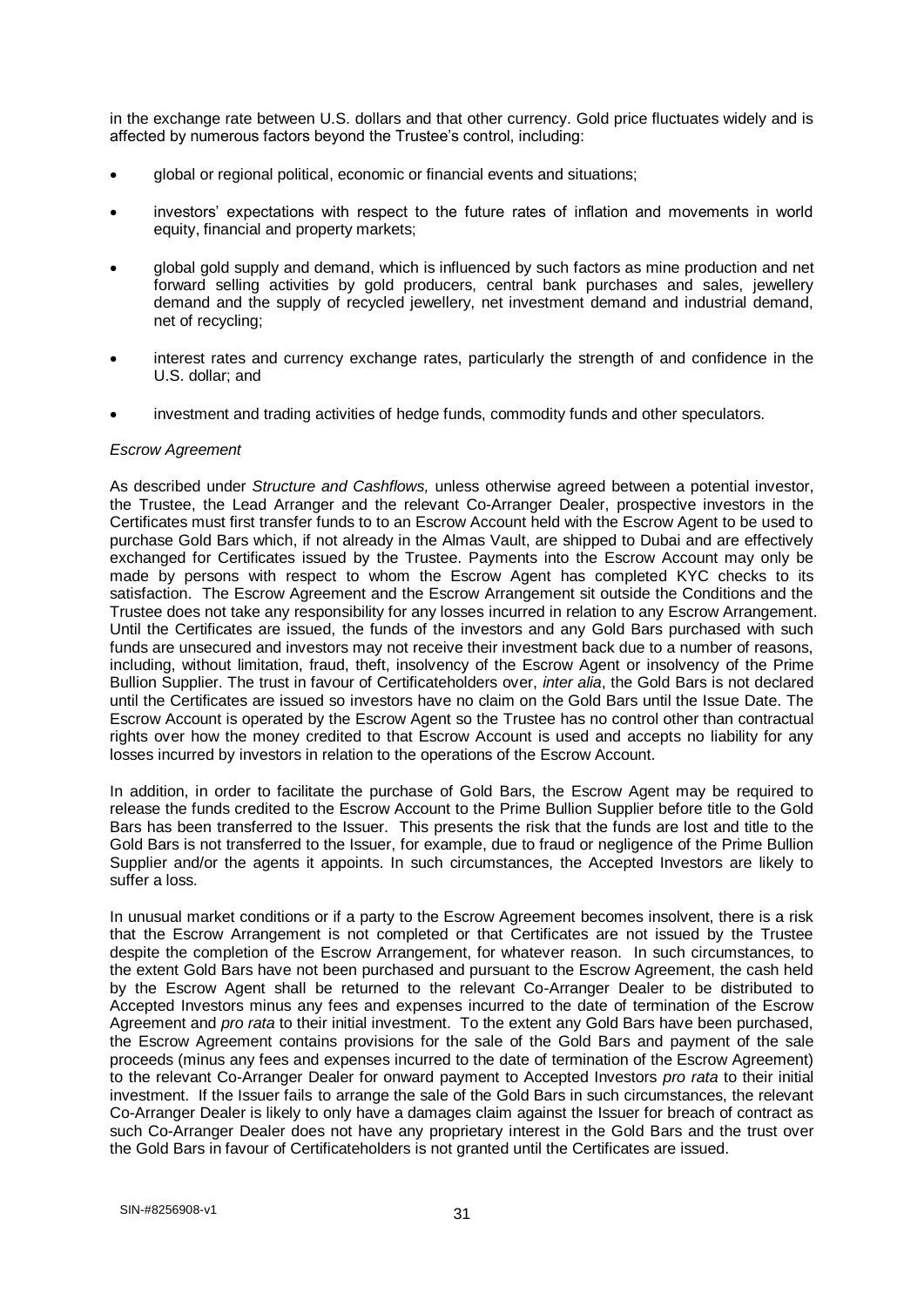If the Escrow Arrangement is not completed or Certificates are not issued, it is likely that the Accepted Investors will suffer a loss.

#### *Gold supply and demand*

The global supply of, and demand for, gold affects the price of gold and will affect the value of the Certificates. Below is a brief description of some of the factors which have an impact on global supply and demand for the commodity.

Gold is a physical asset that is accumulated, rather than consumed. As a result, virtually all the gold that has ever been mined still exists today in one form or another. Gold Survey 2016, a publication of GFMS Ltd, an independent precious metals research organisation based in London, estimates that existing aboveground stocks of gold amounted to 186,200 tonnes (approximately 6.6 billion ounces) at the end of 2015.

Mine production is derived from numerous separate operations on all continents of the world, except Antarctica. Any disruption to production in any one locality is unlikely to affect a significant number of these operations simultaneously or have a material impact on the overall level of global mine production, and therefore equally unlikely to have a noticeable impact on the gold price.

In the unlikely event of significant disruptions to production occurring simultaneously, any impact on the price of gold would likely be short-lived. Historically, any sudden and significant rise in the price of gold has been followed by a reduction in physical demand which lasts until the period of unusual volatility is past. Gold price increases also tend to lead to an increase in the levels of recycled scrap used for gold supply. Both of these factors have tended to limit the extent and duration of upward movements in the price of gold. However, it is possible that disruption at a large number of mines coincides with an increase in the demand for physical gold which could lead to volatility in the market and the price at which the Certificates are issued increasing or it being impossible to source Gold Bars to meet demand from prospective investors. Alternatively, production could increase and/or demand for physical gold decrease which could lead to a fall in gold prices and a reduction in the value of the Certificates.

Gold scrap is gold that has been recovered from fabricated products, melted, refined and cast into bullion bars for subsequent resale into the gold market. The predominant source of gold scrap is recycled jewellery. This predominance is largely a function of price and economic circumstances. The 1998 peak in gold scrap supply can be attributed to the concurrent collapse of many of the East Asian currencies, which began with the collapse of the Thai Baht in July 1997, leading to price-driven and distress related selling. If there is another collapse which leads to the market being flooded with scrap gold, the price of gold could fall and this will have an adverse effect on the value of the Certificates.

Historically, central banks have retained gold as a strategic reserve asset. However, since 1989 the official sector has been a net seller of gold to the private sector. This has resulted in net movements of gold from the official to the private sector. Owing to the prominence given by market commentators to this activity and the size of official sector gold holdings, this area has been one of the more visible sources of supply. Decisions by governments and central banks to hold or sell gold may impact the price of gold and therefore the value of the Certificates.

Demand for gold is driven primarily by demand for jewellery, which is used for adornment and, in much of the developing world, also as an investment. Retail investment and industrial applications represent increasingly important, though relatively small, components of overall demand. Retail investment is measured as customer purchases of gold bars and coins. Gold bonding wire and gold plated contacts and connectors are the two most frequent uses of gold in industrial applications.

Gold demand is widely dispersed throughout the world. There are seasonal fluctuations in the levels of demand for gold (especially jewellery) and economic crises in countries where gold is bought for nonessential purposes will limit the demand for jewellery and these may have an impact on the global gold price.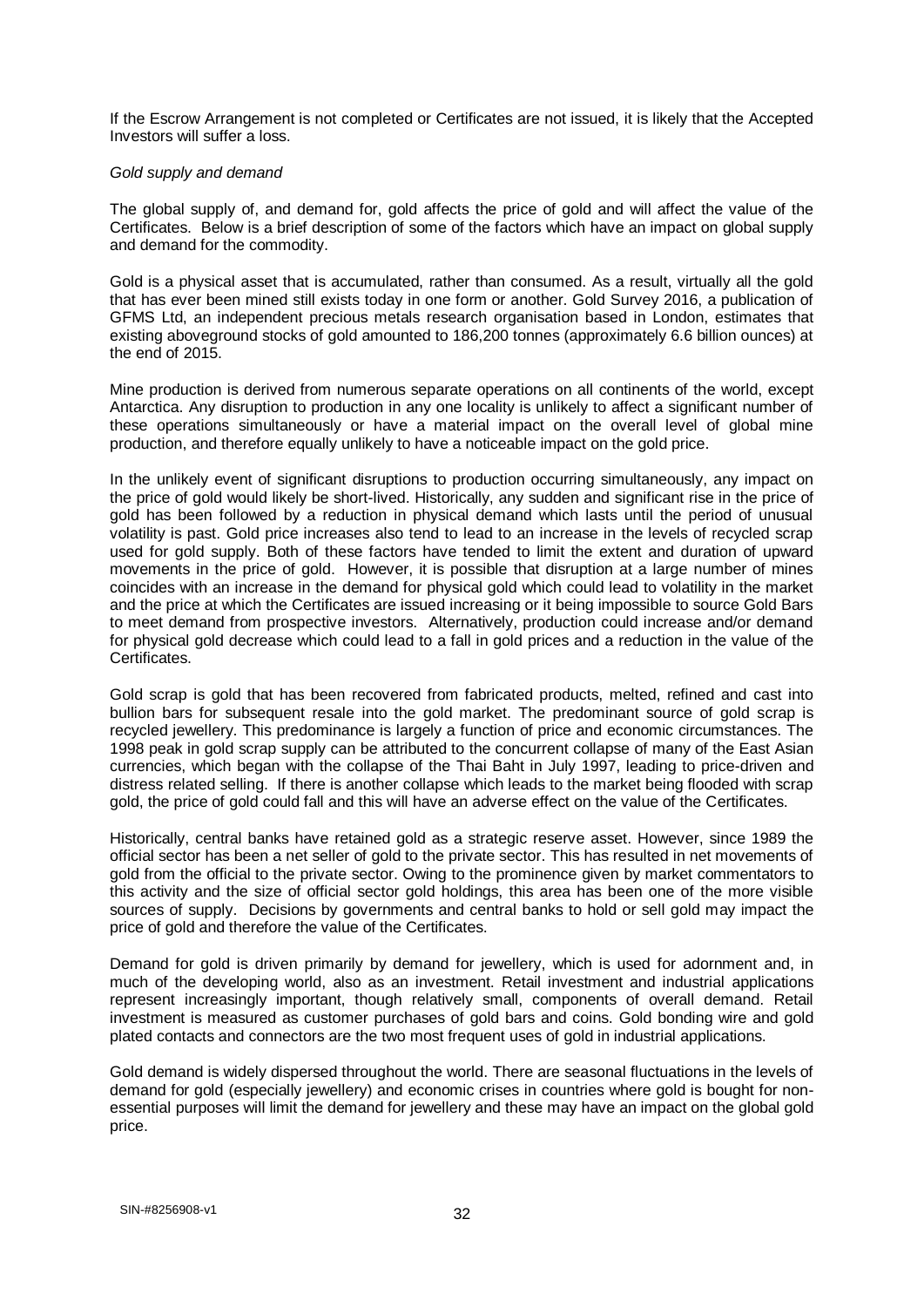Demand for gold may also be reduced by an increase in interest rates. This is because gold does not generate an income and struggles to compete with yield-bearing investments when interest rates rise.

#### *Costs and risks of transportation and delivery of the gold*

The cash paid to the Trustee under an Escrow Agreement will be used by the Trustee (acting as Wakeel (agent) of the Accepted Investors), acting through the Prime Bullion Supplier, to purchase Gold Bars. The Gold Bars when purchased may already be held in the Almas Vault, but are likely to be held in vaults in Switzerland and other key financial centres. The Gold Bars will be shipped from such locations to the DMCC in Dubai. To the extent the Gold Bars purchased under the Escrow Agreement are not already in Dubai, the costs of shipping the Gold Bars to Dubai will form part of the purchase price of the Gold Bars and therefore the Face Amount of the Certificates. Costs of shipping will reduce any return on the investment made in the Certificates.

The Trustee will bear the risk of such shipping; however, the Trustee is a special purpose company and the Certificates are limited recourse (see "*Risk Factors – The Trustee is a special purpose company*" and "*Risk Factors - The Certificates are limited recourse obligations of the Trustee*") so, if the Gold Bars are damaged, lost, stolen or in any other way devalued *en route* to Dubai, the assets of the Trustee will be insufficient to pay the Dissolution Amount which Certificateholders may expect to receive. In short, once the Gold Bars have been purchased, risks relating to the Gold Bars are effectively with the Certificateholders.

On redemption, if a Certificateholder opts for physical delivery, the Trustee will only arrange for delivery of the Gold Bars in Dubai so, if the Certificateholder wants the Gold Bars to be delivered outside Dubai, it will be required to bear any costs or expenses of delivering the gold to any destination outside the Almas Vault.

#### *Theft*

The Gold Bars are liquid assets and are attractive to thieves. The Gold Bars could be stolen when in transit or when held in the Almas Vault. The Trustee has no other assets, so any theft of the Gold Bars will result in a loss to the Certificateholders. The Wakala Assets are the only assets to which the Certificateholders have recourse (see "*Risk Factors - The Certificates are limited recourse obligations of the Trustee*").

#### *Purity of the Gold Bars*

The Gold Bars may not be of the purity or fineness that the Trustee and/or the Certificateholders may expect or for which they may have paid. This might be due to fraud or error but it will reduce the value of the Certificates because the cash received on sale of such gold will be lower than anticipated. All mention of quality or nature of the Gold Bars found on the Tradeflow Warrants shall be based upon information received from the Trustee or the Prime Bullion Supplier on its behalf and the Storage Operator shall have no liability or responsibility therefore save in certain circumstances specified in the Tradeflow Agreement.

The Storage Operator accepts the Gold Bars into the Almas Vault on an "as is" basis and will not conduct any tests or make any checks with respect to the Gold Bars. Therefore, any defect in quality of the Gold Bars may not be noticed until they are sold and loss may be suffered by the Certificateholder to which one or more defective Gold Bars are allocated on redemption.

#### *Custody and insurance*

All Gold Bars will be held in the Almas Vault which is managed and operated by the Storage Operator. Access to the Gold Bars could be restricted by natural events, such as an earthquake, or human actions, such as a terrorist attack.

The DMCC does not have an obligation to insure the Gold Bars against loss, theft or damage. The Storage Operator has undertaken in the Precious Metal Storage Agreement to insure the Gold Bars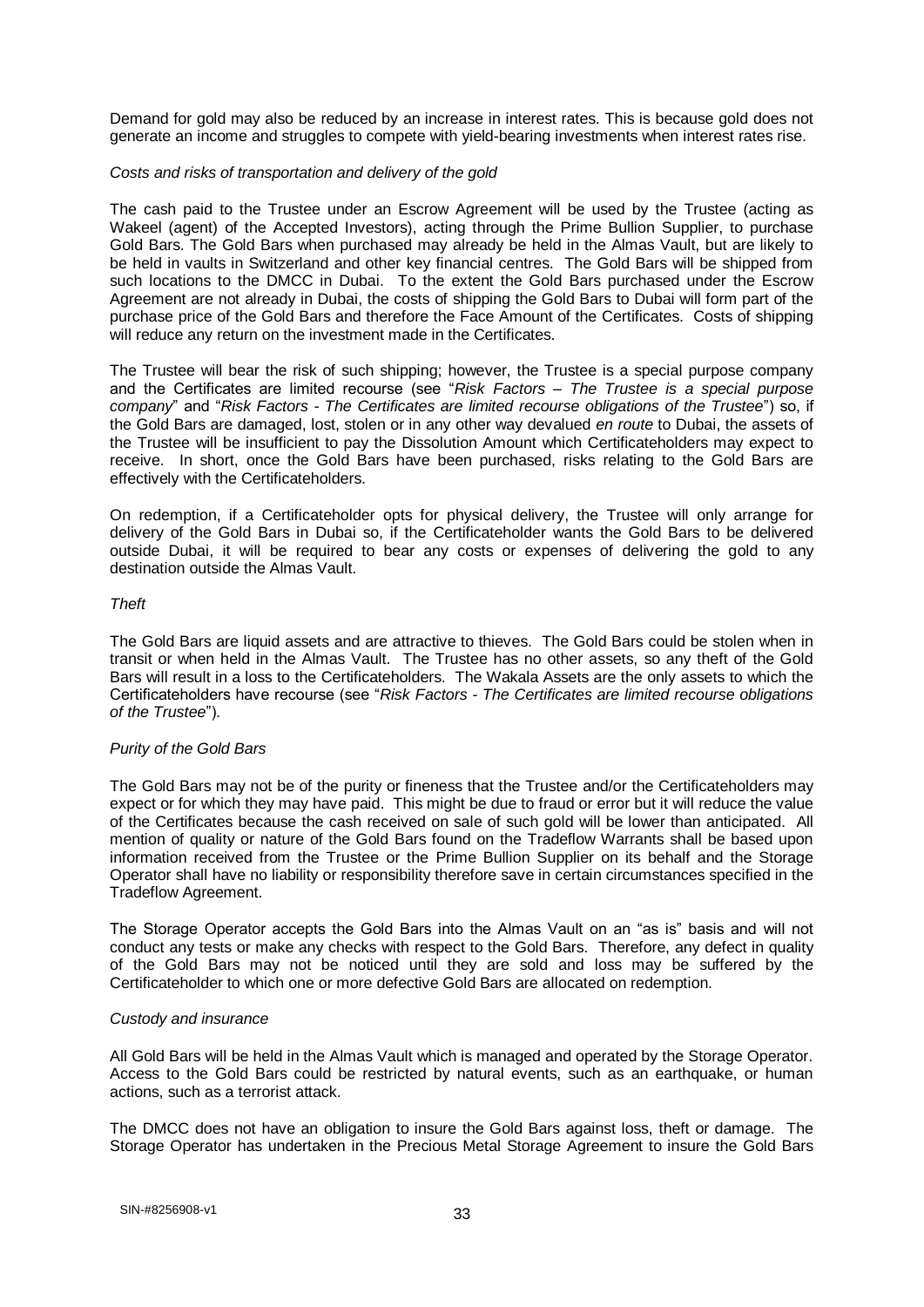and has provided the Trustee with a copy of its insurance certificate; however, the Trustee is not responsible for checking with independent third parties that adequate insurance arrangements have been made by the Storage Operator or monitoring the maintenance of any insurance and shall not be required to make any enquiry regarding such matters or to obtain insurance if the Storage Operator fails in its obligations to do so.

The Storage Operator does not take any responsibility for any loss, damage or destruction of the Gold Bars caused by certain force majeure events, including, without limitation to, acts of terrorism, radiation, computer hacking and war, subject to the exclusions and limitations as set out in the Precious Metal Storage Agreement.

Accordingly, there is a risk that the Gold Bars could be lost, stolen or damaged. In such circumstances, the Trustee would only have a contractual claim against the Storage Operator for breach of its obligation to insure the Gold Bars and there is a risk that the Trustee would have insufficient gold to satisfy its obligations in respect of the Certificates (were it not for the operation of the limited recourse provisions).

The services provided by the DMCC and the Storage Operator to the Trustee are set out in the Tradeflow Agreement, the Tripartite Agreement, the Precious Metal Storage Agreement and the Procedures Memorandum. Each of the Trustee and the Storage Operator signs up to the Tradeflow Agreement by way of an adherence letter. The Trustee, the DMCC and the Storage Operator have also entered into the Tripartite Agreement setting out more specific roles and obligations of each party in relation to the delivery and holding of the Gold Bars, issue of the Tradeflow Warrants with respect to allocated and undivided gold, the content of the Tradeflow Warrants, remuneration of the DMCC and certain indemnities and warranties. In addition, the Trustee and the Storage Operator have entered into the Precious Metal Storage Agreement which sets out the terms under which, *inter alia*, the Storage Operator has opened and operates gold accounts in the DMCC and the allocation of risk between the Storage Operator and the Trustee with respect to the Gold Bars held in the Almas Vault.

The services provided by the DMCC and the Storage Operator to the Trustee may be revoked if, *inter alia*, the Trustee commits a material breach of the Tradeflow Agreement. In addition, the Trustee may resign its membership in DMCC Tradeflow by written notice. If the Trustee's membership of DMCC Tradeflow is revoked or if it resigns, no more Tradeflow Warrants may be issued to the Trustee. In such an event, it will not be possible for the Trustee to purchase gold to be held in Dubai. Revocation or resignation of membership will not take effect with respect to the Trustee until all its Tradeflow Warrants have been cancelled or transferred to another member of DMCC Tradeflow.

The Storage Operator may have its membership of DMCC Tradeflow revoked if, *inter alia*, it commits a material breach of the Tradeflow Agreement. In addition, the Storage Operator may also resign its membership by written notice. If the Storage Operator's membership of DMCC Tradeflow is revoked or it resigns, it will not be able to issue Tradeflow Warrants to the Trustee for any gold which the Trustee delivers to the Storage Operator thereafter. The Trustee would be reliant on the DMCC appointing a new Storage Operator at the DMCC to take custody of new gold. The DMCC is not required to seek the approval of the Trustee or Certificateholders if it appoints a new Storage Operator and shall not be liable to anyone for any delay in appointing a new Storage Operator.

The services provided by the DMCC and the Storage Operator are conditional on the payment of all fees, compliance with conditions precedent, the DMCC approving the Trustee's use and involvement in its system and the Trustee supplying all information required by the DMCC.

Any variation to the Tradeflow Agreement requires consent in writing of both the DMCC and the Tradeflow member. However, the DMCC may make modifications to the DMCC Tradeflow or Services (as defined in the Tradeflow Agreement). If the Tradeflow Agreement is detrimental to the interests of the Trustee it may be that the Trustee will need to resign its membership of DMCC Tradeflow and move the Gold Bars to another storage facility outside the Almas Vault.

The aggregate and cumulative liability of the DMCC (and any officer, employee or agent of the DMCC) in relation to any claim brought by or on behalf of the Trustee under or in connection with the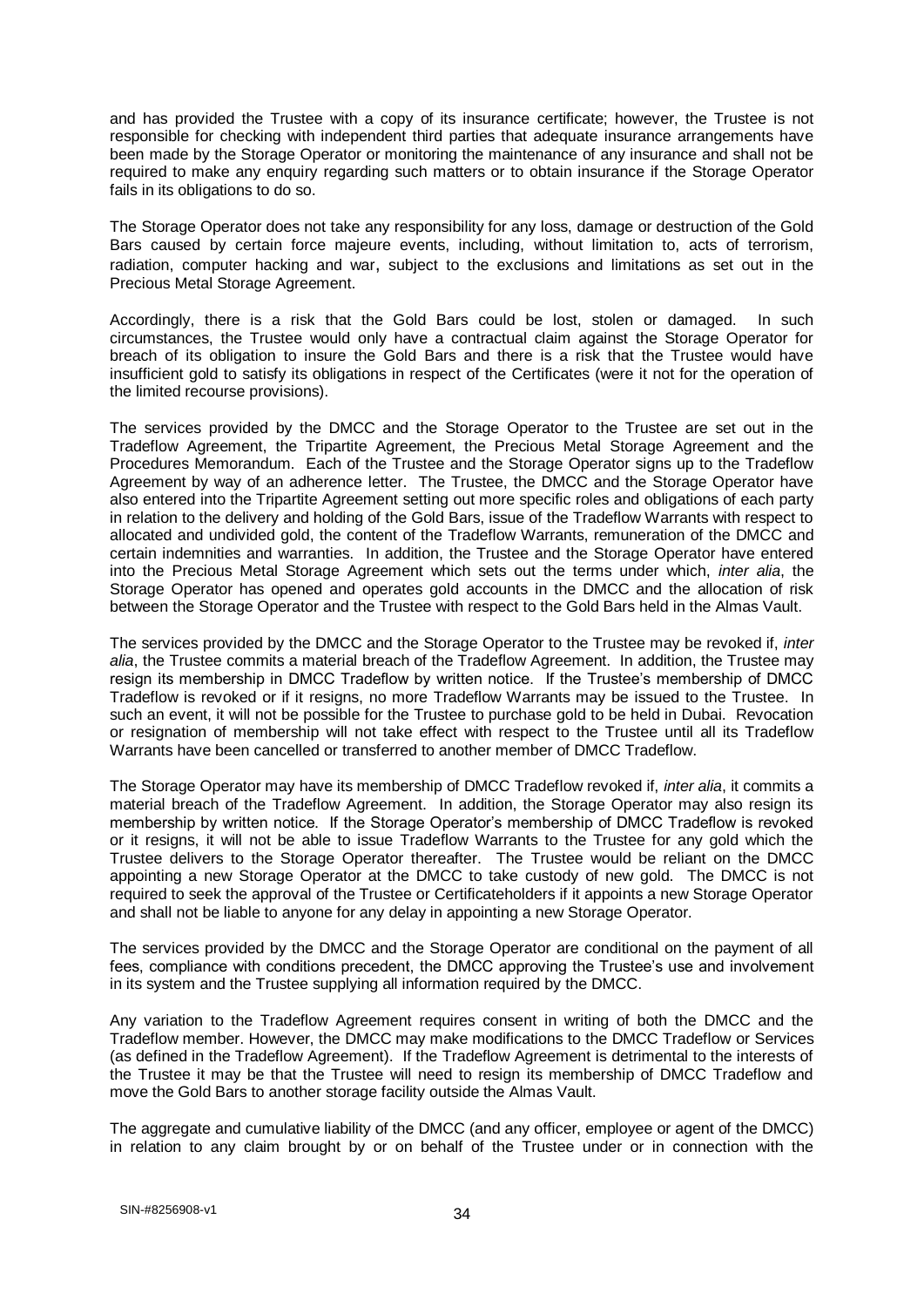Tradeflow Agreement (including any non-contractual obligations arising out of or in connection with the same) is limited to an amount equal to five times the amount of any fees received by the DMCC from the Trustee in respect of this Programme or, if the claim is not brought in relation to any particular transaction, an amount equal to five times the amount received by the DMCC from the Trustee in the three months prior to the event which is asserted as the basis for the claim (and if there is more than one event, the first occurring in time).

The liability of the Storage Operator is limited to damages for any material discrepancy between the quantity of the gold stated on the relevant Tradeflow Warrant and the actual quantity of the gold and failure of the gold to correspond with the description thereof in the relevant Tradeflow Warrant, save that the Storage Operator shall in no way be liable for any depreciation of the Gold Bars nor of the packaging which is the result of the duration of the storage nor shall it be liable for any damages arising or resulting from the natural qualities of the Gold Bars (including any inherent vice) or any defect in packaging (provided that, where the Gold Bars are liable to perish, the Storage Operator shall be liable for damages if it has not recorded a notice of perishability in respect of the Warrant for such Gold Bars on DMCC Tradeflow). The Storage Operator's liability for this is limited to market value of the Gold Bars stored as of the date the damage is discovered. Again, this limit may be lower than the loss suffered by the claimant.

Subject to the following paragraph, the Storage Operator may have a lien on the Gold Bars for (i) all lawful charges for storage and preservation (or arranging for storage and preservation) of the Gold Bars; (ii) all lawful claims for money advanced; (iii) insurance, transportation, labour, measurement, weighing, coopering and other charges and expenses arising in relation to such goods; and (iv) all reasonable charges and expenses for notice and advertisements of sale and for the sale of the Gold Bars where default has been made in satisfying the Storage Operator's lien, and its enforcement.

The Storage Operator's lien may apply to any Gold Bars (i) stored by that Storage Operator on behalf of the Trustee and against which the lien is asserted; and (ii) over which security has been granted through DMCC Tradeflow, provided that the existence of that lien has been duly noted on DMCC Tradeflow in respect of the Tradeflow Warrant relating to those Gold Bars.

The Storage Operator loses its lien upon Gold Bars: (i) by surrendering possession thereof; or (ii) by refusing to deliver the Gold Bars to the Trustee or to the DMCC in its capacity as commission agent for the Trustee who has satisfied the Storage Operator's lien and has demanded delivery of the Gold Bars in accordance with the Tradeflow Agreement.

If the Storage Operator wants to enforce its lien, it shall send a notification via DMCC Tradeflow to the Trustee and to the relevant division of the DMCC (the **Tradeflow Registrar**), containing: (i) a statement of the Storage Operator's claim, showing the sum due at the time of the notice and the date or dates when it became due; and (ii) a demand that the amount of the claim as stated in the notice, and of such further claim as shall accrue, shall be paid within 14 days from the delivery of the notification; and (iii) a statement that unless the claim is paid within the time specified the Storage Operator will seek an order from a court of competent jurisdiction for the sale of the Gold Bars by auction.

Subject to any limitations set out in the relevant court order, and at any time before the Gold Bars are sold, any person claiming a right of property or possession therein and possessing the original Tradeflow Warrant (or a certified copy of the Tradeflow Warrant if such Tradeflow Warrant is issued electronically) may pay the Storage Operator the amount necessary to satisfy his lien and the reasonable expenses and liabilities (including court costs) incurred in serving notices and advertising and preparing for the sale up to the time of such payment. If the Storage Operator's lien is so satisfied, it shall: (i) deliver the Gold Bars: to the DMCC in its capacity as commission agent of the Trustee; or if the Trustee has made the relevant payment), to the Trustee of the Gold Bars, (otherwise the Storage Operator shall retain the Gold Bars according to the terms of the original contract of deposit, but subject always to directions from a court of competent jurisdiction); and (ii) acknowledge satisfaction of his lien via DMCC Tradeflow.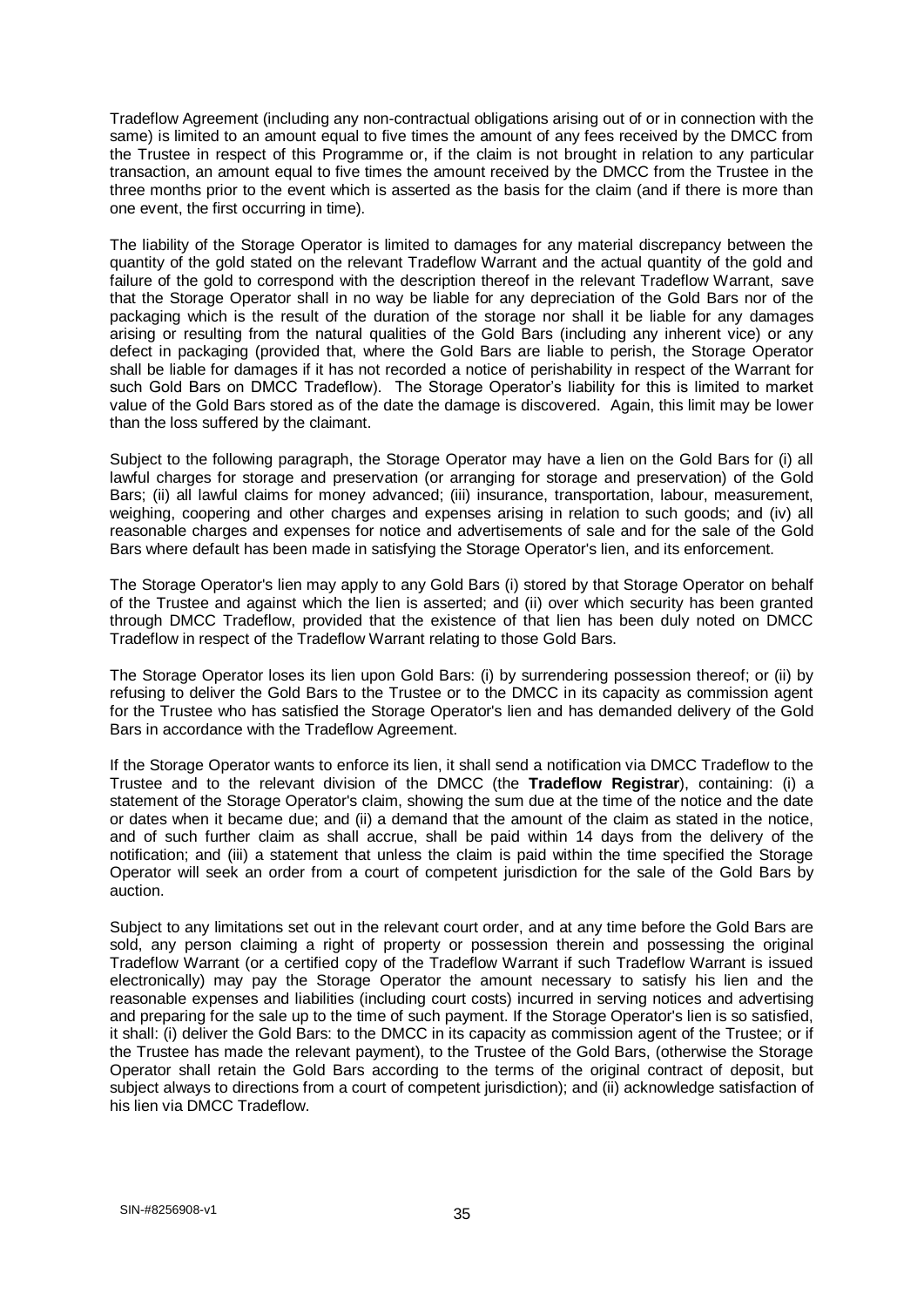The remedy of enforcing a lien provided in the Tradeflow Agreement does not preclude such remedies as may be available to the Storage Operator under applicable law to recover any part of the Storage Operator's claim that is not satisfied.

On redemption, if the Storage Operator is owed any amount by the Trustee, the relevant Certificateholder will not be able to take possession of the Gold Bars outside DMCC Tradeflow until it has been satisfied.

The Tripartite Agreement may be terminated following a default by a party on 15 days' written notice given by a non-defaulting party or on 90 days' written notice by any party. If the Tripartite Agreement is terminated, the Trustee remains a member of DMCC Tradeflow, but the DMCC and the Storage Operator no longer need to comply with the terms of the Tripartite Agreement and that could affect the administration of the arrangements set out in this Prospectus and cause difficulties with the issue and redemption of Certificates and the management of the Gold Bars.

The Precious Metals Storage Agreement shall remain in force as long as the Tripartite Agreement is in force, whereas the Tripartite Agreement may be terminated as set out above. On such termination, the Storage Operator shall deliver all Gold Bars then credited to each Gold Account to the Trustee's designated carrier.

The Procedures Memorandum may be amended by written agreement of the entities to which the provision to be amended applies and the Issuer, the Lead Arranger and the Delegate. A party may resign from the Procedures Memorandum at the same time and in the same manner as it resigns from its relevant role under the Programme and/or under the Transaction Document to which it is a party.

#### *Allocated versus undivided gold*

Investors are offered, subject to the consent of the Trustee, the choice of buying Certificates represented by a Global Certificate or a definitive Certificate. Each Gold Bar purchased on behalf of the Trustee and delivered to the Storage Operator with respect to a Series represented by a definitive Certificate will be identified in the books and records of the Storage Operator as "allocated" gold and will be kept so far as possible separate from those of other depositors, and from other Gold Bars of the Trustee. By virtue of the trust created by the Trustee over the Gold Bars, a Certificateholder to which an allocated Gold Bar relates risks a loss if anything untoward happens to such Gold Bar (for example, it is lost, stolen, misallocated, misrecorded or of insufficient weight or purity).

The Gold Bars relating to Certificates represented by a Global Certificate are held on trust in common for all the Certificateholders of that Global Certificate. If there is any shortfall in the number or purity of commingled undivided Gold Bars (which could be due to fraud, theft, non-delivery or mistake for example), the Certificateholders with an ownership interest represented by the Global Certificate will share in the loss or, if a Certificateholder redeems his Certificates prior to other Certificateholders of the same Series, that Certificateholder may be randomly allocated a Gold Bar which is deficient in some way, in which case that Certificateholder will suffer the entire loss and will not be permitted to exchange that deficient Gold Bar for a better one.

#### **Risks Relating to the Certificates**

## *The Certificates are limited recourse obligations of the Trustee*

Claims against the Trustee by the Certificateholders of a Series will be limited to the Wakala Assets relating to such Series. The proceeds of realisation of such Wakala Assets may be less than the sums due to the Certificateholders. Any shortfall will be borne by the Certificateholders. Each Certificateholder, by subscribing for or purchasing such Certificates, will be deemed to accept and acknowledge that it is fully aware that, in the event of a shortfall, (i) the Trustee shall be under no obligation to pay, and the other assets (if any) of the Trustee including, in particular, assets held on trust for another Series will not be available for payment of, such shortfall, (ii) all claims in respect of such shortfall shall be extinguished, and (iii) the Delegate and the Certificateholders shall have no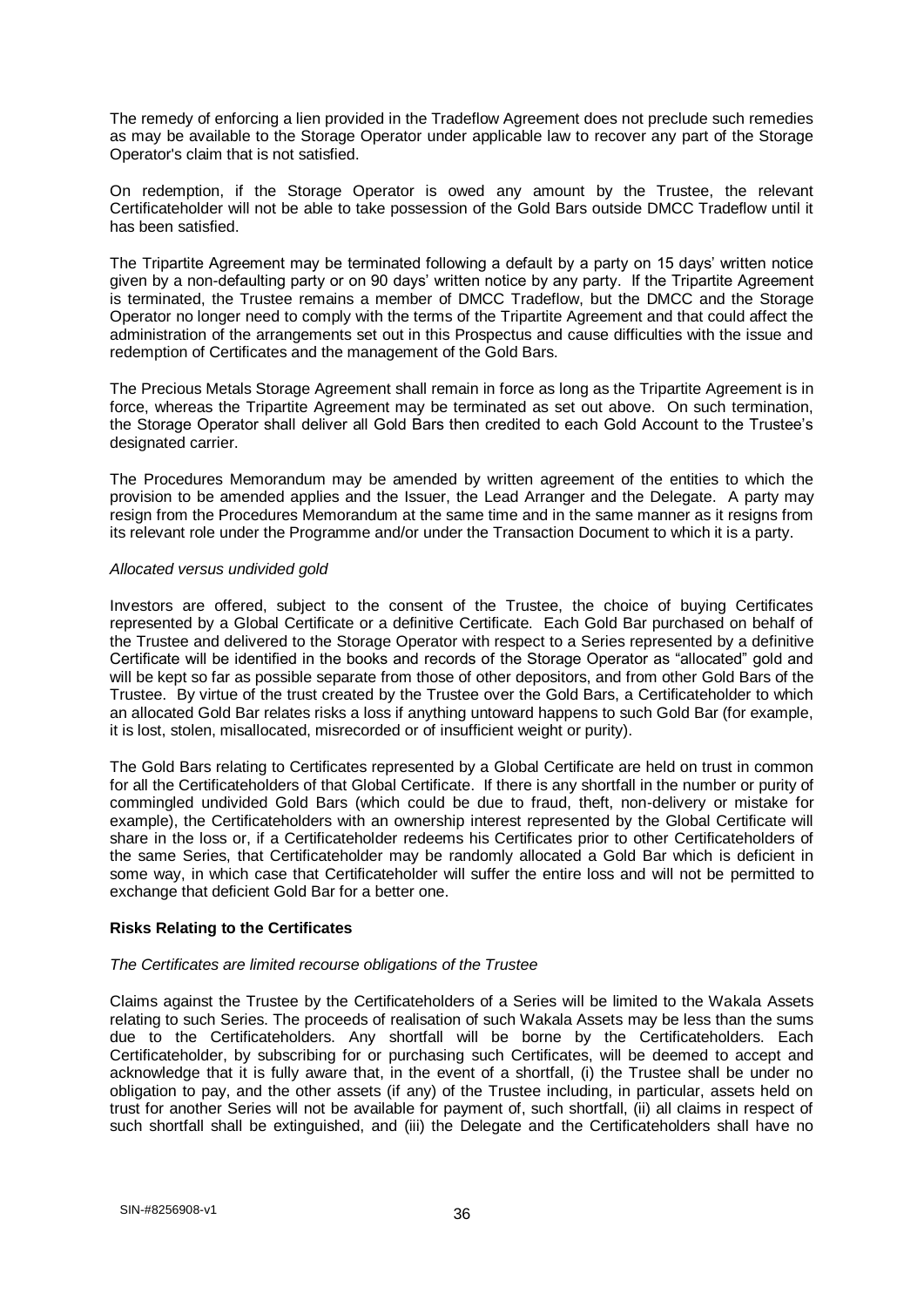further claim against the Trustee in respect of such unpaid amounts and will accordingly not be able to petition for the winding up of the Trustee as a consequence of such shortfall.

The Certificates of each Series are direct, unsubordinated, limited recourse obligations of the Trustee alone and not of the officers, members, directors, corporate service provider, securityholders or incorporator of the Trustee or its successors or assigns. Furthermore, they are not obligations of, or guaranteed in any way by, any Arranger, Dealer, the Delegate or any Agent.

### *Definitive Certificates*

Definitive Certificates cannot be settled or transferred on the Nasdaq Dubai CSD. This may limit the ability of a Certificateholder to sell or transfer its Certificates.

No Agent will process any payment to a Certificateholder until it has completed to its satisfaction all checks, including those relating to OFAC which it, in its absolute discretion, deems necessary in relation to such Certificateholder.

### *Redemption of the Certificates*

The process for redeeming Certificates will take several Business Days because of the administrative actions to be taken and the need to find reliable purchasers for the Gold Bars. If the value of the Gold Bars falls between the date on which a Certificateholder opts to redeem its Certificates and the Certificateholder Optional Dissolution Date or the amount the Trustee receives for the Gold Bars does not reflect the market value of gold on that date, none of the Trustee, the Custodians, the Agents or the Delegate shall be liable or responsible for the difference in value. The Certificateholder may not receive the amount it was expecting.

## *Absence of secondary market/limited liquidity*

There is no assurance that a secondary market for the Certificates of any Series will develop or, if it does develop, that it will provide the Certificateholders with liquidity of investment or that it will continue for the life of those Certificates. Accordingly, a Certificateholder may not be able to find a buyer to buy its Certificates readily or at prices that will enable the Certificateholder to realise a desired yield. The market value of Certificates may fluctuate and a lack of liquidity, in particular, can have a material adverse effect on the market value of the Certificates. Accordingly, the purchase of Certificates is suitable only for investors who can bear the risks associated with a lack of liquidity in the relevant Certificates and the financial and other risks associated with an investment in the relevant Certificates. An investor in Certificates must be prepared to hold the relevant Certificates for an indefinite period of time. Application has been made to the DFSA for Certificates issued under the Programme to be admitted to the DFSA's Official List of securities and to Nasdaq Dubai for Certificates to be admitted to trading on Nasdaq Dubai but there can be no assurance that any such admission will occur or will enhance the liquidity of the Certificates of the relevant Series.

### *Certificateholders will pay an Arrangement Fee and Purchase Expenses as part of Aggregate Face Amount of the Certificates*

Certificateholders must pay Purchase Expenses and an Arrangement Fee as part of the Aggregate Face Amount of the Certificates and those expenses will therefore be included in the Face Amount of the Certificates. If the value of the Gold Bars underlying the Certificates decreases in value or does not increase sufficiently in value between the Issue Date and the date on which the Certificates are redeemed, these fees and expenses (together with the Management Fee discussed below) may result in Certificateholders receiving less than their initial investment in the Certificates. In any event, the fees and expenses included in the purchase price will always result in the Face Amount of a Certificate being higher than the spot price of the related Per Certificate Entitlement to the Gold on the Issue Date and this should be taken into account in secondary sales. Purchasers in the secondary market should look at the Aggregate Per Certificate Entitlement to the Gold to understand how many Gold Bars are represented by a particular Series.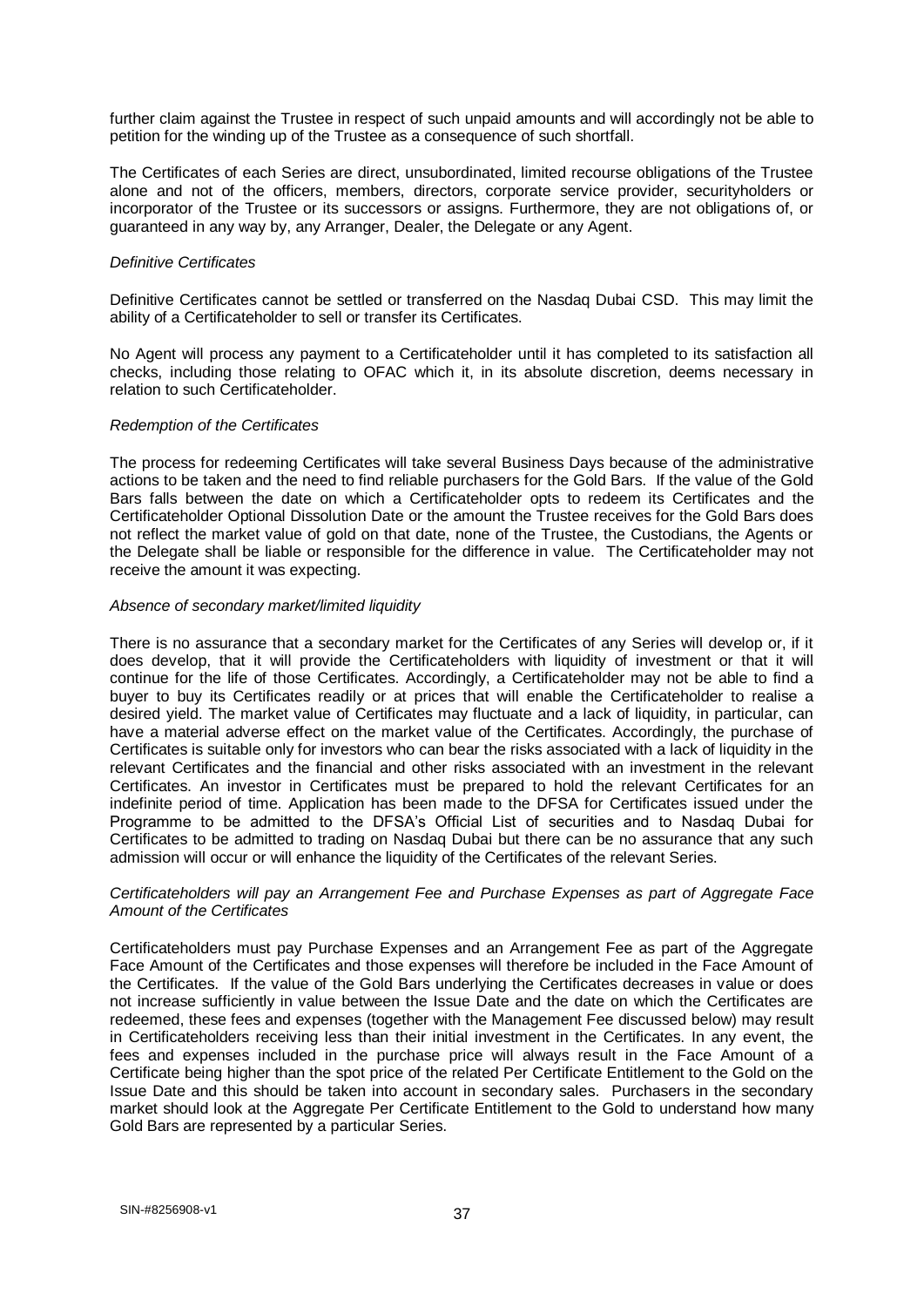#### *Certificateholders will be charged a Management Fee and other amounts*

The Trustee shall charge each Certificateholder the Management Fee which is payable quarterly in arrear. The Management Fee is calculated on the basis of the number of Certificates held by that Certificateholder on the Quarter End Date regardless of how long such Certificateholder has held such Certificates. This means, for example, a Certificateholder who purchases Certificates on any day during a Quarter and on a Quarter End Date will be responsible for the Management Fee for those Certificates for the entire Quarter. **This fact should be taken into account by Certificateholders and potential investors when determining transfer prices and investors should determine whether there is any outstanding Management Fee with respect to Certificates before making a purchase in the secondary market because any outstanding Management Fee will reduce the Dissolution Amount with respect to such Certificates.** If Certificateholders fail to factor the Management Fee into their determination of the market price to be paid for the Certificates in the secondary market, they will lose money on a purchase of the Certificates.

A Certificateholder will not be able to transfer a Certificate during the period from each date on which the Management Fee is due and payable until the date on which the Management Fee with respect to that Certificate is paid in full. During that period, Certificates represented by a Global Certificate will be blocked in the relevant Certificateholder's account at Nasdaq Dubai CSD and the Registrar will not register a transfer of any definitive Certificate.

Certificateholders will be charged the Management Fee by way of (a) in the case of definitive Certificates, an invoice from the Administration Agent, or (b) in the case of a Global Certificate, a debit note from Nasdaq Dubai CSD. It is the responsibility of each CSD Custodian to settle the Management Fee payable in respect of Global Certificates on or before the due date by transferring the relevant cash amount to Nasdaq Dubai CSD. The Management Fee payable by a holder of a definitive Certificate shall be paid in cash by such Certificateholder to the Expenses Account. The Management Fee payable by a holder of an interest in a Global Certificate is collected by Nasdaq Dubai CSD and, pursuant to the Nasdaq Agreement, Nasdaq Dubai CSD shall pay in cash to the Expenses Account all Management Fees which it receives.

If the Certificateholder holds its interests in a Global Certificate through clearing systems other than Nasdaq Dubai CSD, such clearing systems may deduct the Management Fee from the Certificateholder's account even if such account does not have sufficient cleared funds credited to it. In such a case, the Certificateholder will have an overdraft for the shortfall and may incur significant fees with respect to that overdraft.

Nasdaq Dubai CSD collects the Management Fee pursuant to the Nasdaq Agreement as agent of the Trustee and as such, if it defaults in payment of the Management Fee to the Trustee, the Trustee shall have no recourse against Nasdaq Dubai CSD and may therefore have insufficient means to pay its Service Providers.

With respect to cash settlement on redemption, any outstanding Management Fee payable up to the relevant Dissolution Date will be deducted from the proceeds of sale of the relevant Gold Bars prior to it being applied in accordance with Condition 5.5 (*Application of Proceeds*). In addition, with respect to a Compulsory Cash Dissolution, the Trustee will also deduct from such Compulsory Dissolution Amount any costs and expenses incurred by it in conducting the Compulsory Cash Dissolution.

The waterfall set out in Condition 5.5 (*Application of Proceeds*) means that Certificateholders are liable for any amounts owed to the Delegate, the Agents, the Trustee Administrator and the Lead Arranger which are in excess of the fixed percentage rate portion of the Management Fee. Therefore, the Certificateholders may receive a smaller amount on redemption than the amount received by the Trustee from the sale of the relevant Gold Bars.

With respect to physical delivery on redemption, the Administrative Agent shall invoice, or Nasdaq Dubai CSD shall issue a debit note, as the case may be, with respect to any outstanding Management Fee to the Dissolution Date. The Trustee will not arrange the delivery of any Gold Bars to a Certificateholder until such Certificateholder has settled any outstanding Management Fee payable to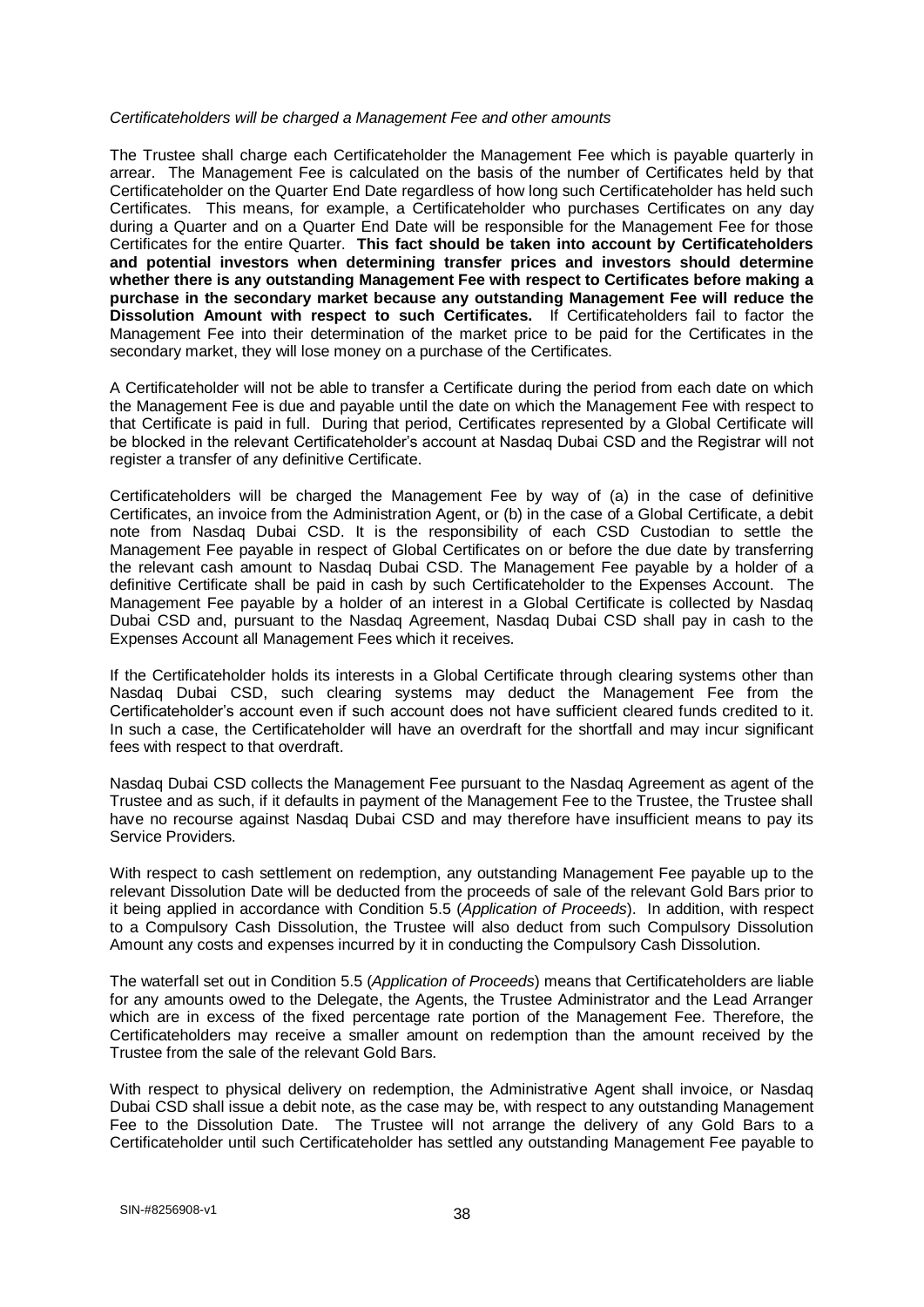the Dissolution Date and the relevant Certificateholder's share of any other amounts which would be payable in priority to Certificateholders in accordance with Condition 5.5 (*Application of Proceeds*) to the extent not already satisfied by the Management Fee had the Certificates been cash settled. If such amounts are not paid within 30 days of the date of the relevant invoice or debit note, the relevant Certificates shall be subject to Compulsory Cash Dissolution.

If the Lead Arranger fails to calculate the Management Fee or Nasdaq Dubai CSD or the Administration Agent fails to send the debit note or invoice, Certificateholders will not receive notice of the Management Fee they owe and may not pay it. In addition, there may be a delay or failure to pay the Management Fee by a Certificateholder or failure by Nasdaq Dubai CSD to pass on a payment and a Certificateholder transfers a Certificate in the period between a Quarter End Date and the due date for the Management Fee before paying the Management Fee, it may not be possible to collect that Management Fee until the Certificates are redeemed. Any shortfall in the amount of Management Fee paid to the Trustee means that it will have insufficient funds to pay the Service Providers. This may lead to a Service Provider terminating the services provided to the Trustee leaving the Trustee unable to fulfil its obligations under the Certificates. To the extent a Certificateholder redeems Certificates when a Service Provider is owed an amount under the Transaction Documents which is greater than the Management Fee owed, the Certificateholder's share of that amount will have to be paid by the Certificateholder before any physical delivery or it will be deducted from the cash proceeds (as described above) so the Certificateholder may receive less on redemption than it anticipated.

## *Compulsory Cash Dissolution*

A Certificate shall be subject to Compulsory Cash Dissolution if (a) the Management Fee with respect to that Certificate is not paid when due with respect to two consecutive Quarter End Dates; or (b) following a request for physical settlement on redemption of such Certificate, any outstanding Management Fee or any other amount payable in accordance with Condition 7.2 is not paid within 30 days of the date of the relevant invoice or debit note. The Trustee shall sell the Gold Bars relating to those Certificates in respect of which such amounts are due in accordance with the Conditions without the need for consent from the relevant Certificateholders. The Trustee will deduct the Management Fee from the sale proceeds of the relevant Gold Bars prior to applying them in accordance with Condition 5.5 (*Application of Proceeds*). The Trustee will also deduct from such sale proceeds, in priority to payment to the Certificateholders, the costs incurred by it with respect to such Compulsory Cash Dissolution.

Compulsory Cash Dissolution is likely to result in the Certificateholder receiving less for its Certificates than it would have done if it had been able to choose the date on which to redeem its Certificates.

### *Priority of payments on a Dissolution Date*

As mentioned above, various payments must be made under the Transaction Documents in priority to any amount being paid or Gold Bars being delivered to a Certificateholder on a Dissolution Date. The Storage Operator has a lien over the Gold Bars held in the Almas Vault for any amounts owed, but unpaid, to the Storage Operator which will take priority over all other payments. In addition, amounts due to the Service Providers will be paid in advance of a Certificateholder in accordance with Condition 5.5 (*Application of Proceeds*).

## *Tracking error*

At any time, the price at which the Certificates trade on Nasdaq Dubai or on any other exchange to which they may be admitted from time to time may not reflect accurately the relevant price of gold represented by such Certificates. The procedures set out in this Prospectus for the issue and redemption of Certificates will help limit this difference (or **tracking error**). However, this risk cannot be fully eliminated since the market price will be a function of supply and demand amongst investors wishing to buy and sell the Certificates.

Nasdaq Dubai is significantly smaller in terms of trade size and volume than more established securities' markets, such as those in the United States and the United Kingdom. Therefore, the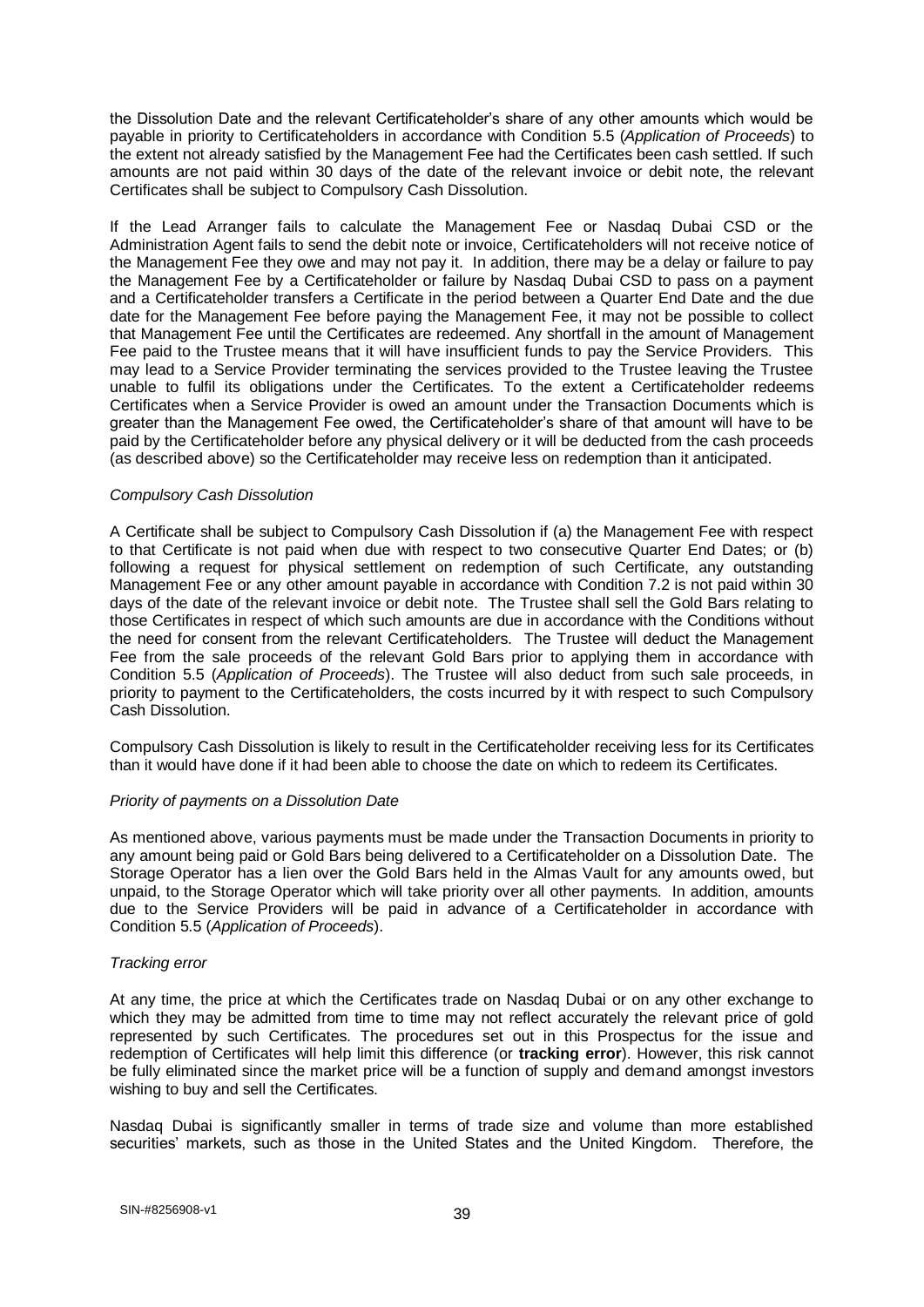chance of a tracking error occurring in Nasdaq Dubai is greater than that in the latter mentioned markets.

### *Cash settlement on redemption*

If there is a cash settlement on redemption, the Trustee may be required to transfer title to the relevant Gold Bars to the Prime Bullion Supplier (and release such Gold Bars from the trust) before receiving confirmation that the sale proceeds have been credited to the Trustee. The Trustee will be relying on the credit of the Prime Bullion Supplier and any agents engaged by the Prime Bullion Supplier to effect the sales. This presents the risk that the funds are lost and the Trustee no longer has title to the Gold Bars, for example, due to fraud or negligence of the Prime Bullion Supplier and/or the agents it appoints. In such circumstances, the Accepted Investors will suffer a loss because, pursuant to the Conditions, if the Prime Bullion Supplier fails to settle such trade, the Trustee's obligation to pay the relevant Dissolution Amount is reduced by the amount of the shortfall in payment from the Prime Bullion Supplier.

In addition, the Trustee may be unable to conclude an agreement for the sale of gold through the Prime Bullion Supplier and, since the Certificateholder is unable to withdraw its Optional Dissolution Notice or opt for physical delivery of the Gold Bars, this could mean a delay in settlement and/or the Certificateholder not receiving any proceeds of sale.

## *Physical delivery of Gold Bars on redemption*

If a Certificateholder opts for redemption by way of physical delivery of its entitlement to the Gold Bars, the Trustee will arrange the delivery of the Gold Bars to the Certificateholder in Dubai. The Certificateholder will have to arrange delivery to any other destination and if it does not do so, the Gold Bars will remain in the Almas Vault. The Storage Operator will not register a Certificateholder as the legal owner of the Gold Bars on DMCC Tradeflow unless the Certificateholder has a gold account with the Storage Operator, has executed a precious metals storage agreement with the Storage Operator and has met the membership requirements of DMCC Tradeflow.

The Gold Bars to which the Certificateholder is entitled will remain the property of the Trustee until such time as it opens such a gold account and meets such requirements or the Certificateholder makes its own arrangements (which are acceptable to the Lead Arranger in its absolute discretion), at its own expense, to take custody of the Gold Bars. While the Gold Bars remain in a Gold Account, the Certificateholder will be subject to the risk that the Trustee becomes insolvent or misappropriates the Gold Bars.

None of the Trustee or the Custodians will be responsible or liable for any delivery of the Gold Bars outside Dubai, any delay in cancelling or splitting the Tradeflow Warrants or issuing new Tradeflow Warrants to the Certificateholder if it has, or opens, a gold account with the Storage Operator. Neither the Trustee nor the DMCC shall be responsible or liable for any failure of the Storage Operator to effect a transfer of gold in accordance with the Procedures Memorandum.

### *Delivery of definitive Certificates*

Certificateholders will be required to bear the costs and expenses of delivery of any new definitive Certificate issued in accordance with the Conditions other than by regular uninsured mail and the Trustee may require the payment of a sum sufficient to cover any stamp duty, tax or other governmental charge that may be imposed in relation to the registration.

### *Dissolution following a Dissolution Event*

The Certificates may be redeemed in cash or by physical settlement on an Early Dissolution Date as a result of instructions from the Certificateholders holding at least 50 per cent. of the Aggregate Face Amount of the Certificates then outstanding following a Dissolution Event, although physical settlement may not be available in all circumstances see *"Insolvency of the Trustee*" below.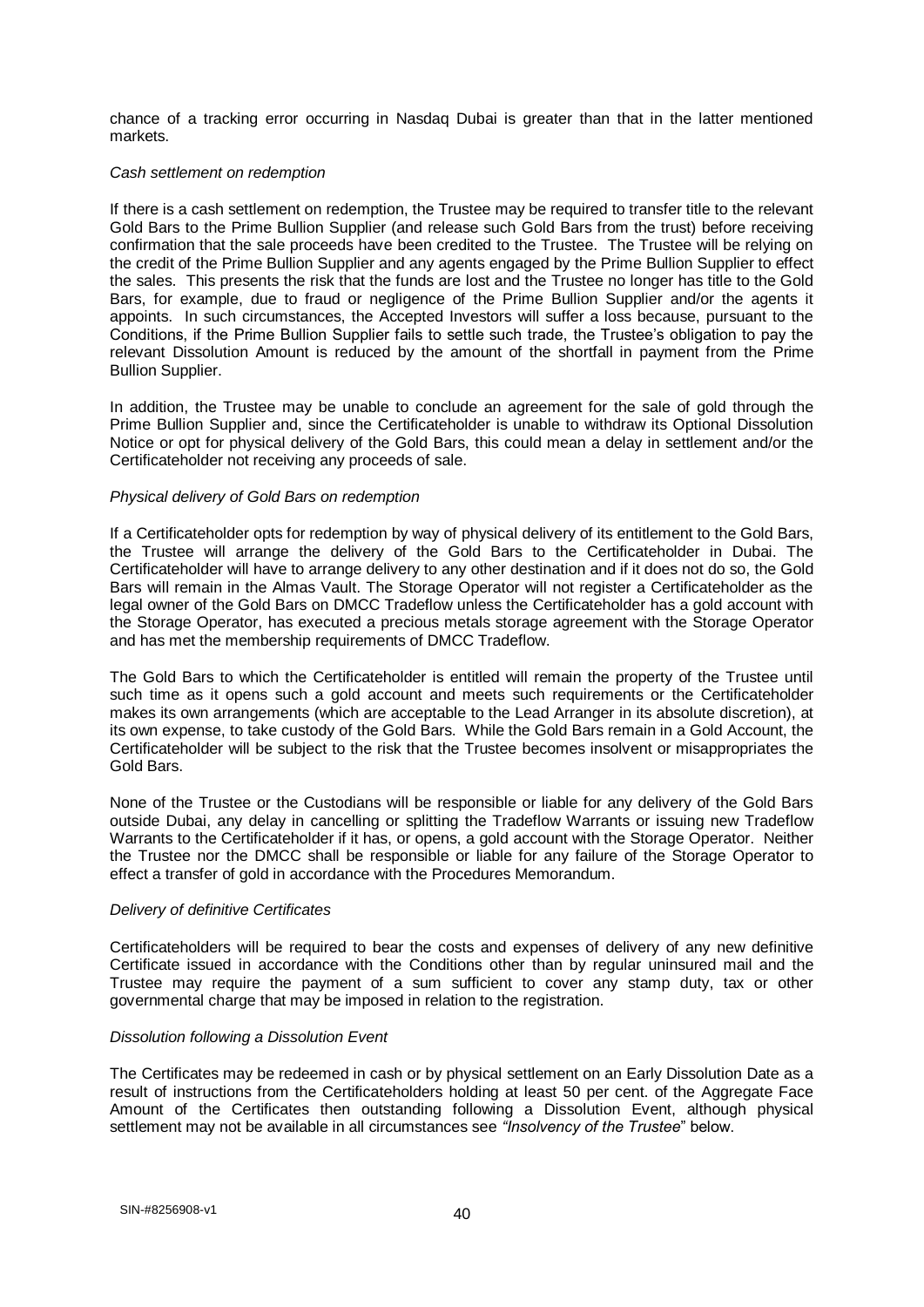The amount payable in respect of an early redemption of the Certificates following a Dissolution Event will be the net proceeds of realisation of the Wakala Assets, after deducting any fees, costs and expenses owed to the various Service Providers under the Programme (see Condition 13.2).

There is no assurance that upon any Early Dissolution Date the assets available to the Trustee will be sufficient to redeem the Certificates in an amount that the Certificateholders thereof would expect to receive had the Certificates been redeemed on any other date or in any other circumstances.

### *No gross-up*

Each Certificateholder will assume and be solely responsible for any and all taxes of any jurisdiction or governmental or regulatory authority including, without limitation, any state or local taxes or other similar assessment or charges that may be applicable to any payment to such Certificateholder in respect of the Certificates. In the event that any withholding tax or deduction for tax is imposed on payments on the Certificates by the Trustee to the Certificateholders, it should be understood that such Certificateholders will not be entitled to receive amounts to compensate for such withholding tax.

All payments made by the Trustee in respect of the Certificates shall be made subject to any tax, duty, withholding or other payment which may be required to be made, paid, withheld or deducted. Certificateholders will not be entitled to receive grossed-up amounts to compensate for any such tax, duty, withholding or other payment.

### *Experience of the Lead Arranger*

The Lead Arranger is a newly formed entity with no operating history prior to the establishment of the Programme or previous experience of acting as an arranger of a securities issuance programme. The Trustee is not controlled by the Lead Arranger. The Lead Arranger is an independent Cayman Islands incorporated company which has been appointed by the Issuer to arrange the Programme and undertake certain administrative tasks in relation to the Certificates.

The Lead Arranger will not engage in any other business activity other than those relating to this Programme and other similar debt issuance programmes in respect of which it is appointed arranger. The Lead Arranger is not licensed by the DFSA and is not a financial institution. The Lead Arranger will not engage in marketing the Certificates.

There can be no assurance that the Lead Arranger will be able to perform the tasks it has undertaken in relation to the Programme; however, the directors of the Lead Arranger are experienced in the financial and gold industry and their intention is to employ people with the necessary skills to fulfil all the obligations of the Lead Arranger.

### *Non-performance of a Service Provider*

As stated above, the Trustee is a special purpose company and does not have the capacity to perform all of the functions described in this Prospectus. It has therefore appointed various Service Providers which have contractually agreed under certain of the Transaction Documents with the Trustee to provide it with certain services necessary for it to issue and redeem the Certificates and manage the purchase, sale and safe keeping of the Gold Bars. The Trustee will pay each such Service Provider a fee for the services such Service Provider will provide. Should any of the Service Providers fail to provide a particular service to the Trustee which they are contractually required to provide, the Trustee may have a claim in contract or in tort against the relevant Service Provider, but that is likely to result in the payment of damages or a similar monetary payment and is unlikely to result in the court awarding specific performance against the failing Service Provider. To the extent such Service Provider becomes insolvent, such payment awarded to the Trustee may not be honoured. In such circumstances, the Trustee will have to appoint another service provider to perform the relevant obligations, but may have lost money due to the default of the original Service Provider. Due to the limited recourse nature of the Certificates, any such losses will reduce the Wakala Assets available to pay Certificateholders the amount they were anticipating on redemption.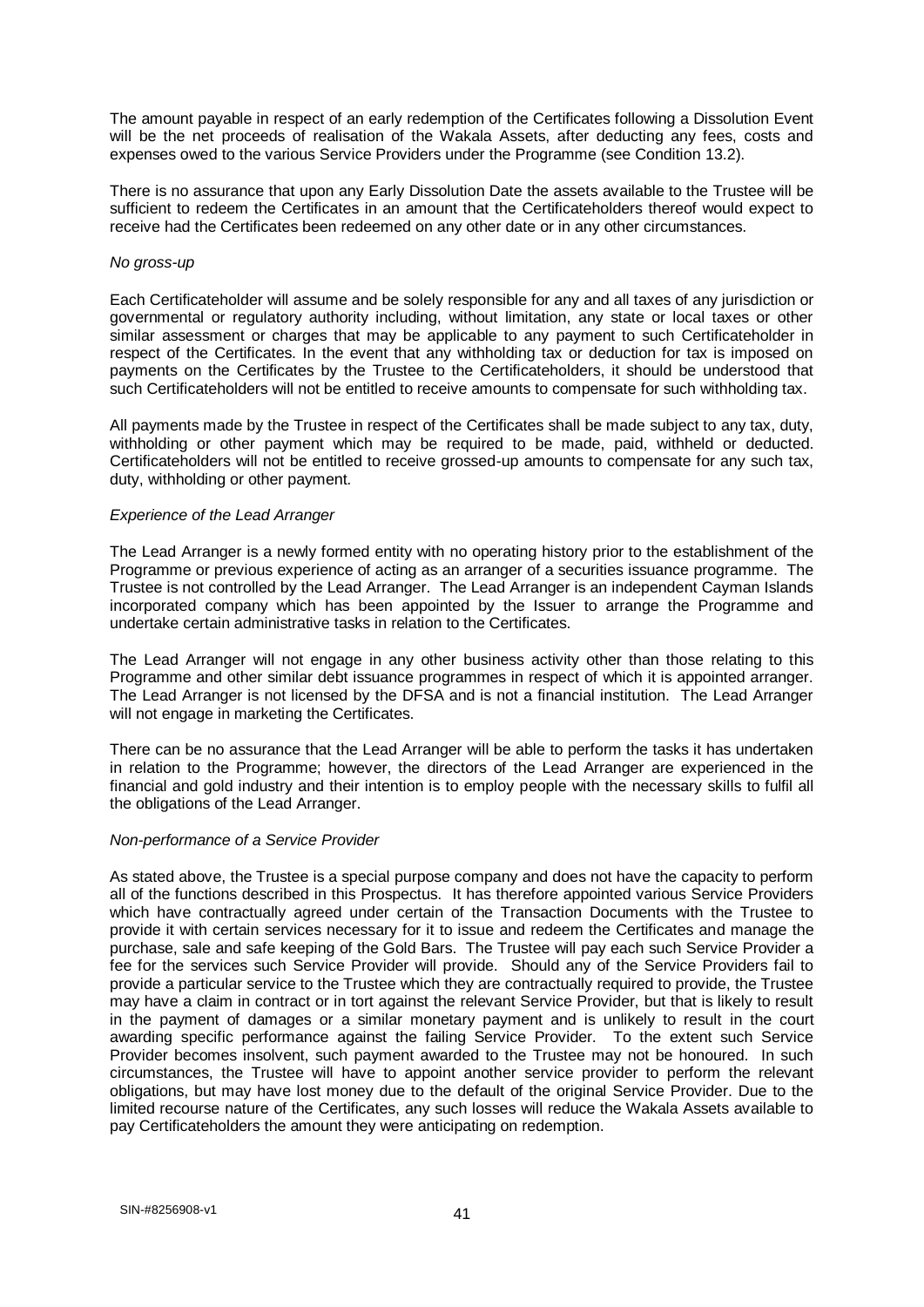## **Risks Relating to Enforcement**

### *Investors may experience difficulties in enforcing arbitration awards and foreign judgments in Dubai*

If there is a Dissolution Event, it may be necessary to bring an action against the Trustee, to enforce its obligations and/or to claim damages which could be both time-consuming and costly.

The Trustee has irrevocably agreed to the Certificates being governed by English law. Unresolved disputes in relation to the Certificates governed by English law will, unless the option to litigate set out therein is exercised, be referred to arbitration under the LCIA Arbitration Rules with the seat of arbitration in London. Notwithstanding that an arbitration award or a judgment may be obtained in an arbitration or an English court, there is no assurance that the Trustee has or would at the relevant time have assets in the United Kingdom against which such award or judgment could be enforced. The Trustee is a DIFC company and is incorporated in and has its operations and the majority of its assets located in the DIFC. As such, it may be difficult or impossible to effect service of process within England upon the Trustee, or to recover on judgments of the English courts against it, including judgments predicated upon civil liability provisions of English law.

Certificateholders should not expect to have recourse to the courts of the Emirate of Dubai (other than the courts of the DIFC) or to the federal courts of the UAE. Further, there is no treaty in effect between the United Kingdom and the UAE providing for the enforcement of judgments of English courts in civil and commercial matters, and the grounds upon which DIFC courts may decline to enforce the judgments of English courts are unclear as they remain untested. The Dubai courts are unlikely to enforce an English court judgment without re-examining the merits of the claim and may not observe the choice by the parties of English law as the governing law of the transaction. In the UAE, foreign law is required to be established as a question of fact and the interpretation of English law, by a court in the UAE, may not accord with the perception of an English court. In principle, courts in the UAE recognise the choice of foreign law if they are satisfied that an appropriate connection exists between the relevant transaction agreement and the foreign law which has been chosen. They will not, however, honour any provision of foreign law which is contrary to public policy, order or morals in the UAE, or to any mandatory law of, or applicable in, the UAE. Because judgments of English courts are not automatically enforceable in the DIFC, it may be difficult for Certificateholders to recover against the Trustee based upon such judgments.

The UAE is a civil law jurisdiction and judicial precedents in Dubai have no binding effect on subsequent decisions. In addition, court decisions in Dubai are generally not recorded. These factors create greater judicial uncertainty.

In addition, notwithstanding that the UAE acceded to the United Nations Convention on the Recognition and Enforcement of Arbitral Awards (New York 1958) in 2006, as some of the applicable Transaction Documents expressly refer disputes to the courts of England and Wales, investors may also have difficulties in enforcing judgments of DIFC courts and arbitration awards ratified by DIFC courts against the Trustee or its directors or senior management in jurisdictions outside the DIFC because the mechanism for enforcement of judgments and awards issued by the DIFC courts is as yet untested.

### *Insolvency of the Trustee*

The Certificates are limited recourse obligations of the Trustee so Certificateholders do not have the right to put the Trustee into insolvency. However, should the Trustee face insolvency, UAE or DIFC bankruptcy law may adversely affect its ability to perform its obligations under the Certificates. There is little precedent to predict how any claims by Certificateholders against the Trustee would be resolved in the case of the insolvency of the Trustee (assuming the Wakala Assets had not been exhausted) and therefore there can be no assurance that Certificateholders will receive payment of their claims in full or at all in these circumstances.

There can be no assurance that enforcement following insolvency of the Trustee will enable Certificateholders to receive physical delivery of the Gold Bars. The applicable insolvency law will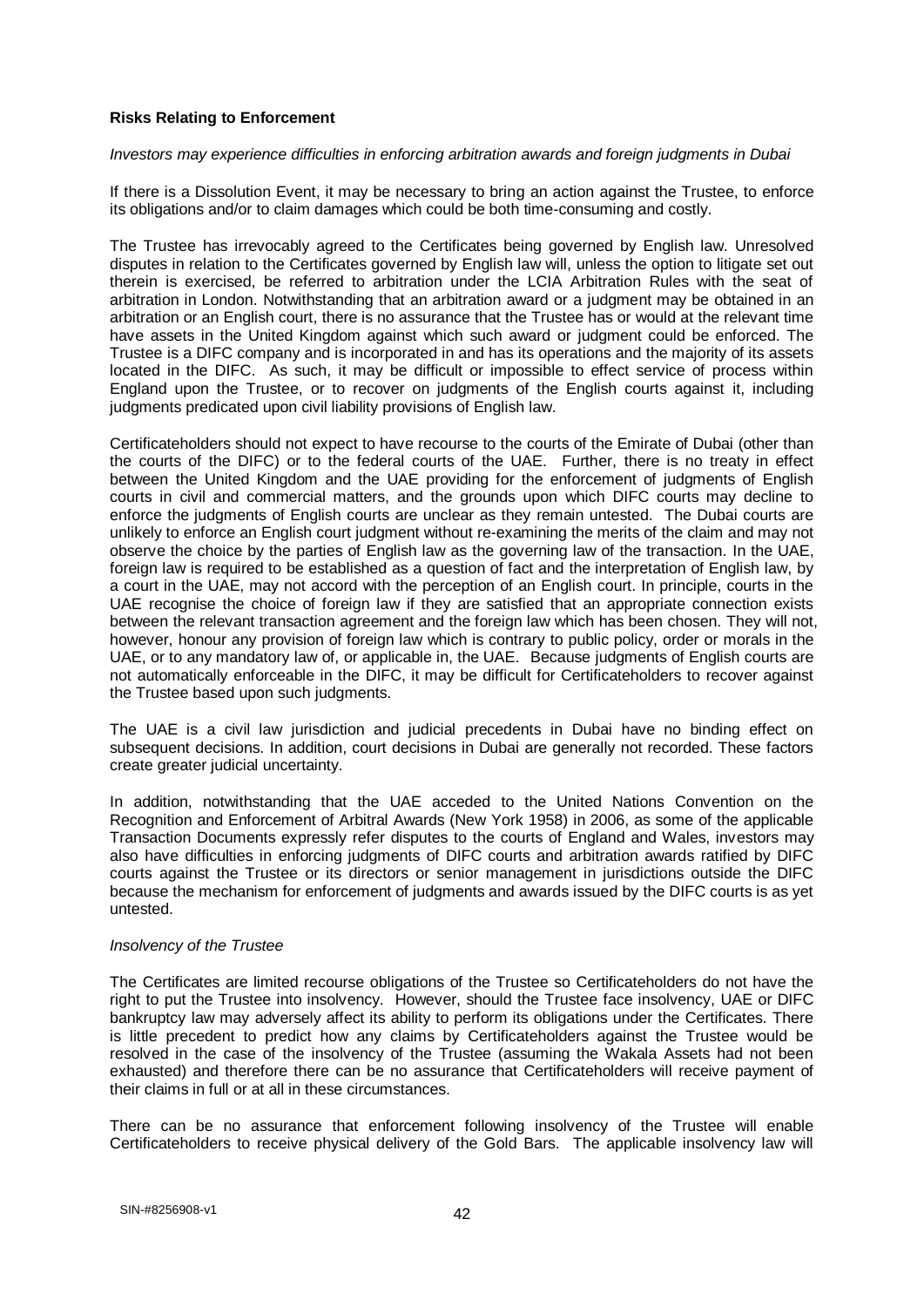most likely require the Gold Bars to be sold and the proceeds applied pursuant to Condition 5.5 (*Application of Proceeds*) rather than permitting appropriation of the Gold Bars by Certificateholders or the Delegate on behalf of Certificateholders.

## *Trusts in the UAE*

UAE law does not recognise trusts and does not therefore recognise the beneficial interest the Certificateholders have in the Wakala Assets. To the extent the Delegate on behalf of a Certificateholder or a Certificateholder has to enforce its rights to the Wakala Assets in a UAE court, it may not be seen as having a proprietary interest in the Wakala Assets and will instead have to rely on its contractual relationship with the Trustee as legal owner of the Wakala Assets in order to gain access to the value of the Gold Bars.

### *Change of law*

The structure of each issue of Certificates under the Programme is based on English law, the laws of the Emirate of Dubai and, to the extent applicable in Dubai, the federal laws of the UAE, the laws of the DIFC and administrative practices in effect as at the date of this Prospectus. No assurance can be given as to the impact of any possible change to English, UAE or DIFC law or administrative practices in such jurisdictions after the date of this Prospectus, nor can any assurance be given as to whether any such change could adversely affect the ability of the Trustee to make payments under the Certificates or of the Lead Arranger, to comply with its obligations under the Transaction Documents to which it is a party.

### *Performance of contractual obligations*

The ability of the Trustee to make payments in respect of the Certificates may depend upon the due performance by the other parties to the Transaction Documents of the obligations thereunder including the performance by any Agent, the Registrar and/or the Custodians of their respective obligations. Whilst the non-performance of any relevant parties will not relieve the Trustee of its obligations to make payments in respect of the Certificates, the Trustee may not, in such circumstances, be able to fulfil its obligations to the Certificateholders.

### *Delegate Indemnity*

Upon the occurrence of a Dissolution Event in relation to a Series of the Certificates, Certificateholders of the relevant Series may be required to provide an indemnity and/or security and/or prefunding to the Delegate to its satisfaction as provided for in Condition 14.2 (*Delegate not obliged to take action*). The Delegate shall not be obliged to take any action if not indemnified and/or secured and/or prefunded to its satisfaction.

### *Management Fee*

It is possible that the Management Fee will be not enforceable against Certificateholders. If a Certificateholder challenges the Management Fee and refuses to pay its Management Fee, the Trustee has the right under the Conditions to conduct a Compulsory Cash Dissolution as the practical effect of a challenge is a delay in receiving the Management Fee (see "*Certificateholders will be charged a Management Fee and other amounts*").

### **Additional Risk Factors**

### *General markets risk*

General movements in local and international markets and factors that affect the investment climate and investor sentiment could all affect the level of trading and therefore the market price of the Certificates. These risks are generally applicable to any investment in securities and investors should be aware that the Certificates can go down in price as well as up. Investors should be aware that by investing in the Certificates, their initial investment may be lost in part.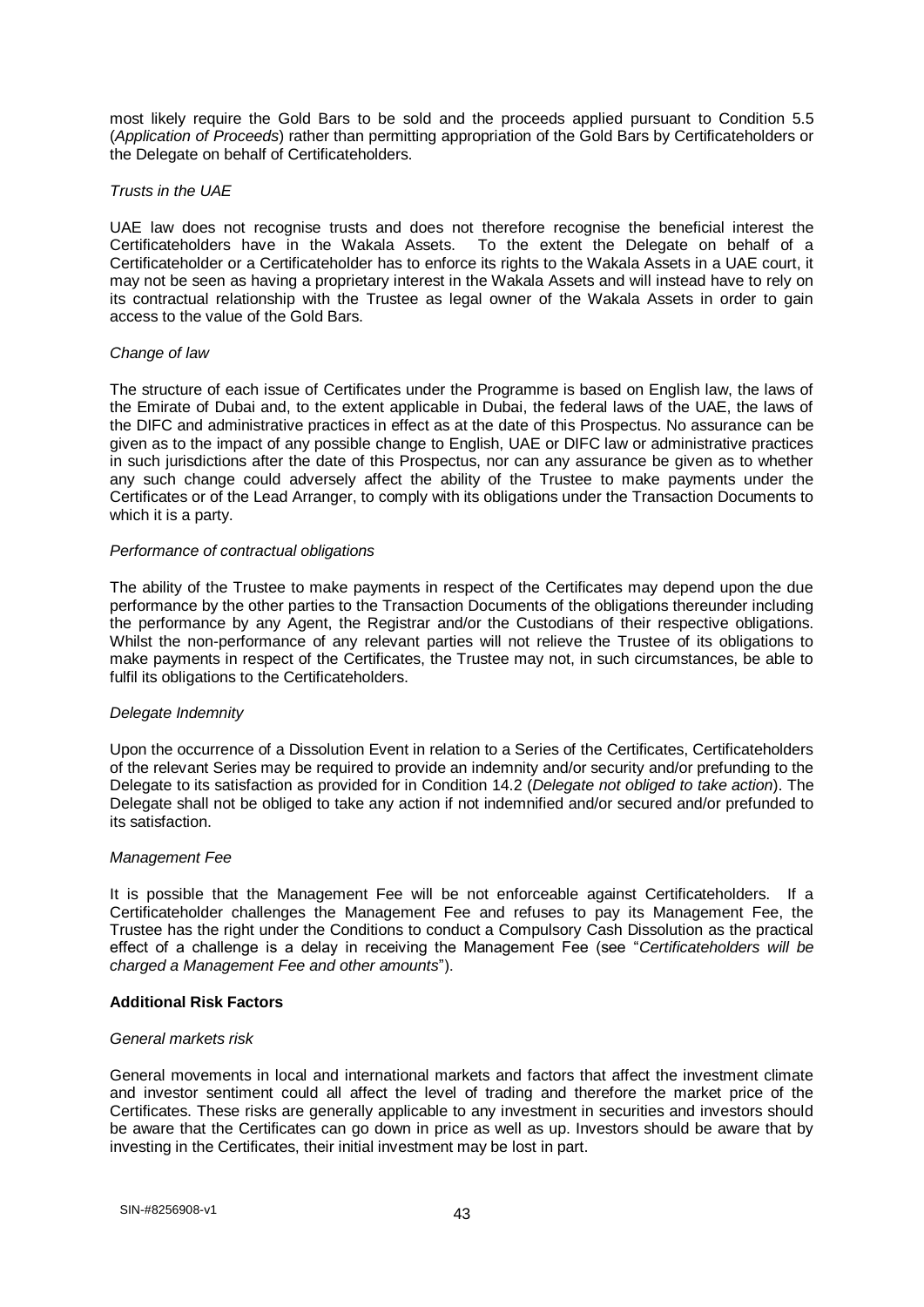### *Emerging markets*

Investors in emerging markets should be aware that these markets are subject to greater risks than more developed markets, including, in some cases, significant legal, economic and political risks. Accordingly, investors should exercise particular care in evaluating the risks involved and must decide for themselves whether, in light of those risks, their investment is appropriate. Generally, investment in emerging markets is only suitable for sophisticated investors who fully appreciate the significance of the risk involved.

#### *Political, economic and related considerations*

While Dubai has historically enjoyed relative political stability, there can be no assurance that such growth or stability will continue. Investors should note that the Gold Bars will be located in Dubai at the Almas Vault.

No assurance can be given that the UAE Government will not implement regulations or fiscal or monetary policies, including policies, regulations, or new legal interpretations of existing regulations, relating to or affecting taxation, interest rates, exchange controls or the DMCC, or otherwise take actions which could have an adverse effect on the Trustee's financial condition, prospects or ability to perform its obligations under the Certificates or the Transaction Documents (including importing the gold bullion), or which could adversely affect the market price and liquidity of the Certificates.

Dubai is seen as a relatively stable political environment with generally healthy international relations. However, as a country located in the Middle East and North Africa (**MENA**) region, there is a risk that regional geopolitical instability could impact Dubai and it should be noted that there has been significant political and social unrest, including violent protests and armed conflict, in a number of countries in the MENA region, with armed conflict in Iraq and Syria on-going as at the date of this Prospectus. The situation has caused significant disruption to the economies of affected countries. Continued instability affecting the countries in the MENA region could adversely impact the UAE, although to date the impact on Dubai and the UAE has not been significant.

A general downturn, political instability or instability in certain sectors of the UAE or the regional economy could have an adverse effect on the Trustee's financial condition, prospects or its ability to perform its obligations under the Certificates or the Transaction Documents (including importing the gold bullion).

### *Reliance on the procedures of clearing systems*

Certificates of a Series represented by a Global Certificate will be held and settled in Nasdaq Dubai CSD. The Global Certificates will be deposited with, and registered in the name of, Nasdaq Dubai Guardian Limited which will act as bare nominee on behalf of Nasdaq Dubai CSD. Provided that they have an investor identification number in Nasdaq Dubai CSD, Certificateholders with an interest in a Global Certificate will be able to trade and hold the Certificates on Nasdaq Dubai CSD through CSD Custodians. Certificateholders with an interest in a Global Certificate with accounts at ICSDs like Euroclear and Clearstream will be able to hold these Certificates in their Euroclear or Clearstream, Luxembourg account through links between Nasdaq Dubai CSD and such ICSDs. Transfers within and between Nasdaq Dubai CSD, Euroclear and Clearstream, Luxembourg will be in accordance with the usual rules and operating procedures of the relevant clearing systems.

Nasdaq Dubai CSD, CSD Custodians and Nasdaq Dubai CSD's indirect participants will maintain records of the ownership interests in Global Certificates. While the Certificates of any Series are represented by a Global Certificate, Certificateholders will be able to trade their ownership interests only through Nasdaq Dubai CSD and their respective CSD Custodians.

Except in the circumstances described in each Global Certificate, holders of Certificates represented by a Global Certificate will not be entitled to receive definitive Certificates.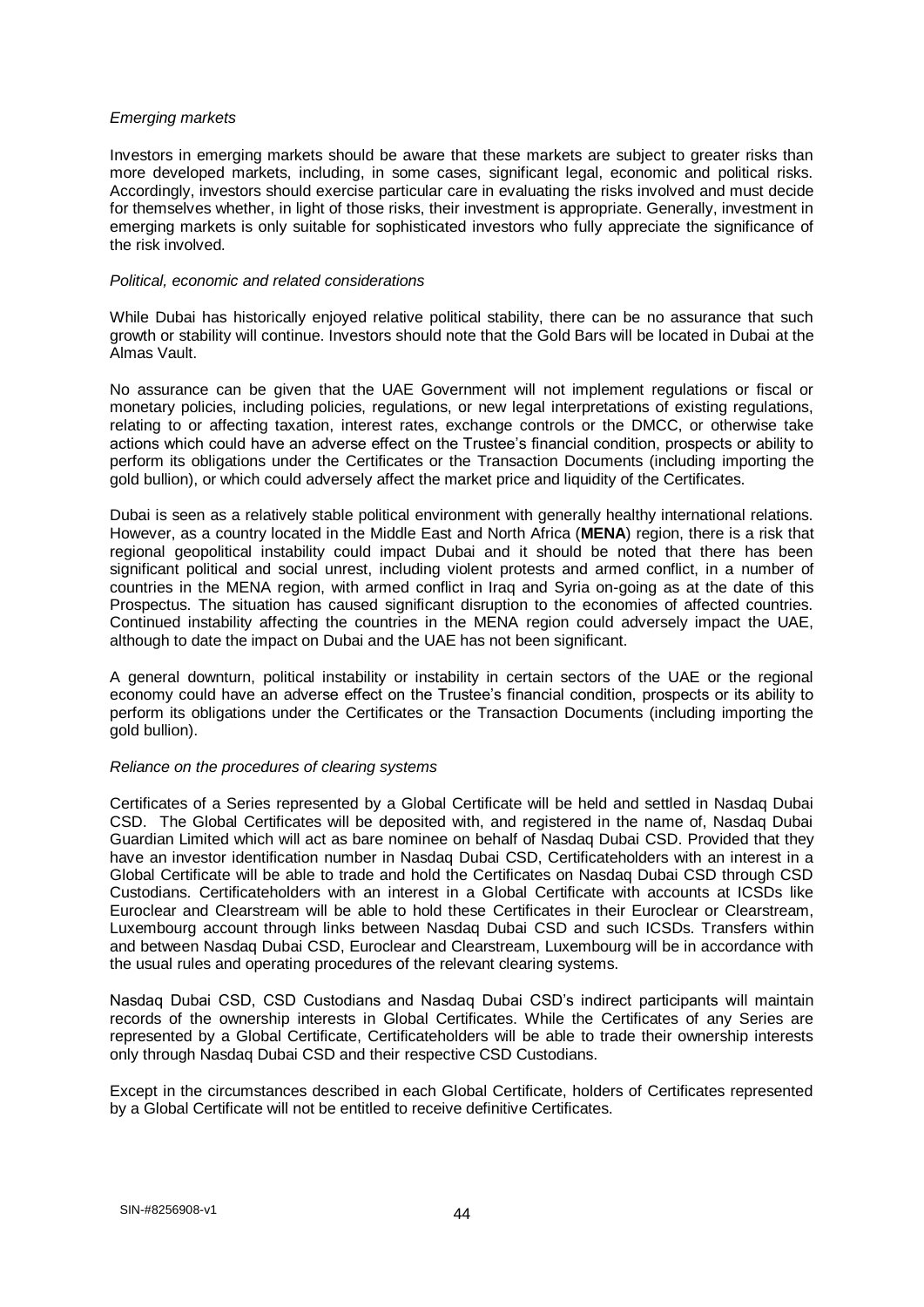While the Certificates of any Series are represented by a Global Certificate, the Trustee will discharge its payment obligation under the Certificates by making payments through the relevant clearing systems. A holder of an ownership interest in a Global Certificate must rely on the procedures of the relevant clearing system and CSD Custodians to receive payments under its Certificates. The Trustee has no responsibility or liability for the records relating to, or payments made in respect of, ownership interests in any Global Certificate.

Holders of ownership interests in a Global Certificate will not have a direct right to vote in respect of the relevant Certificates. Instead, such holders will be permitted to act only to the extent that they are enabled by the relevant clearing system and CSD Custodians to appoint appropriate proxies.

### *Taxation and Stamp Duty Risk*

Dubai Law No.9 of 2004 (the **Dubai Law**) grants DIFC entities a zero rate of taxation until 2054. This includes income tax relating to their operations in the DIFC, the transfers of assets or profits in any kind of currency to any part outside the DIFC. There is a risk that the Ruler of Dubai could amend the Dubai Law and impose taxation obligations on the Trustee.

If a Certificate were classified as "stock or marketable securities" and if it were to be transferred by written document executed in the United Kingdom, such transfer document may need to be stamped in order for that transfer document to be relied upon in civil proceedings or used for certain other official purposes in the United Kingdom. Such stamp duty payable in respect of certain transfers of "stock and marketable securities" would be at the rate of 0.5% of the consideration given for the transfer. It is not clear whether the Certificates would be treated as "stock or marketable securities".

### *Market Makers*

Nasdaq Dubai has the discretion to request the appointment of a market maker for each entity listed and admitted to trading on Nasdaq Dubai. There is a risk that, if a market maker is not appointed by the Trustee when requested, Nasdaq Dubai may take action against the Trustee including requiring the Certificates to cease trading.

### *Sharia rules*

A letter written by the Sharia Supervisory Board for the Trustee (comprised of Dr Mohamed Ali Elgari, Datuk Dr Mohd Daud Bakar and Sheik Esam Ishaq) giving its view on the Sharia Compliance of the Transaction Documents has been obtained. However, there can be no assurance that the Transaction Documents or any issue and trading of any Certificates will be deemed to be Sharia compliant by any other Sharia board or Sharia scholars. None of the Trustee, the Arrangers, the Delegate or the Dealers makes any representation as to the Sharia compliance of any Series and potential investors are reminded that, as with any Sharia views, differences in opinion are possible. Potential investors should obtain their own independent Sharia advice as to the compliance of the Transaction Documents and the issue and trading of any Series with Sharia principles.

In addition, prospective investors are reminded that the enforcement of any obligations of any of the parties would be, if in dispute, either the subject of arbitration under English law or court proceedings under the laws of the DIFC, Dubai (and, to the extent applicable in Dubai, the federal laws of the UAE) or England and Wales. In such circumstances, the arbitrator or judge, as the case may be, will only apply the relevant law of the Transaction Document, and not Sharia principles, in determining the obligation of the parties.

### *Certificates which have a denomination that is less than the minimum Specified Denomination may be illiquid and difficult to trade*

Certificateholders may only purchase, transfer or redeem Certificates in amounts equal to the Specified Denomination, that is in batches of five one kilogramme Gold Bars. If for any reason a Certificateholder holds an interest in a Global Certificate or a definitive Certificate in an amount which is less than the minimum Specified Denomination in his account with the relevant clearing system or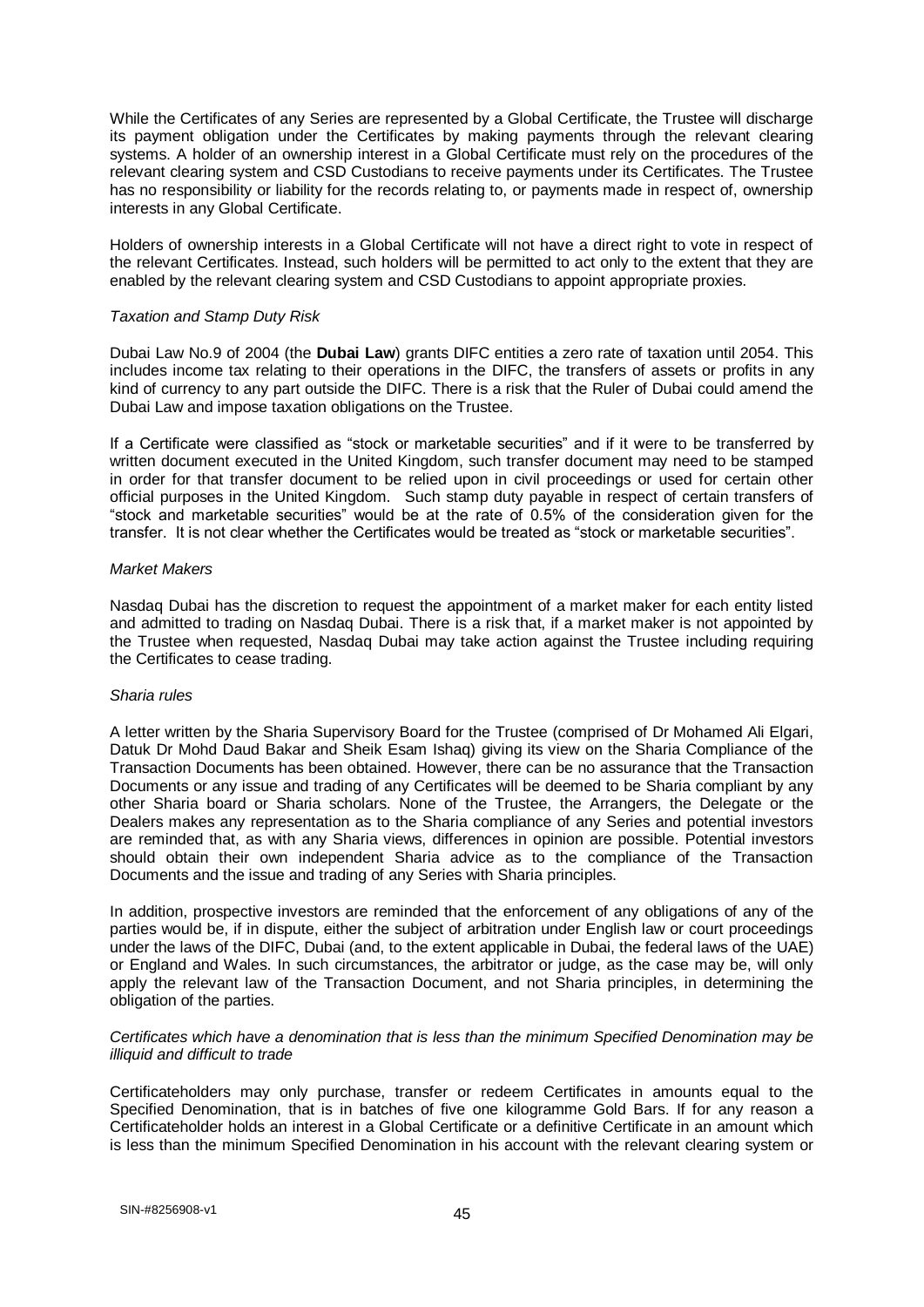recorded on the Register at the relevant time, such Certificateholder may not receive a definitive Certificate in respect of such holding should definitive Certificates be printed in exchange for a Global Certificate. In addition, on redemption such Certificateholder will not be able to receive its full entitlement to the Gold Bars because the Trustee will not pay any Dissolution Amount or arrange the delivery of the Gold Bars with respect to any Certificate which has a Face Amount which represents part of a Per Certificate Entitlement to the Gold.

### *Consents to variation of Transaction Documents and other matters*

The Conditions contain provisions for calling meetings of Certificateholders to consider matters affecting their interests generally. These provisions permit defined majorities to bind all Certificateholders including Certificateholders who did not attend and vote at the relevant meeting and Certificateholders who voted in a manner contrary to the majority.

The Master Trust Deed contains provisions permitting the Delegate from time to time and at any time without any consent or sanction of the Certificateholders to make any modification of the Conditions. the Master Trust Deed, any Pricing Supplement or any other Transaction Document if, in the opinion of the Delegate, such modification (a) is of a formal, minor or technical nature, or (b) is made to correct a manifest error, or (c) is not materially prejudicial to the interests of the relevant Certificateholders. The Delegate may also agree to the waiver or authorisation of any breach or proposed breach of, any of the Conditions, any provisions of the Trust Deed or any Transaction Document, or determine that any Dissolution Event shall not be treated as such, in each case, which is not materially prejudicial to the interests of Certificateholders.

### *Exchange rate risks and exchange controls*

The Trustee will make all payments on the Certificates in U.S. dollars. This presents certain risks relating to currency conversions if an investor's financial activities are denominated principally in a currency or currency unit (the **Investor's Currency**) other than U.S. dollars. These include the risk that exchange rates may significantly change (including changes due to devaluation of the U.S. dollar or revaluation of the Investor's Currency) and the risk that authorities with jurisdiction over the Investor's Currency may impose or modify exchange controls which could adversely affect an applicable exchange rate. The Trustee does not have any control over the factors that generally affect these risks, such as economic, financial and political events and the supply and demand for applicable currencies. In recent years, exchange rates between certain currencies have been volatile and volatility between such currencies or with other currencies may be expected in the future. An appreciation in the value of the Investor's Currency relative to the U.S. dollar would decrease (1) the Investor's Currency-equivalent yield on the Certificates, (2) the Investor's Currency equivalent value of the principal payable on the Certificates and (3) the Investor's Currency equivalent market value of the Certificates.

Government and monetary authorities may impose (as some have done in the past) exchange controls that could adversely affect the exchange rate faced by a Certificateholder wanting to exchange U.S. dollars received from the Trustee for another currency as well as the availability of a specified foreign currency at the time of payment of the U.S. dollar Dissolution Amount on a Certificate. As a result, investors may receive less under the Certificates than expected, or no such amounts. Even if there are no actual exchange controls, it is possible that the U.S. dollar may not be available at such Certificate's maturity.

#### *Legal Risk*

Because the DIFC is a newly established jurisdiction, the legal and regulatory regimes applicable to entities established in the DIFC, including the relevant companies' laws, are still being developed and are largely untested. Similarly, the courts of the DIFC have issued only a limited number of substantive decisions, which may lead to ambiguities, inconsistencies and anomalies in the interpretation and enforcement of the laws and regulations applicable to the Trustee, including with respect to rights of Certificateholders. These uncertainties could affect investors' ability to enforce their rights or the ability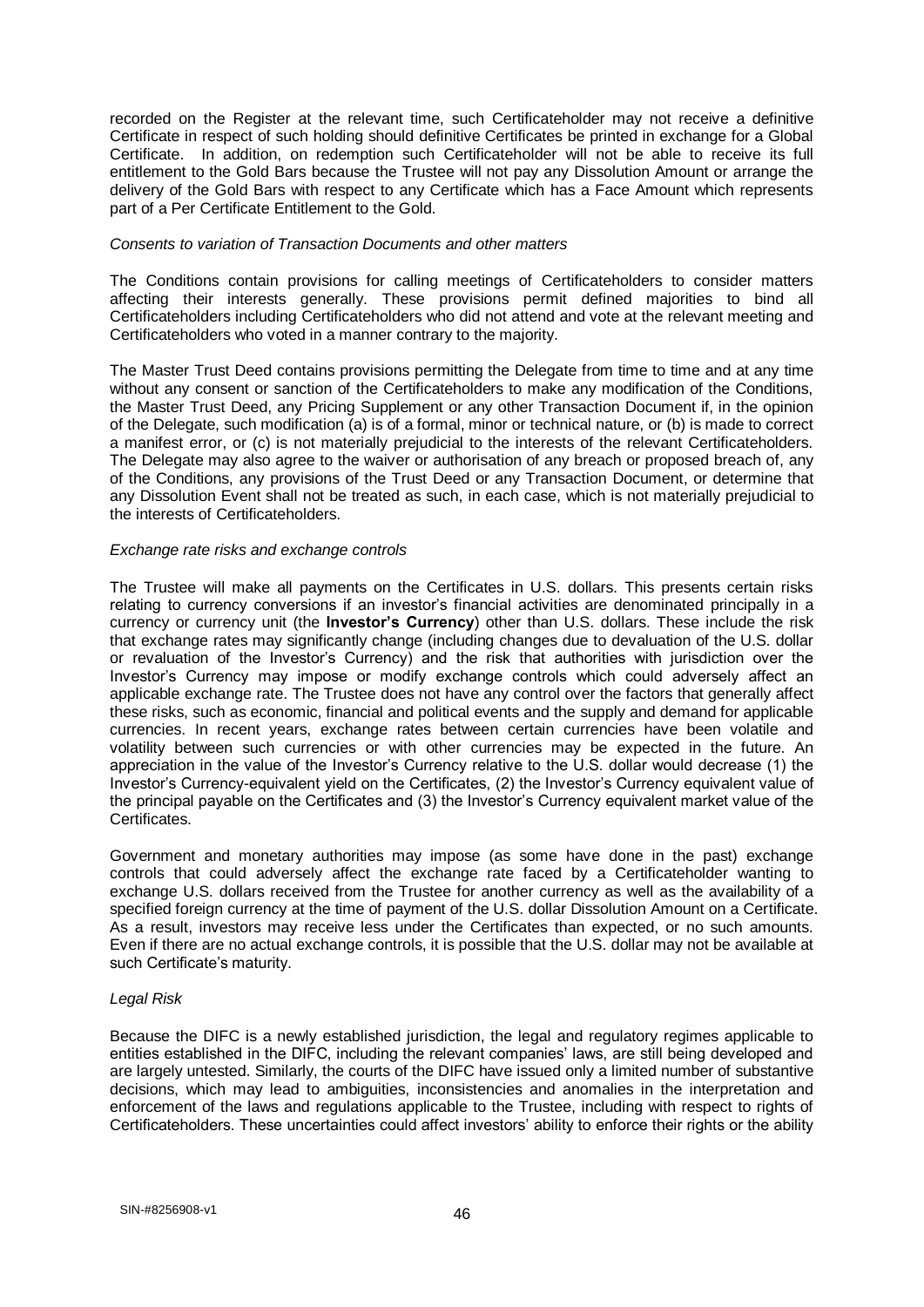of the Trustee to defend itself against claims by others, including regulators, judicial authorities and third parties who may challenge its compliance with applicable laws, decrees and regulations.

The Tradeflow Agreement is governed by the laws of the Emirate of Dubai and all applicable laws of the UAE. In addition to the risks set out in the "Risks Relating to Enforcement" section above, it should be noted that, as far as we know, the UAE courts have little experience of hearing disputes concerning Sukuk arrangements and documents such as the Tradeflow Agreement. Accordingly, there is a risk that the UAE court judges may not be familiar with the financial structures involved in such arrangements. This may increase the risk of an unpredictable judgment being handed down by the judge.

UAE court proceedings are conducted in the Arabic language. All non-Arabic documentation will be required to be translated into Arabic and the Arabic versions of the translated documents and UAE laws will take precedence. All pleadings filed with the court will be in Arabic and each party will be required to instruct local counsel licenced to conduct advocacy before the UAE courts.

UAE court proceedings are heard largely on the papers and there is limited oral advocacy before a judge. Furthermore, it is rare for parties to introduce witness evidence to prove their case. As such, it is also unusual that the parties will have the opportunity to cross examine witnesses from the opposing party to test the opposing party's evidence.

It is difficult to predict how long a UAE court case is likely to last. There is no set procedure that governs how many rounds of written submissions each party is permitted to file. Furthermore, it is common for parties to request adjournments. All judgments from the Court of First Instance are automatically appealable to the Court of Appeal on findings of both fact and law. It is very common for the losing party in the UAE to appeal, particularly as they bear no adverse cost risk in doing so. An appeal invariably involves a total re-hearing of the matter and new evidence may be adduced. In principle, therefore, there is significant scope for a case such as this to be dragged out by one or more of the parties. Any appeal could take in the region of 9 to12 months, or even longer. A judgment of the Court of Appeal is subject to a further appeal to the Court of Cassation on points of law only. The Court of Cassation will then set a date for judgment at which point it can either give final judgment or remit the matter back to the Court of Appeal for re-hearing. If the case is remitted back to the Court of Appeal for a further hearing, the parties again have a right to appeal to the Court of Cassation on points of law. It is important to note that the Court of Appeal judgment is considered final for the purposes of execution. This means that if the Court of Appeal awards one party damages, that party can immediately enforce against the other, unless a stay of execution is obtained pending Cassation. Stays are usually granted pending Cassation, but this cannot be guaranteed.

### *Tradeflow Warrants and the DMCC*

The DMCC will hold all Tradeflow Warrants in printed form in its secure storage facility (if issued in secure paper form) or electronically on DMCC Tradeflow. The computer systems of the DMCC could fail resulting in a loss of data or a delay in retrieving data at a time when the Tradeflow Warrants may need to be transferred, for example. The DMCC could be the victim of computer hacking or fraud resulting in a loss of the Tradeflow Warrants or a disruption to the DMCC's system which could result in a loss to the Trustee and a reduction in the value of the Tradeflow Warrants and/or the Gold Bars.

The Trustee will grant access to the DMCC Tradeflow to employees of the Administration Agent so that they can give instructions on behalf of the Trustee. The Trustee has no control over these employees and may only have a claim for damages against them should they abuse their position. Actions of the employees outside their remit could result in the loss of Gold Bars as an employee of the Administration Agent could fraudulently or accidentally transfer the Gold Bars to a third party.

### *Insolvency of the Storage Operator*

The Storage Operator operates and manages the vault in which the Gold Bars are held. The Tradeflow Agreement only requires that the Storage Operator keep the Gold Bars so far as possible separate from those of other depositors, and from those of the Trustee for which a separate Tradeflow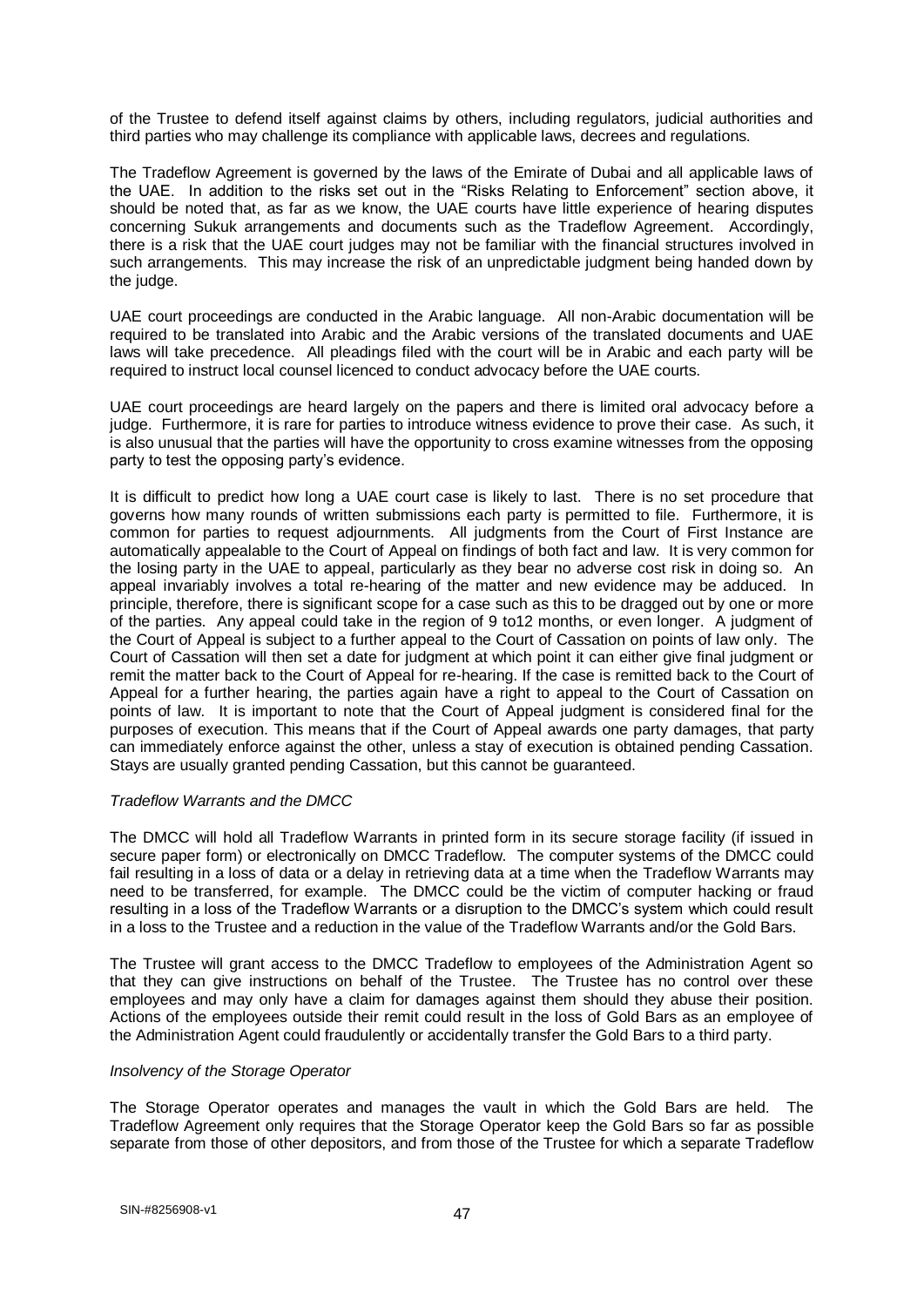Warrant has been issued, so as to permit at all times the identification and re-delivery of the Gold Bars deposited.

The Storage Operator may co-mingle undivided Gold Bars with other undivided Gold Bars of the same kind and grade. The Trustee (and the Certificateholders with Certificates represented by a Global Certificate) and the other legal owners of such commingled undivided Gold Bars shall own the entire mass of such Gold Bars in common and each legal owner shall be entitled to such amount thereof as originally deposited by him. If there is any shortfall in the number of commingled undivided Gold Bars (which could be due to fraud, theft, non-delivery or mistake for example) and the Storage Operator were to become insolvent, the legal owners of the commingled undivided Gold Bars will share in the loss.

The Storage Operator is incorporated in Dubai. Any insolvency of the Storage Operator will be complex, involving many creditors across many jurisdictions. The insolvency laws which would apply to the Storage Operator and its group of companies and the complexity of the insolvency would, at the very least, delay access to the Gold Bars held in the Almas Vault. There is little precedent to predict how any claims by the Trustee, or the Delegate on its behalf, against the Storage Operator would be resolved in the case of the insolvency of the Storage Operator and therefore there can be no assurance that Certificateholders will receive payment of their claims in full or at all in these circumstances.

### **Risks Relating to the Global Financial Crisis**

#### *General*

The financial and credit crisis that began with events linked to sub-prime mortgages in the United States in 2007, has had global effects, including on the economies of the Middle East and the gold markets.

The downgrade of the United States' credit rating and the continued European debt crisis has contributed to the instability in global credit markets. In an attempt to counteract recessionary pressures, the central banks of the United States, the United Kingdom, the European Central Bank and certain other countries lowered interest rates, in some cases to record low levels, prompting investors to turn to different types of investment products to obtain a return on their capital. The commodities markets, including the gold markets have fluctuated during this time and products backed by commodities have been affected by the volatile markets.

A recovery in the world's major economies could result in a decrease in the gold price as investors return to other investments, for example. Prospective investors should consider carefully whether they are prepared to accept risks that the international economy remains unstable and gold prices are fluctuating by virtue of an investment in the Certificates.

The structure, nature and regulation of financial markets in the future may be fundamentally altered as a consequence of the global financial crisis and high levels of public debt, possibly in unforeseen ways and it is difficult to judge the popularity of investments in gold bullion in any new financial order. There can be no assurance that similar or greater disruption may not occur in the future for similar or other reasons and there can be no certainty of the effect such disruption would have on gold prices. Economic prospects are subject to considerable uncertainty.

Prospective investors should ensure that they have sufficient knowledge and awareness of the global financial instability, the responses thereto, the economic situation and its impact on gold prices and the economic outlook as they consider necessary to enable them to make their own evaluation of the risks and merits of an investment in the Certificates.

### *Impact on liquidity*

The events outlined above have had an extremely negative effect on the liquidity of financial markets generally and in the markets in respect of certain financial assets. No assurance can be given that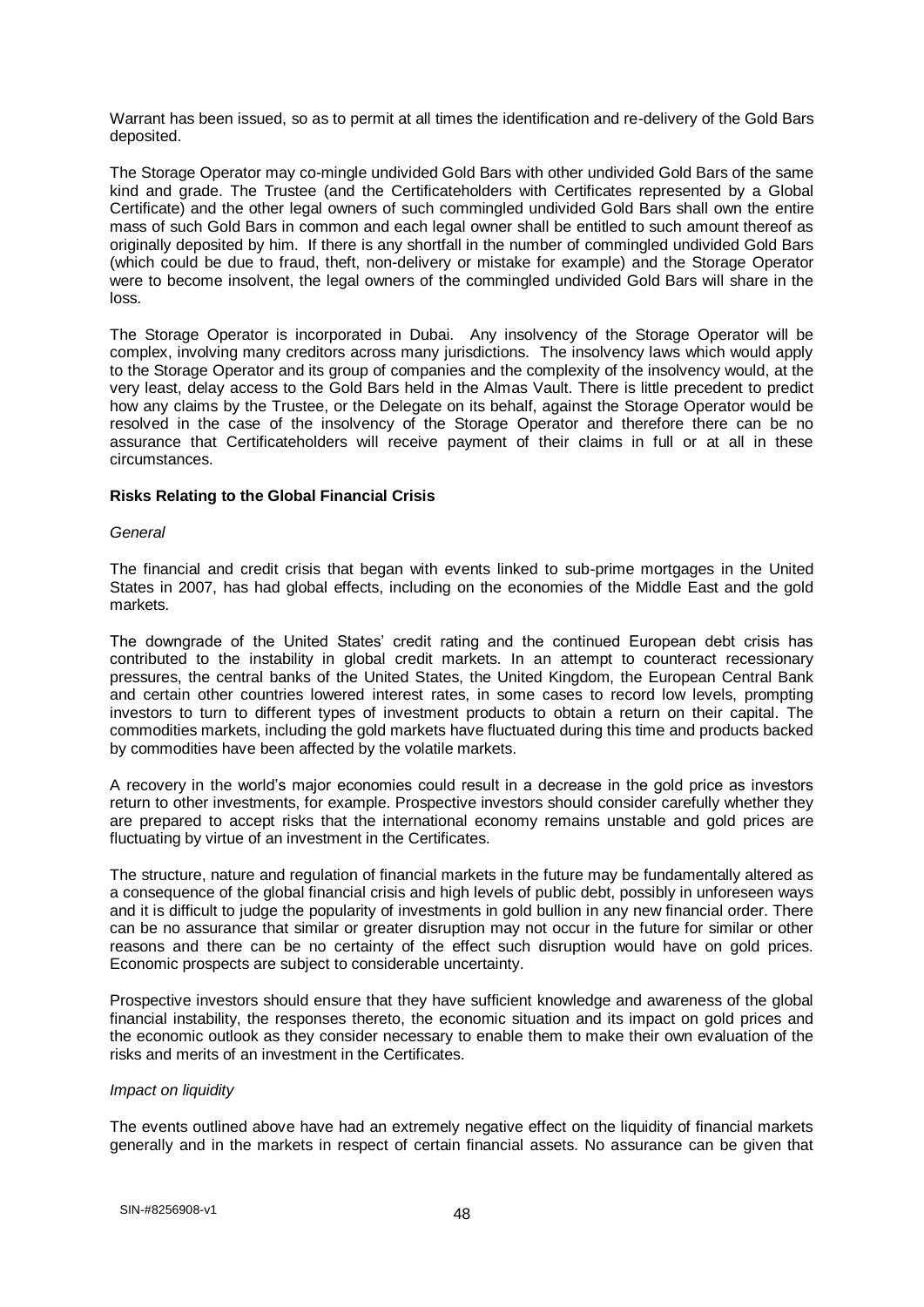liquidity in the market generally, or in the market for any particular asset class, will improve or that it will not worsen in the future. Such limited liquidity may have a negative impact on the value of the Certificates and the value of the Gold Bars. When the Certificates are redeemed, Certificateholders will be exposed to the realisation value of the Gold Bars, which value might be affected (in some cases significantly) by such lack of liquidity.

#### *Impact on credit*

Concerns about the creditworthiness of the Custodians, the Delegate and the Agents may also impact the value of the Certificates.

The events outlined above have negatively affected the creditworthiness of a number of significant entities and governments. Such credit deterioration has been and may continue to be widespread. The value of the Certificates or of the amount of payments under them may be negatively affected by any widespread credit deterioration.

In addition, the financial crisis has had an impact on the solvency of significant financial institutions. The continued solvency of its counterparties (for example, the DMCC, the Storage Operator or the Agents all of which hold Wakala Assets from time to time) is important to the value of Certificates. Prospective investors should also consider the impact of a default by the Custodians, the Delegate or an Agent and possible delays and costs in being able to access Gold Bars held with a failed Custodian. In addition, the Management Fee (which is used to pay the fees of essential Service Providers to the Trustee) and settlement proceeds from any sale of Gold Bars are held in an account of the Trustee with the Principal Paying Agent and should the Principal Paying Agent become insolvent, it will delay access to those funds.

### *Impact of increased regulation and nationalisation*

Since the economic crisis there has been increased involvement of governmental and regulatory authorities in the financial sector and in the operation of financial institutions. In particular, governmental and regulatory authorities in a number of jurisdictions have imposed stricter regulatory controls around certain financial activities and/or have indicated that they intend to impose such controls in the future. Such regulatory changes may have a significant impact on the operation of the financial markets. To the extent that any person or entity connected with the Certificates is subject to nationalisation or other government intervention, it may have an adverse effect on a Certificateholder.

### *Systemic risk*

Financial institutions and other significant participants in the financial markets that deal with each other are interrelated as a result of trading, investment, clearing, counterparty and other relationships. This risk is sometimes referred to as "systemic risk". The Co-Arrangers, the Dealers, the Delegate, the Custodians and the Agents (or any affiliate of any of them) that are financial institutions or are significant participants in the financial markets are likely to routinely execute a high volume of transactions with various types of counterparties, including brokers and dealers, commercial banks, investment banks, insurers, mutual and hedge funds and institutional clients. To the extent they do so, they are and will continue to be exposed to the risk of loss if counterparties fail or are otherwise unable to meet their obligations. In addition, a default by a financial institution or other significant participant in the financial markets, or concerns about the ability of a financial institution or other significant participant in the financial markets to meet its obligations, could lead to further significant systemic liquidity problems and other problems that could exacerbate the global financial crisis and as such have a material adverse impact on other entities.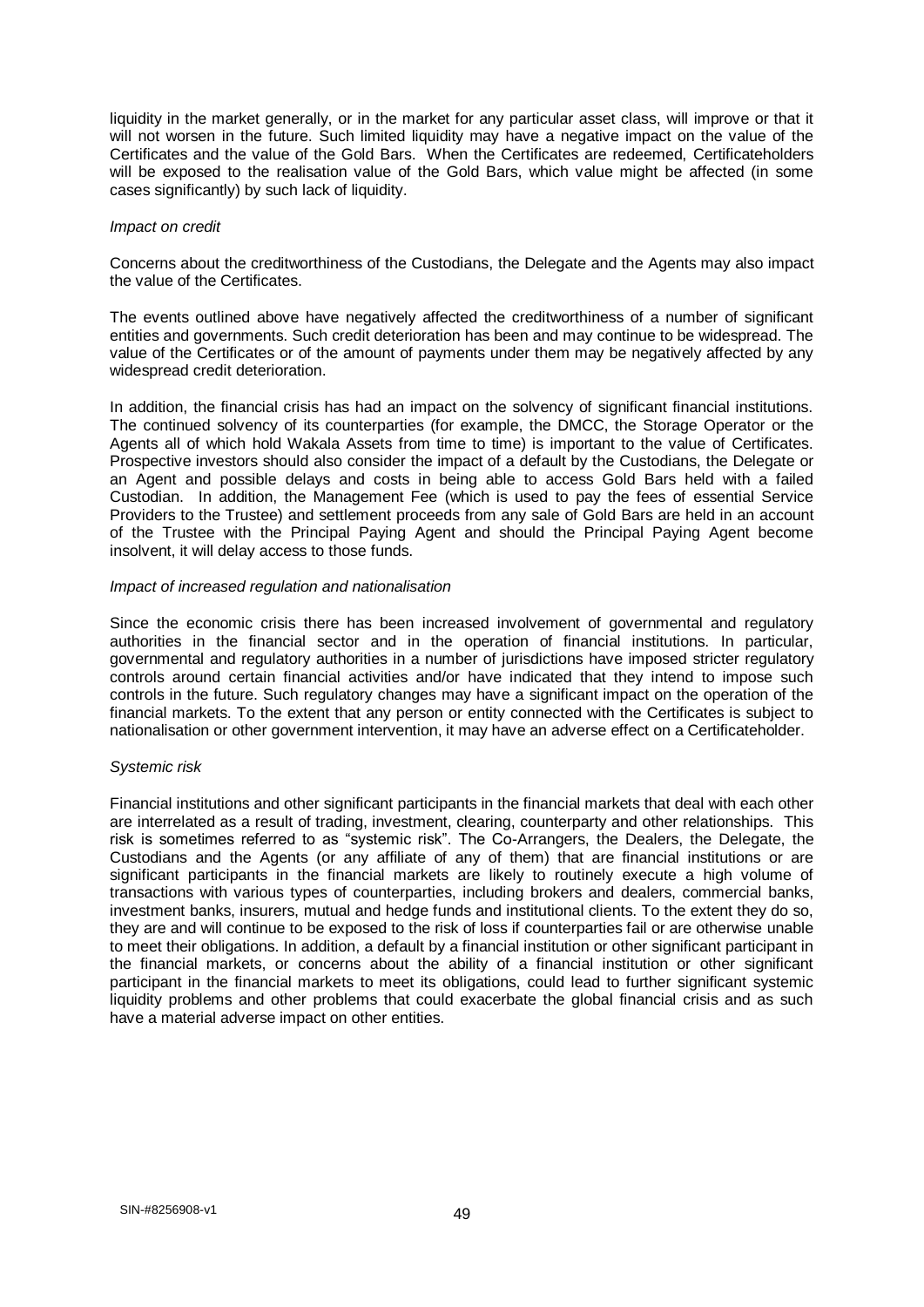### **FORM OF THE CERTIFICATES**

*The information set out below relating to the Clearing Systems is subject to any change in or reinterpretation of the rules, regulations and procedures of such Clearing Systems currently in effect. The information in this section concerning the Clearing Systems has been obtained from sources that the Trustee believes to be reliable, but none of the Trustee, the Arrangers, any Dealer, the Delegate or the Agents takes any responsibility for the accuracy thereof. Investors wishing to use the facilities of any of the Clearing Systems are advised to confirm the continued applicability of the rules, regulations and procedures of the relevant Clearing System. None of the Trustee, the Arrangers, any Dealer, the Delegate or the Agents will have any responsibility or liability for any aspect of the records relating to, or payments made on account of, beneficial ownership interests in the Certificates held through the facilities of any Clearing System or for maintaining, supervising or reviewing any records relating to, or payments made on account of, such beneficial ownership interests.*

*Certificates of each Series will be issued in registered form either as a Global Certificate or definitive Certificates, but not both.* 

Certificates of each Series will be in registered form. Certificates will be issued outside the United States to persons who are not U.S. persons in reliance on Regulation S. Beneficial interest in the Regulation S Global Certificates will be subject to certain restrictions on transfer and such Global Certificate will bear a legend as set out under "*Transfer Restrictions*".

One Global Certificate will represent the interests of all Certificateholders of one Series. Any Global Certificate will be deposited on or about each Issue Date with, and registered in the name of, Nasdaq Dubai Guardian Limited, which will act as bare nominee on behalf of Nasdaq Dubai CSD. Provided that it has an investor identification number in Nasdaq Dubai CSD, a Certificateholder with an interest in a Global Certificate will be able to trade and hold the Certificates on Nasdaq Dubai CSD through its CSD Custodian. Certificateholders with an interest in a Global Certificate with accounts at ICSDs like Euroclear and Clearstream will be able to hold these Certificates in their Euroclear/Clearstream account through links between Nasdaq Dubai CSD and such ICSDs. Transfers within and between Nasdaq Dubai CSD, Euroclear and Clearstream, Luxembourg will be in accordance with the usual rules and operating procedures of the relevant clearing systems. Persons holding ownership interests in Global Certificates will be entitled or required, as the case may be, under the circumstances described below, to receive physical delivery of definitive Certificates in fully registered form.

Payments of any amount in respect of each Global Certificate will, in the absence of any provision to the contrary, be made to the person shown on the Register (as defined in Condition 1.2 (*Register*)) as the registered holder of the relevant Global Certificate. None of the Trustee, the Delegate, any Paying Agent or the Registrar will have any responsibility or liability for any aspect of the records relating to or payments made on account of ownership interests in the Global Certificates or for maintaining, supervising or reviewing any records relating to such ownership interests.

Payment of the Dissolution Amounts in respect of definitive Certificates will, in the absence of any provision to the contrary, be made to the persons shown on the relevant Register on the relevant Record Date (as defined in Condition 7.4 (*Definitions*)) immediately preceding the due date for payment in the manner provided in the Conditions.

Interests in a Global Certificate will be exchangeable (free of charge), in whole but not in part, for definitive Certificates only upon the occurrence of an Exchange Event. The Trustee will promptly give notice to Certificateholders in accordance with Condition 16 (*Notices*) if an Exchange Event occurs. For these purposes, **Exchange Event** means that (i) a Dissolution Event (as defined in Condition 13 (*Dissolution Events*)) has occurred and is continuing, or (ii) the Trustee has been notified that Nasdaq Dubai CSD has been closed for business for a continuous period of 14 days (other than by reason of holiday, statutory or otherwise) or has announced an intention permanently to cease business or has in fact done so and, in any such case, no successor clearing system satisfactory to the Trustee is available. In the event of the occurrence of an Exchange Event, either the Trustee or Nasdaq Dubai CSD (acting on the instructions of any holder of an interest in such Global Certificate) may give notice to the Registrar requesting exchange.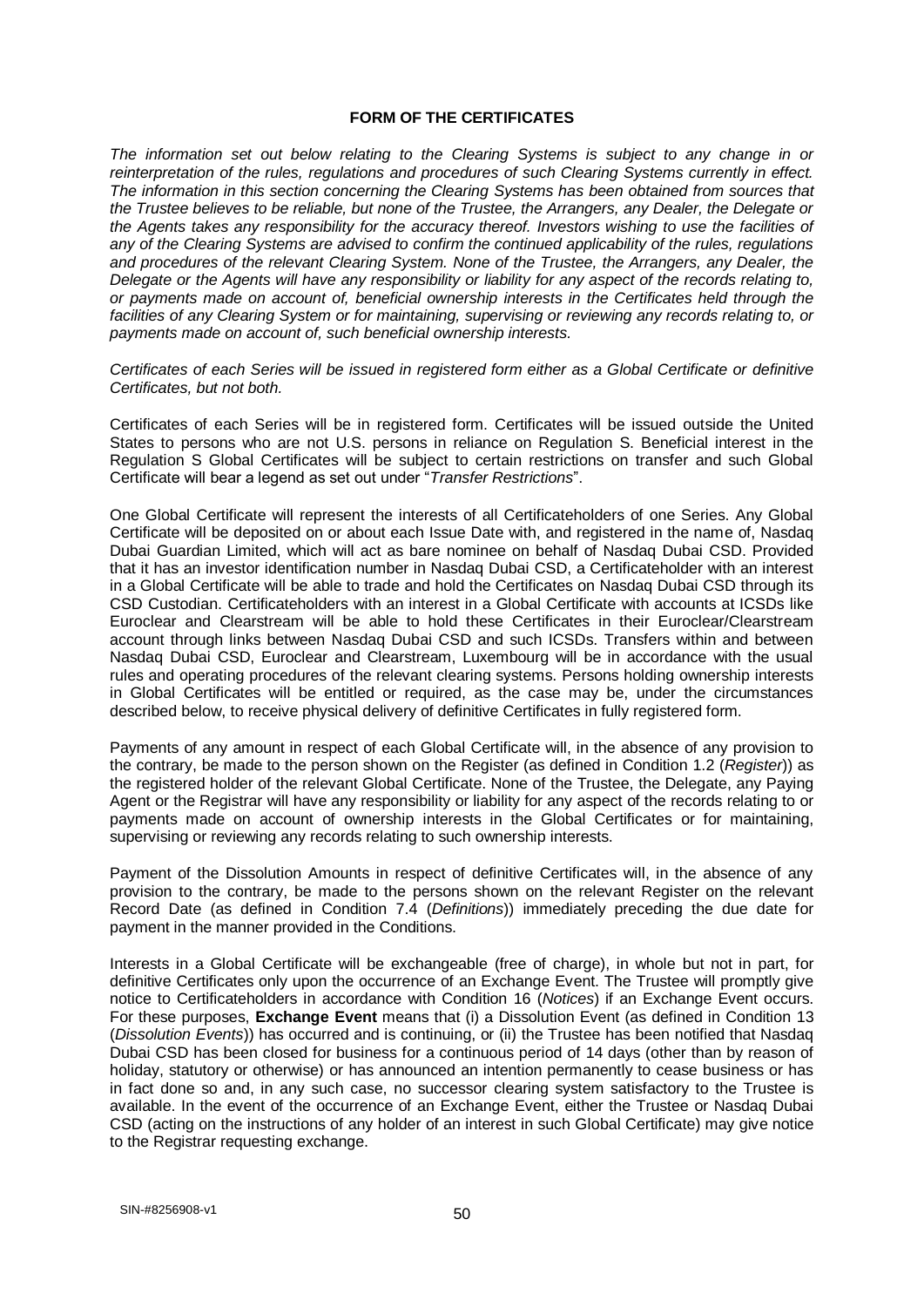In such circumstances, the relevant Global Certificate shall be exchanged in full for definitive Certificates and the Trustee will, at the cost of the Trustee (but against such indemnity as the Registrar or any relevant Transfer Agent may require in respect of any tax or other duty of whatever nature which may be levied or imposed in connection with such exchange), cause sufficient definitive Certificates to be executed and delivered to the Registrar within 15 days following the request for exchange for completion and dispatch to the relevant Certificateholders. A person having an interest in a Global Certificate must provide the Registrar with a written order containing instructions and such other information as the Trustee and the Registrar may require to complete, execute and deliver such definitive Certificates.

## **General**

For so long as any of the Certificates is represented by a Global Certificate held on behalf of Nasdaq Dubai CSD each person (other than another clearing system) who is for the time being shown in the records of Nasdaq Dubai CSD as the holder of a particular Face Amount of such Certificates (in which regard any certificate or other document issued by Nasdaq Dubai CSD as to the Face Amount of such Certificates standing to the account of any person shall be conclusive and binding for all purposes save in the case of manifest error) shall be treated by the Trustee, the Delegate and their respective agents as the holder of such Face Amount of such Certificates for all purposes other than with respect to any payment on such Certificates, for which purpose the bare nominee of Nasdaq Dubai CSD as the registered holder of the relevant Global Certificate shall be treated by the Trustee, the Delegate and the Agents as the holder of such Face Amount of such Certificates in accordance with and subject to the terms of the relevant Global Certificate and the expressions Certificateholder and holder in relation to any Certificates and related expressions shall be construed accordingly.

Any reference herein to Nasdaq Dubai CSD shall, whenever the context so permits, be deemed to include a reference to any additional or alternative clearing system specified in the applicable Pricing Supplement.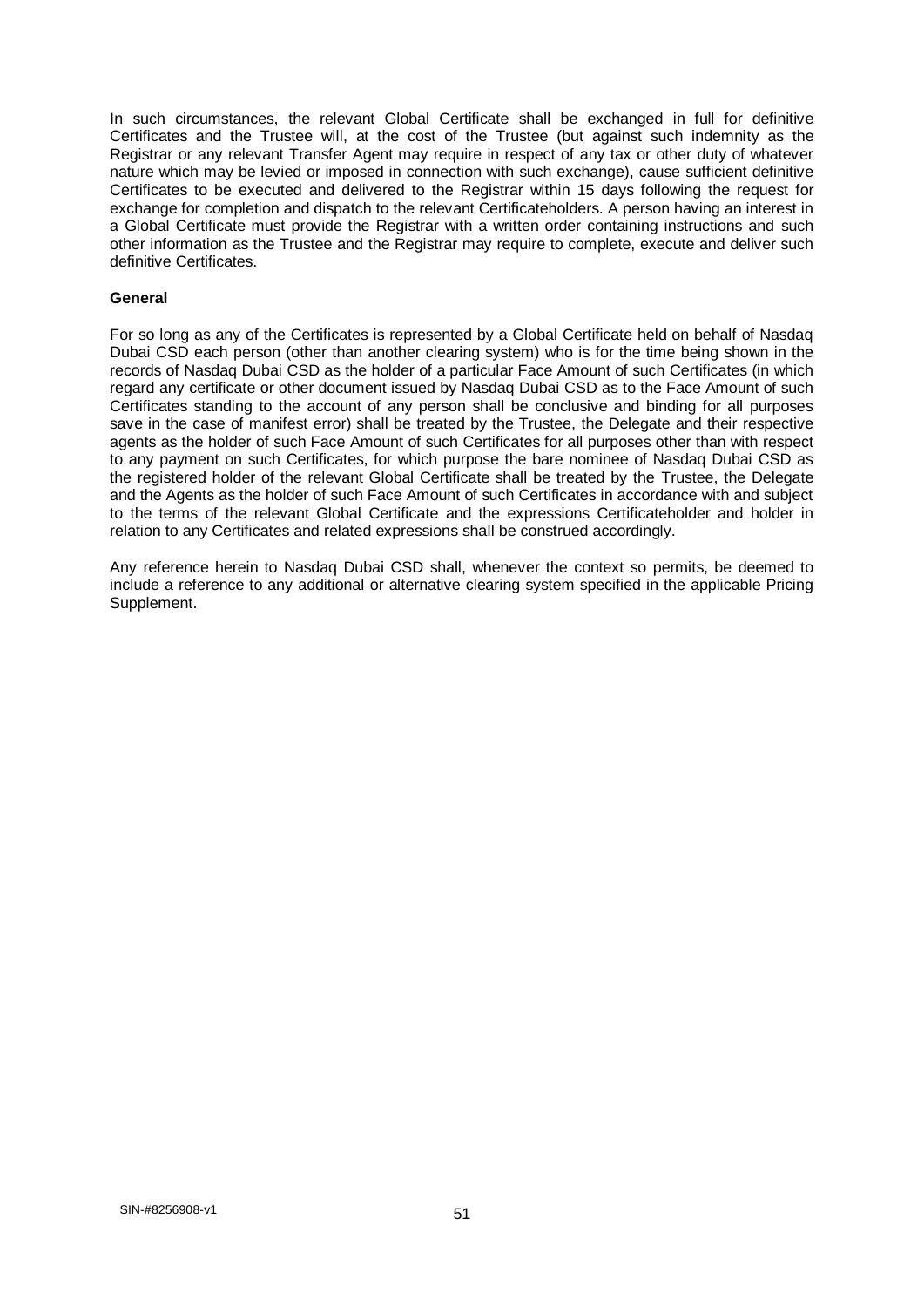### **FORM OF PRICING SUPPLEMENT**

The form of Pricing Supplement that will be issued in respect of each Series, subject only to the deletion of non-applicable provisions, is set out below:

Pricing Supplement dated [●]

## **Gold Reserve Sukuk Limited**

### **Issue of [***●***] Trust Certificates under the U.S.\$5,000,000,000 Trust Certificate Issuance Programme**

This document constitutes the Pricing Supplement relating to the issue of Certificates described herein.

Terms used herein shall be deemed to be defined as such for the purposes of the Terms and Conditions of the Certificates (the **Conditions**) set forth in the Prospectus dated 11 August 2016 [and the supplemental Prospectus dated [●]]. This Pricing Supplement contains the final terms of the Certificates and must be read in conjunction with such Prospectus [as so supplemented].

[*Include whichever of the following apply or specify as "Not Applicable" (N/A). Note that the numbering should remain as set out below, even if "Not Applicable" is indicated for individual paragraphs or subparagraphs. Italics denote directions for completing the Pricing Supplement*.]

| <b>Issuer and Trustee:</b> | Gold Reserve Sukuk Limited |
|----------------------------|----------------------------|
|----------------------------|----------------------------|

- 2. Series Number: [●]
- 3. Aggregate Face Amount of Series on the Issue Date [*Insert the aggregate of the value of the Per Certificate Entitlement to the Gold for all the Certificates of this Series as at the Issue Date. If applicable, this shall be the total amount paid by the Trustee for the aggregate Per Certificate Entitlement to the Gold relating to this Series and includes the Purchase Expenses and the Arrangement Fee*]
- 4. (a) Issue Price: [100 per cent.] of Aggregate Face Amount of Series on the Issue Date
	- (b) Arrangement Fee: [ $\bullet$ ]
	- (c) Purchase Expenses: [●]
	- (d) Net proceeds: [●] *(Required only for listed issues)*
- 5. (a) Specified Denominations: (*this means the minimum integral Face Amount in which transfers can be made)* [*Insert the value of the Per Certificate Entitlement to the Gold on the Issue Date*]
	- (b) Per Certificate Entitlement to the Gold: Five standard Dubai good delivery gold bars each weighing 1 kilogramme
	- (c) Purity of Gold Bars: [99.95%/99.99%]
	- (d) Calculation Amount: Per Certificate Entitlement to the Gold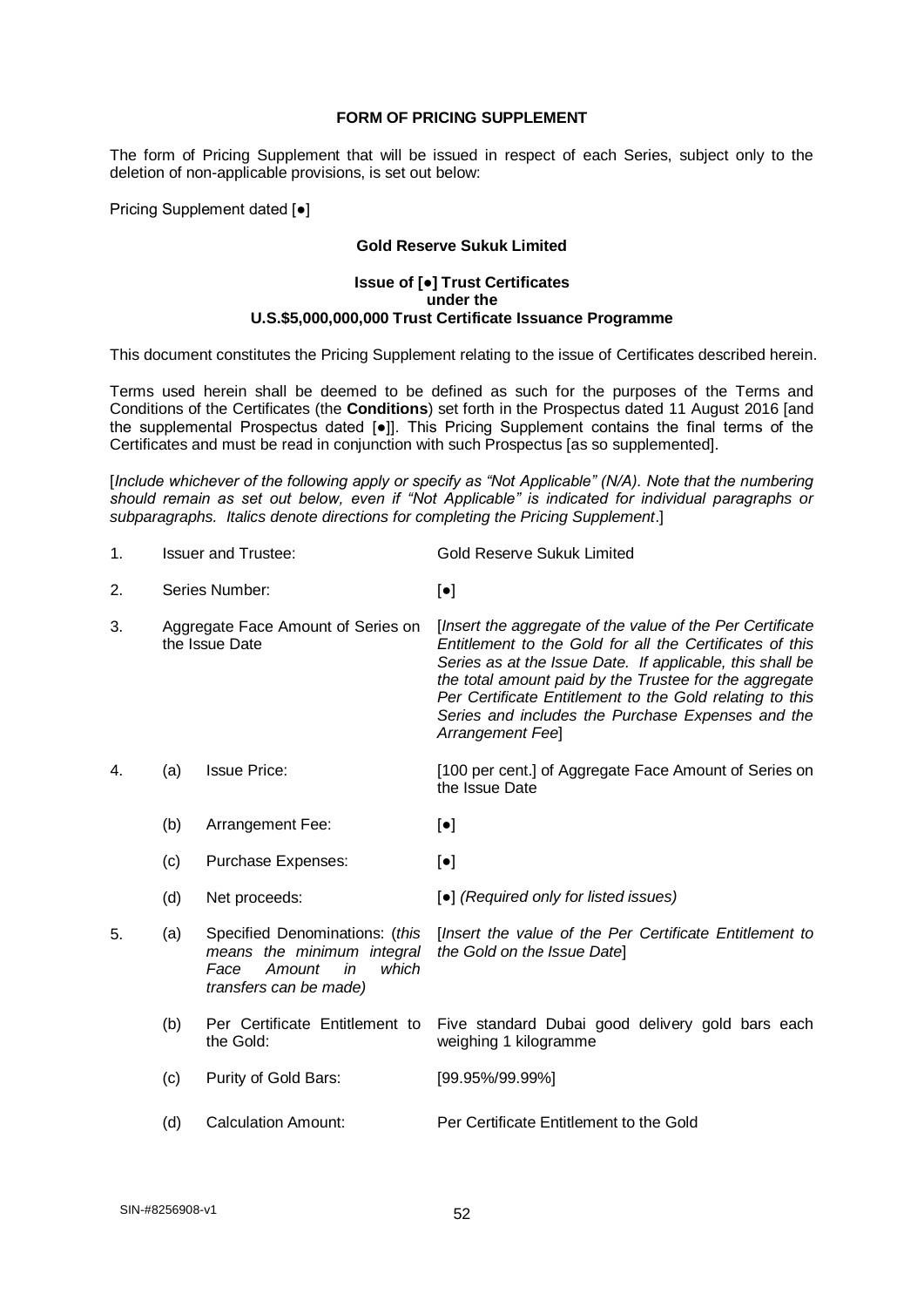|    | (e)                            | Per Certificate<br>Aggregate                                                                                    | [i.e. the total number of Gold Bars divided by 5]                                                                                                                                                                                                                                                                                                                                         |
|----|--------------------------------|-----------------------------------------------------------------------------------------------------------------|-------------------------------------------------------------------------------------------------------------------------------------------------------------------------------------------------------------------------------------------------------------------------------------------------------------------------------------------------------------------------------------------|
|    |                                | Entitlement to the Gold of this<br>Series:                                                                      |                                                                                                                                                                                                                                                                                                                                                                                           |
|    | (f)                            | Serial numbers of the Gold<br>Bars relating to [the Global<br>Certificate]/[each<br>definitive<br>Certificate]: | [definitive Certificate [insert definitive Certificate's<br>serial number]: [insert serial numbers to relevant Gold<br>definitive<br>Certificate<br>[insert<br>Bars];<br>definitive<br>Certificate's serial number]: [insert serial numbers to<br>relevant Gold Bars]]/[Global Certificate: [insert serial<br>numbers to relevant Gold Bars]]                                             |
| 6. | <b>Issue Date:</b>             |                                                                                                                 | $\left[\bullet\right]$                                                                                                                                                                                                                                                                                                                                                                    |
| 7. | <b>Dissolution Basis:</b>      |                                                                                                                 | Dissolution at Early Dissolution Amount following a<br>Dissolution Event in accordance with Condition 13<br>(Dissolution Events) and at Optional Dissolution<br>Amount following exercise of Optional Dissolution<br>Notice in accordance with Condition<br>9 (Capital<br>distributions of the Trust)                                                                                     |
| 8. | <b>Status of Certificates:</b> |                                                                                                                 | Senior, perpetual                                                                                                                                                                                                                                                                                                                                                                         |
| 9. | Listing:                       |                                                                                                                 | [Application [has been/is expected to be] made by the<br>Trustee (or on its behalf) for the Certificates to be<br>admitted to trading on [specify relevant market (for<br>example, Nasdaq Dubai and, if relevant, admission to<br>an official list (for example, the Official List maintained<br>by the Dubai Financial Services Authority)] with effect<br>from $\lceil \cdot \rceil$ .] |

[Not Applicable]

| 10. | Method of distribution: | [Syndicated/Non-syndicated] |
|-----|-------------------------|-----------------------------|
|-----|-------------------------|-----------------------------|

# **MANAGEMENT FEE**

| 11. | Quarter End Dates: | $\lceil \bullet \rceil$ , $\lceil \bullet \rceil$ , $\lceil \bullet \rceil$ and $\lceil \bullet \rceil$ in each year, being the date on |
|-----|--------------------|-----------------------------------------------------------------------------------------------------------------------------------------|
|     |                    | which the Management Fee is calculated <i>[Note: With</i>                                                                               |
|     |                    | respect to Global Certificates, these should follow                                                                                     |
|     |                    | dates on which Nasdag Dubai CSD charges its fees to                                                                                     |
|     |                    | the CSD Custodians                                                                                                                      |

# **PROVISIONS RELATING TO CERTIFICATEHOLDER PUT OPTION AND DISSOLUTIONS**

12. Notice period for Certificateholder Optional Dissolution (if other than as set out in the Conditions): [●]

# **GENERAL PROVISIONS APPLICABLE TO THE CERTIFICATES**

13. Form of Certificates: [Global Certificate] *[or]* [definitive Certificate] *[it will not be possible to issue a Global Certificate and definitive Certificates as part of the same Series]*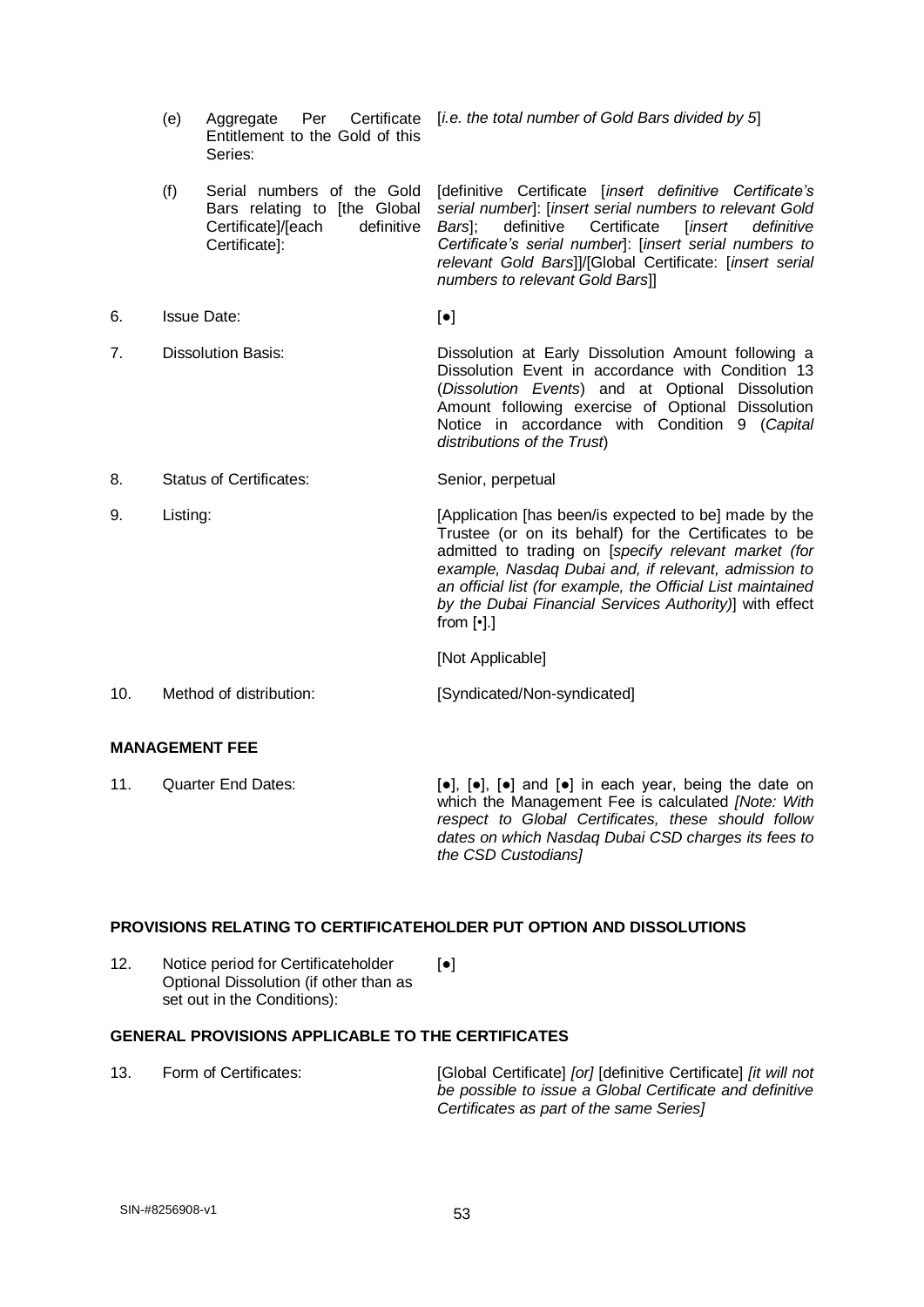### **PROVISIONS IN RESPECT OF THE WAKALA ASSETS**

| 14.                            | Wakala Assets on the Issue Date:                                                                    |                                         | [Condition 5.3 (The Wakala Assets) applies and the<br>Initial<br>Wakala Assets<br>as<br>scheduled<br>to<br>the<br>Supplemental Trust Deed and the Supplemental<br>Purchase and Sale Contract specified below.] |
|--------------------------------|-----------------------------------------------------------------------------------------------------|-----------------------------------------|----------------------------------------------------------------------------------------------------------------------------------------------------------------------------------------------------------------|
| 15.                            | Prime Bullion Supplier:                                                                             |                                         | [Emirates NBD Bank PJSC / Insert name of other<br><b>Prime Bullion Supplier]</b>                                                                                                                               |
| 16.                            | Other                                                                                               | Transaction<br>Document<br>Information: |                                                                                                                                                                                                                |
|                                | (a)                                                                                                 | <b>Supplemental Trust Deed:</b>         | Supplemental Trust Deed dated [•] between Gold<br>Reserve Sukuk Limited and the Delegate                                                                                                                       |
|                                | (b)                                                                                                 | Purchase<br>Sale<br>and<br>Agreement:   | [Purchase and Sale Agreement dated [•] between<br>Gold Reserve Sukuk Limited and the Prime Bullion<br>Supplier / [insert details of other Purchase and Sale<br>Agreement entered into by the Trustee]]         |
| <b>OPERATIONAL INFORMATION</b> |                                                                                                     |                                         |                                                                                                                                                                                                                |
| 17.                            | <b>ISIN Code:</b>                                                                                   |                                         | $[\bullet]$                                                                                                                                                                                                    |
| 18.                            | Common Code:                                                                                        |                                         | $[\bullet]$                                                                                                                                                                                                    |
| 19.                            | Any clearing system(s) other than<br>Nasdaq Dubai CSD and the relevant<br>identification number(s): |                                         | [Not Applicable]/[give name(s) and number(s)]                                                                                                                                                                  |
| 20.                            | Delivery:                                                                                           |                                         | Delivery of Certificates against delivery of the relevant<br>Gold Bars [purchased under the Escrow Agreement]                                                                                                  |
| 21.                            | Additional Paying Agent(s) (if any):                                                                |                                         | $\left[\bullet\right]$                                                                                                                                                                                         |

# **INTERESTS OF NATURAL AND LEGAL PERSONS INVOLVED IN THE ISSUE**

[Save for any fees payable to the Lead Arranger[, the Co-Arranger Dealers] [and Dealers], so far as the Trustee is aware, no person involved in the issue of the Certificates has an interest material to the offer. The Lead Arranger[, the Co-Arranger Dealers] [and the Dealers] and their affiliates have engaged, and may in the future engage, in investment banking and/or commercial banking transactions with, and may perform services for, the Trustee in the ordinary course of business for which they may receive fees.]

### [**PURPOSE OF PRICING SUPPLEMENT**

This Pricing Supplement comprises the final terms required for issue and admission to trading on the [specify relevant stock exchange/market] of the Certificates described herein pursuant to the U.S.\$5,000,000,000 Trust Certificate Issuance Programme of Gold Reserve Sukuk Limited.]

## **RESPONSIBILITY**

The Trustee accepts responsibility for the information contained in this Pricing Supplement.

Signed on behalf of

54 SIN-#8256908-v1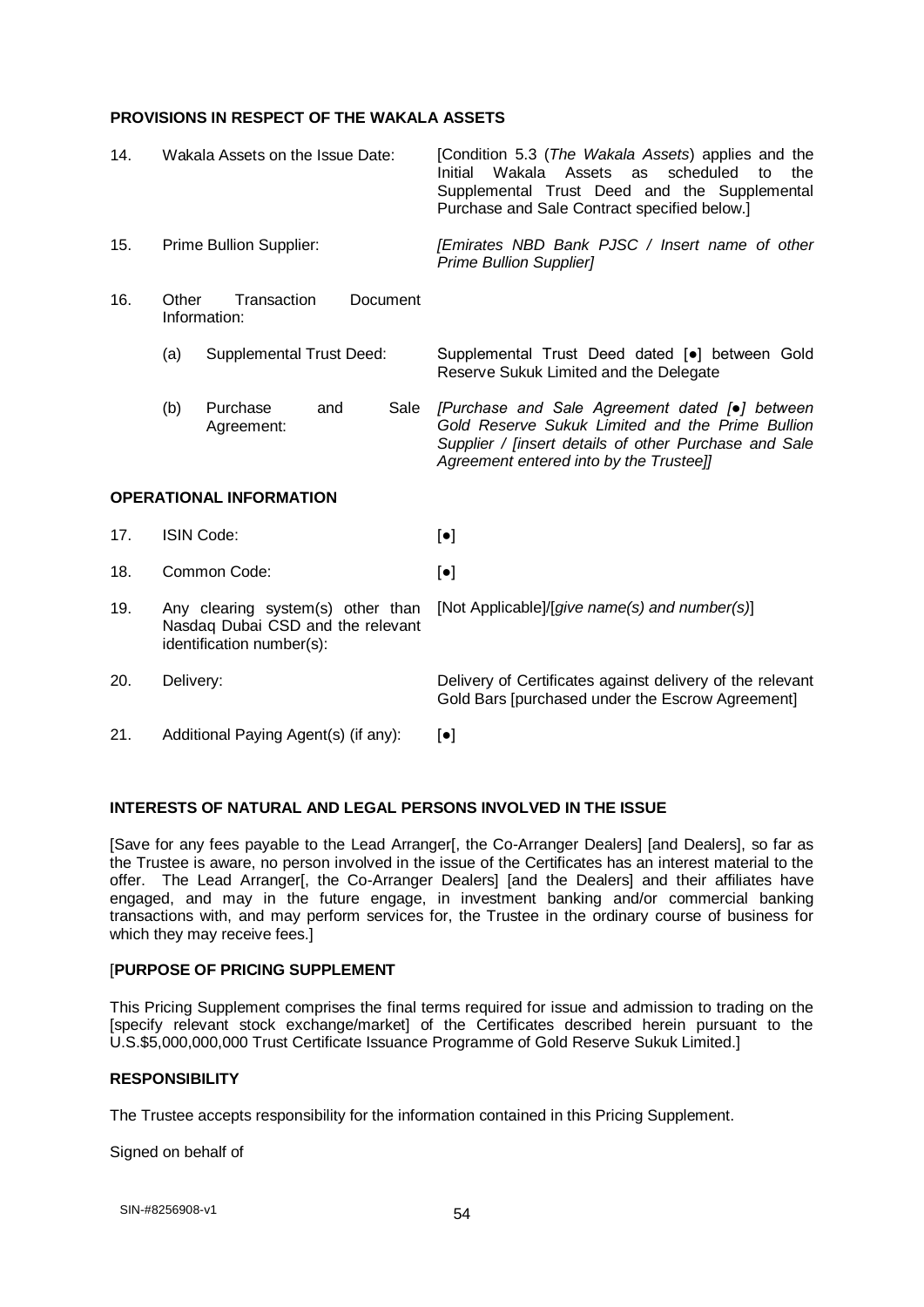# **GOLD RESERVE SUKUK LIMITED**

By: .......................................................................... By: ................................................................

*Duly authorised Duly authorised*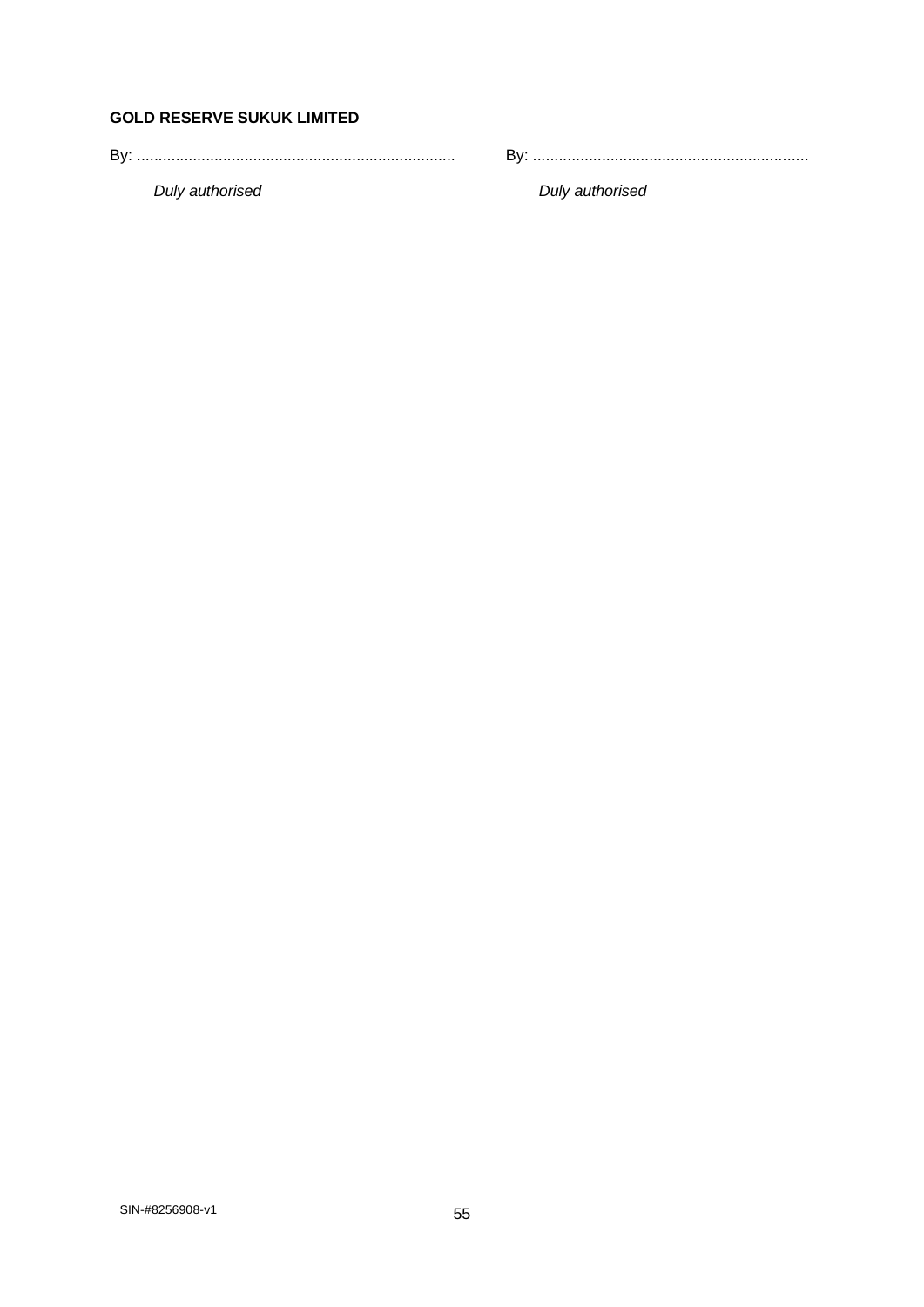### **TERMS AND CONDITIONS OF THE CERTIFICATES**

*The following is the text of the Terms and Conditions of the Certificates which (subject to modification and except for the text in italics) will be endorsed on each Certificate in definitive form issued under the Programme and will apply to each Global Certificate.*

*The applicable Pricing Supplement in relation to any Series may specify other terms and conditions which shall, to the extent so specified or to the extent inconsistent with the following Terms and Conditions, replace or modify the following Terms and Conditions for the purpose of such Series.*

*All capitalised terms that are not defined in these Terms and Conditions will have the meanings given to them in the relevant Pricing Supplement. References in these Terms and Conditions to "Certificates" are to the Certificates of one Series only, not to all Certificates that may be issued under the Programme.*

Gold Reserve Sukuk Limited (in its capacities as issuer and trustee, the **Trustee**) has established a programme (the **Programme**) for the issuance of up to U.S.\$5,000,000,000 in aggregate face amount (as calculated on the relevant Issue Date) of trust certificates. In these Terms and Conditions (the **Conditions**), references to **Certificates** shall be references to the trust certificates which are the subject of the Pricing Supplement and references to the Pricing Supplement are to the **Pricing Supplement** (or the relevant provisions thereof) attached to or endorsed on this Certificate.

Certificates issued under the Programme are issued in series (each a **Series**). The Pricing Supplement completes these Conditions and may specify other terms and conditions which shall, to the extent so specified or to the extent inconsistent with these Conditions, replace or modify these Conditions for the purposes of this Certificate.

Each of the Certificates will represent an undivided ownership interest in the Wakala Assets (as defined below and in the Pricing Supplement) which are held by the Trustee on trust (the **Trust**) for, *inter alia*, the benefit of the registered holders of the Certificates (the **Certificateholders**) pursuant to (i) a Master Trust Deed (the **Master Trust Deed**) dated 1 December 2014 and made between the Trustee and Citibank N.A., London Branch (the **Delegate** which expression shall include any codelegate or any successor) and (ii) a supplemental trust deed (the **Supplemental Trust Deed** and, together with the Master Trust Deed, the **Trust Deed**) having the details set out in the Pricing Supplement.

Payments relating to the Certificates will be made pursuant to an agency agreement dated 1 December 2014 (the **Agency Agreement**) made between the Trustee, the Delegate, Citigroup Global Markets Deutschland AG in its capacity as registrar (in such capacity, the **Registrar**, which expression shall include any successor) and Citibank N.A., London Branch in its capacities as principal paying agent (in such capacity, the **Principal Paying Agent**, which expression shall include any successor and, together with any further or other paying agents appointed from time to time in accordance with the Agency Agreement, the **Paying Agents**, which expression shall include any successors), as transfer agent (in such capacity and together with the Registrar, the **Transfer Agents**, which expression shall include any successors) and as administration agent (in such capacity, the **Administration Agent**, which expression shall include any successor). The Paying Agents, the Administration Agent and the Transfer Agents are together referred to in these Conditions as the **Agents**.

Words and expressions defined in the Trust Deed and the Agency Agreement or used in the Pricing Supplement shall have the same meanings where used in these Conditions unless the context otherwise requires or unless otherwise stated and provided that, in the event of inconsistency between any such document and the Pricing Supplement, the Pricing Supplement will prevail. In addition, in these Conditions:

(a) references to Certificates being "**outstanding**" shall be construed in accordance with the Master Trust Deed; and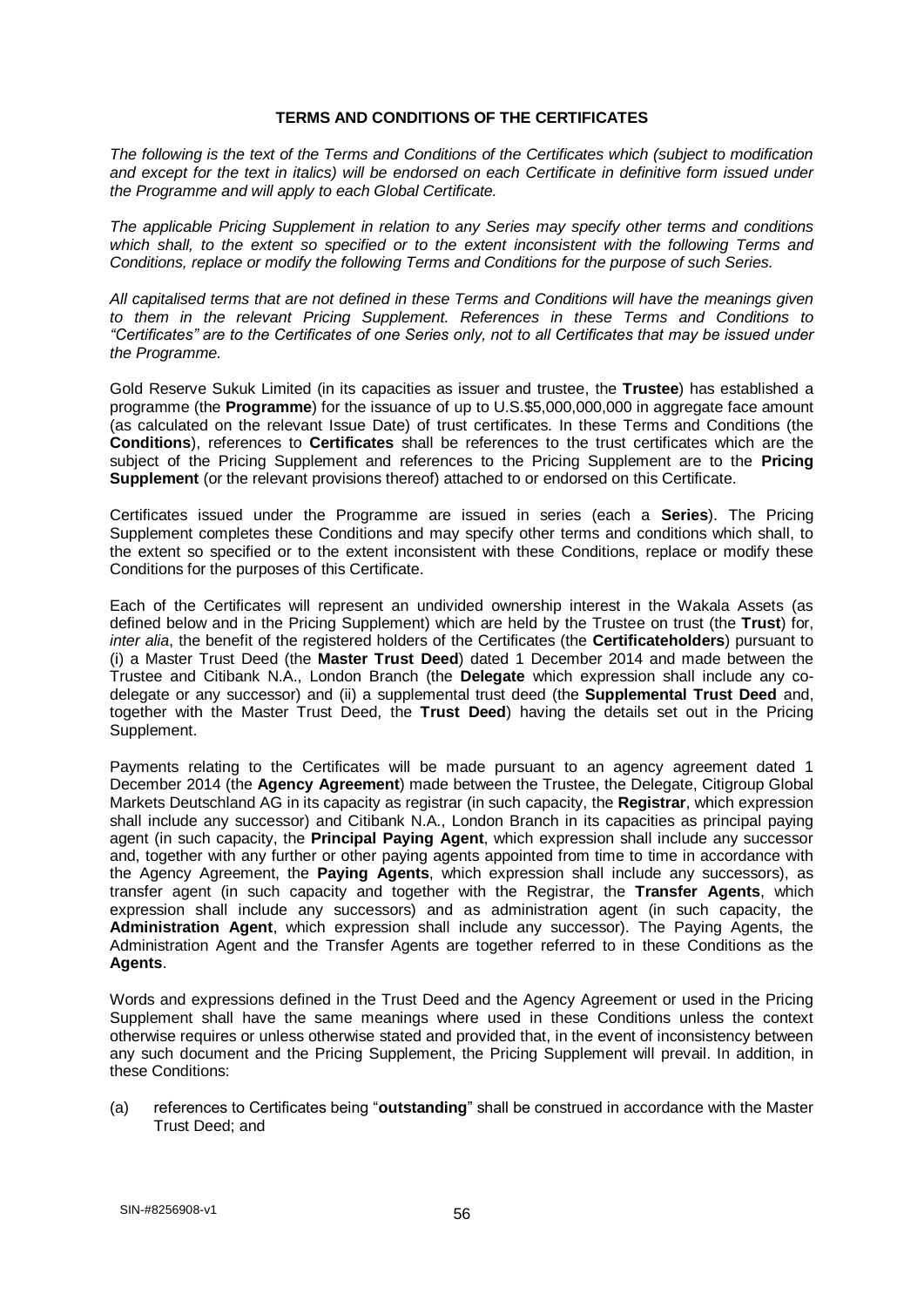(b) any reference to a Transaction Document (as defined below) shall be construed as a reference to that Transaction Document as amended, restated and/or supplemented from time to time.

Subject as set out below, copies of the documents set out below are available for inspection and obtainable free of charge by the Certificateholders during normal business hours at the specified office for the time being of the Principal Paying Agent. The Certificateholders are entitled to the benefit of, are bound by, and are deemed to have notice of, all the provisions of the documents set out below:

- (i) a purchase and sale agreement between Gold Reserve Sukuk Limited (in its capacity as Trustee) and the Prime Bullion Supplier having the details set out in the applicable pricing supplement (the **Purchase and Sale Agreement**);
- (ii) the Dubai Multi Commodities Centre (the **DMCC**) Tradeflow Corporate Access Agreement dated 11 February 2013 as amended from time to time to which the Trustee and Brink's Global Services FZE-DMCC (the **Storage Operator**, which expression shall include any successor appointed by the DMCC) have acceded pursuant to certain letters of adherence (the **Tradeflow Agreement**);
- (iii) a tripartite agreement between the DMCC, the Storage Operator and the Trustee dated 1 December 2014;
- (iv) a precious metal storage agreement between the Trustee and the Storage Operator dated 1 December 2014;
- (v) the Trust Deed, including the procedures memorandum attached at Schedule 7 (the **Procedures Memorandum**);
- (vi) the Agency Agreement; and
- (vii) the applicable Pricing Supplement.

The documents listed above are referred to in these Conditions as the **Transaction Documents**. The statements in these Conditions include summaries of, and are subject to, the detailed provisions of the Trust Deed and the Agency Agreement.

Each initial Certificateholder, by its acquisition and holding of its interest in a Certificate, shall be deemed to have authorised and directed the Trustee, on behalf of the Certificateholders, to enter into each Transaction Document to which it is a party, and the corporate services agreement between the Trustee and Maples Fund Services (Middle East) Limited dated 29 April 2014 (the **Corporate Services Agreement**) subject to the provisions of the Trust Deed and these Conditions.

## **1 Form, denomination and title**

### **1.1 Form and denomination**

The Certificates are issued in registered form in the Specified Denominations, denominated in U.S. dollars and, in the case of Certificates in definitive form (**definitive Certificates**), are serially numbered.

*A Series will be represented by either a global certificate (a Global Certificate) or definitive Certificates, but not both.*

# **1.2 Register**

The Registrar will maintain a register (the **Register**) of Certificateholders in respect of the Certificates in accordance with the provisions of the Agency Agreement. In the case of definitive Certificates, a definitive Certificate will be issued to each Certificateholder in respect of its registered holding of Certificates.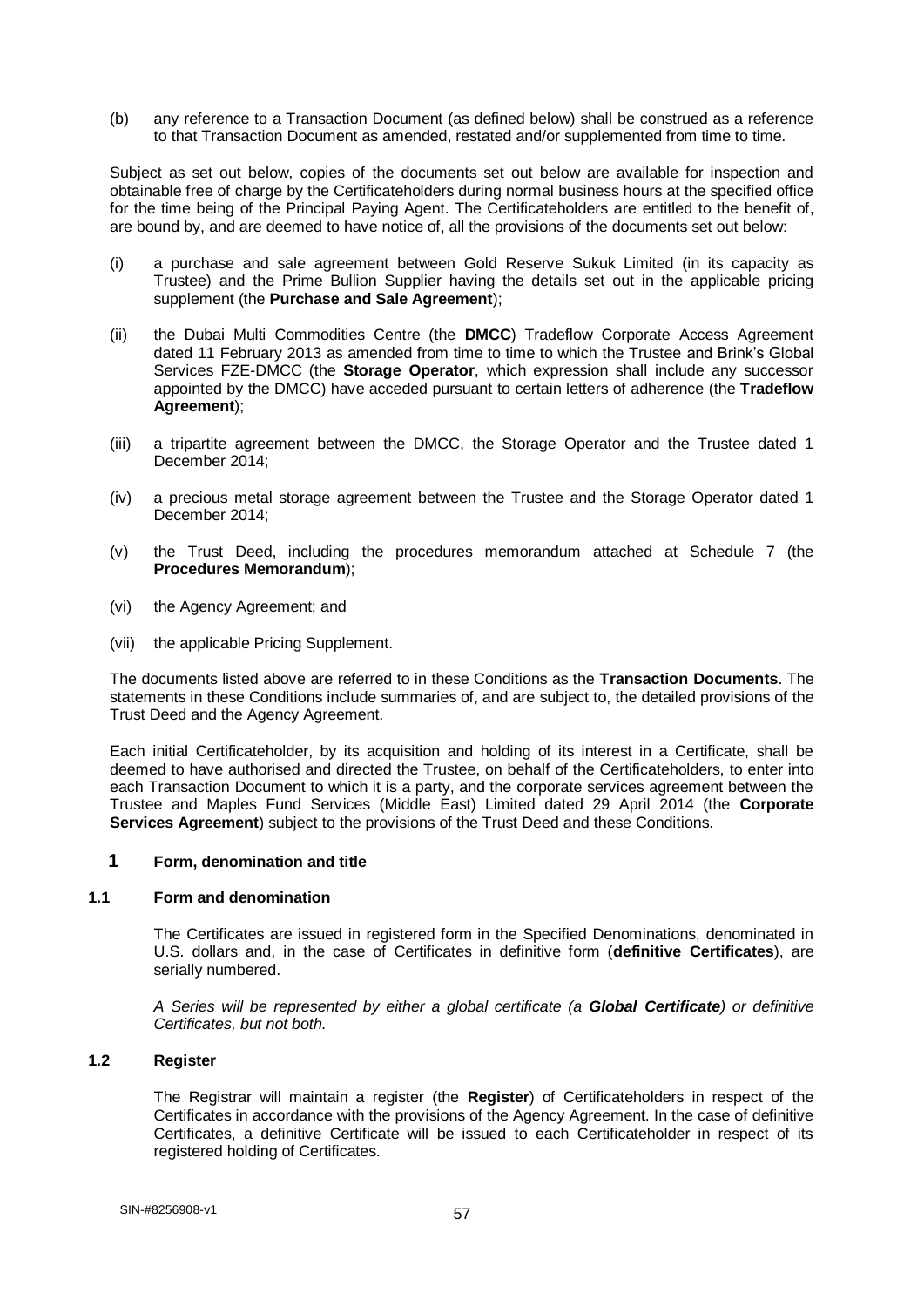# **1.3 Title**

Title to the Certificates shall pass by registration in the Register. The Trustee, the Delegate and the Agents may (to the fullest extent permitted by applicable laws) deem and treat the person in whose name any outstanding Certificate is for the time being registered (as set out in the Register) as the holder of such Certificate or of a particular Face Amount of the Certificates for all purposes (whether or not such Certificate or the relevant Early Dissolution Amount, Optional Dissolution Amount or Compulsory Dissolution Amount (each a **Dissolution Amount**) shall be overdue and notwithstanding any notice of ownership thereof or of trust or other interest with regard thereto, and any notice of loss or theft or any writing thereon) (each a **Certificateholder**  or a **holder**), and the Trustee, the Delegate and the Agents shall not be affected by any notice to the contrary.

All payments made to such registered holder shall be valid and, to the extent of the sums so paid, effective to satisfy and discharge the liability for moneys payable in respect of such Certificate or the relevant Dissolution Amount.

In determining whether a particular person is entitled to a particular Face Amount of Certificates as aforesaid, each of the Trustee and the Delegate may rely on such evidence and/or information and/or certification as it shall, in its absolute discretion, think fit and, if it does so rely, such evidence and/or information and/or certification shall, in the absence of manifest error, be conclusive and binding on all concerned.

*For so long as any of the Certificates is represented by a Global Certificate held on behalf of Nasdaq Dubai Central Securities Depository (Nasdaq Dubai CSD), each person (other than another clearing system) who is for the time being shown in the records of Nasdaq Dubai CSD as the holder of a particular Face Amount of such Certificates (in which regard any certificate or other document issued by Nasdaq Dubai CSD as to the Face Amount of such Certificates standing to the account of any person shall be conclusive and binding for all purposes save in the case of manifest error) shall be treated by the Trustee, the Delegate and the Agents as the holder of such Face Amount of such Certificates for all purposes other than with respect to payment on such Certificates. With respect to such a payment, the bare nominee of Nasdaq Dubai CSD, as registered holder of the Global Certificate, shall be treated by the Trustee, the Delegate and the Agents as the holder of such Face Amount of such Certificates in accordance with and subject to the terms of the relevant Global Certificate and the expressions Certificateholder and holder in relation to any Certificates and related expressions shall be construed accordingly.* 

*Each holder must look solely to Nasdaq Dubai CSD for its share of each payment made to the registered holder of a Global Certificate. References to Nasdaq Dubai CSD shall, whenever the context so permits, be deemed to include a reference to any additional or alternative clearing system specified in the applicable Pricing Supplement.*

# **2 Transfers of Certificates**

# **2.1 Transfers of Certificates**

Upon the terms and subject to the conditions set forth in the Trust Deed and the Agency Agreement, and provided that the Management Fee (as defined below) with respect to the relevant Certificates has been paid when due in accordance with Condition 4.2 (*Settlement of the Management Fee*), a definitive Certificate may be transferred in whole or in part (in the Specified Denomination or an integral multiple thereof). In order to effect any such transfer (a) the holder or holders must (i) surrender the definitive Certificate for registration of the transfer thereof (or the relevant part thereof) at the specified office of any Transfer Agent, with the form of transfer thereon duly executed by the holder or holders thereof or his or their attorney or attorneys duly authorised in writing and (ii) complete and deposit such other certifications as may be required by the relevant Transfer Agent and (b) the relevant Transfer Agent must, after due and careful enquiry, be satisfied with the documents of title and the identity of the person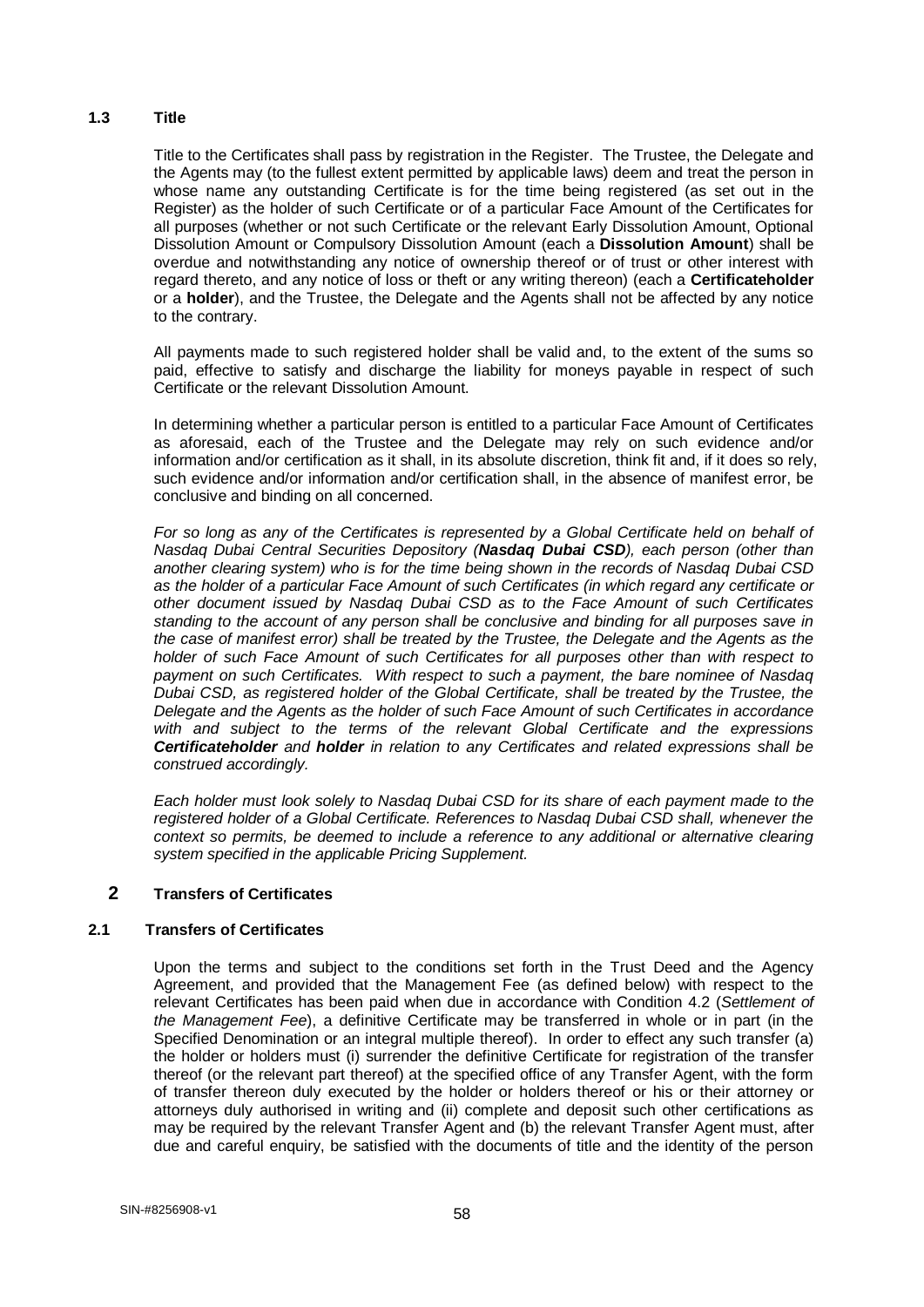making the request. Any such transfer will be subject to such regulations as the Trustee, the Delegate and the Registrar may from time to time prescribe (the initial such regulations being scheduled to the Master Trust Deed).

Subject as provided above, the relevant Transfer Agent will, within five business days (being for this purpose a day on which banks are open for business in Dubai and the city where the specified office of the relevant Transfer Agent is located) of the request (or such longer period as may be required to comply with any applicable fiscal or other laws or regulations), deliver at its specified office to the transferee or (at the risk of the transferee) send by uninsured mail to such address as the transferee may request a new definitive Certificate of a like aggregate face amount to the Certificate (or the relevant part of the Certificate) transferred. In the case of the transfer of part only of a definitive Certificate, a new definitive Certificate in respect of the balance of the Certificate not transferred will be so delivered or (at the risk of the transferor) sent to the transferor.

*Provided that the Management Fee with respect to the relevant Certificates has been paid when due in accordance with Condition 4.2 (Settlement of the Management Fee), transfers of interests in the Global Certificate will be effected by Nasdaq Dubai CSD, and, in turn, by companies which are recognised by Nasdaq Dubai CSD as custodians (CSD Custodians) and, if appropriate, indirect participants in such clearing system acting on behalf of transferors and transferees of such interests. A beneficial interest in the Global Certificate will, in limited circumstances and subject to compliance with all applicable legal and regulatory restrictions, be exchangeable for definitive Certificates only in the Specified Denomination or integral multiples thereof and only in accordance with the rules and operating procedures for the time being of Nasdaq Dubai CSD, and in accordance with the terms and conditions specified in the Global Certificate and the Agency Agreement. A Certificateholder who holds an interest in a Global Certificate which has a value of less than the Specified Denomination will not receive a*  definitive Certificate in respect of such holding and would need to purchase a Face Amount of *Certificates such that it holds an amount equal to one or more Specified Denominations.*

### **2.2 Closed periods**

No Certificateholder may require the transfer of a definitive Certificate to be registered during the period of 5 Business Days ending on an Early Dissolution Date or a chosen Certificateholder Optional Dissolution Date (together with a Compulsory Dissolution Date, each a **Dissolution Date**) or during the period from each date on which the Management Fee is due to the date on which such Management Fee is paid.

In these Conditions:

**Business Day** means a day on which (a) banks are open for general business in Dubai, London and New York City; and (b) when used in relation to the payment of sale proceeds to the Trustee from the sale of Gold Bars only, the Prime Bullion Supplier is open for general business.

## **2.3 Costs of registration**

Certificateholders will not be required to bear the costs and expenses of effecting any registration of transfer as provided above, except for any costs or expenses of delivery other than by regular uninsured mail and except that the Trustee may require the payment of a sum sufficient to cover any stamp duty, tax or other governmental charge that may be imposed in relation to the registration.

## **3 Status and limited recourse**

## **3.1 Status**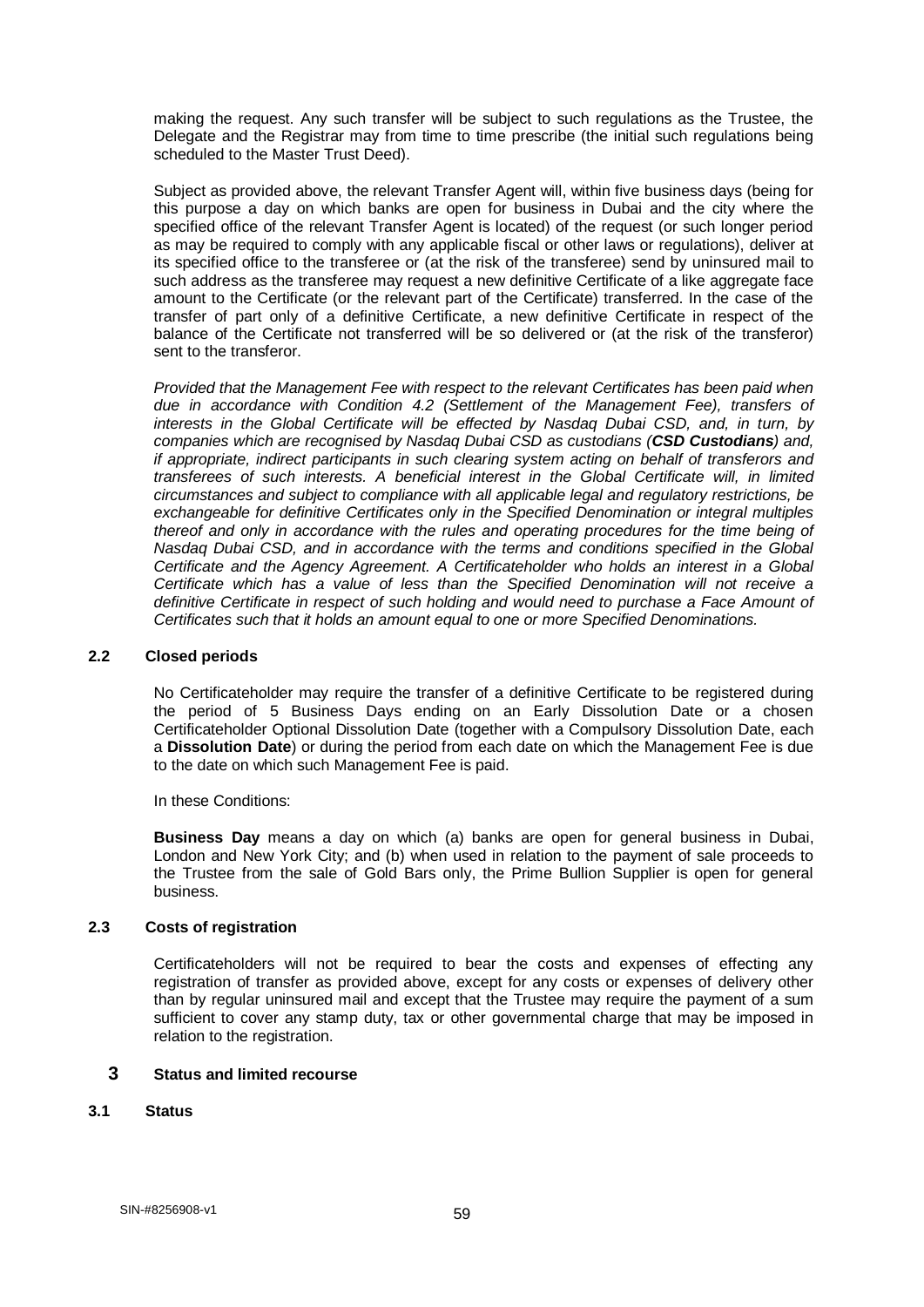Each Certificate evidences an undivided beneficial ownership interest in the Wakala Assets of the relevant Series, subject to the terms of the Trust Deed and these Conditions, and is a direct, unsubordinated and limited recourse obligation of the Trustee. Each Certificate ranks *pari passu*, without any preference or priority, with the other Certificates.

### **3.2 Limited Recourse**

All payments to be made by the Trustee in respect of the Certificates will be made only from and to the extent of the Gold Bars or sums received or recovered from time to time by or on behalf of the Trustee or the Delegate in respect of the Wakala Assets. To the extent that such sums or the number of Gold Bars are less than the amount or number which the Certificateholders may have expected to receive (the difference being referred to as a **shortfall**), such shortfall will be borne by such Certificateholders. Each Certificateholder, by subscribing for or purchasing the relevant Certificates, is deemed to accept and acknowledge that it is fully aware that:

- (a) the Certificateholders shall look solely to the Wakala Assets, for payments to be made by the Trustee in respect of the Certificates;
- (b) the obligations of the Trustee to make payments in respect of the Certificates will be limited to the Wakala Assets and the Certificateholders shall have no further recourse to the Trustee in respect of the Certificates (including, to assets subject to trusts relating to other Series or to other definitive Certificates within a Series, if any);
- (c) without prejudice to the foregoing, any right of the Certificateholders to claim payment of any amount exceeding the sums received or recovered from time to time by or on behalf of the Trustee or the Delegate in respect of the Wakala Assets shall be automatically extinguished; and
- (d) no recourse (whether by institution or enforcement of any legal proceedings or assessment or otherwise) in respect of any breaches of any duty, obligation or undertaking of the Trustee arising under or in connection with these Conditions, the Certificates or any Transaction Document by virtue of any customary law, statute or otherwise shall be had against any shareholder, officer, director or corporate administrator of the Trustee in their capacity as such and any and all personal liability of every such shareholder, officer, director or corporate administrator in their capacity as such for any breaches by the Trustee of any such duty, obligation or undertaking is hereby expressly waived and excluded to the extent permitted by law.

Non-payment of any shortfall shall not constitute a Dissolution Event under Condition 13 (*Dissolution Events*). None of the Delegate, the Agents, any Dealer or any of their respective affiliates has any obligation to any Certificateholder for payment of any amount by the Trustee in respect of the Certificates.

## **4 Management Fee**

### **4.1 Calculation of Management Fee**

The Trustee shall charge each Certificateholder holding an interest in a Certificate on a Quarter End Date a management fee comprised of (i) 0.4 per cent. per annum of the official London PM time fixing (as determined by the London Bullion Market Association (**LBMA**)) for each day in the Quarter (as defined below) of all the Gold Bars relating to the Certificates held by that Certificateholder on the relevant Quarter End Date; (ii) with respect to the first Quarter only, an amount equal to the costs and expenses, if any, incurred in the purchase and delivery of the Gold Bars, which have not been paid at the first Quarter End Date, relating to the Certificates held by the Certificateholder on the first Quarter End Date; and (iii) its *pro rata* share of such amount, if any, incurred by any Service Provider pursuant to the Transaction Documents which is in excess of the fixed component of the Management Fee set out in (i) above (the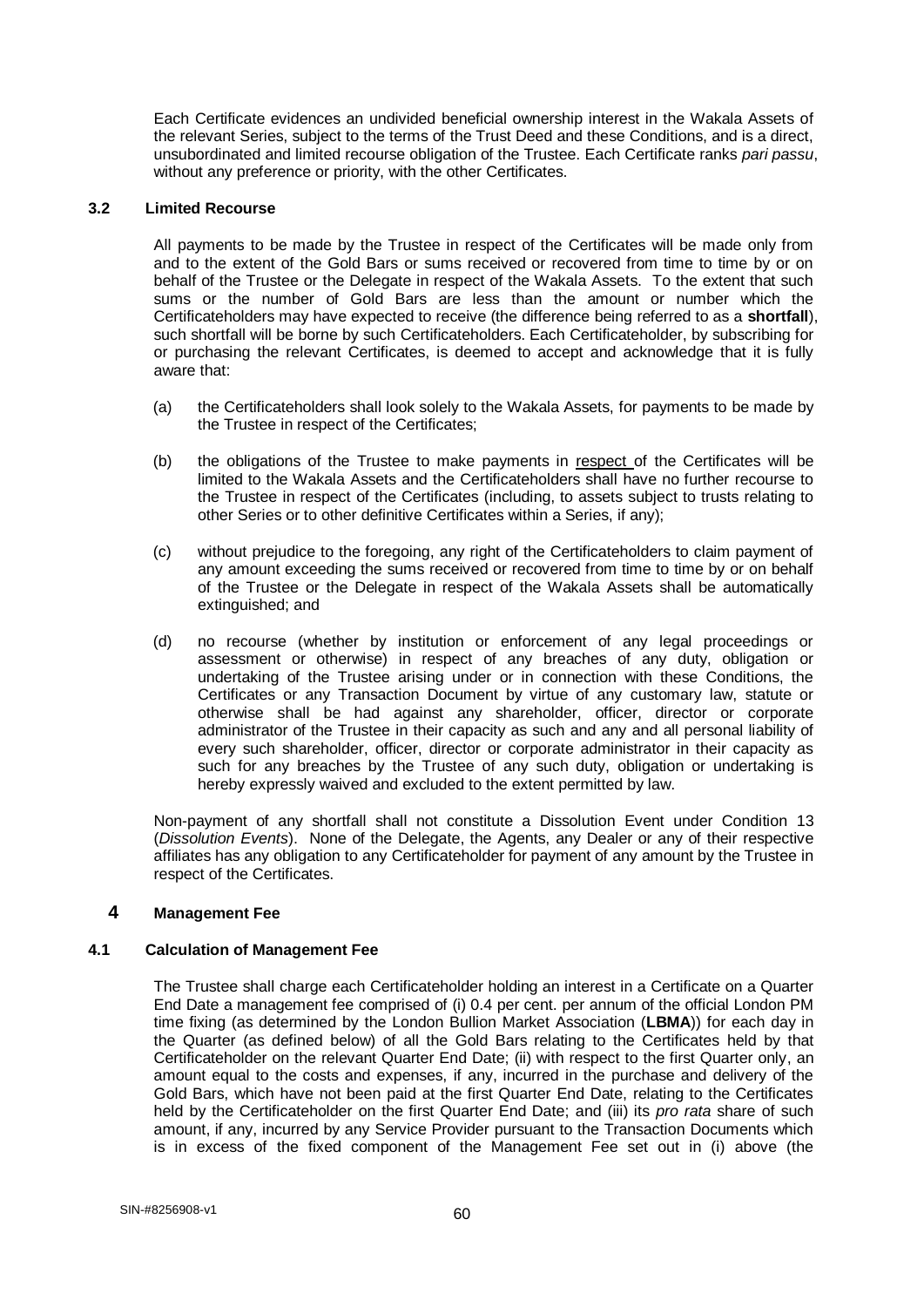**Management Fee**), calculated as set out in the formula below. The Management Fee is payable quarterly in arrear on the date falling five Business Days after the date of the invoice or debit note for such Management Fee.

The Management Fee payable with respect to each Certificate is calculated by Konooz Capital Limited and shall be notified by Konooz Capital Limited to the Trustee and the Administration Agent as soon as it is calculated and shall, in the absence of manifest error, be binding on the Delegate and the Certificateholders. The fixed component of the Management Fee for each Per Certificate Entitlement to the Gold for each period from, and including, the Issue Date, to but excluding the first Quarter End Date and thereafter from, and including one Quarter End Date to, but excluding, the next Quarter End Date or to, and including, the Dissolution Date, if that is earlier, (a **Quarter**) is calculated in accordance with the formula set out below. The additional component of the Management Fee as set out in (iii) above shall be charged to each Certificateholder *pro rata* according to the Face Amount of Certificates held by such Certificateholder on the relevant Quarter End Date.

Therefore a Certificateholder who purchases Certificates on any day during a Quarter or on a Quarter End Date will be responsible for the Management Fee for those Certificates for the entire Quarter.

*Konooz Capital Limited shall notify Nasdaq Dubai CSD of the Management Fee relating to each CSD Custodian as soon as it is calculated.* 

Therefore, the calculation of the Management Fee for each Series for each Quarter will be based on the following formula:

(B1 x TW x (MF/360)) + (B2 x TW x (MF/360)) + (B3 x TW x (MF/360)) + … + C + D

Where:

- B1 is the official London PM time fixing (as determined by the LBMA) of the Per Certificate Entitlement to the Gold on the first day of the Quarter;
- B2 is the official London PM time fixing (as determined by the LBMA) of the Per Certificate Entitlement to the Gold on the second day of the Quarter;
- B3 is the official London PM time fixing (as determined by the LBMA) of the Per Certificate Entitlement to the Gold on the third day of the Quarter;
- … the above calculation is repeated for each day in the Quarter;
- TW is the total number of Per Certificate Entitlements to the Gold represented by the Certificates of that Series;
- MF 0.4 per cent.;
- C is, with respect to the first Quarter only, an amount equal to the costs and expenses, if any, incurred in the purchase and delivery of the Gold Bars, which have not been paid at the first Quarter End Date, relating to the Certificates held by the Certificateholder on the first Quarter End Date;
- D is a *pro rata* share of such amount relevant to such Series, if any, incurred by any Service Provider pursuant to the Transaction Documents which is in excess of the fixed component of the Management Fee; and

**Service Provider** means each of the Delegate, the Agents, Maples Fund Services (Middle East) Limited as the trustee administrator, the Prime Bullion Supplier, the Co-Arranger Dealers, the DMCC and the Storage Operator.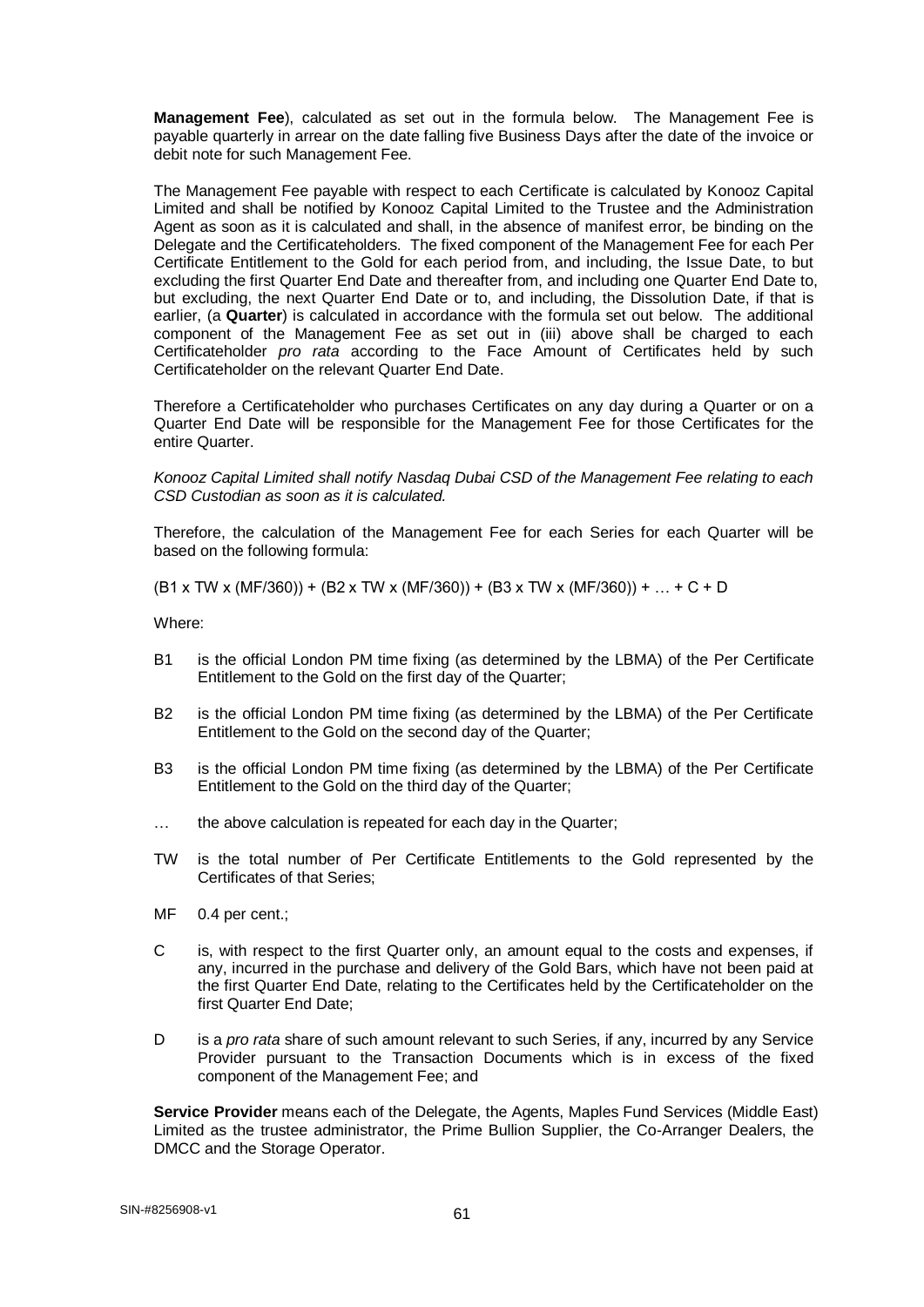*With respect to Certificates represented by a Global Certificate, the definition of Service Provider shall include Nasdaq Dubai CSD.*

## **4.2 Settlement of the Management Fee**

Certificateholders will be charged the Management Fee after each Quarter End Date.

Payment of the Management Fee by the holder of a definitive Certificate shall be made by such Certificateholder transferring the Management Fee in cash to the Trustee's cash account with the Principal Paying Agent and designated as the expenses account (the **Expenses Account**). The details of such Expenses Account shall be included in the invoice sent to the relevant Certificateholder by the Administration Agent.

Payment of the Management Fee with respect to definitive Certificates will be satisfied when it is credited to the Expenses Account.

The Registrar shall not register a transfer of any Certificate from each date on which the Management Fee is due until the date on which such Management Fee is paid in full.

If a Certificateholder elects for physical delivery, the Administration Agent will invoice such Certificateholder for any outstanding Management Fee and its share of any outstanding amounts which would have been payable in priority to Certificateholders in accordance with Condition 5.5 (*Application of* Proceeds) up to the Dissolution Date. The Trustee will not arrange the delivery of any Gold Bars to such Certificateholder until the Certificateholder has settled any outstanding Management Fee and all other amounts due payable to the Dissolution Date. If a Certificateholder elects for settlement in cash, any outstanding Management Fee payable to the Dissolution Date shall be deducted from the settlement proceeds received by the Trustee from the sale of the relevant Gold Bars.

*Holders of a Global Certificate will receive a debit note with respect to the Management Fee from Nasdaq Dubai CSD. Nasdaq Dubai CSD shall block the relevant Certificates in the Certificateholder's account at Nasdaq Dubai CSD from the date on which the Management Fee is due until the date on which it is paid. It is the responsibility of each CSD Custodian to settle the Management Fee on or before the due date and, if appropriate, to charge such Management Fee to its clients and/or the ultimate beneficial holder of the relevant Certificates. Nasdaq Dubai CSD shall collect the Management Fee as agent of the Trustee and payment of the Management Fee shall be satisfied when the relevant Management Fee is collected from the Certificateholder by Nasdaq Dubai CSD.*

## **4.3 Compulsory Cash Dissolution**

A Certificate shall be subject to compulsory redemption for cash by the Trustee if (a) the Management Fee is not paid when due with respect to two consecutive Quarter End Dates or (b) following a request for redemption by way of physical settlement, the outstanding Management Fee or any other amount payable in accordance with Condition 7.2 (*Physical settlement in respect of the Certificates*) is not paid within 30 days of the date of the invoice issued following the exercise of the Certificateholder's right to an optional dissolution (a **Compulsory Cash Dissolution**). The Trustee shall notify the relevant Certificateholder (a **Defaulting Certificateholder**) of a Compulsory Cash Dissolution in accordance with Condition 16 (*Notices*).

If the Defaulting Certificateholder has an ownership interest in the Certificates represented by a definitive Certificate, the Trustee will pay the Defaulting Certificateholder cash equal to the proceeds received by the Trustee from the sale of the allocated Gold Bars the serial numbers of which are specified in the applicable Pricing Supplement relating to that definitive Certificate.

*If the relevant Defaulting Certificateholder has an ownership interest in the Certificates represented by a Global Certificate, the Trustee will procure the sale of the number of Gold Bars (selected at random) equal to that Defaulting Certificateholder's pro rata share of the aggregate*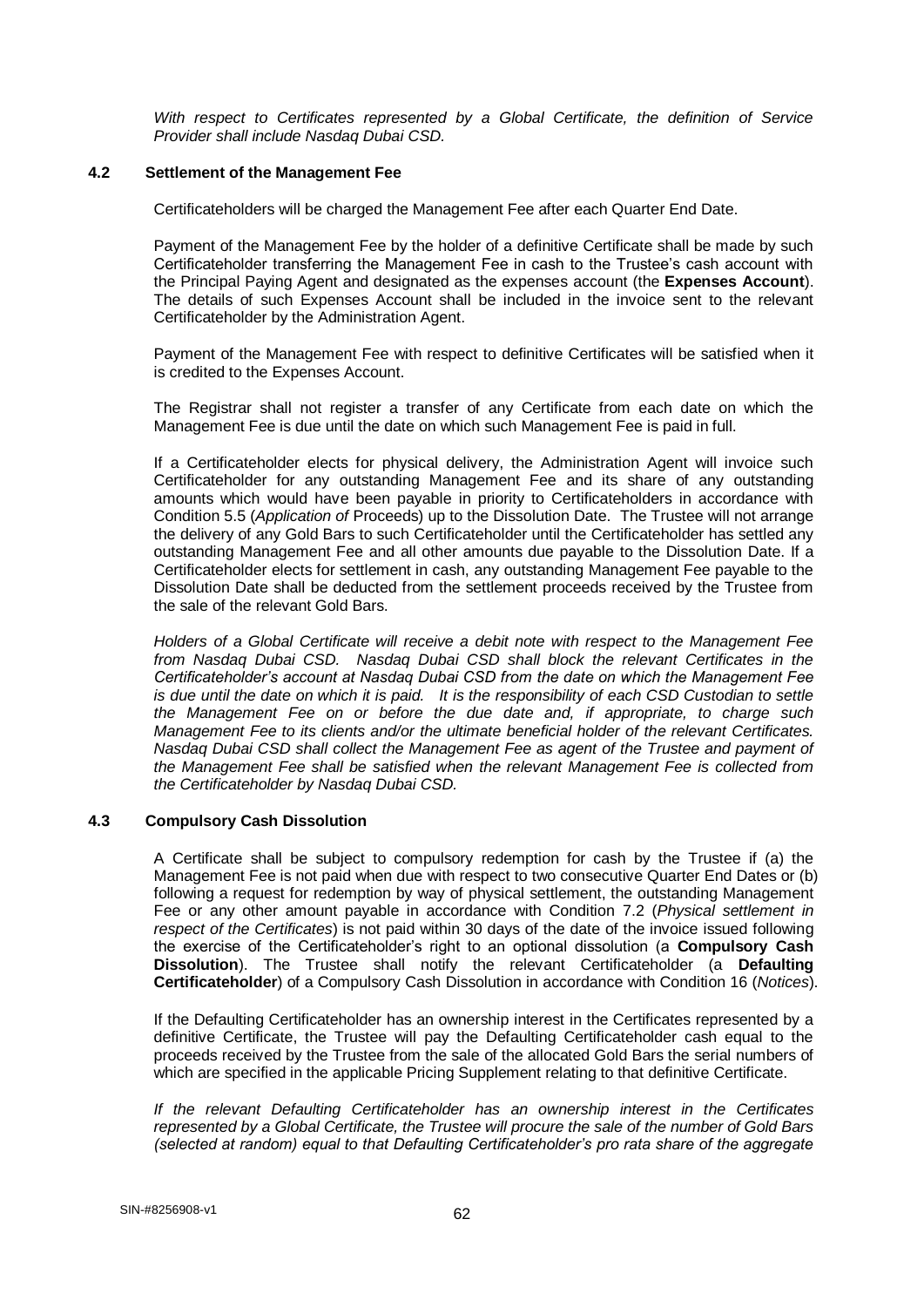*Per Certificate Entitlement to the Gold of the relevant Series, such pro rata share being the aggregate Per Certificate Entitlement to the Gold for the Certificates being redeemed divided by the aggregate Per Certificate Entitlement to the Gold of that Series and the resulting figure multiplied by the number of undivided Gold Bars actually held in the Almas Vault in the name of the Trustee with respect to that Series.*

The outstanding Management Fee with respect to the Certificates of the Defaulting Certificateholder, including the Management Fee payable up to, and including, the Compulsory Dissolution Date with respect to the Certificates of the Defaulting Certificateholder shall be deducted from the proceeds of such sale and the resulting amount will be applied in accordance with Condition 5.5 (*Application of Proceeds*), save that any costs and expenses incurred by the Trustee in conducting the Compulsory Cash Dissolution shall also be deducted from such sale proceeds in priority to payment to the Certificateholders. The amount payable to the Defaulting Certificateholder upon a distribution of the next proceeds of sale in accordance with Condition 5.5 (*Application of Proceeds*) is the **Compulsory Dissolution Amount**.

The Certificateholder shall be paid the Compulsory Dissolution Amount in accordance with Condition 7 (*Settlement*) on the Business Day immediately following the day on which the Trustee receives the proceeds of sale of the relevant Gold Bars (the **Compulsory Dissolution Date**).

### **5 The Wakeel and the Trust**

### **5.1 Appointment of the Wakeel**

Each initial Certificateholder, by its acquisition and holding of its interest in a Certificate, irrevocably appoints the Trustee as its wakeel (*agent*) (the **Wakeel**) to:

- (a) purchase Gold Bars on the open market;
- (b) arrange for the delivery of the Gold Bars purchased pursuant to this appointment to the gold account of the Trustee with the Storage Operator;
- (c) arrange for the Gold Bars to be insured in accordance with the terms of the Transaction Documents;
- (d) assist the initial Certificateholders in investigating any breach of representations and warranties contained in the Transaction Documents; and
- (e) provide any other information to the initial Certificateholders or any other party as required under the Transaction Documents.

The Trustee will be deemed to have accepted its appointment as Wakeel by entering into the Transaction Documents to which it is a party**.**

## **5.2 Standard of Care**

The Wakeel, shall, at all times during the term of its appointment, exercise a level of skill, care and attention in exercising the powers and performing the duties undertaken by it in these Conditions which is the level of skill, care and attention it would exercise in servicing its own assets.

The Wakeel shall be entitled to delegate its obligations hereunder to any person approved by the initial Certificateholders provided that the Wakeel shall remain primarily liable for the obligations incurred by it hereunder notwithstanding any such delegation.

## **5.3 The Wakala Assets**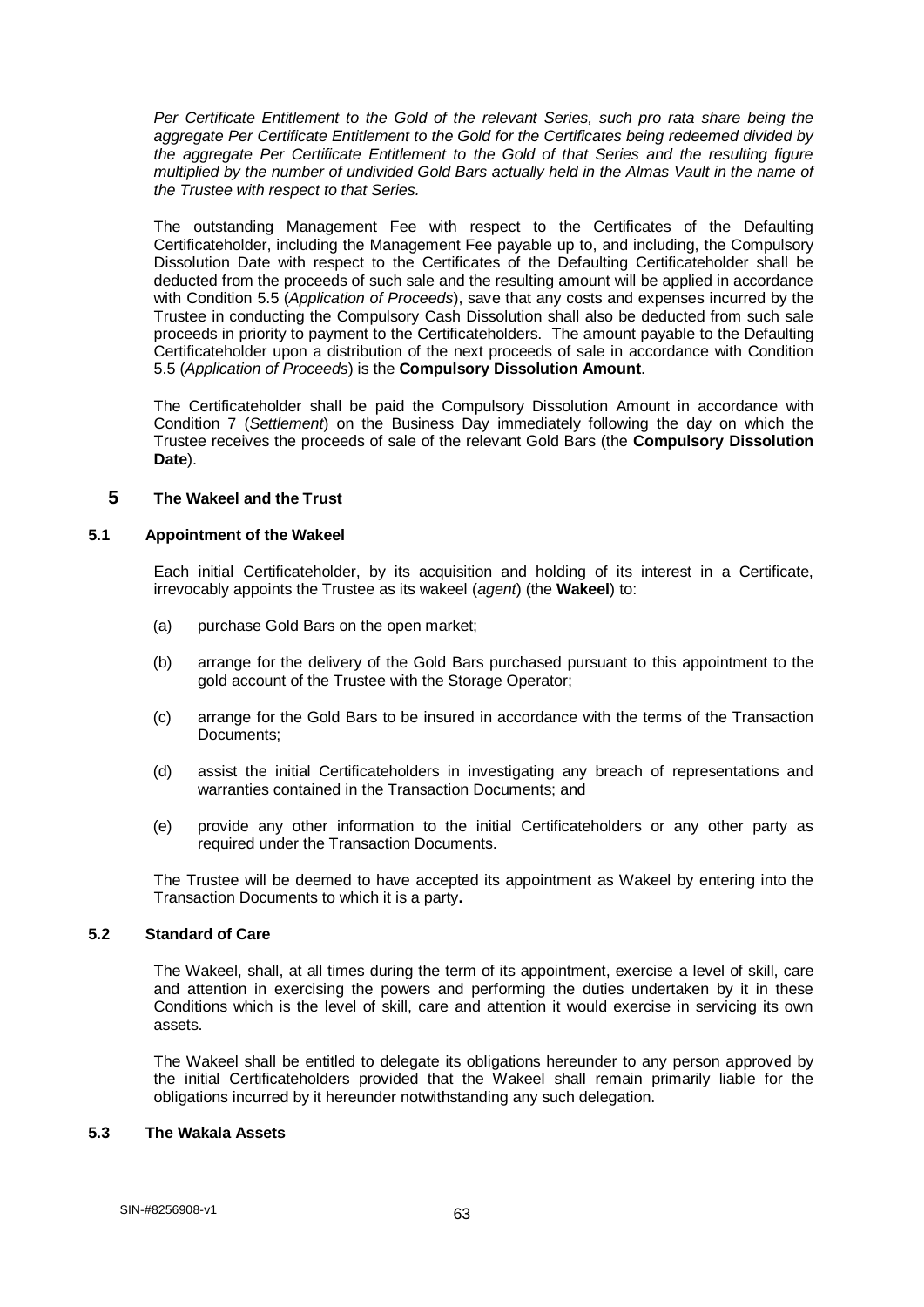Pursuant to the Purchase and Sale Agreement and prior to the Issue Date, the Trustee will purchase gold bullion, which shall comprise in respect of each Series gold bars weighing one kilogramme each with either 99.95 per cent. or 99.99 per cent. purity (in the discretion of the Trustee and as specified in the applicable Pricing Supplement), with its weight, purity, bar number and brand mark clearly incised thereon and meeting the specification for weight, dimensions, fineness (or purity), identifying marks (including the assay stamp of an LBMA or DMCC acceptable refiner) and appearance set forth in the LBMA Good Delivery Rules or the DMCC Good Delivery Rules for Gold Bars (the **Gold Bars**). The DMCC Good Delivery Rules for Gold Bars as published by the DMCC and the current version of which is scheduled to the Purchase and Sale Agreement.

Pursuant to the Trust Deed, the Trustee holds the Wakala Assets upon trust absolutely for the Certificateholders *pro rata* according to the Face Amount of Certificates held by each Certificateholder. The term **Wakala Assets** means in respect of each Series and unless otherwise specified in the Supplemental Trust Deed applicable to a Series:

- (a) the rights, title, interest and benefit of the Trustee in and to, with respect to each definitive Certificate representing a Series, each allocated Gold Bar specified in the applicable Pricing Supplement relating to that definitive Certificate;
- (b) all obligations expressed to be undertaken by the Trustee to pay amounts in respect of any Transaction Documents to which it is a party together with all representations, warranties and undertakings expressed to be given by the Trustee with respect to that Series or such Certificateholder;
- (c) any other amounts or property, whether rights, entitlements, chose in action or otherwise, actual or contingent, which the Trustee is required by the terms of the Trust Deed to hold as trustee for such Certificateholders; and
- (d) the rights of the Trustee to any cash credited to any bank account in its name (excluding the Expenses Account) (and any profit or income earned on such cash) and any other amounts or assets held on its behalf by any agent which are attributable to, arise from, or are in any way connected with such Series or definitive Certificate,

and any proceeds arising from the sale of any of the assets comprised in (a) to (d) and any assets representing the same.

*With respect to the Global Certificate representing a Series, the Wakala Assets shall include the rights, title, interest and benefit of the Trustee in and to all the undivided Gold Bars purchased and actually held in the Almas Vault with respect to that Series.*

## **5.4 Application of Expenses Account**

Following each Quarter End Date, monies standing to the credit of the Expenses Account, which includes all Management Fees received by the Trustee, shall be applied in the following order of priority:

- (a) first, to the Delegate in respect of all amounts owing to it, but unpaid, under the Transaction Documents in its capacity as Delegate and to any Appointee as such term is defined in the Master Trust Deed;
- (b) second, *pro rata* and *pari passu*, to each Agent in respect of all amounts owing to such Agent, but unpaid, on account of its fees, costs, charges and expenses and the payment or satisfaction of any liability incurred by such Agent pursuant to the Agency Agreement or the other Transaction Documents in its capacity as Agent;
- (c) third, *pro rata* and *pari passu*, to each Service Provider and to the Trustee (other than those listed in Conditions  $5.4(a)$ ,  $5.4(b)$  and  $5.4(d)$ ) in respect of all amounts owing to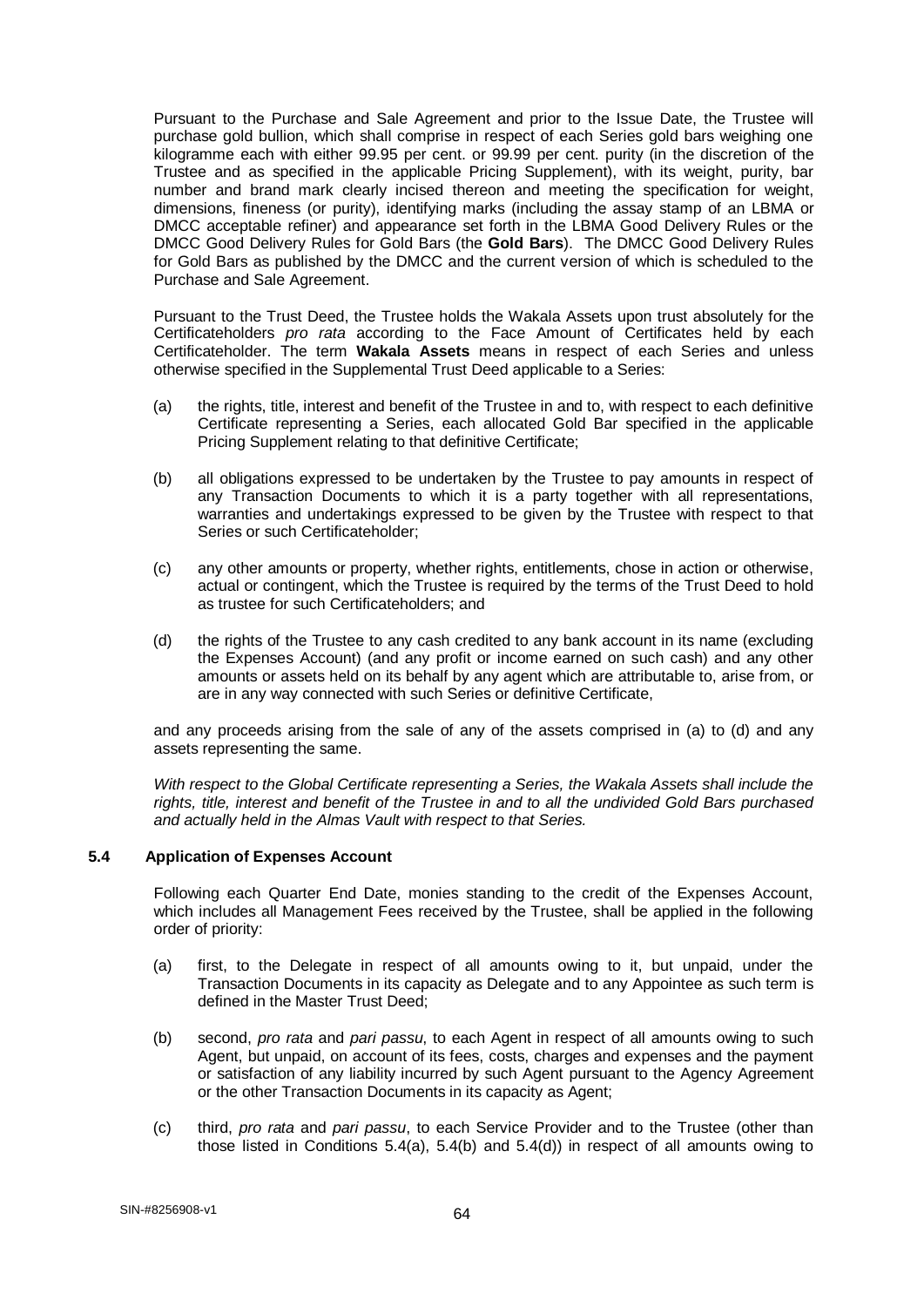such Service Provider, but unpaid, on account of its fees, costs, charges and expenses and the payment or satisfaction of any liability incurred by it pursuant to the Transaction Documents and the Corporate Services Agreement to which it is a party; and

(d) fourth, the remaining amount to the Lead Arranger for its own account.

### **5.5 Application of Proceeds**

On any Dissolution Date, the monies standing to the credit of the Trustee's cash account with the Principal Paying Agent, designated as the proceeds account and into which any settlement proceeds are paid, shall be applied in the following order of priority:

- (a) first, to the Delegate in respect of the relevant Certificateholder's share (based on the Face Amount of Certificates held by such Certificateholders in proportion to the Aggregate Face Amount of the Certificates) (the **Proportionate Share**) of all amounts owing to the Delegate under the Transaction Documents in its capacity as Delegate and to any Appointee as such term is defined in the Master Trust Deed to the extent any such amounts are not already satisfied under Condition 5.4 (*Application of Expenses Account*);
- (b) second, *pro rata* and *pari passu,* to each Agent in respect of the relevant Certificateholder's Proportionate Share of all amounts owing to such Agent on account of its fees, costs, charges and expenses and the payment or satisfaction of any liability incurred by such Agent pursuant to the Agency Agreement or the other Transaction Documents in its capacity as Agent, in each case to the extent any such amounts are not already satisfied under Condition 5.4 (*Application of Expenses Account*);
- (c) third, *pro rata* and *pari passu*, to each Service Provider to the Trustee (other than those listed in Conditions 5.5(a), 5.5(b) and 5.5(d)) in respect of the relevant Certificateholder's Proportionate Share of all amounts owing to it, but unpaid, on account of its fees, costs, charges and expenses and the payment or satisfaction of any liability incurred by it pursuant to the Transaction Documents and the Corporate Services Agreement to which it is a party;
- (d) fourth, to the Lead Arranger in respect of the relevant Certificateholder's Proportionate Share of all amounts owing to the Lead Arranger on account of its fees, costs, charges and expenses and the payment or satisfaction of any liability incurred by it pursuant to the Transaction Documents to the extent that (i) any such amounts are not already satisfied under Condition 5.4 (*Application of Expenses Account*) and (ii) such fees, costs, charges and expenses do not exceed the fixed component of the then outstanding Management Fee; and
- (e) fifth, the remaining amount to the Principal Paying Agent for onward payment to the redeeming Certificateholders.

## **6 Covenants and negative pledge**

The Trustee covenants that, for so long as any Certificate is outstanding, it will not (without the prior written consent of the Delegate):

(a) incur any indebtedness in respect of borrowed money whatsoever (whether structured in accordance with the principles of the Sharia or otherwise), or give any guarantee or indemnity in respect of any obligation of any person or issue any shares (or rights, warrants or options in respect of shares or securities convertible into or exchangeable for shares) or any other certificates except, in all cases, as contemplated in the Transaction Documents;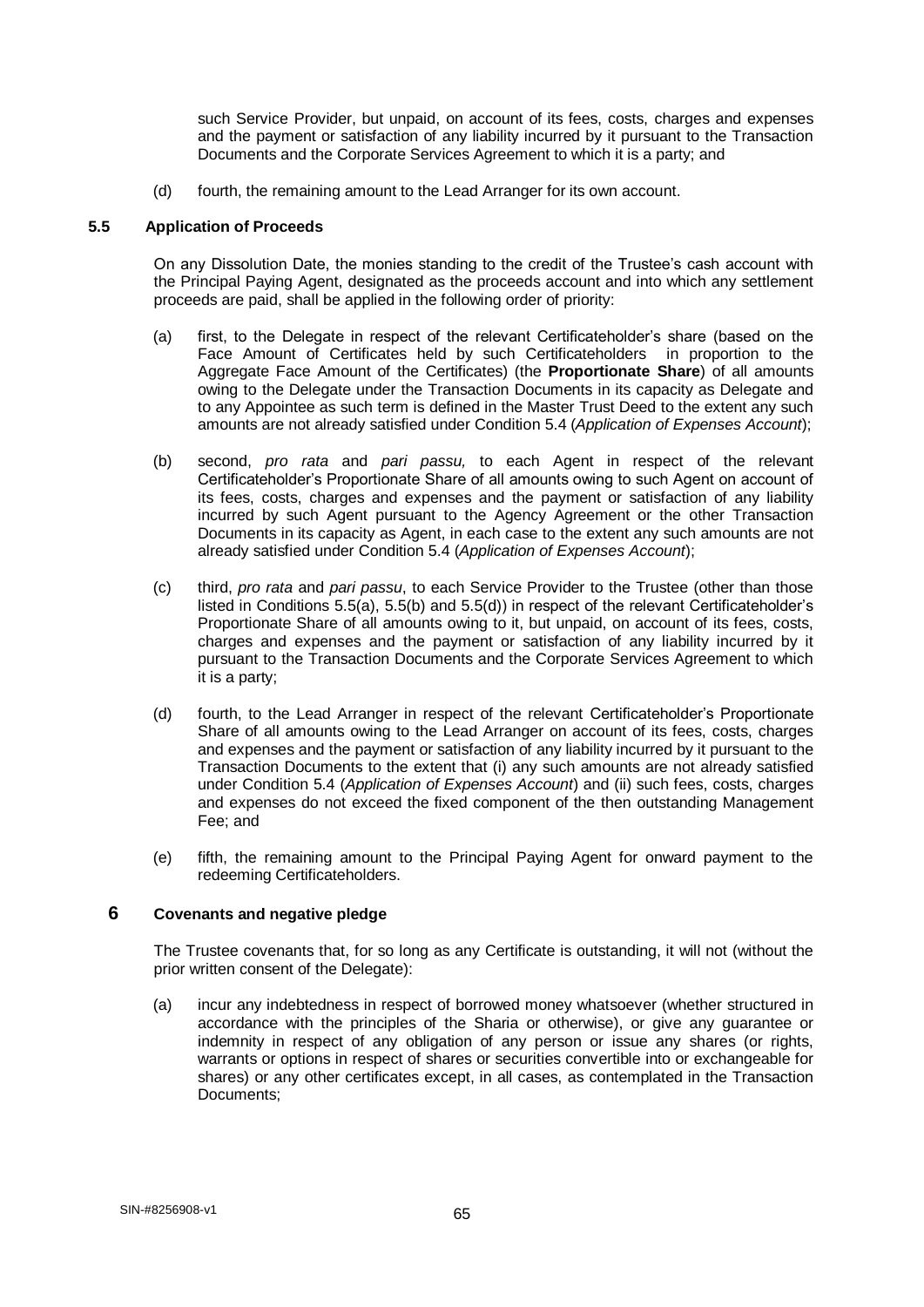- (b) grant or permit to be outstanding any lien, pledge, charge or other security interest upon any of its present or future assets, properties or revenues (other than those arising by operation of law);
- (c) sell, lease, transfer, assign, participate, exchange or otherwise dispose of, or pledge, mortgage, hypothecate or otherwise encumber (by security interest, lien (statutory or otherwise), preference, priority or other security agreement or preferential arrangement of any kind or nature whatsoever or otherwise) (or permit such to occur or suffer such to exist), any part of its interest in any of the Wakala Assets except pursuant to the Transaction Documents;
- (d) use the proceeds of the issue of the Certificates for any purpose other than as stated in the Transaction Documents;
- (e) amend materially or agree to any material amendment of any Transaction Document to which it is a party or its memorandum and articles of association, or enter into any other agreement, letter or other document in connection with the Programme without the prior approval of the Delegate in accordance with the Trust Deed or the Certificateholders of the relevant Series by way of Extraordinary Resolution in accordance with Condition 17 (*Meetings of Certificateholders, modification, waiver, authorisation and determination*) and the Trust Deed;
- (f) act as trustee in respect of any trust other than a trust corresponding to any other Series issued under the Programme;
- (g) have any subsidiaries or employees;
- (h) redeem or purchase any of its shares or pay any dividend or make any other distribution to its shareholders;
- (i) prior to the date which is one year and one day after the date on which all amounts owing by the Trustee under the Transaction Documents to which it is a party have been paid in full, put to its directors or shareholders any resolution for, or appoint any liquidator for, its winding up or any resolution for the commencement of any other bankruptcy or insolvency proceeding with respect to it;
- (j) enter into any contract, transaction, amendment, obligation or liability other than the Transaction Documents to which it is a party or any permitted amendment or supplement thereto or as expressly permitted or required thereunder or engage in any business or activity other than:
	- (i) as provided for or permitted in the Transaction Documents;
	- (ii) the ownership, management and disposal of Wakala Assets as provided in the Transaction Documents; and
	- (iii) such other matters which are incidental thereto; and
- (k) delegate any risk management or portfolio management to the Delegate.

# **7 Settlement**

## **7.1 Cash settlement in respect of the Certificates**

Certificates which are redeemed and settled in cash shall have any outstanding Management Fees with respect to such Certificates up to, and including, the Dissolution Date deducted from the proceeds of sale of the relevant Gold Bars and such resulting amount will be applied in accordance with Condition 5.5 (*Application of Proceeds*).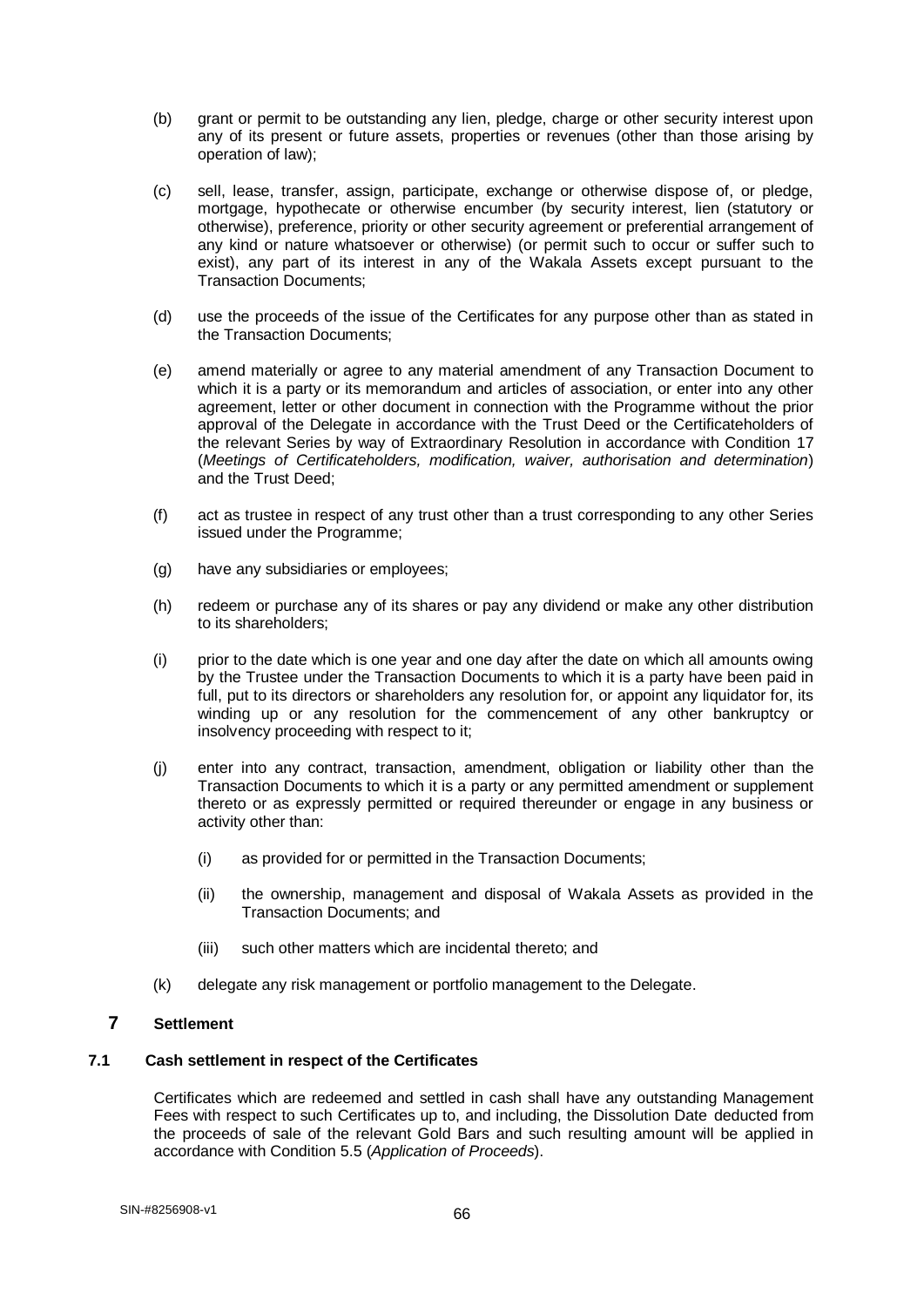Payment of any Dissolution Amount to be settled in cash will be made by transfer to the registered account of the relevant Certificateholder or by cheque drawn on a bank that processes payments in U.S. dollars mailed to the registered address of the relevant Certificateholder if it does not have a registered account.

*With respect to Certificates represented by a Global Certificate, payment of any Dissolution Amount to be settled in cash will be made by transfer by the Principal Paying Agent to Nasdaq Dubai CSD for onward transfer to the Certificateholder.* 

No Agent will process any payment to a Certificateholder until it has completed to its satisfaction all checks, including those relating to the U.S. Office of Foreign Assets Control of the U.S. Department of Treasury, which it, in its absolute discretion, deems necessary in relation to such Certificateholder.

Each Certificateholder acknowledges and agrees that:

- (a) it will accept the Dissolution Amount in full and final settlement of amounts due under the Certificates, such Dissolution Amount being the amount specified in the applicable Pricing Supplement;
- (b) the Trustee makes no representations or warranties as to the price at which Gold Bars will be sold or the amount of the gross proceeds of sale realised from the sale of Gold Bars; and
- (c) none of the Trustee, the Lead Arranger, the Delegate, nor any Agent shall be liable for any failure by the Prime Bullion Supplier to perform its obligations in respect of any sale of Gold Bars.

## **7.2 Physical settlement in respect of the Certificates**

Each Certificateholder which opts for physical delivery is required to pay to the Trustee all outstanding Management Fees with respect to its Certificates being redeemed or cancelled up to, and including, the Dissolution Date and its share of any outstanding amounts which would have been payable in priority to Certificateholders in accordance with Condition 5.5 (*Application of Proceeds*) to the extent not already satisfied by the Management Fee had the Certificates been cash settled. Physical delivery will not take place until the Trustee has received confirmation that the Management Fee and all other outstanding amounts have been credited to the Expenses Account.

Payment of any Dissolution Amount to be physically settled in gold will be made by transfer to the relevant Certificateholder of title to the Gold Bars allocated to the definitive Certificates held by such Certificateholders on the DMCC's centralised online commodities title receipt system for gold (**DMCC Tradeflow**). From the time at which the Certificateholder is registered as the legal owner of the Gold Bars on DMCC Tradeflow, all title to and risks in such Gold Bars passes to the relevant Certificateholder.

*In the case of Certificates represented by a Global Certificate, the Storage Operator will select the Gold Bars to be transferred at random from the pool of undivided Gold Bars relating to the relevant Series.*

The Trustee shall only procure delivery of the Gold Bars within the Almas Vault. The Certificateholder is responsible for delivery of the Gold Bars outside the Almas Vault and for all expenses and costs, including delivery costs, with respect to the Gold Bars after title has passed to the relevant Certificateholder.

None of the Trustee, the Delegate, the DMCC or the Agents shall be responsible or liable for any failure by the Storage Operator to effect a delivery or transfer of the Gold Bars in accordance with these Conditions. None of the Trustee, the Delegate, the DMCC, the Agents or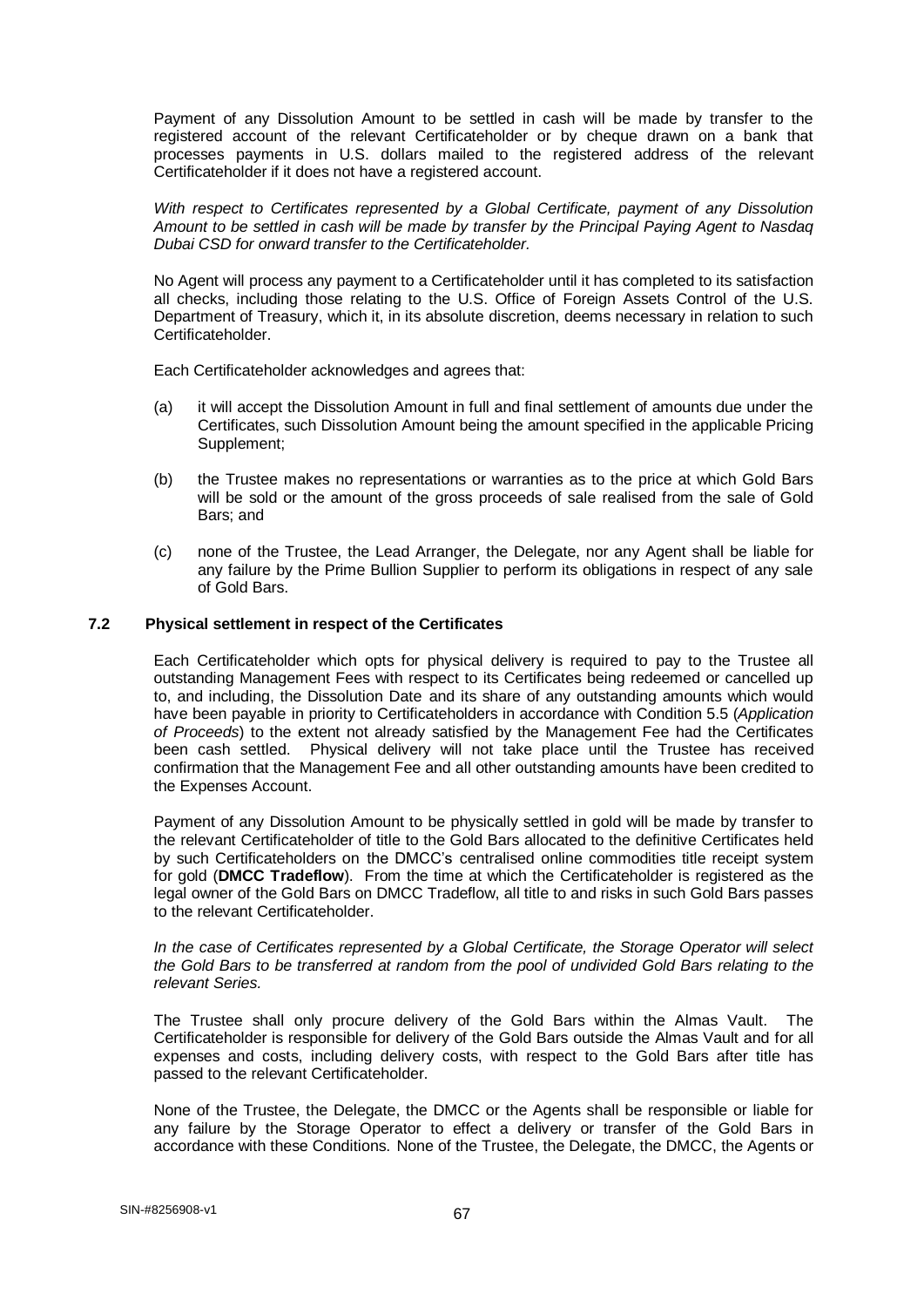the Storage Operator will be responsible or liable for any delay in cancelling or splitting the Tradeflow Warrants or issuing new Tradeflow Warrants. The Storage Operator will not deliver a Gold Bar to a Certificateholder until such Certificateholder has met the membership requirements of DMCC Tradeflow, opened an account with the Storage Operator and executed a precious metals storage agreement with the Storage Operator).

The Certificateholder must notify the Trustee and the Administration Agent of the details of its gold account with the Storage Operator.

The delivery of the relevant Gold Bars to the Certificateholder's gold account with the Storage Operator in the manner contemplated in these Conditions will be deemed to satisfy the Trustee's obligation to pay the Dissolution Amount on such Certificates.

If (a) the Certificateholder does not (i) notify the Trustee and the Administration Agent of the details of its gold account with the Storage Operator; or (ii) satisfy the membership requirements for the DMCC and open an account with the Storage Operator (which shall include executing a precious metals storage agreement with the Storage Operator); or (b) the Storage Operator fails to transfer the Gold Bars, the relevant Gold Bars shall remain in the name of the Trustee and form part of the Wakala Assets until such time as the relevant account details are provided or the Certificateholder makes its own arrangements (which are acceptable to the Lead Arranger in its absolute discretion), at its own expense, to take custody of the Gold Bars.

The relevant Certificateholder will pay any costs and expenses incurred by the Trustee, the Delegate, the Storage Operator or the Agents in connection with physical delivery outside the Almas Vault.

### **7.3 Surrender of Certificates**

Save with respect to a Compulsory Cash Dissolution in accordance with Condition 4.3 (*Compulsory Cash Dissolution*), a Dissolution Event in accordance with Condition 13, payments of any Dissolution Amount with respect to definitive Certificates will only be made against surrender of the relevant Certificate at the specified office of the Paying Agent and, in the case of an Optional Dissolution Amount, in accordance with Condition 9.2 (*Exercise of Certificateholder Optional Dissolution*). Each Dissolution Amount to be settled in cash will be paid to the holder shown on the Register at the close of business on the relevant Record Date.

### **7.4 Definitions**

For the purposes of the Conditions:

### (a) **Payment Business Day** means:

- (i) in the case where presentation and surrender of a definitive Certificate is required before payment can be made, a day on which banks in the relevant place of surrender of the definitive Certificate are open for presentation and payment of securities and for dealings in foreign currencies; and
- (ii) in the case of payment by transfer to an account, any day which is a day on which dealings in foreign currencies may be carried on in New York and London;
- (b) a Certificateholder's **registered account** means the account maintained by or on behalf of such Certificateholder with a bank that processes payments in U.S. dollars, details of which appear on the Register at the close of business on the relevant Record Date;
- (c) a Certificateholder's **registered address** means its address appearing on the Register at that time; and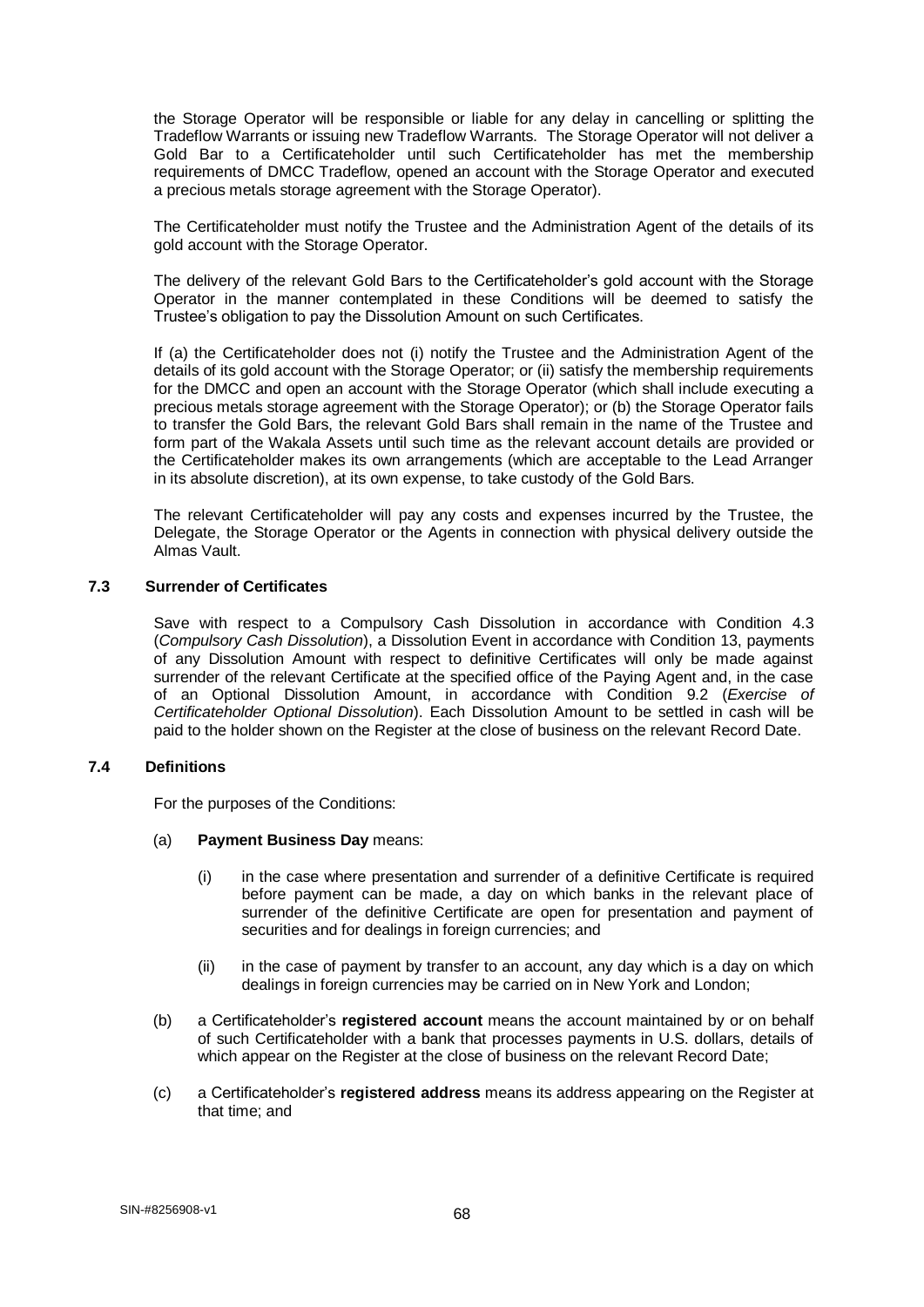### (d) **Record Date** means the date falling two Payment Business Days before a Dissolution Date.

*Where the Certificate is represented by a Global Certificate, the Record Date means at the close of the business day (being for this purpose a day on which Nasdaq Dubai CSD is open for business) before a Dissolution Date.*

### **7.5 Payments subject to Applicable Laws**

Payments in respect of Certificates are subject in all cases to (i) any fiscal or other laws and regulations applicable in the place of payment, but without prejudice to the provisions of Condition 13 (*Dissolution Events*); and (ii) any withholding or deduction required pursuant to an agreement described in Section 1471(b) of the U.S. Internal Revenue Code of 1986, as amended (the **Code**) or otherwise imposed pursuant to Sections 1471 through 1474 of the Code, any regulations or agreements thereunder, official interpretations thereof, or any law implementing an intergovernmental approach thereto.

# **7.6 Payment only on a Payment Business Day**

Where payment is to be made by transfer to a Certificateholder's registered account, payment instructions (for value on the due date or, if that is not a Payment Business Day, for value the first following day which is a Payment Business Day) will be initiated and, where payment is to be made by cheque, the cheque will be mailed on the due date for payment or, in the case of a payment of any Dissolution Amount, if later, on the Payment Business Day on which the relevant definitive Certificate is surrendered at the specified office of a Paying Agent for value as soon as practicable thereafter.

Certificateholders will not be entitled to any additional payment for any delay after the due date in receiving the amount due if the due date is not a Payment Business Day, if the relevant Certificateholder is late in surrendering its definitive Certificate (if required to do so) or if a cheque mailed in accordance with this Condition arrives after the due date for payment.

### **8 Agents**

### **8.1 Agents of Trustee**

In acting under the Agency Agreement and in connection with the Certificates, the Agents act solely as agents of the Trustee and (to the extent provided therein) the Delegate and do not assume any obligations towards or relationship of agency or trust for or with any of the Certificateholders. The Agency Agreement contains provisions permitting any entity into which any Agent is merged or converted or with which it is consolidated or to which it transfers all or substantially all of its assets to become the successor agent.

## **8.2 Specified offices**

The names of the initial Agents and their initial specified offices are set out in the Agency Agreement. The Trustee reserves the right at any time to vary or terminate the appointment of any Agent and to appoint additional or other Agents provided, however, that:

- (a) there will at all times be a Principal Paying Agent;
- (b) there will at all times be a Registrar;
- (c) there will at all times be an Administration Agent; and
- (d) so long as any Certificates are admitted to listing, trading and/or quotation on any listing authority, stock exchange and/or quotation system, there will at all times be a Paying Agent, Registrar and a Transfer Agent having its specified office in such place (if any) as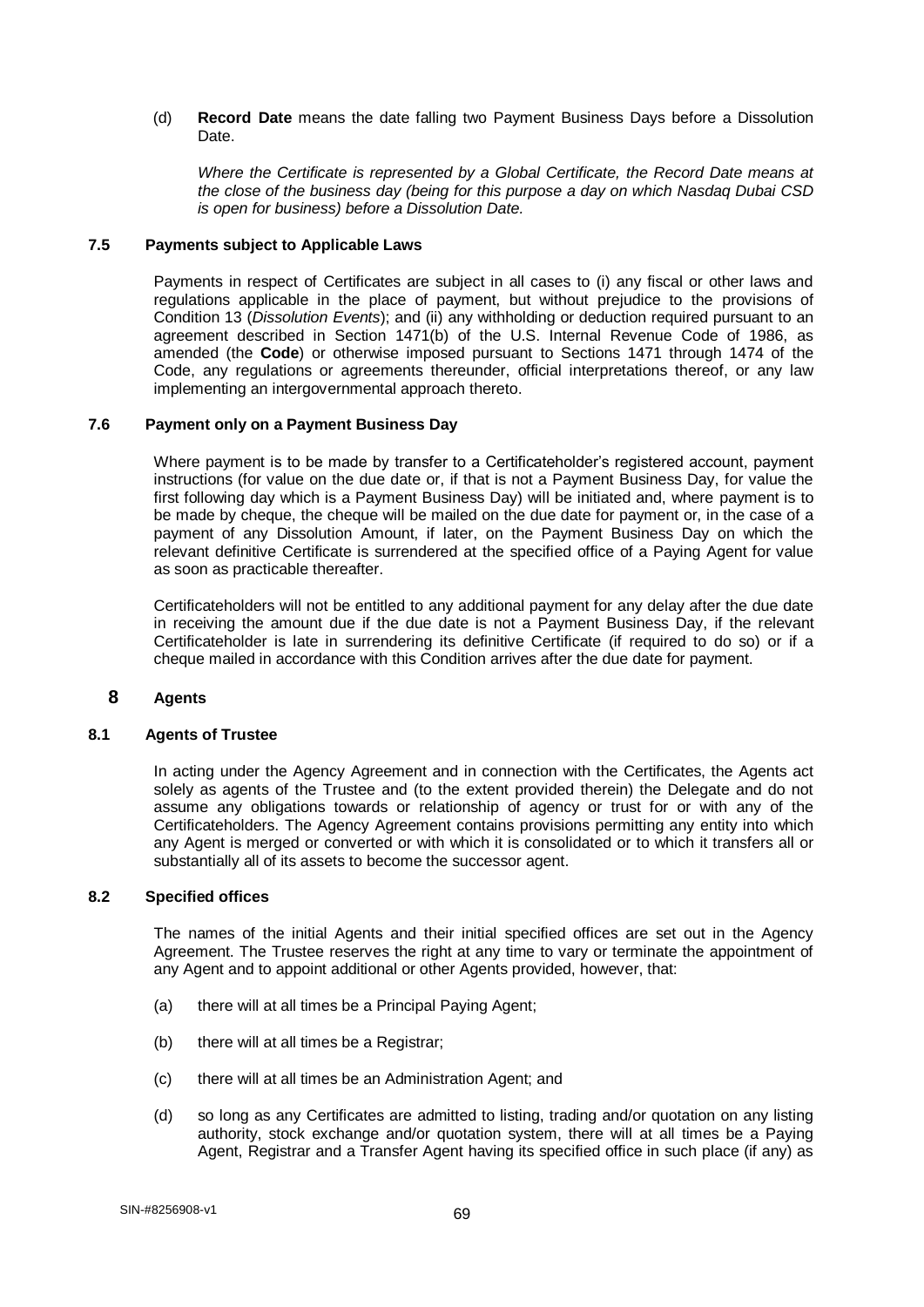may be required by the rules of such listing authority, stock exchange and/or quotation system.

Notice of any termination or appointment and of any changes in specified offices will be given to the Certificateholders promptly by the Trustee in accordance with Condition 16 (*Notices*).

## **9 Capital distributions of the Trust**

### **9.1 No fixed maturity date or payment of interest**

The Certificates are perpetual securities in respect of which there is no fixed maturity date. The Certificates do not bear interest or profit.

### **9.2 Exercise of Certificateholder Optional Dissolution**

Provided a Certificateholder has settled all outstanding Management Fees with respect to its Certificates up to, and including, the Dissolution Date and, in the case of redemption by way of physical settlement, its share of any outstanding amounts which would have been payable in priority to Certificateholders in accordance with Condition 5.5 (*Application of Proceeds*) had the Certificates been cash settled, the Certificateholder may on any Business Day request redemption of the Certificates of any Series in cash or by physical delivery by delivering a duly completed and signed notice (the **Optional Dissolution Notice**) and the relevant definitive Certificates to the specified office of the Administration Agent, a Paying Agent or the Transfer Agent during its normal business hours. The relevant Certificates will be redeemed at the relevant Optional Dissolution Amount on the later of (a) the date falling five Business Days after the Administration Agent has received the requisite Optional Dissolution Notice from the Certificateholder and the Certificates have been deposited with a Paying Agent, the Administration Agent or the Registrar; and (b) the Business Day on which the Certificateholder receives the Optional Dissolution Amount (the **Certificateholder Optional Dissolution Date**).

A Certificateholder may only exercise its optional dissolution with respect to one or more entire Per Certificate Entitlements to the Gold and not to any part thereof.

Optional Dissolution Notices are obtainable from any specified office of the Administration Agent, any Paying Agent or the Registrar.

Any Optional Dissolution Notice given pursuant to this Condition shall be irrevocable.

The Administration Agent shall not take any action with respect to a redemption until it has received the requisite Optional Dissolution Notice from the Certificateholder and the definitive Certificates have been deposited with a Paying Agent, the Administration Agent or the Registrar.

*In the case of Certificates represented by a Global Certificate, the Optional Dissolution Notice is given through the relevant CSD Custodian and by blocking Certificates represented by the Global Certificate at Nasdaq Dubai CSD. The Administration Agent will not take any action with respect to a redemption until it has received confirmation from Nasdaq Dubai CSD that the relevant Certificates have been blocked.* 

### **9.3 Certificateholder Optional Dissolution – cash settlement**

If a Certificateholder elects for cash settlement in the event of a Certificateholder Optional Dissolution and the relevant Certificateholder has an ownership interest in the Certificates represented by a definitive Certificate, the Trustee will procure the sale of the allocated Gold Bars the serial numbers of which are specified in the applicable Pricing Supplement relating to that definitive Certificate.

*If the relevant Certificateholder has an ownership interest in the Certificates represented by a Global Certificate, the Trustee will procure the sale of the number of Gold Bars (selected at*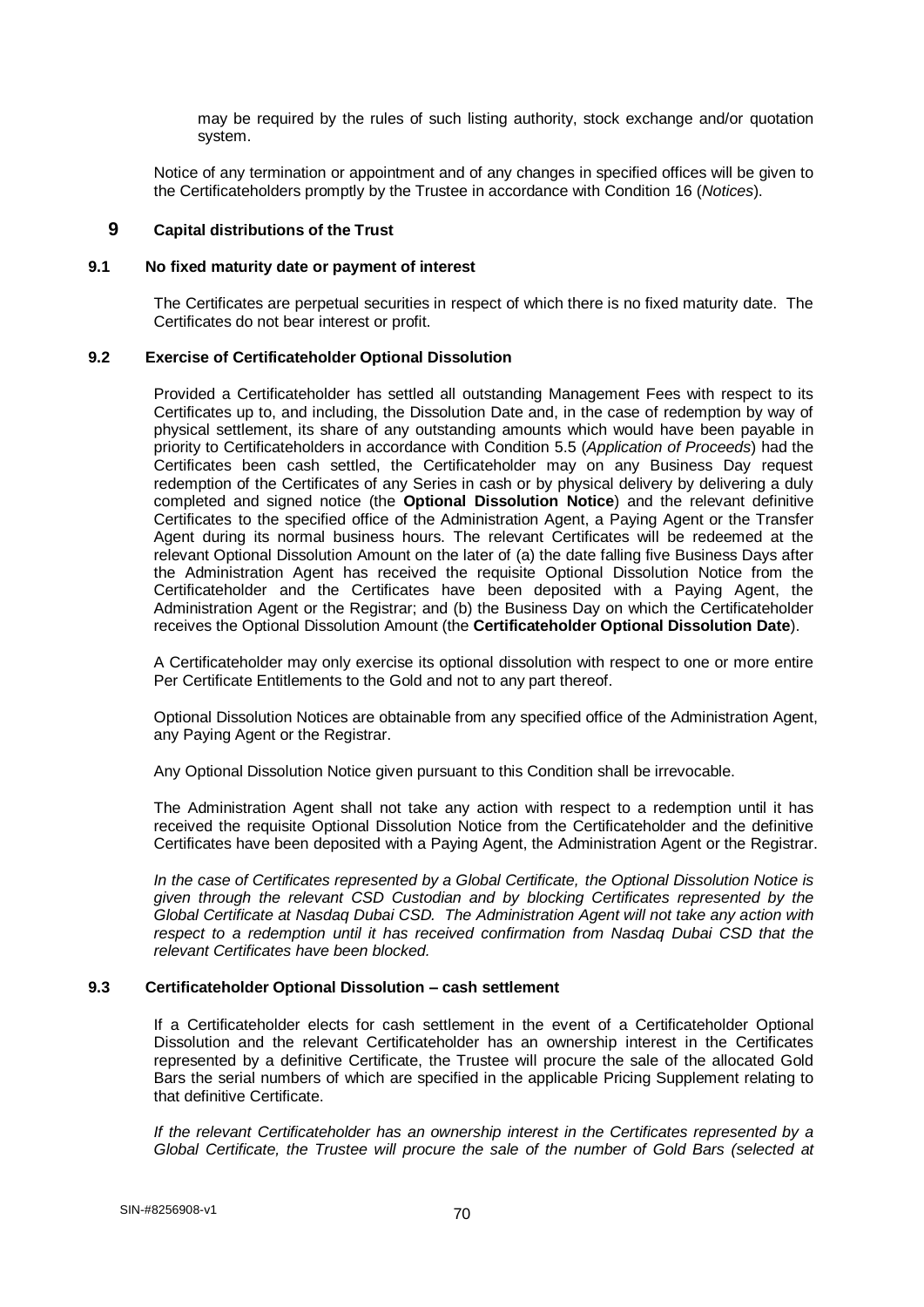random) equal to the relevant Certificateholder's pro rata share of the aggregate Per Certificate *Entitlement to the Gold of the relevant Series, such pro rata share being the aggregate Per Certificate Entitlement to the Gold for the Certificates being redeemed divided by the aggregate Per Certificate Entitlement to the Gold of that Series and the resulting figure multiplied by the number of undivided Gold Bars actually held in the Almas Vault in the name of the Trustee with respect to that Series.*

The outstanding Management Fee with respect to the Certificates being redeemed, including the Management Fee payable up to, and including, the Certificateholder Optional Dissolution Date shall be deducted from the proceeds of such sale and the resulting amount will be applied in accordance with Condition 5.5 (*Application of Proceeds*). The amount payable to the relevant Certificateholder upon a distribution of the net proceeds of sale in accordance with Condition 5.5 (*Application of Proceeds*) is the **Cash Optional Dissolution Amount**.

The Certificateholder shall be paid such Cash Optional Dissolution Amount in accordance with Condition 7 (*Settlement*).

## **9.4 Certificateholder Optional Dissolution – physical settlement**

If a Certificateholder elects for physical settlement in the event of a Certificateholder Optional Dissolution and the relevant Certificateholder has an ownership interest in the Certificates represented by a definitive Certificate, the Trustee shall procure the delivery of the allocated Gold Bars the serial numbers of which are specified in the applicable Pricing Supplement relating to that definitive Certificate (the **Physical Optional Dissolution Amount** and, together with a **Cash Optional Dissolution Amount**, each an **Optional Dissolution Amount**).

*If the relevant Certificateholder has an ownership interest in the Certificates represented by a Global Certificate, the Physical Optional Dissolution Amount shall be the number of Gold Bars (selected at random) equal to the relevant Certificateholder's pro rata share of the aggregate Per Certificate Entitlement to the Gold of the relevant Series, such pro rata share being the aggregate Per Certificate Entitlement to the Gold for the Certificates being redeemed divided by the aggregate Per Certificate Entitlement to the Gold of that Series and the resulting figure multiplied by the number of undivided Gold Bars actually held in the Almas Vault in the name of the Trustee with respect to that Series.*

Such Physical Optional Dissolution Amount shall be delivered in accordance with Condition 7 (*Settlement*).

## **10 Cancellation**

All Certificates which are redeemed shall be cancelled by the Principal Paying Agent or, in the case of definitive Certificates, the Registrar and cannot be held, reissued or resold. The Principal Paying Agent shall instruct the Registrar to confirm to the Trustee, the Administration Agent and the Delegate that the Certificates have been cancelled and the new outstanding Face Amount of Certificates.

*The Principal Paying Agent shall instruct Nasdaq Dubai CSD and the Registrar to mark down the Global Certificate in its books and records.*

# **11 Taxation**

If any withholding or deduction for, or on account of, any present or future Taxes is required by law, the Trustee will not pay any additional amounts and the Certificateholders to which an amount is due and payable under the Certificates will not receive the full amount due.

**Relevant Jurisdiction** means the UAE or any Emirate therein or, in either case, any political subdivision or authority thereof or therein having the power to tax; and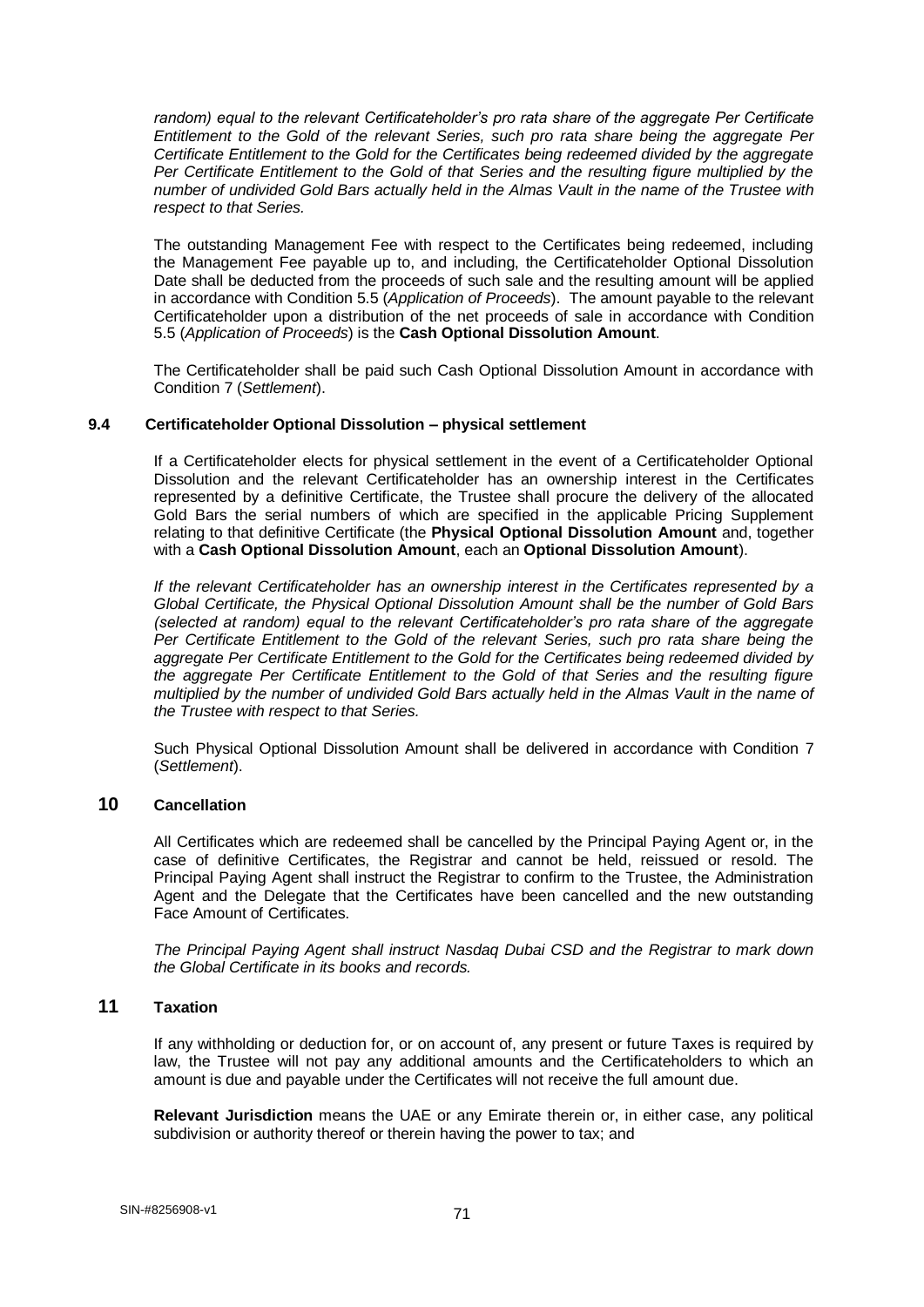**Taxes** means any present or future taxes, levies, imposts, duties, fees, assessments or other charges of whatever nature imposed or levied by or on behalf of any Relevant Jurisdiction.

### **12 Prescription**

The right to receive a Dissolution Amount in respect of the Certificates will be forfeited unless claimed within a period of 10 years from the date on which such Dissolution Amount became due and payable, subject to the provisions of Condition 10 (*Cancellation*).

## **13 Dissolution Events**

### **13.1 Dissolution Events**

Upon the occurrence and continuation of any of the following events (**Dissolution Events**):

- (a) the Trustee fails to perform or observe any of its duties, obligations or undertakings under these Conditions, the Transaction Documents and (except in any case where, in the opinion of the Delegate, the failure is incapable of remedy when no such continuation or notice as is hereinafter mentioned will be required) the failure continues for the period of 30 days following the service by the Delegate of a notice on the Trustee requiring the same to be remedied; or
- (b) the Trustee repudiates the Trust Deed or does or causes to be done any act or thing evidencing an intention to repudiate the Trust Deed; or
- (c) at any time it is or will become unlawful or impossible for the Trustee to perform or comply with any or all of its obligations under the Transaction Documents or any of the obligations of the Trustee under the Transaction Documents are not or cease to be legal, valid, and binding; or
- (d) either (i) the Trustee becomes insolvent or is unable to pay its debts as they fall due or (ii) an administrator or liquidator of the whole or substantially the whole of the undertaking, assets and revenues of the Trustee is appointed (or application for any such appointment is made) or (iii) the Trustee takes any action for a readjustment or deferment of any of its obligations or makes a general assignment or an arrangement or composition with or for the benefit of its creditors or declares a moratorium in respect of any of its indebtedness or any guarantee of any indebtedness given by it or (iv) the Trustee ceases or threatens to cease to carry on all or substantially the whole of its business (otherwise than for the purposes of or pursuant to an amalgamation, reorganisation or restructuring whilst solvent); or
- (e) an order or decree is made or an effective resolution is passed for the winding up, liquidation or dissolution of the Trustee; or
- (f) any event occurs which under the laws of the DIFC has an analogous effect to any of the events referred to in Conditions 13(d) and 13(e) above,

the Delegate, shall if so requested in writing by the holders of at least 50 per cent. of the Aggregate Face Amount of the Certificates then outstanding (a **Dissolution Request**) (subject in each case to being indemnified and/or secured and/or prefunded to its satisfaction) give notice to the Trustee and all the Certificateholders, in accordance with Condition 16 (*Notices*), that it shall arrange for the sale or delivery of the Gold Bars in accordance with Conditions 7 (*Settlement*) and 13.2 (*Redemption following a Dissolution Event – cash settlement*) or 13.3 (*Redemption following a Dissolution Event – physical settlement*). Once a Certificateholder has made a Dissolution Request, it may not exercise its optional dissolution right. Upon payment in full to the relevant Certificateholder of the relevant Early Dissolution Amount (as defined below), the Trust will terminate, the Certificates shall cease to represent undivided ownership interests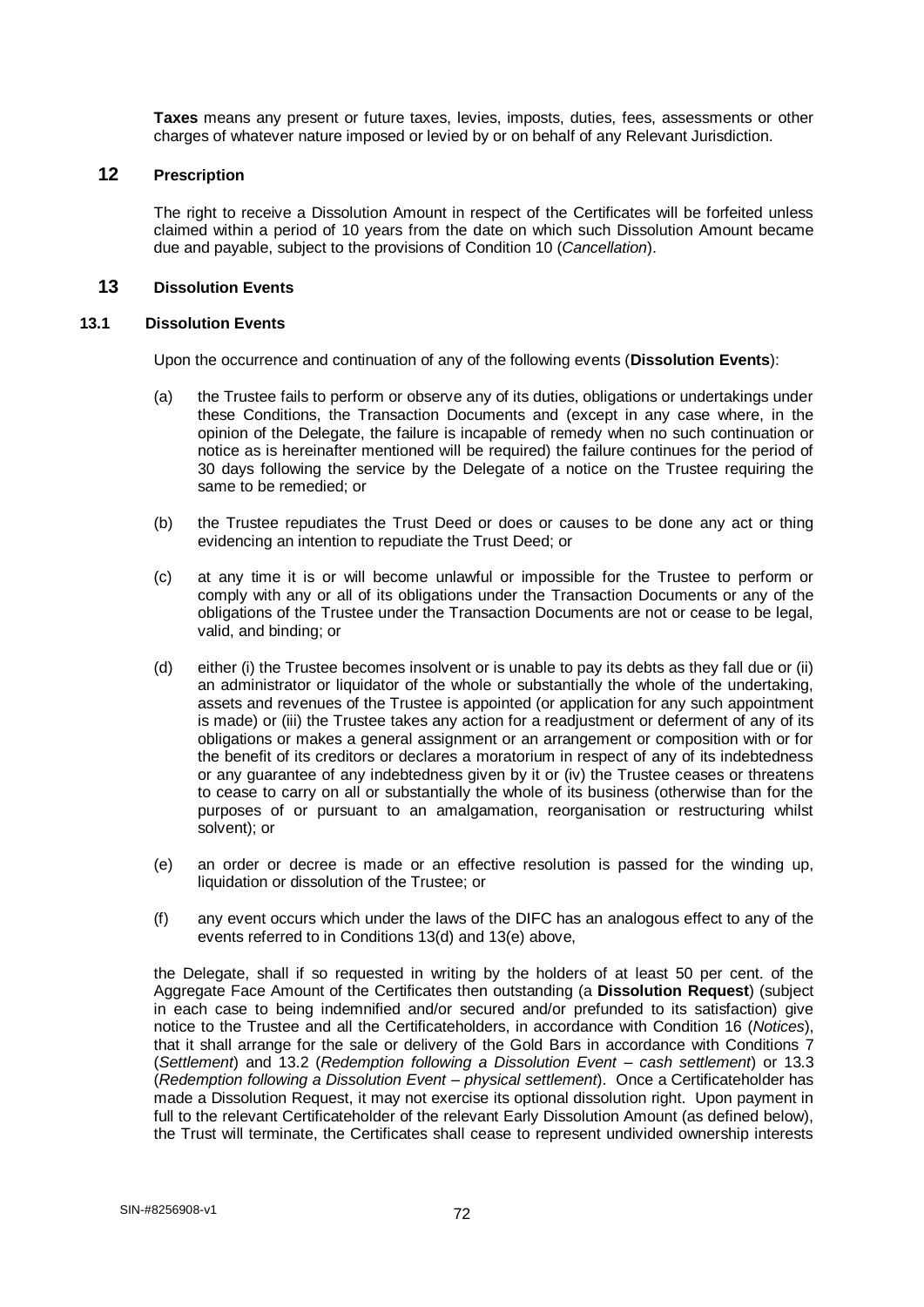in the Wakala Assets and no further amounts shall be payable in respect thereof and the Trustee shall have no further obligations in respect thereof.

The Certificates shall be redeemed at the relevant Early Dissolution Amount on the later of (a) the date falling 5 Business Days after the date of such notice; and (b) the Business Day on which the Certificateholder receives the Optional Dissolution Amount (the **Early Dissolution Date**).

### **13.2 Redemption following a Dissolution Event – cash settlement**

If a Certificateholder elects for cash settlement in the Dissolution Request and the Certificates of the Series are represented by an ownership interest in a definitive Certificate, the Trustee will procure the sale of the allocated Gold Bars the serial numbers of which are specified in the applicable Pricing Supplement relating to that definitive Certificate.

*If the Certificates of the Series are represented by an ownership interest in a Global Certificate, Trustee will procure the sale of the number of Gold Bars equal (selected at random) to the relevant Certificateholder's pro rata share of the aggregate Per Certificate Entitlement of the relevant Certificateholder to the Gold of the relevant Series, such pro rata share being the aggregate Per Certificate Entitlement to the Gold for the Certificates of each Certificateholder divided by the aggregate Per Certificate Entitlement to the Gold of that Series and the resulting*  figure multiplied by the number of undivided Gold Bars actually held in the Almas Vault in the *name of the Trustee with respect to that Series.* 

The outstanding Management Fee with respect to the Certificates being redeemed, including the Management Fee payable up to, and including, the Early Dissolution Date shall be deducted from the proceeds of such sale and the resulting amount will be applied in accordance with Condition 5.5 (*Application of Proceeds*). The amount payable to the relevant Certificateholder in accordance with Condition 5.5 (*Application of Proceeds*) is the **Cash Early Dissolution Amount**.

Such Cash Early Dissolution Amount shall be paid in accordance with Condition 7 (*Settlement*).

### **13.3 Redemption following a Dissolution Event – physical settlement**

If a Certificateholder elects for physical settlement in the Dissolution Request and the Certificates of the Series are represented by an ownership interest in a definitive Certificate, the Trustee shall procure the delivery of the allocated Gold Bars the serial numbers of which are specified in the applicable Pricing Supplement relating to that definitive Certificate (the **Physical Early Dissolution Amount** and, together with a **Cash Early Dissolution Amount**, each an **Early Dissolution Amount**).

*If the Certificates of the Series are represented by an ownership interest in a Global Certificate, the Physical Early Dissolution Amount shall be the number of Gold Bars (selected at random) equal to the relevant Certificateholder's pro rata share of the aggregate Per Certificate Entitlement to the Gold of that Series, such pro rata share being the aggregate Per Certificate Entitlement to the Gold for the Certificates being redeemed divided by the aggregate Per Certificate Entitlement to the Gold of the relevant Series and the resulting figure multiplied by the number of undivided Gold Bars actually held in the Almas Vault in the name of the Trustee with respect to that Series.*

Such Physical Early Dissolution Amount shall be delivered in accordance with Condition 7 (*Settlement*).

#### **14 Enforcement and exercise of rights**

## **14.1 Enforcement**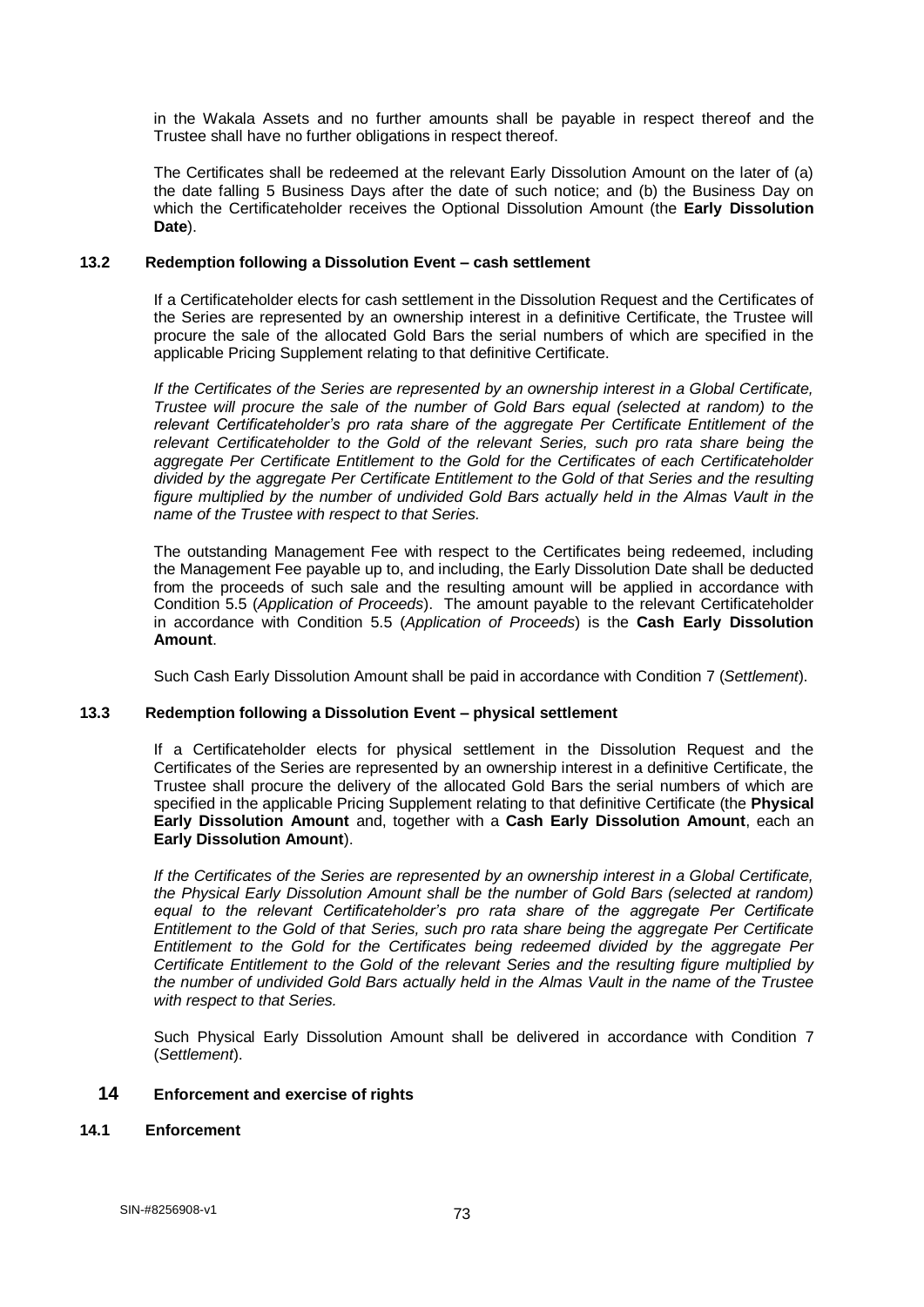Upon the occurrence of a Dissolution Event and the giving of notice of a Dissolution Request to the Trustee by the Delegate, to the extent that the amounts payable in respect of the Certificates have not been paid in full pursuant to Condition 13 (*Dissolution Events*), subject to Condition 14.2 (*Delegate and Trustee not obliged to take action*), the Delegate shall (subject to being indemnified and/or secured and/or prefunded to its satisfaction) take such other steps as the Delegate may consider necessary in its absolute discretion to procure the payment of the relevant Early Dissolution Amount, including realising the Wakala Assets.

Notwithstanding the foregoing but subject to Condition 14.2 (*Delegate and Trustee not obliged to take action*), the Delegate may at any time, at its discretion and without notice, take such proceedings and/or other steps as it may think fit against or in relation to the Trustee to enforce its obligations under the Transaction Documents, these Conditions and the Certificates.

## **14.2 Delegate and Trustee not obliged to take action**

Neither the Delegate nor the Trustee shall be bound in any circumstances to take any action to enforce or to realise the Wakala Assets or (in the case of the Delegate) take any action against the Trustee under any Transaction Document unless directed or requested to do so in accordance with Condition 13.1 (*Dissolution Events*) and subject in any such case to it being indemnified and/or secured and/or prefunded to its satisfaction, provided that neither the Delegate nor the Trustee shall be liable for the consequences of exercising its discretion or taking any such action and may do so without having regard to the effect of such action on individual Certificateholders.

### **14.3 Direct enforcement by Certificateholder**

No Certificateholder shall be entitled to proceed directly against the Trustee unless the Delegate, having become bound to proceed pursuant to Condition 14.2 (*Delegate not obliged to take action*), fails to do so within a reasonable period of becoming so bound and such failure is continuing.

### **14.4 Non-petition**

Neither the Delegate nor any Certificateholder may take any further steps against the Trustee to recover any further sums in respect thereof, and the right to receive any such sums shall be extinguished. In particular, neither the Delegate nor any Certificateholder shall be entitled in respect thereof to petition or to take any other steps for the winding-up of the Trustee nor shall any of them have any claim in respect of the Wakala Assets for any other Series. Under no circumstances shall the Delegate or any Certificateholder have any right to cause the sale or other disposition of any of the Wakala Assets (other than pursuant to the Transaction Documents) and the sole right of the Delegate and the Certificateholders against the Trustee shall be to enforce their respective obligations under the Transaction Documents.

# **15 Replacement of definitive Certificates**

Should any definitive Certificate be lost, stolen, mutilated, defaced or destroyed it may be replaced at the specified office of the Registrar (and if the Certificates are then admitted to listing, trading and/or quotation by any competent authority, stock exchange and/or quotation system which requires the appointment of a Paying Agent or Transfer Agent in any particular place, the Paying Agent or Transfer Agent having its specified office in the place required by such competent authority, stock exchange and/or quotation system), subject to all applicable laws and competent authority, stock exchange and/or quotation system requirements, upon payment by the claimant of the expenses incurred in connection with the replacement and on such terms as to evidence and indemnity as the Trustee, the Registrar, the Paying Agent or the Transfer Agent may require. Mutilated or defaced Certificates must be surrendered before replacements will be issued.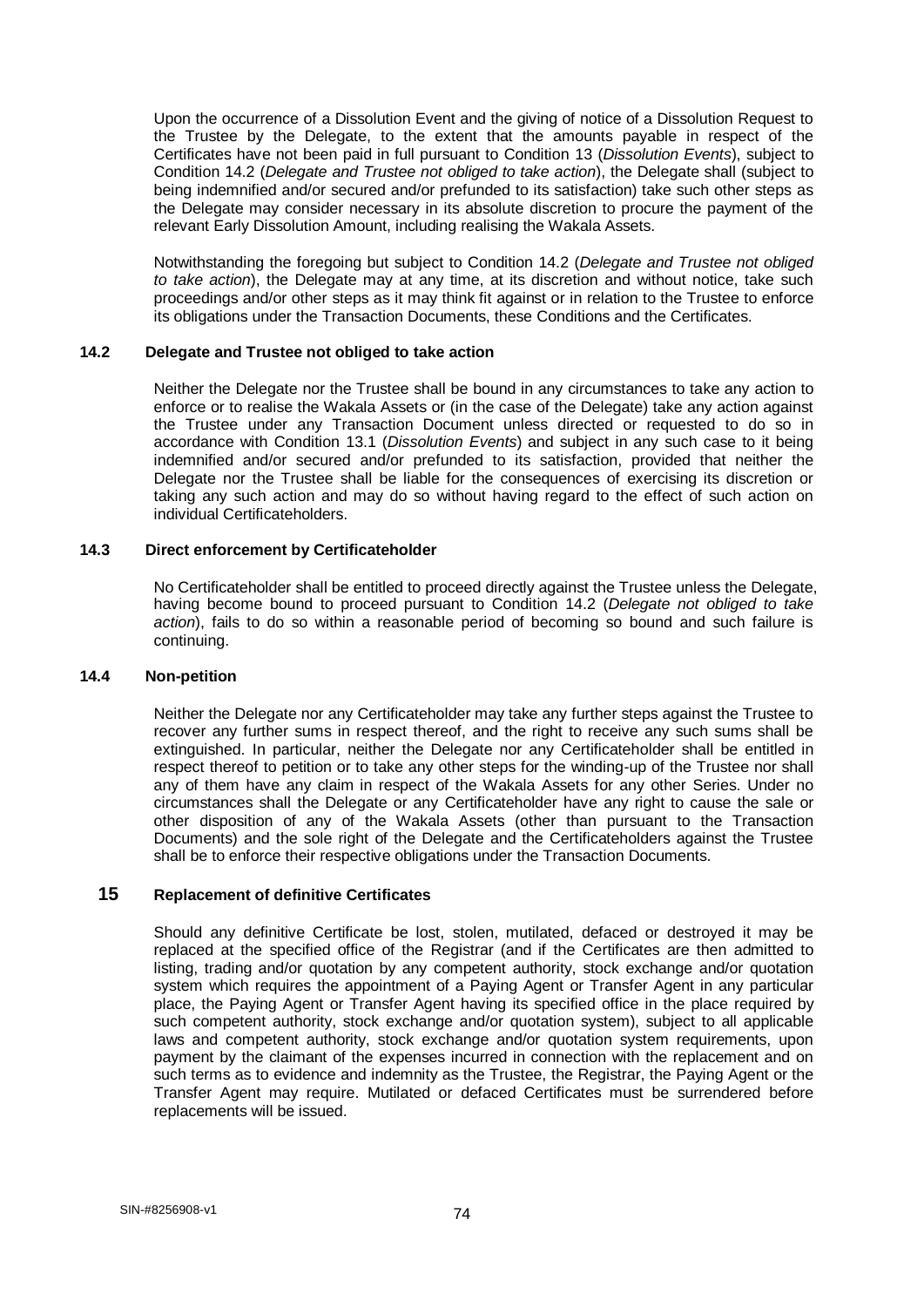## **16 Notices**

All notices to Certificateholders will be valid if:

- (a) published in a daily newspaper having general circulation in Dubai; or
- (b) couriered to them by registered delivery service (or its equivalent) or (if posted to an overseas address) by airmail at their respective registered addresses.

The Trustee shall also ensure that notices are duly given or published in a manner which complies with the rules and regulations of any listing authority, stock exchange and/or quotation system (if any) by which the Certificates have then been admitted to listing, trading and/or quotation. Any notice shall be deemed to have been given on the day so mailed or on the date of publication or, if so published more than once or on different dates, on the date of the first publication.

For so long as any Certificates are listed on a stock exchange or are admitted to trading by another relevant authority and the rules of that stock exchange or relevant authority so require, such notice will be published in a daily newspaper of general circulation in the place or places required by those rules.

Notices to be given by any Certificateholder shall be in writing and given by lodging the same with the Trustee and the Principal Paying Agent.

*So long as any Global Certificate representing the Certificates is held on behalf of one or more clearing systems, there may be substituted for such publication in such newspaper(s) the delivery of the relevant notice to the relevant clearing systems for communication by them to the Certificateholders. Any such notice shall be deemed to have been given to the Certificateholders on the day on which the said notice was given to the relevant clearing systems.*

# **17 Meetings of Certificateholders, modification, waiver, authorisation and determination**

### **17.1 Certificateholder meetings**

The Master Trust Deed contains provisions for convening meetings of Certificateholders to consider any matter affecting their interests, including the modification or abrogation by Extraordinary Resolution of any of these Conditions or the provisions of the Trust Deed or any Transaction Document. The quorum at any meeting for passing an Extraordinary Resolution will be one or more persons present holding or representing at least 50 per cent. of the then outstanding Face Amount of the Certificates, or at any adjourned such meeting one or more persons present whatever the outstanding Face Amount of the Certificates held or represented by him or them, provided that at any meeting the business of which includes an Extraordinary Resolution relating to any of the following matters:

- (a) alteration of the currency in which payments under the Certificates are to be made;
- (b) alteration of the majority required to pass an Extraordinary Resolution; and
- (c) alteration of this proviso or the proviso in paragraph 12 of Schedule 3 to the Master Trust Deed,

the quorum shall be one or more persons present and holding or representing in the aggregate not less than two-thirds of the Aggregate Face Amount of the Certificates of the relevant Series for the time being outstanding or at any adjourned meeting the quorum shall be one or more persons present and holding or representing in the aggregate not less than one-third of the Aggregate Face Amount of the Certificates for the time being outstanding. The expression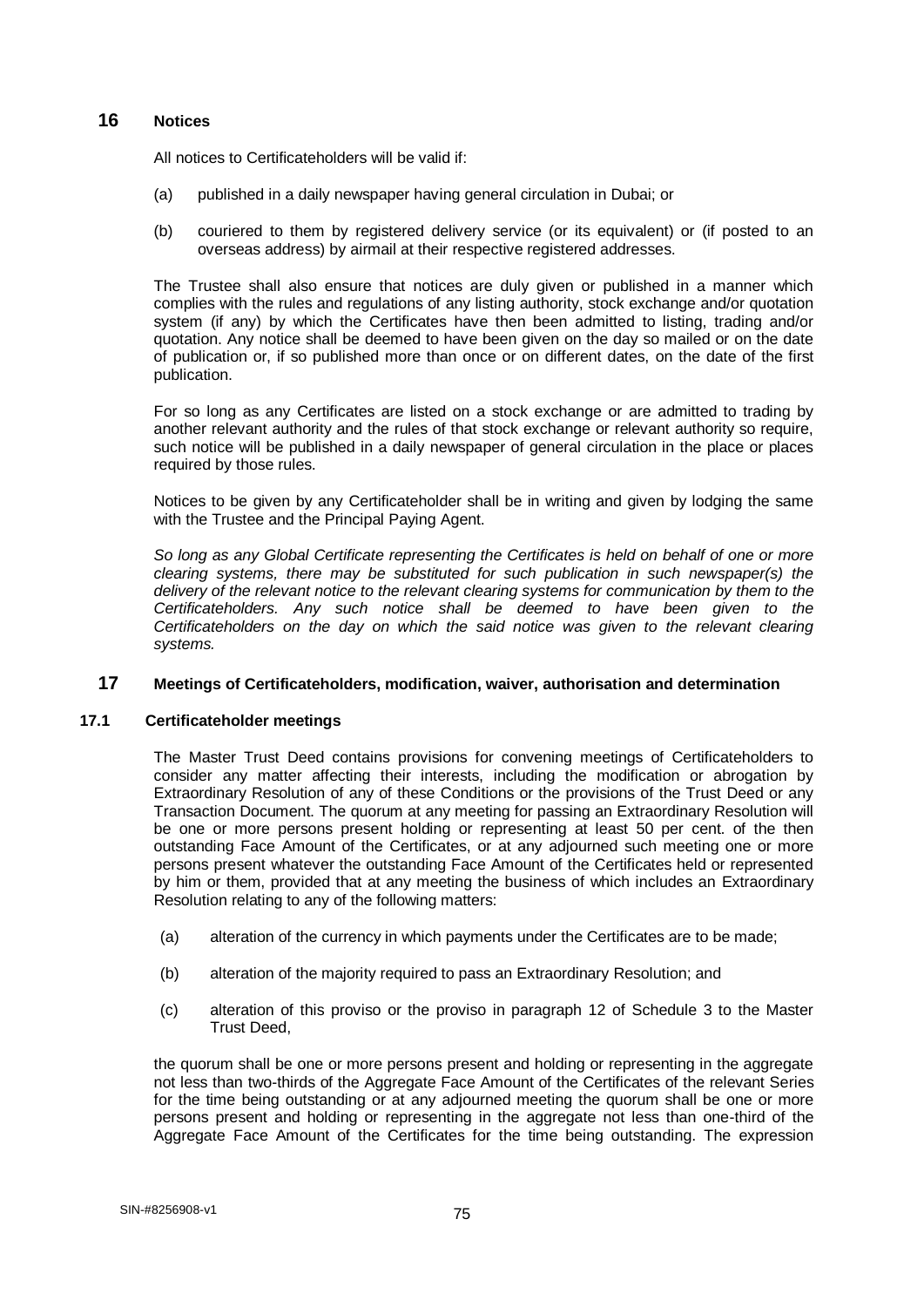**Extraordinary Resolution** is defined in the Master Trust Deed to mean either (i) a resolution passed at a meeting duly convened and held by a majority consisting of not less than 75 per cent. of the votes cast; (ii) a resolution in writing signed by or on behalf of Certificateholders of the relevant Series holding in aggregate not less than 75 per cent. of the Aggregate Face Amount of the Certificates then outstanding; or (iii) consent given by electronic consents through the relevant clearing systems (in a form satisfactory to the Delegate) by or on behalf of not less than 75 per cent. in Aggregate Face Amount of the Certificates for the time being outstanding. Any modification, abrogation, waiver, authorisation or determination shall be binding on all the Certificateholders and shall be notified to the Certificateholders as soon as practicable thereafter in accordance with Condition 16 (*Notices*).

### **17.2 Modification of the Trust Deed or the Agency Agreement**

The Delegate may agree, without the consent or sanction of the Certificateholders, to any modification of any of these Conditions or any of the provisions of the Trust Deed or any other Transaction Document if, in the opinion of the Delegate, such modification (a) is of a formal, minor or technical nature, (b) is made to correct a manifest error or (c) is not materially prejudicial to the interests of the Certificateholders. The Delegate may also agree to the waiver or authorisation of any breach or proposed breach of, any of these Conditions, any provisions of the Trust Deed or any Transaction Document, or determine that any Dissolution Event shall not be treated as such, in any such case, which is not materially prejudicial to the interests of Certificateholders. No such direction or request will affect a previous consent, waiver, authorisation or determination. Any modification, abrogation, waiver, authorisation or determination shall be binding on all the Certificateholders and shall be notified to the Certificateholders as soon as practicable thereafter in accordance with Condition 16 (*Notices*).

The Delegate may agree, without the consent or sanction of the Certificateholders, to any modification to the Procedures Memorandum if, in the opinion of the Delegate, such modification (a) is of a formal, minor or technical nature, (b) is made to correct a manifest error or (c) is not materially prejudicial to the interests of the Certificateholders.

#### **17.3 Entitlement of the Delegate**

In connection with the exercise by it of any of its trusts, powers, authorities and discretions (including, without limitation, any modification, waiver, authorisation or determination), the Delegate shall have regard to the general interests of the Certificateholders as a class (but shall not have regard to any interests arising from circumstances particular to individual Certificateholders (whatever their number) and, in particular but without limitation, shall not have regard to the consequences of any such exercise for individual Certificateholders (whatever their number) resulting from their being for any purpose domiciled or resident in, or otherwise connected with, or subject to the jurisdiction of, any particular territory or any political subdivision thereof) and the Delegate shall not be entitled to require, nor shall any Certificateholder be entitled to claim from the Delegate or any other person, any indemnification or payment in respect of any tax consequence of any such exercise upon individual Certificateholders.

#### **18 Indemnification and liability of the Delegate and the Trustee**

- **18.1** The Master Trust Deed contains provisions for the indemnification of each of the Delegate and the Trustee in certain circumstances and for its relief from responsibility, including provisions relieving it from taking action unless indemnified and/or secured and/or prefunded to its satisfaction as well as provisions entitling the Delegate to be paid its fees and Liabilities (as such term is defined in the Master Trust Deed) in priority to the claims of the Certificateholders.
- **18.2** Neither the Delegate nor the Trustee shall, in any circumstances, have any liability arising from or in relation to the Wakala Assets other than as expressly provided in these Conditions or in the Trust Deed.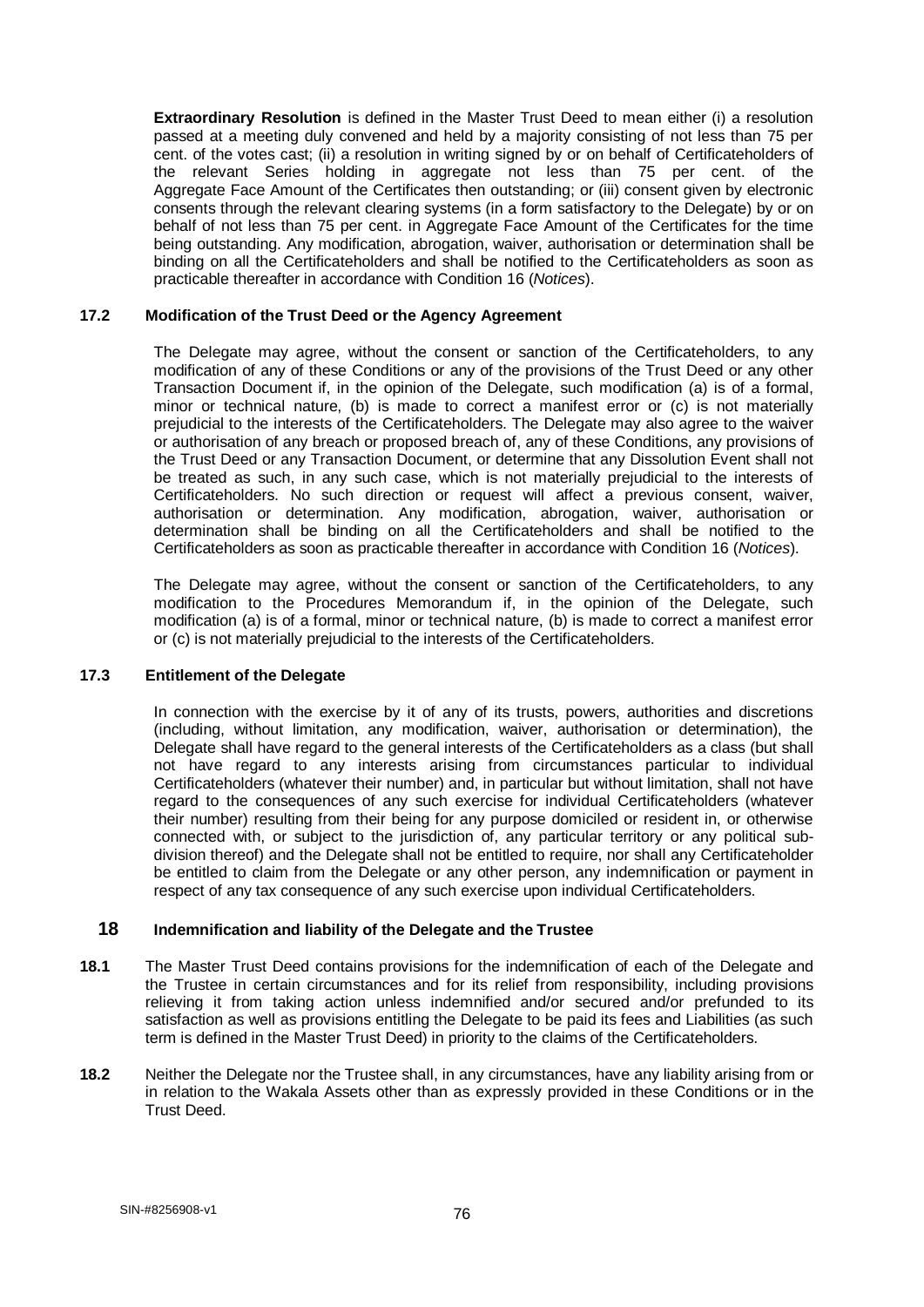- **18.3** Each of the Trustee and the Delegate is exempted from (i) any liability in respect of any loss or theft of the Wakala Assets or any cash, (ii) any obligation to insure the Wakala Assets or any cash and (iii) any claim arising from the fact that the Wakala Assets or any cash are held by or on behalf of the Trustee or on deposit or in an account with any depositary or clearing system or are registered in the name of the Trustee or its nominee, unless such loss or theft arises as a result of wilful default by the Trustee or the Delegate, as the case may be.
- **18.4** The Master Trust Deed also contains provisions pursuant to which the Delegate is entitled, *inter alia*, (a) to enter into business transactions with the Trustee and to act as trustee for the holders of any other securities, and (b) to retain and not be liable to account for any profit made or any other amount or benefit received thereby or in connection therewith.

## **19 Contracts (Rights of Third Parties) Act 1999**

No rights are conferred on any person under the Contracts (Rights of Third Parties) Act 1999 to enforce any term of these Conditions, but this does not affect any right or remedy of any person which exists or is available apart from that Act.

## **20 Governing Law and Dispute Resolution**

- **20.1** The Trust Deed, the Certificates and these Conditions (including the remaining provisions of this Condition) and any non-contractual obligations arising out of or in connection with the Trust Deed, the Certificates and these Conditions are governed by, and shall be construed in accordance with, English law.
- **20.2** Subject to Condition 20.3, any dispute, claim, difference or controversy arising out of, relating to or having any connection with the Trust Deed, the Certificates and these Conditions (including any dispute as to their existence, validity, interpretation, performance, breach or termination of the Trust Deed, the Certificates and these Conditions or the consequences of the nullity of any of them or a dispute relating to any non-contractual obligations arising out of or in connection with them) (a **Dispute**) shall be referred to and finally resolved by arbitration under the LCIA Arbitration Rules (the **Rules**), which Rules (as amended from time to time) are incorporated by reference into this Condition. For these purposes:
	- (a) the seat of arbitration shall be London;
	- (b) there shall be three arbitrators, each of whom shall be disinterested in the arbitration, shall have no connection with any party thereto and shall be an attorney experienced in international securities transactions; and
	- (c) the language of the arbitration shall be English.
- **20.3** Notwithstanding Condition 20.2 above the Delegate (or, but only where permitted to take action in accordance with the terms of the Trust Deed, any Certificateholder) may, in the alternative, and at its sole discretion, by notice in writing to the Trustee (a **Notice**):
	- (a) within 28 days of service of a Request for Arbitration (as defined in the Rules) in respect of a Dispute; or
	- (b) at any time when no arbitration has been commenced in respect of a Dispute,

require that such Dispute be heard by a court of law. If a Notice is given, the Dispute to which such Notice refers shall be determined in accordance with Condition 20.5 and, subject as provided below, any arbitration commenced under Condition 20.2 in respect of that Dispute will be terminated. With the exception of the Delegate (whose costs will be borne by the Trustee), each of the parties to the terminated arbitration will bear its own costs in relation thereto.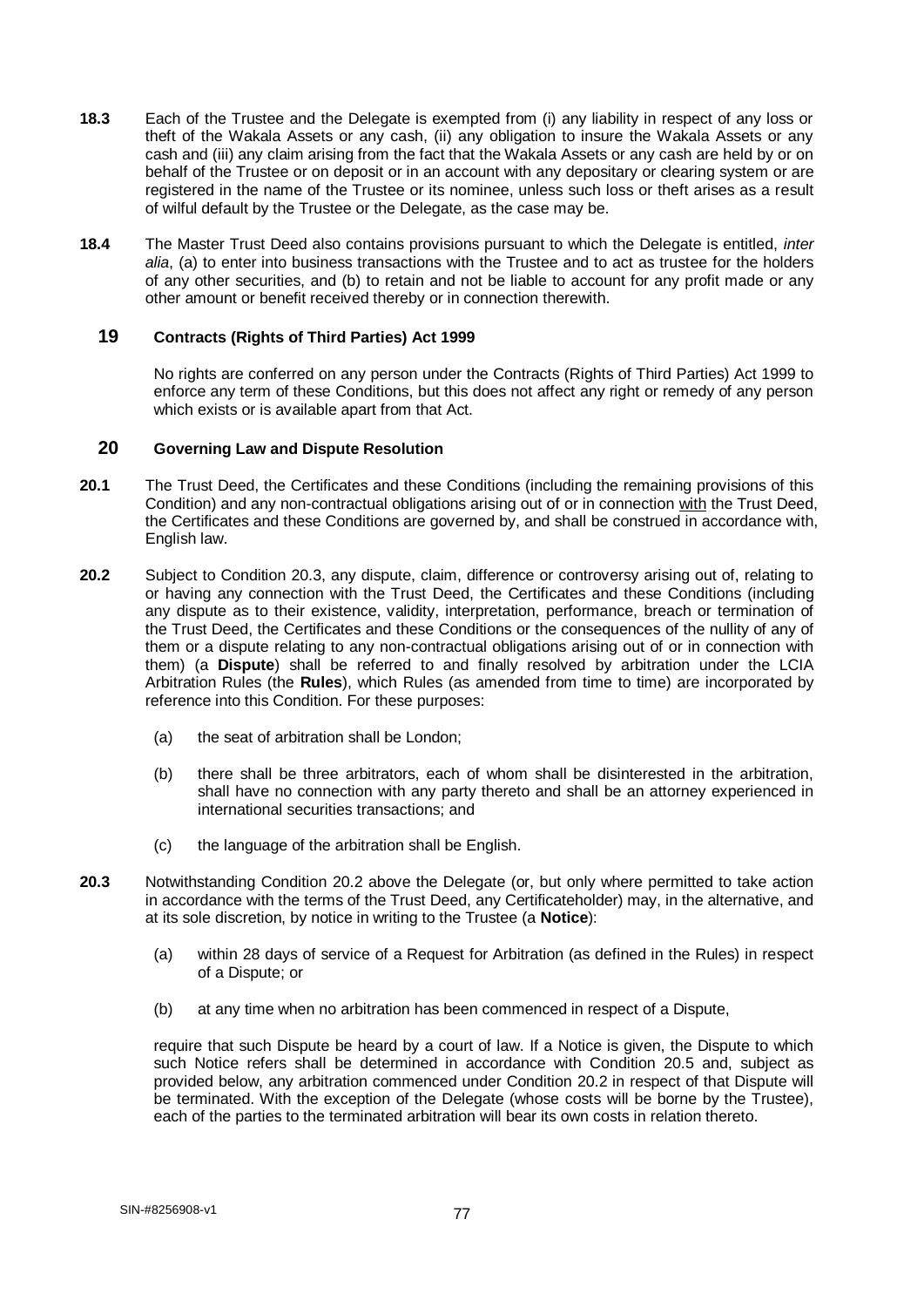- **20.4** If a Notice is given after service of any Request for Arbitration in respect of any Dispute, the Trustee must promptly give notice to the LCIA Court and to any Tribunal (each as defined in the Rules) already appointed in relation to the Dispute that such Dispute will be settled by the courts. Upon receipt of such notice by the LCIA Court, the arbitration and any appointment of any arbitrator in relation to such Dispute will immediately terminate. Any such arbitrator will be deemed to be *functus officio*. The termination is without prejudice to:
	- (a) the validity of any act done or order made by that arbitrator or by the court in support of that arbitration before his appointment is terminated;
	- (b) his entitlement to be paid his proper fees and disbursements; and
	- (c) the date when any claim or defence was raised for the purpose of applying any limitation bar or any similar rule or provision.
- **20.5** In the event that a Notice is issued in respect of a Dispute, the following provisions shall apply:
	- (a) subject to Condition 20.5(c) below, the courts of England shall have exclusive jurisdiction to settle such Dispute and the Trustee submits to the exclusive jurisdiction of such courts;
	- (b) the Trustee agrees that the courts of England are the most appropriate and convenient courts to settle such Dispute and, accordingly, that it will not argue to the contrary;
	- (c) this Condition 20.5 is for the benefit of the Delegate and the Certificateholders only. As a result, and notwithstanding Condition 20.5(a), the Delegate and any Certificateholder (where permitted so to do) may take proceedings relating to a Dispute (**Proceedings**) in any other courts with jurisdiction. To the extent allowed by law, the Delegate and the Certificateholders may take concurrent Proceedings in any number of jurisdictions.
- **20.6** In the Trust Deed, the Trustee has appointed Apex Fund Services (UK) Ltd at its registered office at Veritas House, 125 Finsbury Pavement, London EC2A 1NQ, United Kingdom as its agent for service of process. The Trustee has undertaken that, in the event of Apex Fund Services (UK) Ltd, ceasing so to act or ceasing to be registered in England, it will appoint another person approved by the Delegate as its agent for service of process in England in respect of any Proceedings or Disputes. Nothing herein shall affect the right to serve proceedings in any matter permitted by law.
- **20.7** Each of the Trustee and the Delegate has agreed in the Trust Deed that, if any arbitration is commenced in relation to a Dispute and/or any Proceedings are brought by or on behalf of a party under the Trust Deed, it will:
	- (a) not claim interest under, or in connection with, such arbitration and/or Proceedings; and
	- (b) to the fullest extent permitted by law, waive all and any entitlement it may have to interest awarded in its favour by any arbitrator as a result of such arbitration and/or by a court as a result of such Proceedings.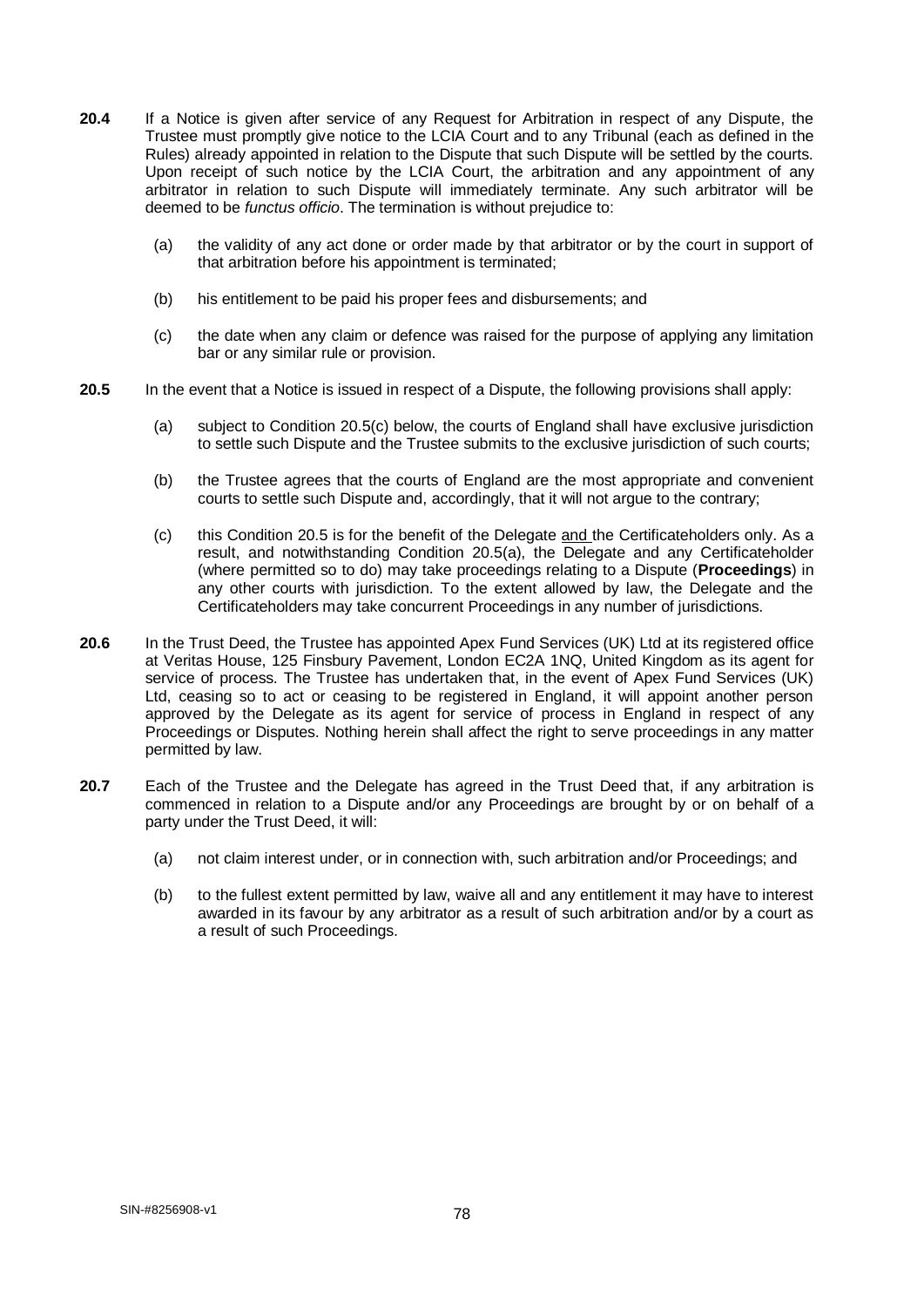### **DESCRIPTION OF THE TRUSTEE**

### **General**

The Trustee was incorporated in the DIFC on 25 September 2013 as a special purpose company under the Companies Law, DIFC Law No. 3 of 2006 and the Special Purpose Company Regulations under the name Gold Reserve Sukuk Limited and with registered number 1463. The registered office of the Trustee is c/o Maples Fund Services (Middle East) Limited, Office 616, 6th Floor, Liberty House, Dubai International Financial Centre, P.O. Box 506734, Dubai, UAE and its telephone number is +971 (0) 4 511 4200.

The authorised share capital of the Trustee is U.S.\$300 divided into 300 ordinary shares of U.S.\$1 nominal value each, 300 of which have been fully paid up and issued. All of the issued shares (the **Shares**) are fully-paid and are held by MaplesFS Limited as share trustee (the **Share Trustee**) under the terms of a trust deed (the **Share Trust Deed**) dated 29 April 2014 under which the Share Trustee holds the Shares in trust until the Termination Date (as defined in the Share Trust Deed). Prior to the Termination Date, the trust is an accumulation trust, but the Share Trustee has the power to benefit Qualified Charities (as defined in the Share Trust Deed). It is not anticipated that any distribution will be made whilst any Certificate is outstanding. Following the Termination Date, the Share Trustee will wind up the trust and make a final distribution to charity. The Share Trustee has no beneficial interest in, and derives no benefit (other than its fee for acting as Share Trustee) from, its holding of the Shares.

### **Corporate structure of the Trustee**



#### **Business of the Trustee**

The Trustee has no prior operating history or prior business and will not have any substantial liabilities other than in connection with the Certificates to be issued under the Programme. The Certificates are the obligations of the Trustee alone and not the Share Trustee.

The objects for which the Trustee is established are set out in clause 4 of its Memorandum of Association as registered or adopted on 25 September 2013 as amended and restated on 13 March 2014. These are limited to exempt activities under the Special Purpose Company Regulations relating to the DIFC Companies Law No. 2 of 2009 as amended (the **SPC Regulations**) (**Exempt Activities**).

Specifically, the objects of the Trustee are: the acquisition, holding and disposal of any asset for the purpose of a transaction under the SPC Regulations (a **Transaction**); obtaining of any type of financing and granting of any type of security interest over its assets, providing of any indemnity or similar support for the benefit of its shareholders or any subsidiaries, entering into hedging arrangements in relation to a Transaction; financing of the company's initiators or other special purpose companies; acting as a trustee or agent for any participant in a Transaction; any other activity approved in writing by the Registrar of Companies of the DIFC; and any ancillary activities related to the above.

The Trustee is prohibited from undertaking any activities other than Exempt Activities, in particular any financial services, unless authorised to do so.

### **Financial Statements**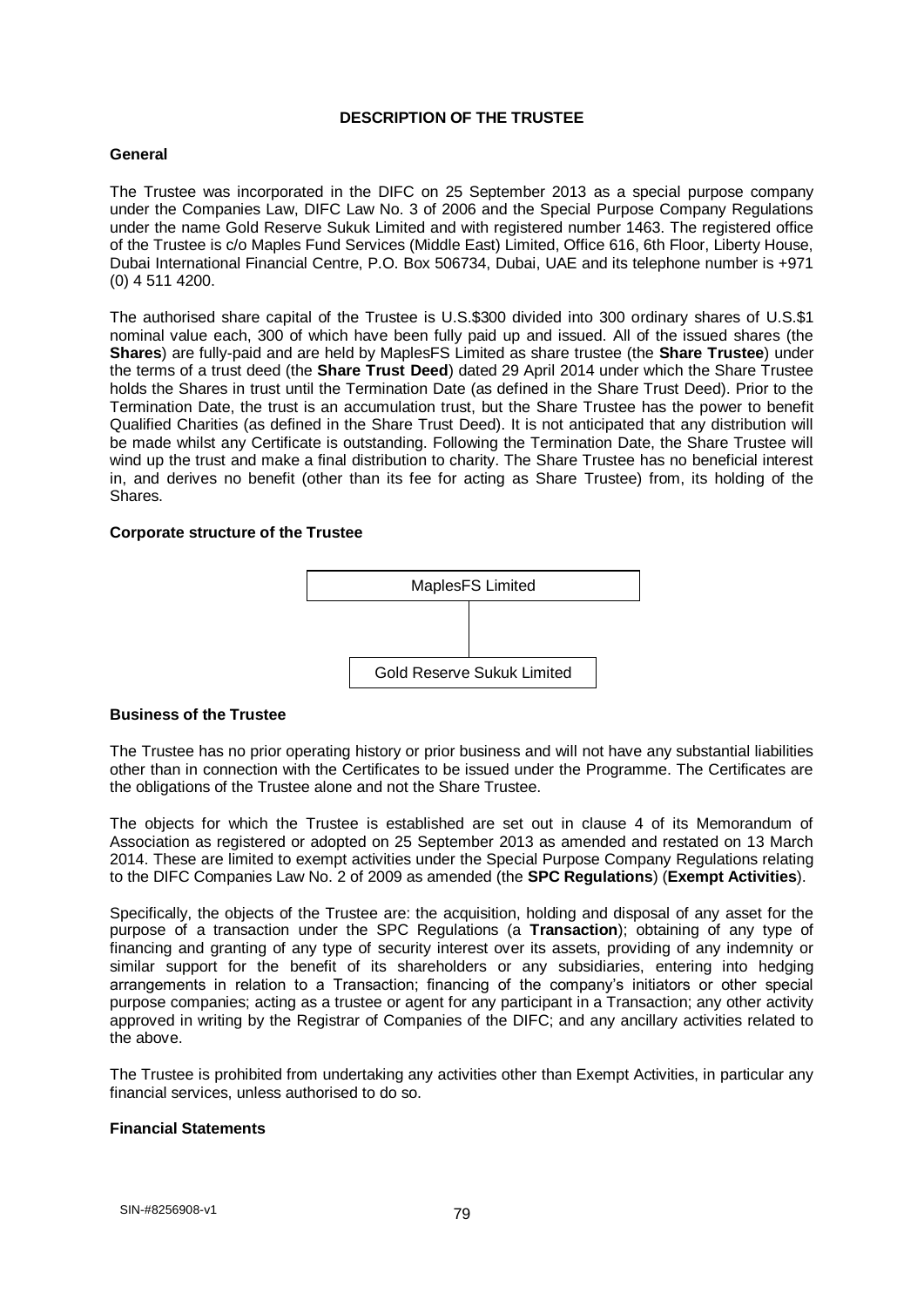Since the date of its incorporation, no financial statements of the Trustee have been prepared. The Trustee is not required by DIFC law to publish audited financial statements. However, the Trustee anticipates that it will commence publishing financial statements following its financial year end on 31 December 2016. Such financial statements are to be prepared in accordance with International Financial Reporting Standards and audited in accordance with International Auditing and Assurance Standards.

There has been no material or significant change in the financial position of the Trustee since it was incorporated until the date of this Prospectus and there have been no material events relevant to the insolvency of the Trustee.

#### **Directors of the Trustee**

The Directors of the Trustee are as follows:

| Name:                | Principal occupation outside of the Trustee:                                           |
|----------------------|----------------------------------------------------------------------------------------|
| <b>Andrew Millar</b> | Regional Head of Fiduciary, Middle East,<br>Maples Fund Services (Middle East) Limited |
| Aaron Bennett        | Vice President, Maples Fund Services (Middle<br>East) Limited                          |

The business address of Andrew Millar and Aaron Bennett is c/o Maples Fund Services (Middle East) Limited, Office 616, 6th Floor, Liberty House, Dubai International Financial Centre, P.O. Box 506734, Dubai, UAE.

There are no conflicts of interest between the private interests or other duties of the Directors listed above and their duties to the Trustee. The directors are Connected Persons for the purposes of Chapter 4 of the Market Rules of the DFSA. They do not have different voting rights and they are not shareholders of the Trustee.

As a matter of DIFC law, each director is under a duty to act honestly and in good faith with a view to the best interests of the Trustee, regardless of any other directorships he or she may hold.

Pursuant to the Trustee's articles of association, the directors shall not be employed by the Trustee and shall not receive any remuneration but shall receive payment of all expenses incurred in association with the carrying out of their duties as directors. A director may not vote at a meeting of directors on any resolution concerning a matter in which he has a direct or indirect conflict of interest.

The Trustee may appoint or remove a director by ordinary resolution passed in writing or at a general meeting of shareholders convened and held in accordance with the articles of association. A director may resign by notice to the Trustee and may be removed automatically if he does not attend, without permission, three successive meetings of the board of directors. The directors may appoint a director to fill a vacancy, but subject to re-appointment of such director at the next general meeting.

The objects of the Trustee in its articles of association include the power to obtain any type of financing, grant any type of security interest over its assets, to act as trustee and any ancillary activities to such powers.

### **The Trustee Administrator**

Maples Fund Services (Middle East) Limited also acts as the administrator of the Trustee (in such capacity, the **Trustee Administrator**). The office of the Trustee Administrator serves as the general business office of the Trustee. Through the office, and pursuant to the terms of the Corporate Services Agreement, the Trustee Administrator will perform in the DIFC, the UAE and/or or such other jurisdiction as may be agreed by the parties from time to time various clerical, administrative and other services until termination of the Corporate Services Agreement.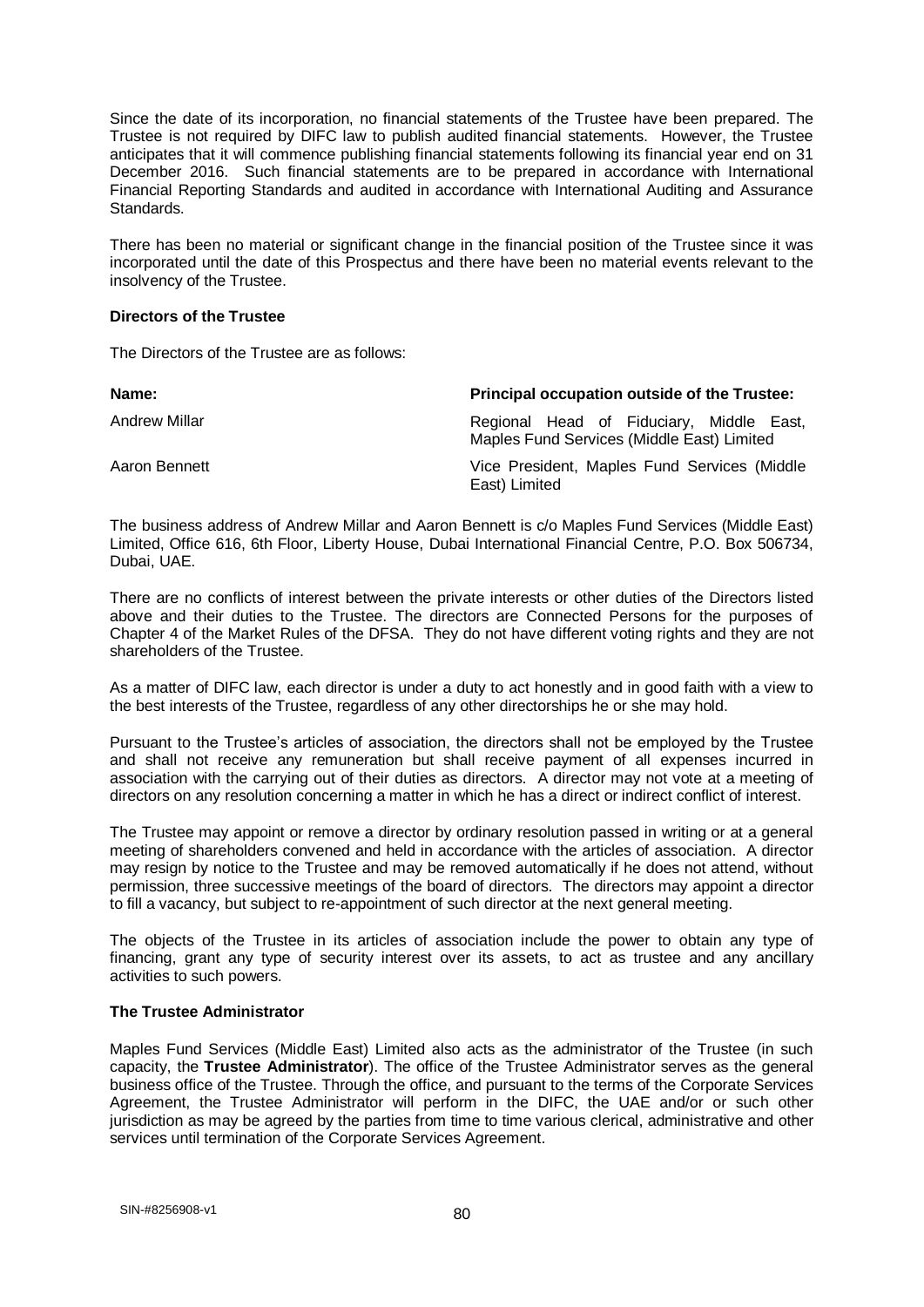The Trustee and the Trustee Administrator have also entered into a registered office agreement (the **Registered Office Agreement**) for the provision of registered office facilities to the Trustee.

In consideration of the foregoing, the Trustee Administrator receives various fees payable by the Trustee at rates agreed upon from time to time, plus expenses. The terms of the Corporate Services Agreement and the Registered Office Agreement provide that either the Trustee or the Trustee Administrator may terminate such agreements upon the occurrence of certain stated events, including any breach by the other party of its obligations under such agreements. In addition, the Corporate Services Agreement and the Registered Office Agreement provide that either party shall be entitled to terminate such agreements by giving at least three months' notice in writing to the other party.

The Trustee Administrator will be subject to the overview of the Trustee's board of directors.

The Trustee Administrator's principal office is Office 616, 6th Floor, Liberty House, Dubai International Financial Centre, P.O. Box 506734, Dubai, UAE.

The Directors of the Trustee are all employees or officers of the Trustee Administrator. The Trustee has no employees or key persons and is not expected to have any employees or key persons in the future.

#### **Internal controls**

The directors of the Trustee are responsible for reviewing the effectiveness of its internal controls on an annual basis. This is part of an on-going process to identify, evaluate and manage risk in relation to the Trustee and is regularly reviewed by the Lead Arranger. The Trustee is the Reporting Entity for the purposes of Part 4 of the Markets Law (DIFC Law No.1 of 2012) and Markets Rules of the DFSA. The Trustee has appointed Apex Fund Services (Dubai) Limited (Apex Fund Services) to provide certain administrative services to the Trustee such as bookkeeping, accounting and conducting periodic reporting to the DFSA.

The Trustee has in place systems and controls to ensure adherence with the disclosure requirements of the Market Rules, including mechanisms to monitor compliance with the requirements relating to Connected Persons, Restricted Persons, Related Party or Related Party Transactions and control of Inside Information (all as defined in the Market Rules).

#### **Legal proceedings**

The Trustee is not and has not been involved in any governmental, legal or arbitration proceedings (including any such proceedings which are pending or threatened of which the Trustee is aware) since the date it was incorporated which may have, or have had, a significant impact on the Trustee's financial position or profitability.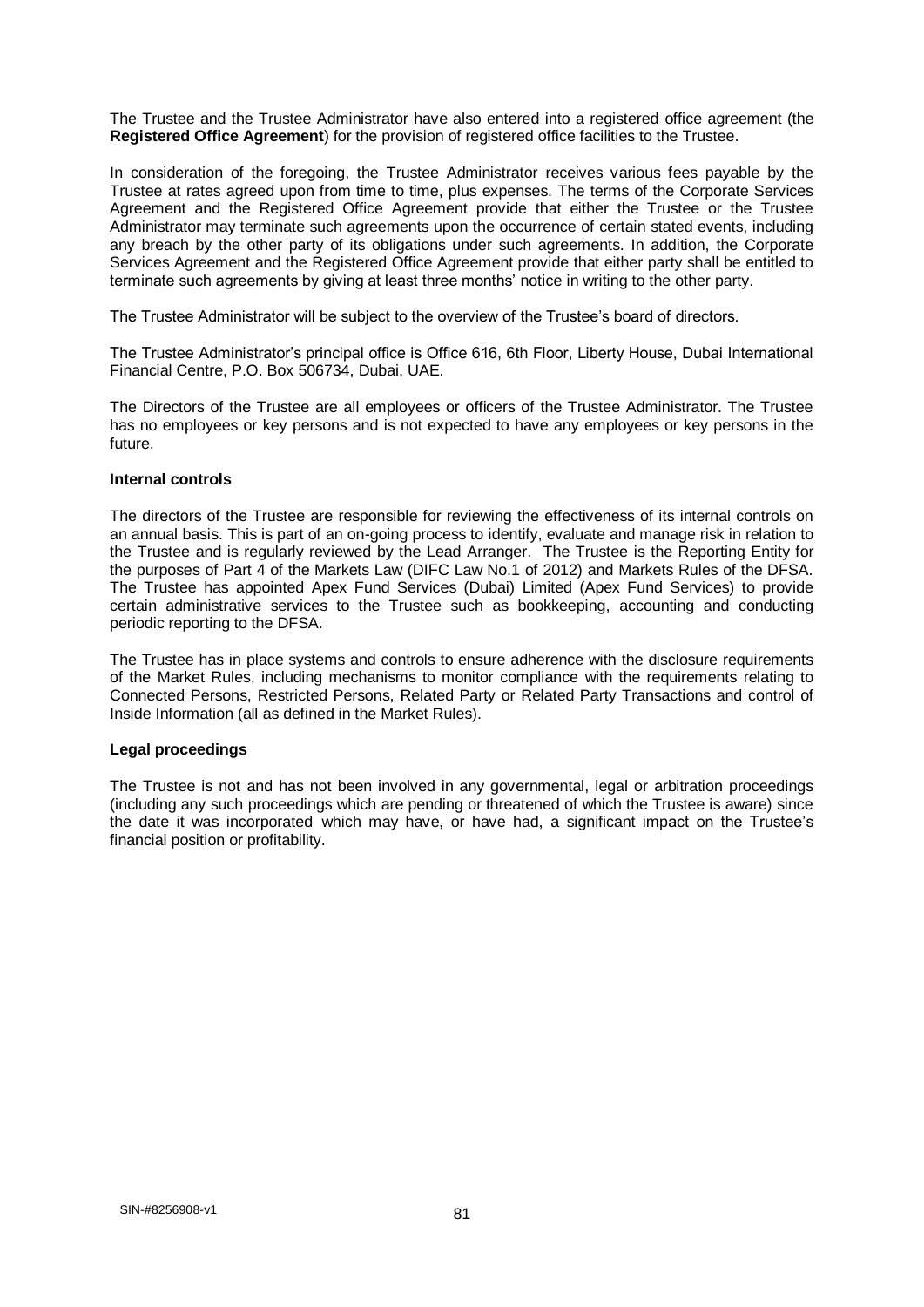### **DESCRIPTION OF THE LEAD ARRANGER**

### **General**

The Lead Arranger was incorporated as an exempted company in the Cayman Islands on 9 May 2014 under the name Konooz Capital Limited. The registered office of the Lead Arranger is Codan Trust Company (Cayman) Limited, Cricket Square, Hutchins Drive, PO Box 2681, Grand Cayman, KY1- 1111, Cayman Islands and its telephone number is +971 4 438 9221. It is independent from and does not control the Trustee.

The authorised share capital of the Lead Arranger is U.S.\$50,000 divided into 5,000,000 ordinary shares of U.S.\$0.01 nominal value each, 100 of which have been issued. The issued shares are fullypaid and are held by Leopard International Holding Ltd. (51 shares) and Vision Up Ltd (49 shares).

### **Corporate structure of the Lead Arranger**



#### **Business of the Lead Arranger**

The Lead Arranger has no prior operating history or prior business.

The objects for which the Lead Arranger is established are unrestricted, as set out in clause 3 of its Memorandum of Association as registered or adopted on 9 May 2014.

#### **Directors of the Lead Arranger**

The Directors of the Lead Arranger are as follows:

| Name:              | Principal occupation other than director of<br>the Lead Arranger: |
|--------------------|-------------------------------------------------------------------|
| Nabil Daoud Mourad | Employee and/or officer and/or director of                        |

```
82 SIN-#8256908-v1
```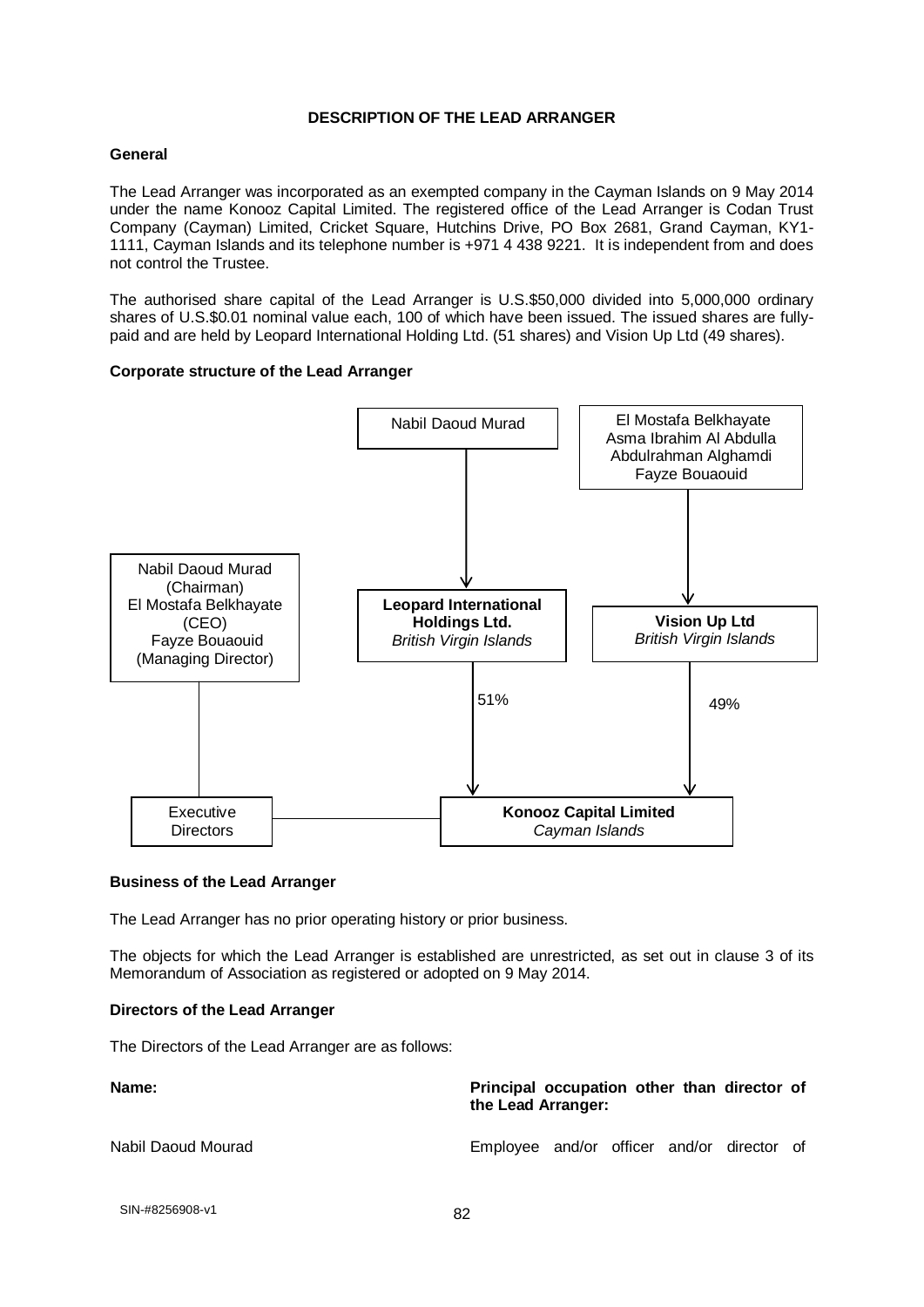|                        | Leopard international Holding Ltd                                                     |
|------------------------|---------------------------------------------------------------------------------------|
| El Mostafa Bel Khayate | Employee and/or officer and/or director of<br>Belkhayate Finance SA and Vision Up Ltd |
| Fayze Bouaouid         | Employee and/or officer and/or director of<br>Belkhayate Finance SA and Vision Up Ltd |

Leopard International Holding Ltd

The business address of Nabil Daoud Mourad, El Mostafa Belkhayate and Fayze Bouaouid is Codan Trust Company (Cayman) Limited, Cricket Square, Hutchins Drive, PO Box 2681, Grand Cayman, KY1-1111, Cayman Islands.

There are no conflicts of interest between the private interests or other duties of the directors listed above and their duties to the Lead Arranger or the obligations which the Lead Arranger has undertaken in the Transaction Documents to which it is a party.

#### **Shareholders**

The shareholders of the Lead Arranger are Leopard International Holding Ltd and Vision Up Ltd, both of which are incorporated in the British Virgin Islands.

#### **Registered Office Agreement**

The Lead Arranger and Codan Trust Company (Cayman) Limited will also enter into a registered office agreement (the **Konooz Registered Office Agreement**) for the provision of registered office facilities to the Lead Arranger.

In consideration of the foregoing, Codan Trust Company (Cayman) Limited will receive various fees payable by the Lead Arranger at rates agreed upon from time to time, plus expenses. The terms of the Konooz Registered Office Agreement provide that either the Lead Arranger may terminate the Konooz Registered Office Agreement upon the occurrence of certain stated events, including any breach by the other party of its obligations under the Konooz Registered Office Agreement. In addition, the Konooz Registered Office Agreement provides that either party shall be entitled to terminate such agreements by giving at least three months' notice in writing to the other party.

The principal office of the Lead Arranger's administrator is Codan Trust Company (Cayman) Limited, Cricket Square, Hutchins Drive, PO Box 2681, Grand Cayman, KY1-1111, Cayman Islands.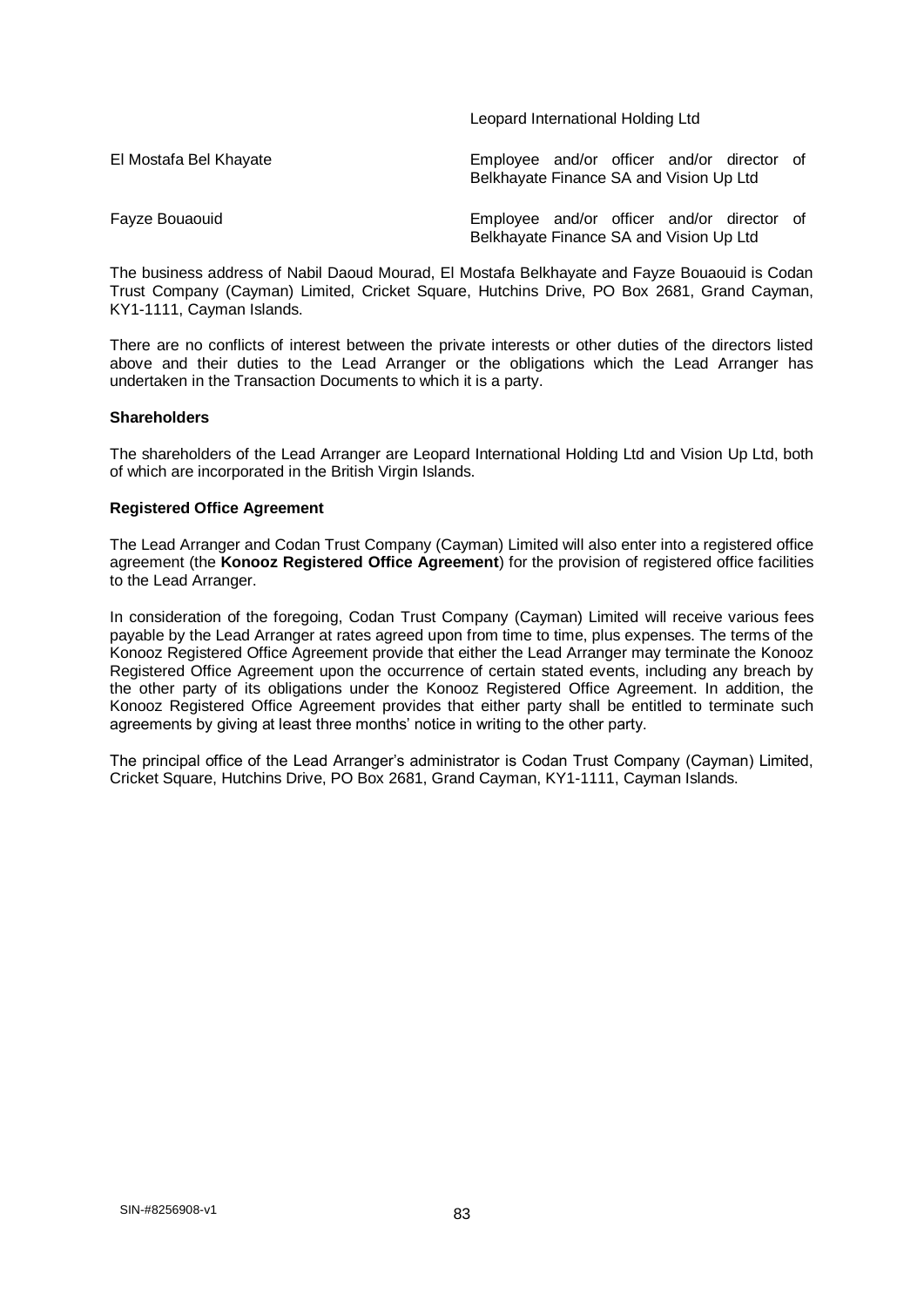### **DESCRIPTION OF THE SERVICE PROVIDERS**

#### **GENERAL**

The Trustee has appointed certain professional Service Providers to undertake various activities with respect to the Programme and such Service Providers are briefly described below. Each Service Provider is independent from the Trustee and the Lead Arranger and does not have a current or potential conflict of interest with respect to its activities with respect to the Programme. A number of factors were taken into account when selecting the Service Providers, including their experience, reputation in the international market and financial standing.

### **Delegate, Principal Paying Agent, Transfer Agent and Administration Agent**

Citibank, N.A., London Branch is the London branch of Citibank, N.A. It has advised the Trustee that it is a leading provider of global debt services which supports the issuance and payment process for issuers of medium-term notes and bonds. Citibank, N.A., London Branch is authorised by the Prudential Regulation Authority (the **PRA**) and regulated by the Financial Conduct Authority (**FCA**) and the PRA. Citibank, N.A. is a division of, and is ultimately owned by, Citigroup Inc, a global financial services business.

### **Registrar**

Citigroup Global Markets Deutschland AG is Citigroup Inc's German corporate and investment bank. It has advised the Trustee that it offers services to companies, institutional investors and government agencies, and its transaction services business provides support for local and global payment transactions, liquidity and treasury management, trade financing, securities settlement and custody. It is regulated by the FCA and PRA.

### **DMCC**

The Dubai Multi Commodities Centre has advised the Trustee that it was established in 2002 by His Highness Sheikh Mohammed Bin Rashid Al Maktoum, Prime Minister and Vice President of the UAE, with the purpose of stimulating trade flows through the UAE by providing the physical, market and financial infrastructure required. It is the free zone authority for the DMCC Free Zone located in Jumeirah Lakes Towers, Dubai, UAE, which comprises freehold property and trade networking platforms as well as industry including secure vaults and purpose-built storage facilities.

The DMCC is recognised as the largest free zone in the UAE. It regulates, promotes and facilitates trade across a range of sectors including gold, diamonds, pearls, precious metals and tea. The DMCC has established infrastructure and services to support the international precious metal trade, by integrating the refining, manufacturing and trading of gold and precious metals.

#### *DMCC Tradeflow*

The DMCC has advised the Trustee that the DMCC Tradeflow system was launched in 2012 as an enhanced version of the Dubai Commodities Receipt system, which allowed storage operators the ability to issue electronic warehouse receipts on behalf of commodity owners with stored goods.

DMCC Tradeflow is a system of documenting title to assets in the form of Tradeflow Warrants. These are electronic documents of title issued by warehouse operators, providing evidence that specified commodities of a stated quantity and quality are being stored at a DMCC approved location. The warehouse operator warrants to hold the stored commodity by way of safe custody. Legal title to the goods remains with the holder of the warrant, as registered on the DMCC Tradeflow Central Registry, a secure online database.

#### **The Storage Operator**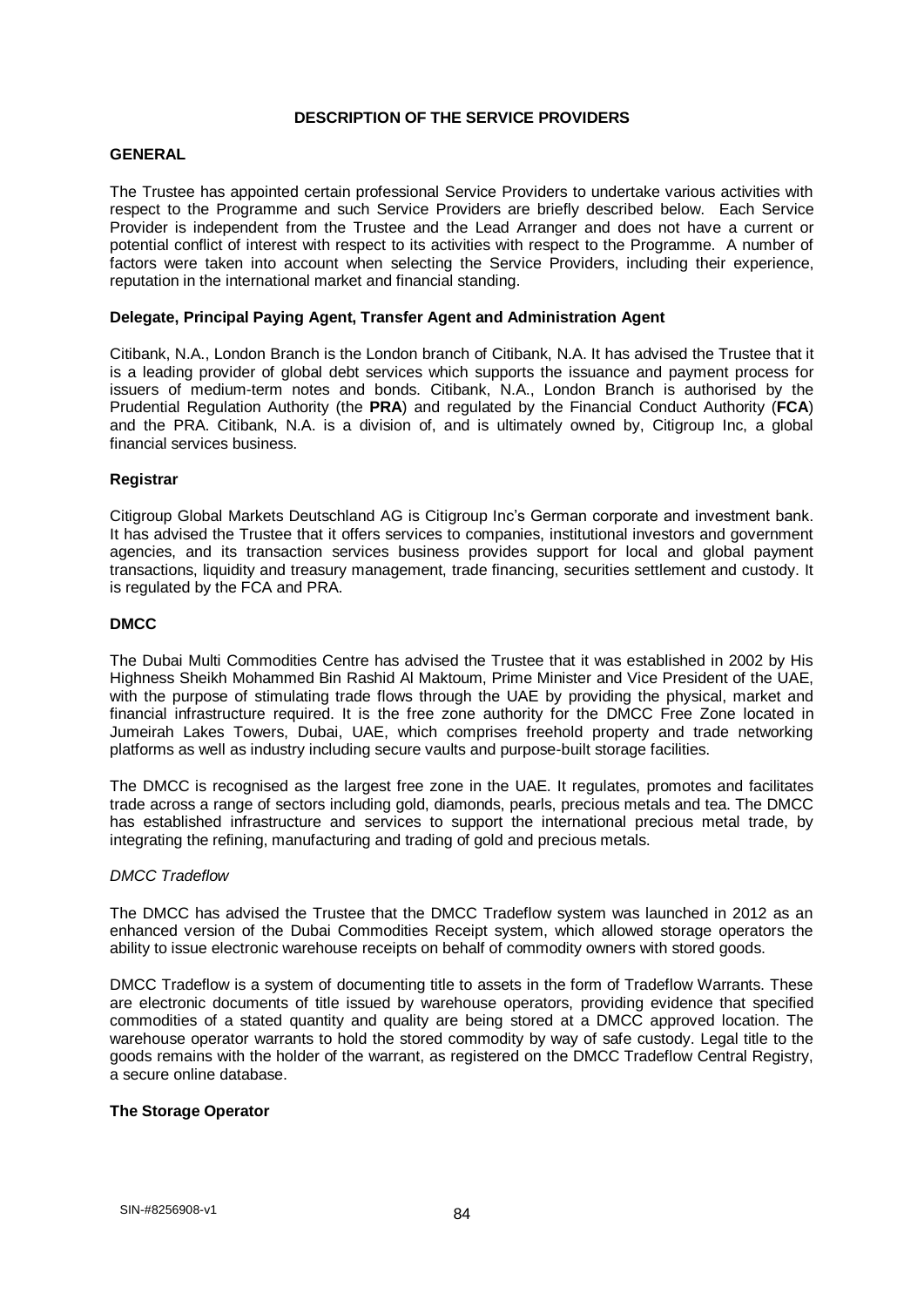The DMCC has advised the Trustee that it appoints storage operators to operate its secure storage facilities. Brink's Global Services FZE-DMCC was appointed as the operator of the Almas Vault when the vault entered operations in April 2009. It is a registered member of the DMCC and provides worldwide secure transportation, storage and logistics management services for gold and other valuables.

The Almas Vault is protected around the clock by dedicated operational security and surveillance teams and has a direct link to the Dubai police control room.

#### **The Trustee Administrator**

Maples Fund Services (Middle East) Limited has advised the Trustee that it was incorporated under the laws of the DIFC in 2008 and is regulated by the DFSA. It provides a comprehensive range of accounting, administration, corporate, fiduciary and registrar and transfer agency services to traditional open and closed ended investment funds, hedge funds, capital market structures and private equity vehicles.

#### **Apex Fund Services**

The Trustee has appointed Apex Fund Services to provide certain administrative services to the Trustee such as bookkeeping, accounting and conducting periodic reporting to the DFSA. The Apex Group provides specialist fund administration, share registrar, corporate secretarial services and directors to funds and collective investment schemes.

#### **Anti-money laundering processes of certain Service Providers**

If a Certificateholder opts for physical delivery of Gold Bars on redemption, delivery will only take place if the Certificateholder has become a member of the DMCC. The DMCC has certain processes in place to mitigate the risk that a person engaged in illicit activities will be able to open an account with it.

The DMCC has informed the Trustee that the Compliance department of the DMCC is committed to ensuring that DMCC maintains an appropriate level of due diligence to prevent illicit activities that could abuse DMCC's facilities and harm its reputation and image, including money laundering, financing terrorism, fraud and theft. The Trustee has been informed that DMCC carries out know your customer checks, obtaining documentation and appropriate information to review applications made by people and companies wishing to become a member of the DMCC. The DMCC conducts screening to make sure that the applicant is not included in any blacklist or official sanctions lists of any government, department or law enforcement agency and conducts background checks and professional track record checking to make sure that there is a consistency between the applicant's know your customer documentation and the proposed business. In addition, the DMCC carries out a risk assessment to document the outcome of all the aforementioned exercises and to express final risk assessment and risk grading. The risk assessment process classifies the applicants into three risk categories: normal, medium and high. Applicants classified as high risk are subject to enhanced due diligence during both the approval and monitoring process and applications with respect to such persons are submitted to the DMCC's Membership and Compliance Committee for approval or rejection.

As a reputable provider of international financial services, the Trustee understands that the Delegate and the Agents have in place anti-money laundering policies which help them to comply with all applicable local and international laws. In addition, under the Conditions, no Agent will process any payment to a Certificateholder until it has completed to its satisfaction all checks, including those relating to OFAC, which it, in its absolute discretion, deems necessary in relation to such Certificateholder.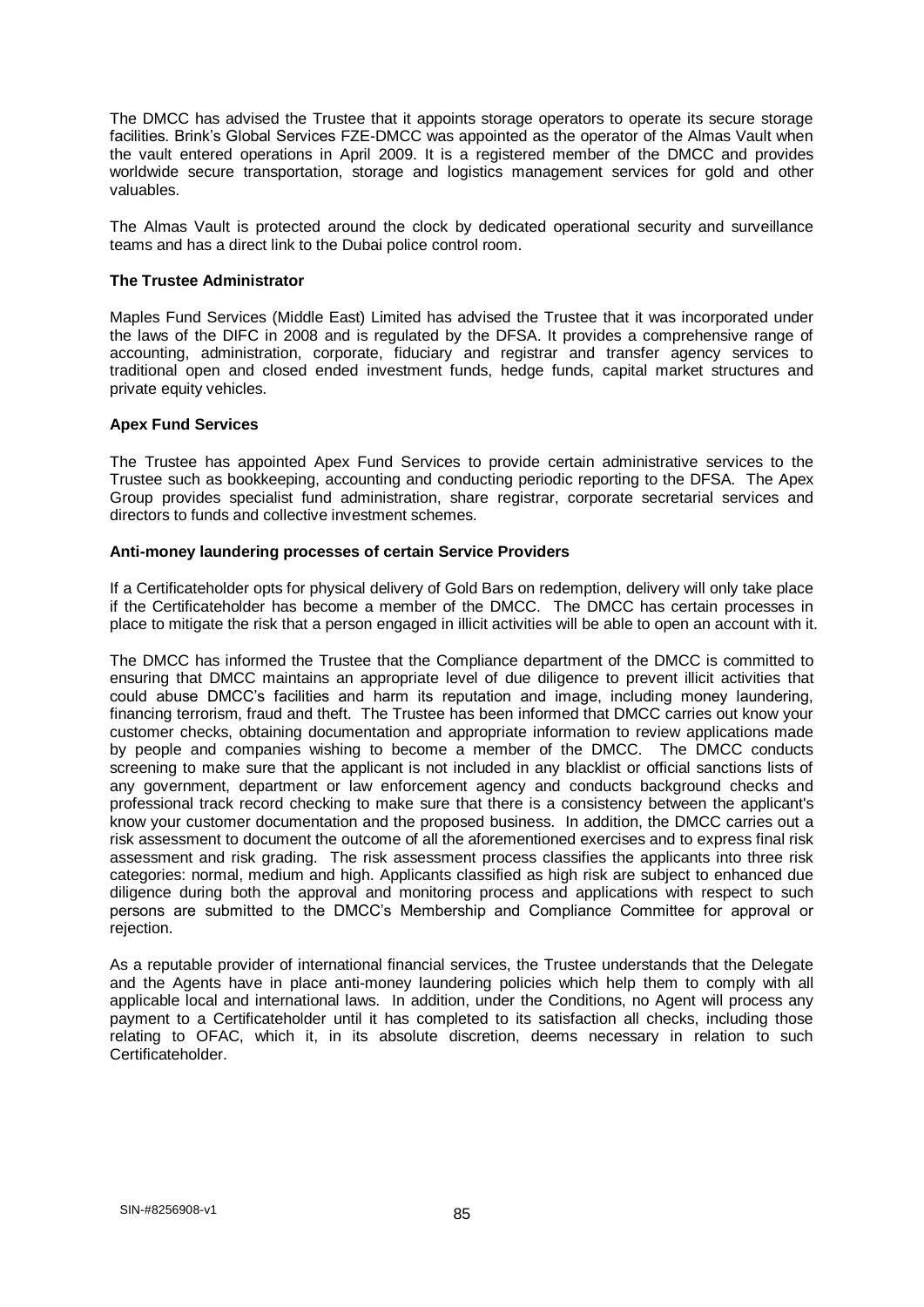### **CLEARING SYSTEMS**

*The information set out below is subject to any change in or reinterpretation of the rules, regulations and procedures of the Clearing Systems currently in effect. The information in this section concerning the Clearing Systems has been obtained from sources that the Trustee believes to be reliable, but none of the Trustee, the Arrangers, any Dealer, the Delegate or the Agents takes any responsibility for the accuracy thereof. Investors wishing to use the facilities of any of the Clearing Systems are advised to confirm the continued applicability of the rules, regulations and procedures of the relevant Clearing System. None of the Trustee, the Arrangers, any Dealer, the Delegate or the Agents will have any responsibility or liability for any aspect of the records relating to, or payments made on account of, beneficial ownership interests in the Certificates held through the facilities of any Clearing System or for maintaining, supervising or reviewing any records relating to, or payments made on account of, such beneficial ownership interests.*

*The relevant Pricing Supplement will specify the Clearing System(s) applicable for each Series.*

#### **Nasdaq Dubai Central Securities Depository**

Certificates represented by a Global Certificate that are admitted to trading on Nasdaq Dubai's market are held, on behalf of the Certificateholders, in the Nasdaq Dubai CSD. The Trustee may make applications to Nasdaq Dubai CSD for acceptance in their respective book-entry systems in respect of the Certificates to be represented by a Global Certificate. Each Global Certificate deposited with Nasdaq Dubai CSD will, where applicable, have an ISIN and/or a Common Code.

If Certificates of a Series are to be issued in global form, the relevant Series will initially be in the form of a Global Certificate. Definitive Certificates evidencing holdings of Certificates will be issued in exchange for interests in a Global Certificate only in limited circumstances.

Any Global Certificate will be deposited with on or about the Issue Date with, and registered in the name of, Nasdaq Dubai Guardian Limited which will act as bare nominee on behalf of Nasdaq Dubai CSD. Provided that they have an investor identification number in Nasdaq Dubai CSD, Certificateholders with an interest in a Global Certificate will be able to trade and hold the Certificates on Nasdaq Dubai CSD through CSD Custodians. Certificateholders with an interest in a Global Certificate with accounts at ICSDs will be able to hold these Certificates in their Euroclear or Clearstream, Luxembourg account through links between Nasdaq Dubai CSD and such ICSDs.

#### **Euroclear and Clearstream, Luxembourg**

Euroclear and Clearstream, Luxembourg have advised the Trustee that each holds securities for its customers and facilitates the clearance and settlement of securities transactions by electronic bookentry transfer between their respective account holders. Euroclear and Clearstream, Luxembourg provide various services including safekeeping, administration, clearance and settlement of internationally traded securities and securities lending and borrowing. Euroclear and Clearstream, Luxembourg also deal with domestic securities markets in several countries through established depository and custodial relationships. Euroclear and Clearstream, Luxembourg have established an electronic bridge between their two systems across which their respective participants may settle trades with each other.

Euroclear and Clearstream, Luxembourg customers are world-wide financial institutions, including underwriters, securities brokers and dealers, banks, trust companies and clearing corporations. Indirect access to Euroclear and Clearstream, Luxembourg is available to other institutions that clear through or maintain a custodial relationship with an account holder of either system.

On redemption, any cash payments with respect to book-entry interests in the Certificates held through Euroclear or Clearstream, Luxembourg will be credited, to the extent received by the relevant paying agent, to the cash accounts of Euroclear or Clearstream, Luxembourg participants in accordance with the relevant system's rules and procedures.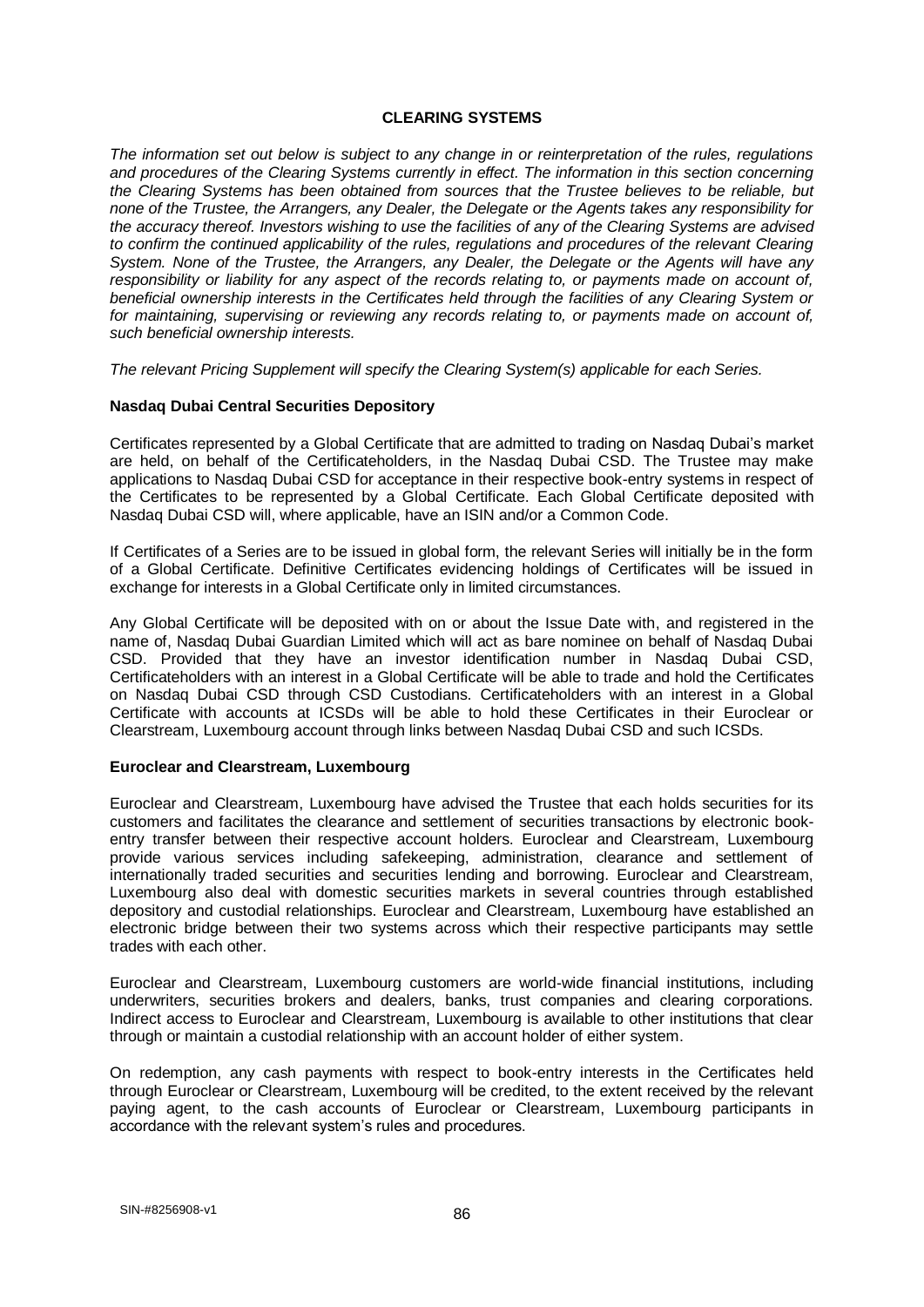#### **Transfers of Certificates Represented by Global Certificates**

Transfers of any interests in Certificates represented by a Global Certificate within Nasdaq Dubai CSD and between Nasdaq Dubai CSD and Euroclear and/or Clearstream, Luxembourg accountholders will be effected by the relevant Clearing System in accordance with its customary rules and operating procedures and through action taken by the Registrar, the Principal Paying Agent and any custodian with whom the relevant Global Certificates have been deposited. The laws in some States within the United States require that certain persons take physical delivery of securities in definitive form. Consequently, the ability to transfer Certificates represented by a Global Certificate to such persons may depend upon the ability to exchange such Certificates for definitive Certificates.

On or after the Issue Date for any Series, transfers of Certificates of such Series between accountholders in Nasdaq Dubai CSD, Clearstream, Luxembourg and Euroclear will generally have a settlement date 3 business days after the trade date (T+3). The customary arrangements for delivery versus payment will apply to such transfers.

The Clearing Systems have each published rules and operating procedures designed to facilitate transfers of beneficial interests in Global Certificates among CSD Custodians and accountholders of Nasdaq Dubai CSD, Clearstream, Luxembourg and Euroclear. However, they are under no obligation to perform or continue to perform such procedures, and such procedures may be discontinued or changed at any time. None of the Trustee, the Delegate, the Agents or any Dealer will be responsible for any performance by the Clearing Systems or their respective direct or indirect participants or accountholders of their respective obligations under the rules and procedures governing their operations and none of them will have any liability for any aspect of the records relating to or payments made on account of beneficial interests in the Certificate represented by Global Certificates or for maintaining, supervising or reviewing any records relating to such beneficial interests.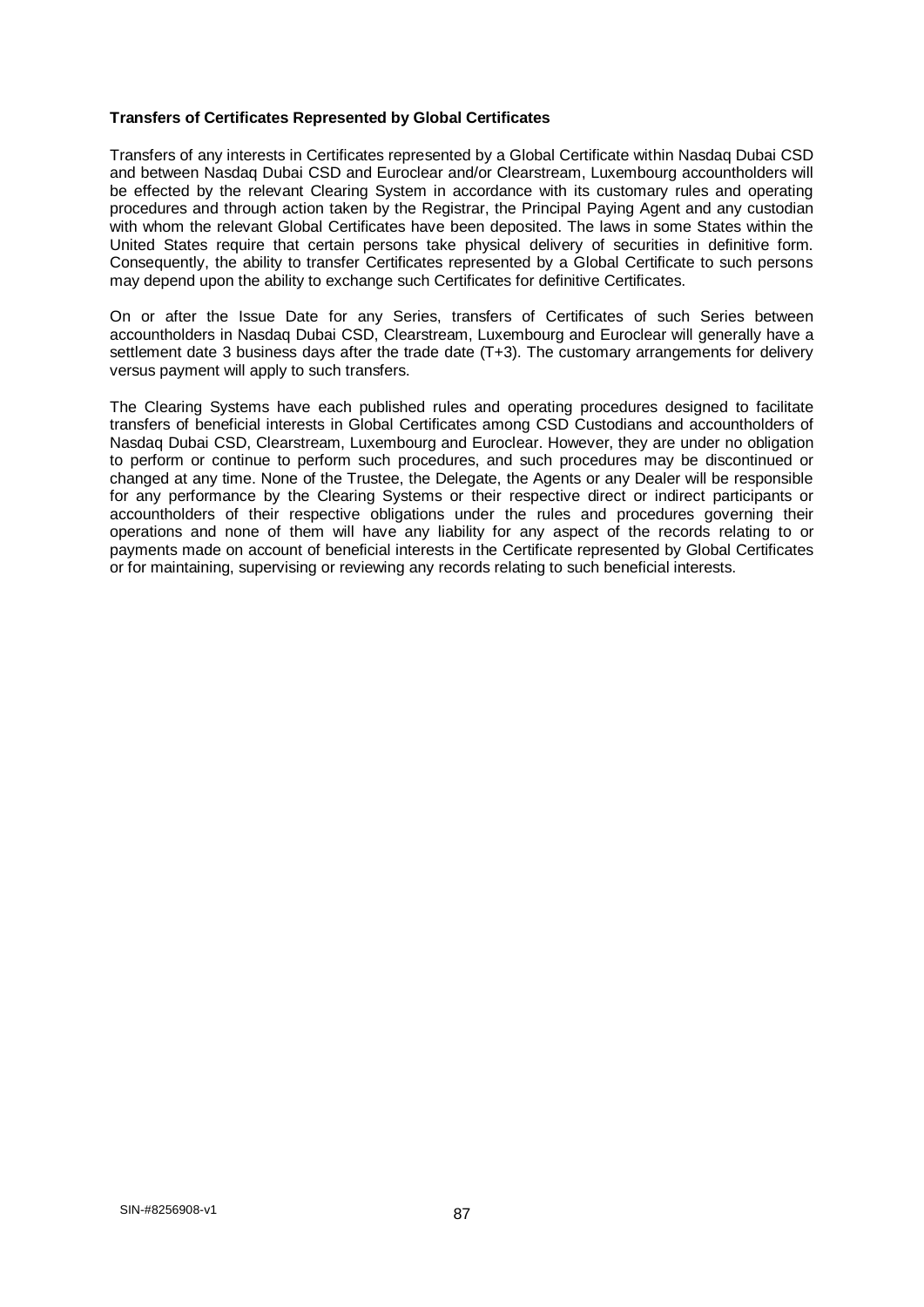#### **SUMMARY OF THE PRINCIPAL TRANSACTION DOCUMENTS**

The following is a summary of certain provisions of the principal Transaction Documents and is qualified in its entirety by reference to the detailed provisions of the principal Transaction Documents. Copies of the Transaction Documents will be available for inspection at the offices of the Principal Paying Agent (as defined in the Conditions).

#### **Purchase and Sale Agreement**

The applicable Pricing Supplement will specify the Prime Bullion Supplier which is used for the purchase of the Gold Bars with respect to that Series and certain details of the Purchase and Sale Agreement which the Trustee has executed with that Prime Bullion Supplier.

As at the date of this prospectus, the Trustee (in its capacities as Trustee and Wakeel) has entered into a Purchase and Sale Agreement dated 1 December 2014 with Emirates NBD Bank PJSC as Prime Bullion Supplier. The Purchase and Sale Agreement is governed by, and all non-contractual terms shall be construed in accordance with, English law.

The Trustee may enter into other Purchase and Sale Agreements with other Prime Bullion Suppliers on similar commercial terms from time to time.

Pursuant to the Purchase and Sale Agreement, the Trustee and the Prime Bullion Supplier will arrange the purchase and sale of Gold Bars in accordance with instructions scheduled to the Purchase and Sale Agreement.

#### **Trust Deed**

The Master Trust Deed was entered into on 1 December 2014 between the Trustee and the Delegate and is governed by, and all non-contractual terms shall be construed in accordance with, English law. A Supplemental Trust Deed between the same parties will be entered into on the Issue Date of each Series and will also be governed by English law.

Upon issue of the Global Certificate or definitive Certificates representing a Series, the Master Trust Deed and the relevant Supplemental Trust Deed shall together constitute the Trust declared by the Trustee in relation to such Series.

Each Trust Deed will specify that, on or after a relevant Dissolution Date, the rights of recourse in respect of the relevant Certificates shall be limited to the amounts from time to time available and comprising the Wakala Assets of that Series, subject to the priority of payments set out in the Conditions. The Certificateholders have no claim or recourse against the Trustee in respect of any amount which is or remains unsatisfied and any unsatisfied amounts will be extinguished.

Pursuant to the Trust Deed, the Trustee will, in relation to each Series, *inter alia*:

- (a) hold the relevant Wakala Assets on trust absolutely for the relevant Certificateholders *pro rata*  according to the Face Amount of Certificates held by each Certificateholder; and
- (b) act as trustee in respect of the relevant Wakala Assets and perform its duties in accordance with the provisions of the Trust Deed.

In the Master Trust Deed, the Trustee by way of security for the performance of all covenants, obligations and duties of the Trustee to the Certificateholders under the Conditions irrevocably and unconditionally appoints the Delegate to be its attorney and in its name and on its behalf to execute, deliver and perfect all documents and to exercise all the present and future trusts, powers, authorities and discretions (including but not limited to the authority to request instructions from any Certificateholders and the power to make any determinations to be made under each Trust Deed) vested in the Trustee by each Trust Deed that the Delegate may consider to be necessary or desirable in order to perform: (i) with effect from the date of the Master Trust Deed, the functions of the Delegate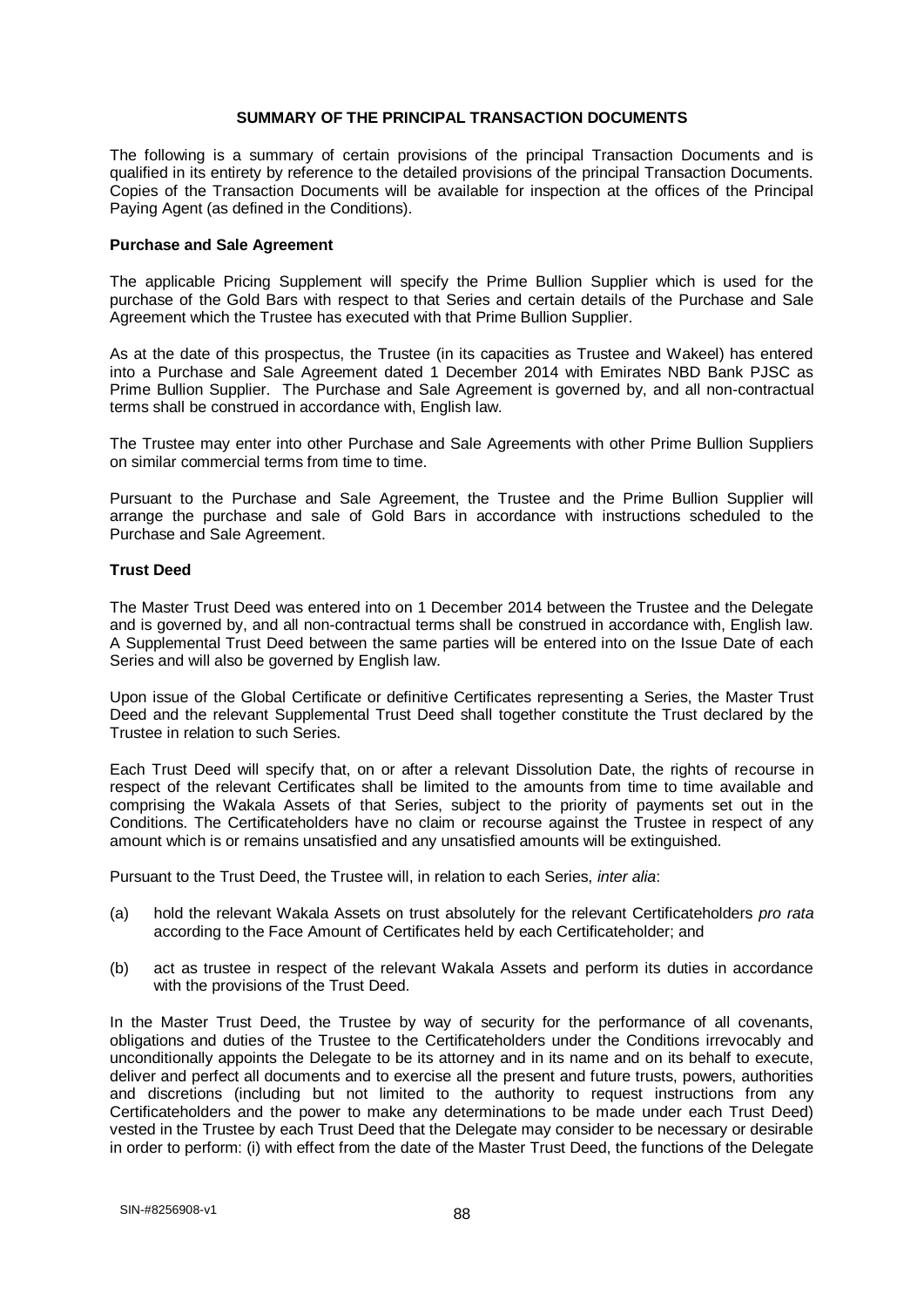set out in clause 13.1 of the Master Trust Deed (*Waiver and Amendments*) and any other functions specifically imposed on the Delegate in the Transaction Documents; and (ii) upon the occurrence of a Dissolution Event in respect of any Series and, subject to its being indemnified and/or secured and/or prefunded to its satisfaction, all functions of the Delegate and the Trustee set out in the Transaction Documents other than holding the Wakala Assets (provided that no obligations, duties, liabilities or covenants of the Trustee pursuant to the Master Trust Deed or any other Transaction Document will be imposed on the Delegate by virtue of such delegation). The appointment of such delegate by the Trustee is intended to be in the interests of the Certificateholders and will not affect the Trustee's continuing role and obligations as trustee.

### **Agency Agreement**

Under the Agency Agreement, the Trustee appoints the Principal Paying Agent, the Registrar, the Transfer Agent and the Administration Agent to act on its behalf, and following a Dissolution Event, on behalf of the Delegate, to undertake certain administrative activities with respect to the Certificates. Each Agent takes on a distinct role with respect to the Programme. Such activities include maintaining the Register with respect to the Certificates, assisting with issues, transfers and redemptions of the Certificates, arranging for the payment of Dissolution Amounts to be made to the Certificateholders.

The Agency Agreement is governed by, and all non-contractual terms shall be construed in accordance with, English law.

#### **Tradeflow Agreement**

The Tradeflow Agreement and the rules attached in the annexes thereto set out the services to be provided by the DMCC and the Storage Operator to the Trustee. The rules in the annexes include those governing the issuance and storage of the Tradeflow Warrants and the Gold Bars. The Trustee and the Storage Operator (the **Tradeflow Members**) sign up to the Tradeflow Agreement by way of an adherence letter. The Storage Operator has also executed a DMCC Tradeflow warehouse operation agreement with DMCC (the **Warehouse Agreement**). The Tradeflow Agreement and the Warehouse Agreement are governed by the laws of the Emirate of Dubai.

The Tradeflow Agreement sets out the terms on which participants may make use of some or all of the services of DMCC Tradeflow, a centralised internet based online commodities title receipt system for, inter alia, gold.

The services provided by the DMCC and the Storage Operator to the Trustee may be revoked if, inter alia, the Trustee commits a material breach of the Tradeflow Agreement. In addition, the Trustee may resign its membership in DMCC Tradeflow by written notice. If the Trustee's membership of DMCC Tradeflow is revoked or it resigns, no more Tradeflow Warrants may be issued to the Trustee.

The Storage Operator may have its membership revoked if, inter alia, it commits a material breach of the Tradeflow Agreement. In addition, the Storage Operator may also resign its membership by written notice. If the Storage Operator's membership of DMCC Tradeflow is revoked or it resigns, it will not be able to issue Tradeflow Warrants to the Trustee for any Gold Bars which the Trustee arranges for delivery to the Storage Operator thereafter.

Revocation or resignation of membership will not take effect with respect to the Trustee until all its Tradeflow Warrants have been cancelled or transferred to another member.

The services provided by the DMCC and the Storage Operator are conditional on the payment of all fees, compliance with conditions precedent, the DMCC approving the Trustee's use and involvement in its system and the Trustee supplying all information required by the DMCC.

The DMCC must use reasonable efforts to ensure that the Storage Operator complies in all respects with its undertakings set out in the Tradeflow Agreement and the Warehouse Agreement.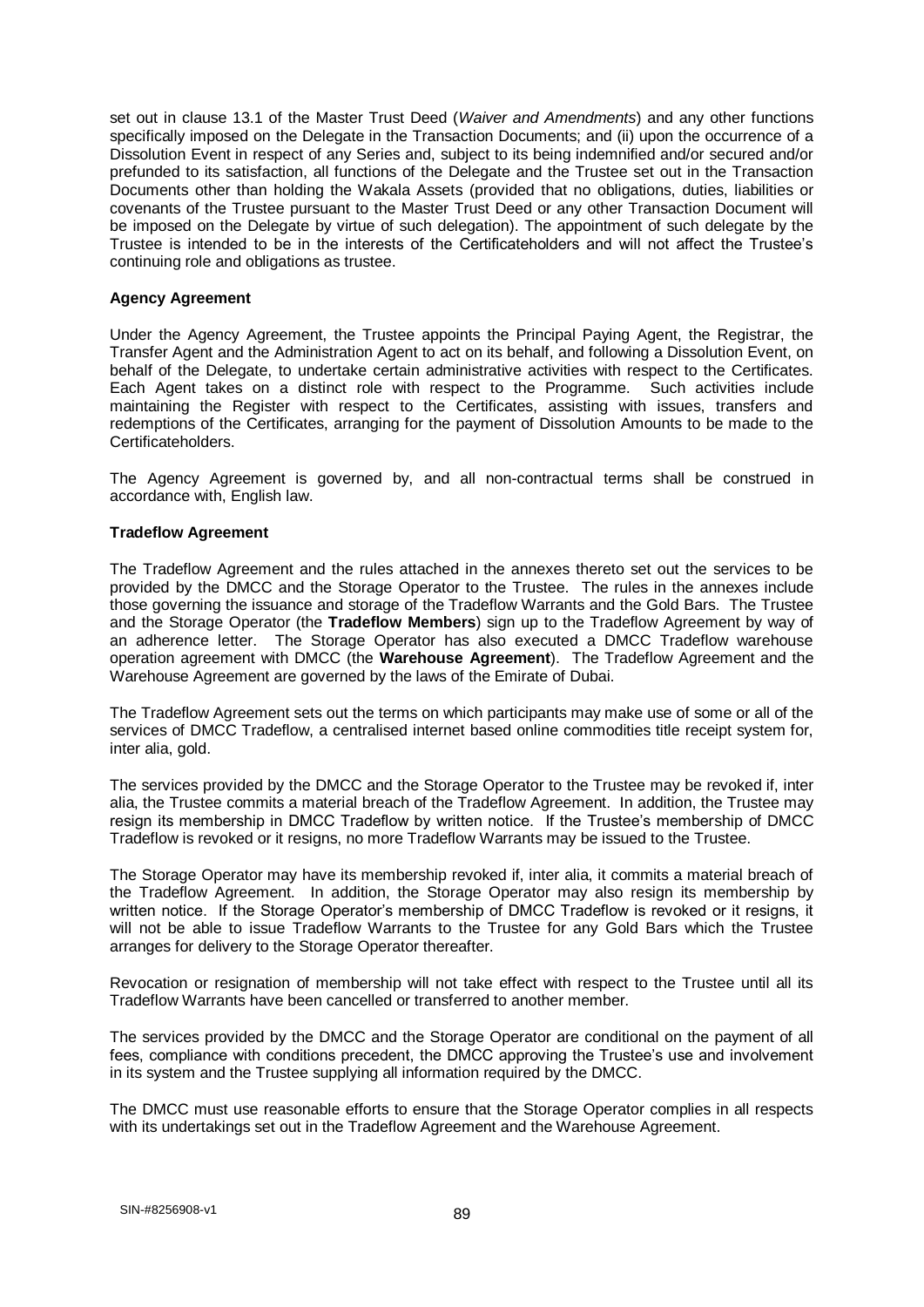DMCC will provide the Tradeflow Members with access to DMCC Tradeflow including any updates thereof. DMCC grants to each Tradeflow Member a non-exclusive, non-transferable, limited license to use DMCC Tradeflow, any software and associated technical documentation.

With the exception of Force Majeure Events, DMCC shall use reasonable endeavours to keep the Services (as defined in the Tradeflow Agreement) available and to minimise, to the extent possible, unscheduled interruptions to the Services.

If an error or unscheduled interruption attributed to DMCC or to any third party supplier to DMCC occurs in the provision of the Services, DMCC undertakes to use reasonable efforts to notify the Tradeflow Member of such error and rectify the same as soon as reasonably possible once it is aware of such error.

The Storage Operator is responsible for operating a vault in accordance with the requirements of its Warehouse Agreement and the Precious Metal Storage Agreement. It undertakes to DMCC and the Trustee that it will (a) comply in all respects with the terms of its Warehouse Agreement and the Precious Metal Storage Agreement; (b) allow reasonable access to the facilities and relevant documentation and information for the purpose of inspection subject to the terms of the Precious Metal Storage Agreement referring thereto; and (c) not undertake any action that may detrimentally affect the gold stored with it. In accordance with its standard operating procedures, the Storage Operator conducts regular audits on the Gold Bars which are held by the Trustee in the DMCC.

The DMCC issues warehouse standards for the purposes of conducting inspections and providing a standardised rating system of its storage facilities, including the one operated by the Storage Operator, and the Storage Operator is required to comply with such standards.

The Tradeflow Members and DMCC undertake not to disclose certain confidential information.

Any variation to the Tradeflow Agreement requires consent in writing of both the DMCC and the Tradeflow Member. However, the DMCC may make modifications to the DMCC Tradeflow or Services. If the Tradeflow Agreement is detrimental to the interests of the Trustee it may be that the Trustee will need to resign its membership of DMCC Tradeflow and move the Gold Bars to another storage facility outside the DMCC.

Except where DMCC is grossly negligent or found to be guilty of wilful misconduct, DMCC has excluded any liability for itself and its officers, employees or agents in connection with the Tradeflow Agreement, whether for negligence, breach of contract, misrepresentation or otherwise, for loss or damage incurred by that Tradeflow Member as a result of third party claims, loss of profit, goodwill, business opportunity or anticipated saving suffered by that Tradeflow Member, or any indirect or consequential loss or damage suffered by the Tradeflow Member.

The aggregate and cumulative liability of the DMCC (and any officer, employee or agent of the DMCC) in relation to any claim brought by or on behalf of the Trustee under or in connection with the Tradeflow Agreement (including any non-contractual obligations arising out of or in connection with the same) is limited to an amount equal to five times the amount of any fees received by the DMCC from the Trustee in respect of this Programme or, if the claim is not brought in relation to any particular transaction, an amount equal to five times the amount received by the DMCC from the Trustee in the three months prior to the event which is asserted as the basis for the claim (and if there is more than one event, the first occurring in time).

In addition to this and other limitations on liability, each Tradeflow Member undertakes to defend and indemnify the DMCC and each of its officers, employees and agents against (i) all losses, liabilities and claims incurred or alleged by any other Tradeflow Member and arising out of (directly or indirectly) the Tradeflow Member's use of DMCC Tradeflow and the Services; or (ii) any breach by such Tradeflow Member of: (a) its obligations under the Tradeflow Agreement; or (b) the unauthorised use or any infringement (actual or claimed) by such Tradeflow Member of any intellectual property rights owned by DMCC or otherwise relating to DMCC Tradeflow; or (iii) any breach by such Tradeflow Member of any duty of care owed by that Tradeflow Member to DMCC as a Tradeflow Member,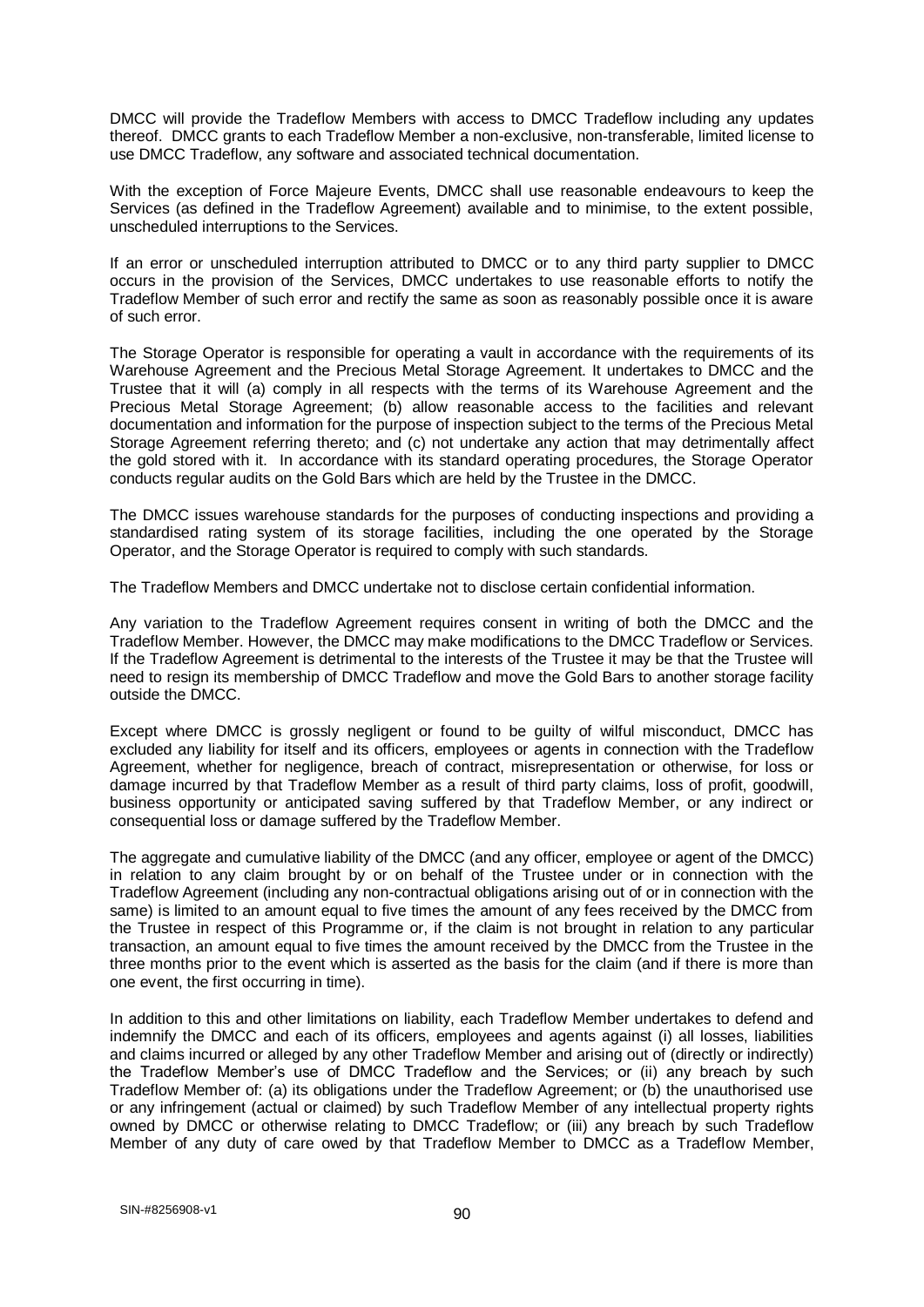except to the extent that such losses, liabilities or claims arise out of DMCC's or any officer, employee and agent of DMCC's gross negligence or deliberate misconduct.

The term of the Tradeflow Agreement is one year and shall be renewed automatically for consecutive one year periods thereafter until membership has been terminated by way of revocation or resignation.

#### *Rules for the Tradeflow Warrants*

The Storage Operator issues Tradeflow Warrants online to DMCC Tradeflow and the Tradeflow Warrant will be printed in secure paper form by the relevant business division of DMCC (the **Tradeflow Registrar**) and/or recorded electronically by the Tradeflow Registrar through DMCC Tradeflow. The DMCC is appointed as the Trustee's agent to hold the Tradeflow Warrants issued into DMCC Tradeflow either in its secure storage facility, if issued in secure paper form, or electronically on DMCC Tradeflow; and to store electronically the records for each Tradeflow Warrant recorded (or details of which are recorded) on DMCC Tradeflow representing the Gold Bars stored on behalf of the Trustee including any notifications that the Tradeflow Warrants or Gold Bars have been transferred to someone else or that security has been created over them.

Each Tradeflow Warrant (and each electronic record of such Tradeflow Warrant) must contain certain information, including (i) the name and location of the warehouse where the Gold Bars are stored; and (ii) the date of issue of the Tradeflow Warrant; (iii) a long description of the Gold Bars (provided by the Trustee and agreed by the Storage Operator); and (iv) the quantity of gold; and (v) whether they are allocated or undivided.

The rules for Tradeflow Warrants also include terms as to whom the Tradeflow Warrants must be delivered, how they may be transferred, storage of the Gold Bars (allocated gold will be kept as separate as possible from other gold and undivided gold may be commingled), delivery of the Gold Bars and cancellation of the Tradeflow Warrants and certain undertakings and warranties of the Storage Operator.

The liability of the Storage Operator is limited to damages for any material discrepancy between the quantity of the gold stated on the relevant Tradeflow Warrant and the actual quantity of the gold and failure of the gold to correspond with the description thereof in the relevant Tradeflow Warrant, save that (i) the Storage Operator shall in no way be liable for any depreciation of the Gold Bars nor of the packaging which is the result of the duration of the storage (ii) nor shall it be liable for any damages arising or resulting from the natural qualities of the Gold Bars (including any inherent vice) or any defect in packaging (provided that, where the Gold Bars is liable to perish, the Storage Operator shall be liable for damages if it has not recorded a notice of perishability in respect of the Warrant for such Gold Bars on DMCC Tradeflow). The Storage Operator's liability for this is limited to market value of the Gold Bars stored as of the date the damage is discovered.

The Storage Operator has the benefit of a lien over the Gold Bars which it holds in custody for fees, money advanced, expenses arising in relation to the Gold Bars and all reasonable charges and expenses where there has been a default in respect of the Trustee's obligations to the Storage Operator. It can enforce the lien at any time by seeking an order from a court of competent jurisdiction. As a practical matter, because the Storage Operator has possession of the Gold Bars, the lien takes precedence over the claim of the Trustee to the Gold Bars so, if in the event of enforcement by the Storage Operator, the number of Gold Bars owned by the Trustee will be reduced.

Subject to the following paragraph, the Storage Operator may have a lien on the Gold Bars for (i) all lawful charges for storage and preservation (or arranging for storage and preservation) of the Gold Bars; (ii) all lawful claims for money advanced; (iii) insurance, transportation, labour, measurement, weighing, coopering and other charges and expenses arising in relation to such goods; and (iv) all reasonable charges and expenses for notice and advertisements of sale and for the sale of the Gold Bars during an enforcement of the Storage Operator's lien in an event of default of the Tripartite Agreement.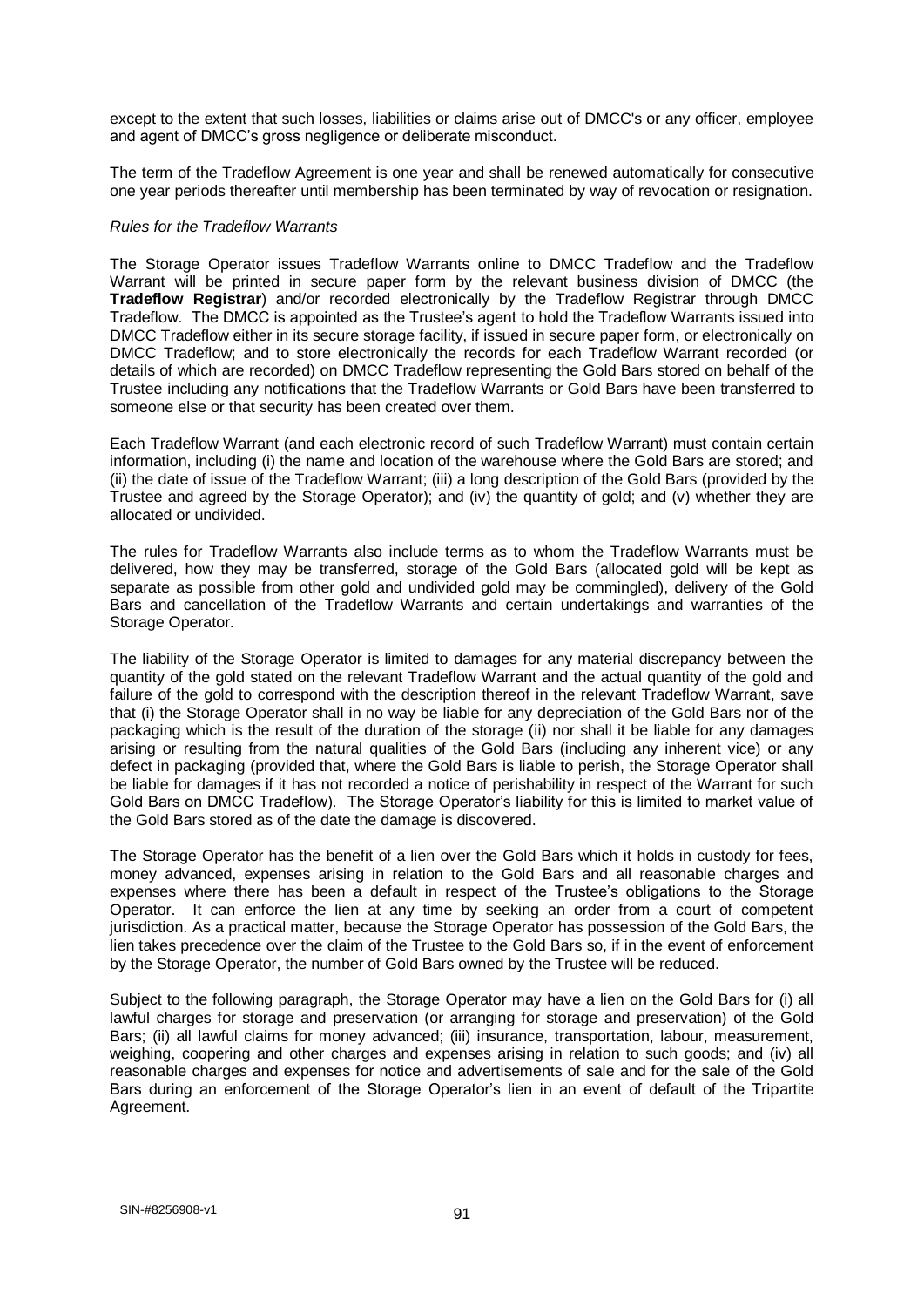The Storage Operator's lien may apply to any Gold Bars (i) stored by that Storage Operator on behalf of the Trustee and against which the lien is asserted; and (ii) over which security has been granted through DMCC Tradeflow, provided that the existence of that lien has been duly noted on DMCC Tradeflow in respect of the Tradeflow Warrant relating to those Gold Bars.

The Storage Operator loses its lien on Gold Bars: (i) by surrendering possession thereof; or (ii) by refusing to deliver the Gold Bars to the Trustee or to the DMCC in its capacity as commission agent for the Trustee who has satisfied the Storage Operator's lien and has demanded delivery of the Gold Bars in accordance with the Tradeflow Agreement.

If the Storage Operator wants to enforce its lien, it shall send a notification via DMCC Tradeflow to the Trustee and to the Tradeflow Registrar, containing: (i) a statement of the Storage Operator's claim, showing the sum due at the time of the notice and the date or dates when it became due; and (ii) a demand that the amount of the claim as stated in the notice, and of such further claim as shall accrue, shall be paid within 14 days from the delivery of the notification; and (iii) a statement that unless the claim is paid within the time specified the Storage Operator will seek an order from a court of competent jurisdiction for the sale of the Gold Bars by auction.

Subject to any limitations set out in the relevant court order, and at any time before the Gold Bars are sold, any person claiming a right of property or possession therein and possessing the original Tradeflow Warrant (or a certified copy of the Tradeflow Warrant if such Tradeflow Warrant is issued electronically) may pay the Storage Operator the amount necessary to satisfy his lien and the reasonable expenses and liabilities (including court costs) incurred in serving notices and advertising and preparing for the sale up to the time of such payment. If the Storage Operator's lien is so satisfied, it shall: (i) deliver the Gold Bars: to the DMCC in its capacity as commission agent of the Trustee; or if the Trustee has made the relevant payment), to the Trustee of the Gold Bars, (otherwise the Storage Operator shall retain the Gold Bars according to the terms of the original contract of deposit, but subject always to directions from a court of competent jurisdiction); and (ii) acknowledge satisfaction of his lien via DMCC Tradeflow.

The remedy for enforcing a lien provided in the Tradeflow Agreement does not preclude such remedies as may be available to the Storage Operator under applicable law to recover any part of the Storage Operator's claim that is not satisfied.

## **The Tripartite Agreement**

The Trustee, the DMCC and the Storage Operator have entered into the Tripartite Agreement which sets out the roles and obligations of each party in relation to certain operational mechanics of the Programme relating to the Gold Bars, including for example redemption of the Certificates.

The Tripartite Agreement may be terminated following a default by a party on 15 days written notice given by a non-defaulting party or on 90 days written notice by any party. If the Tripartite Agreement is terminated the Trustee would need to find an alternative safe place to store the Gold Bars which may not be possible. This could put the Gold Bars at risk of theft, loss or damage.

The Tripartite Agreement shall be governed by the laws of the Emirate of Dubai and laws of the UAE as applied by the courts of the Emirate of Dubai.

#### **Precious Metal Storage Agreement**

The Trustee and the Storage Operator have entered into the Precious Metal Storage Agreement which sets out the terms under which, inter alia, the Storage Operator has opened and operates precious metal accounts in the Almas Vault and the allocation of risk between the Storage Operator and the Trustee with respect to the gold held in the Almas Vault.

The Storage Operator assumes liability for loss, damage or destruction of the Gold Bars stored in its facility up to the maximum liability of U.S.\$1,000,000,000 on any one day. The Storage Operator's liability commences when: (a) possession of the Gold Bars is taken at the Storage Operator's facility,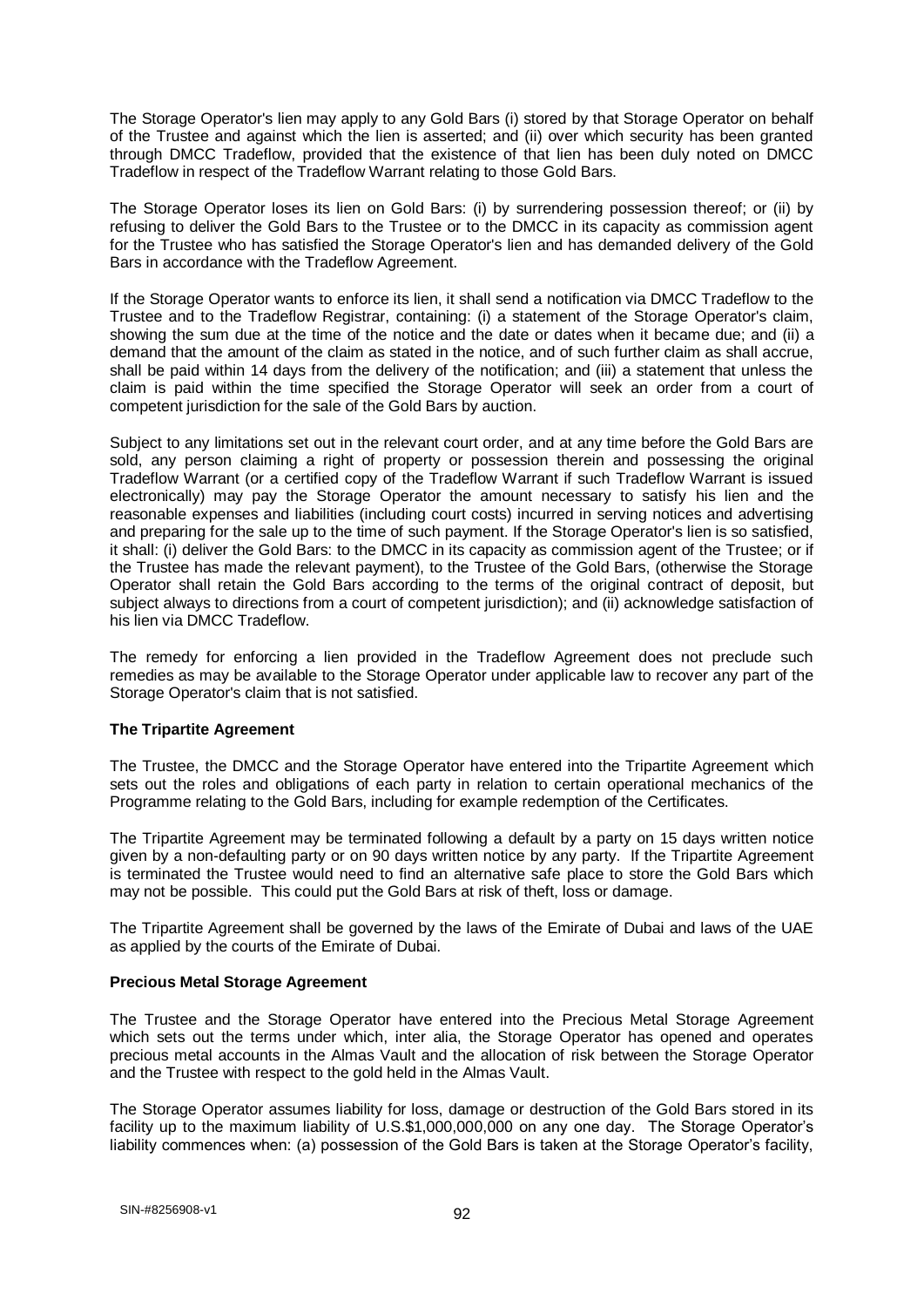and (b) upon its employee or agent signing a receipt for the Gold Bars following a physical count of the number of Gold Bars. The Storage Operator's liability terminates when the Gold Bars have been delivered from the Storage Operator's facility to a carrier designated by the Trustee and the Storage Operator's facility gets a receipt therefor. The Storage Operator's liability is subject to the terms and conditions of the Precious Metal Storage Agreement.

The Precious Metal Storage Agreement is governed by and construed in accordance with the laws of the Emirate of Dubai and laws of the UAE as applied by the courts of the Emirate of Dubai.

#### **Nasdaq Agreement**

Nasdaq Dubai CSD and the Trustee have entered into the Nasdaq Agreement by which the Trustee appoints Nasdaq Dubai CSD to provide certain clearing services with respect to the Certificates. In addition, Nasdaq Dubai CSD's standard terms and conditions have been expanded to include the terms on which Nasdaq Dubai will, as agent to the Trustee, send a debit note to, and collect the Management Fee from, CSD Custodians and pay such Management Fee with respect to Global Certificates into the Expenses Account. The Trustee has agreed to indemnify Nasdaq Dubai CSD for all losses, costs, damages, expenses and liabilities whatsoever incurred or suffered by Nasdaq Dubai CSD as a result, *inter alia*, of Nasdaq Dubai CSD acting as collection agent for the Management Fee.

Nasdaq Dubai CSD has also amended the standard form agreement between itself and each CSD Custodian which will hold the Certificates represented by a Global Certificate so that such CSD Custodians agree that their Certificates will be blocked if they fail to pay the Management Fee.

### **Procedures Memorandum**

The Trustee, the Delegate, each of the Agents, the Registrar, the DMCC, the Storage Operator, the Prime Bullion Supplier and Nasdaq Dubai have agreed to follow the procedures set out in the Procedures Memorandum. The Procedures Memorandum specifies the roles and obligations of each party in relation to the issue of the Certificates, delivery and holding of the Gold Bars, issue of the Tradeflow Warrants which represent the Gold Bars, content of the Tradeflow Warrants and redemption of the Certificates.

The Delegate has agreed to the Procedures Memorandum through the Master Trust Deed, the Agents and the Registrar through the Agency Agreement, the Custodians through the Tripartite Agreement, Nasdaq Dubai CSD through the Nasdaq Agreement and the Prime Bullion Supplier through the Purchase and Sale Agreement. The Trustee has agreed in each of these agreements to adhere to the procedures in the Procedures Memorandum.

The Procedures Memorandum may be amended by the written agreement of the persons to which the provision to be amended applies together with the Trustee, the Lead Arranger and the Delegate. A person shall resign from the Procedures Memorandum at the same time and in the same manner as it resigns from its relevant role under the Programme and/or under the Transaction Document to which it is a party.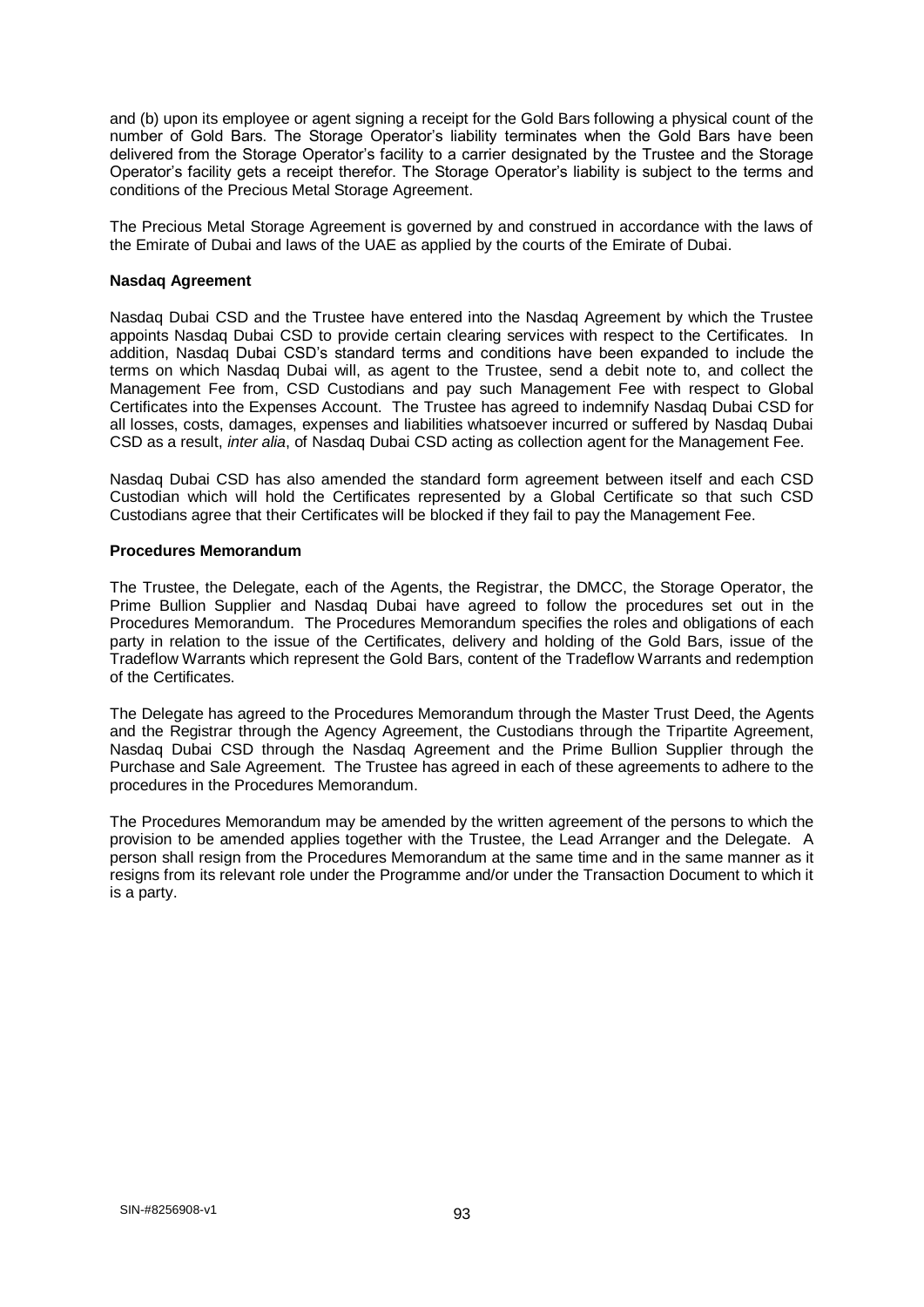### **TAXATION**

*The following is a general description of certain tax considerations relating to Certificates issued under the Programme. It does not purport to be a complete analysis of all tax considerations relating to the Certificates. Prospective purchasers of any Certificates should consult their tax advisers as to the consequences under the tax laws of the country of which they are resident for tax purposes of acquiring, holding and disposing of the relevant Certificates and receiving payments under those Certificates. This summary is based upon the law as in effect on the date of this Prospectus and is subject to any change in law that may take effect after such date.* 

### **UAE and the DIFC**

*The following summary of the anticipated tax treatment in the UAE and the DIFC in relation to payments on the Certificates is based on the taxation law in force as at the date of this Prospectus, and does not constitute legal or tax advice. Prospective investors should be aware that the relevant fiscal rules and practice and their interpretation may change.* 

There is currently in force in the emirates of Abu Dhabi and Dubai legislation establishing a general corporate taxation regime (the Abu Dhabi Income Tax Decree 1965 (as amended) and the Dubai Income Tax Decree 1969 (as amended)). The regime is, however, not enforced save in respect of companies active in the hydrocarbon industry, some related service industries and branches of foreign banks operating in the UAE. Accordingly, it is not anticipated that these laws will apply to the sale and purchase of Certificates. It is not known whether the legislation will or will not be enforced more generally or within other industry sectors in the future. Under current legislation, there is no requirement for withholding or deduction for or on account of UAE, Abu Dhabi or Dubai taxation in respect of payments made under the Transaction Documents. If any such withholding or deduction is required to be made in respect of payments made by the Trustee under any Transaction Document to which it is party, there shall by no gross-up of payments due.

The Constitution of the UAE specifically reserves to the Federal Government of the UAE the right to raise taxes on a federal basis for purposes of funding its budget. It is not known whether this right will be exercised in the future.

The UAE has entered into double taxation arrangements with certain other countries, but these are not extensive in number.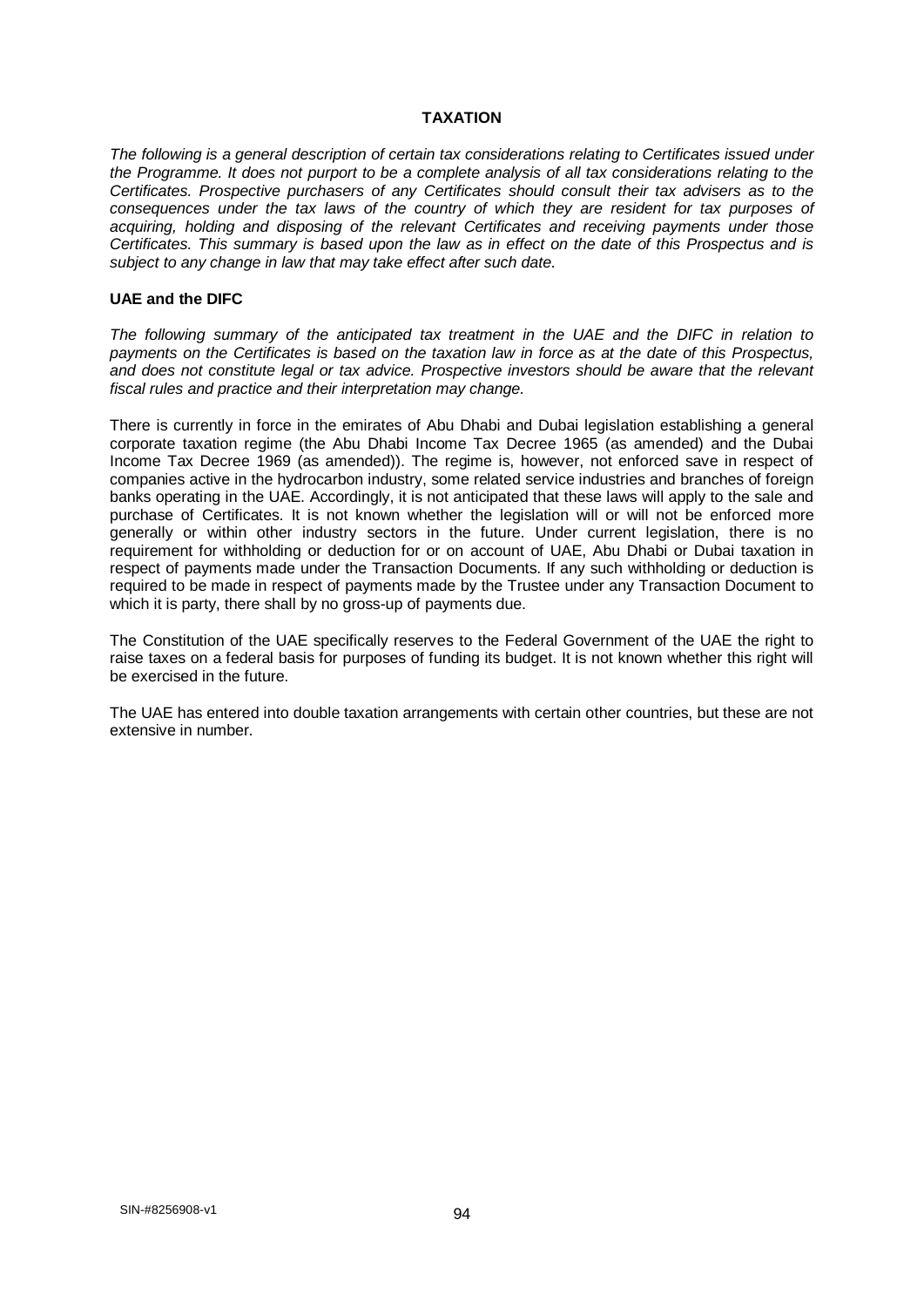#### **SUBSCRIPTION AND SALE**

The Dealers have, in the Dealer Agreement, agreed with the Trustee, the Lead Arranger and the Co-Arranger Dealers the basis upon which they or any of them may from time to time agree to purchase Certificates. Any such agreement will extend to those matters stated under the Conditions. In the Dealer Agreement, the Trustee has agreed to pay the Arrangement Fee to the Co-Arranger Dealers and reimburse the Dealers for certain of their expenses in connection with the establishment and any future update of the Programme and the issue, offer and sale of Certificates under the Programme.

The Trustee will pay each relevant Dealer a commission as agreed between them in respect of Certificates subscribed by it. The Trustee has agreed to indemnify the Dealers against certain liabilities in connection with the offer and sale of the Certificates. The Dealer Agreement entitles the Dealers to terminate any agreement that they make to subscribe Certificates in certain circumstances prior to payment for such Certificates being made to the Trustee.

Unless otherwise agreed, the Dealers will enter into an Escrow Agreement as a condition precedent to each issue of a Series.

Application has been made to the DFSA for Certificates issued under the Programme to be admitted to the DFSA's Official List of securities and to Nasdaq Dubai for Certificates to be admitted to trading on Nasdaq Dubai. An application may be made for any Series to be admitted to the DFSA's Official List and to trading on Nasdaq Dubai.

#### **United States**

The Certificates have not been registered under the Securities Act, and the Certificates may not be offered or sold or delivered within the United States or to, or for the account or benefit of, U.S. persons (as defined in Regulation S under the Securities Act (**Regulation S**)) except in accordance with Regulation S or pursuant to an exemption from the registration requirement of the Securities Act. In addition, each Dealer has represented and agreed, and each further Dealer appointed under the Programme will be required to represent and agree, that it will not offer, sell or deliver any Certificates within the United States or to, or for the account or benefit of, U.S. persons (i) as part of their distribution at any time or (ii) otherwise until 40 days after the completion of the distribution of the Securities as determined and certified by the relevant Dealer, in the case of a non-syndicated issue, or the Lead Manager, in the case of a syndicated issue, and except in either case in accordance with Regulation S under the Securities Act. Each Dealer who purchases Certificates (or in the case of a sale of Certificates issued to or through more than one Dealer, each of such Dealers as to the Certificates to be purchased by or through it or, in the syndicated issue, the relevant lead manager) shall determine and certify to the Principal Paying Agent the completion of the distribution of such Certificates. On the basis of such notification or notifications, the Principal Paying Agent has agreed to notify such Dealer/lead manager of the end of the distribution compliance period with respect to such Certificates.

Each Dealer has also represented and agreed, and each further Dealer appointed under the Programme will be required to represent and agree, that at or prior to confirmation of sale of Certificates, it will have sent to each distributor, dealer or person receiving a selling concession, fee or other remuneration that purchases Certificates from it during the distribution compliance period a confirmation or notice to substantially the following effect:

"The Securities covered hereby have not been and will not be registered under the U.S. Securities Act of 1933, as amended (the **Securities Act**), and may not be offered, sold or delivered within the United States or to, or for the account or benefit of, U.S. persons (i) as part of their distribution at any time or (ii) otherwise until 40 days after the completion of the distribution of the Securities as determined and certified by the relevant Dealer, in the case of a non-syndicated issue, or Lead Arranger, in the case of a syndicated issue, and except in either case in accordance with Regulation S under the Securities Act. Terms use above have the meanings given to them by Regulation S."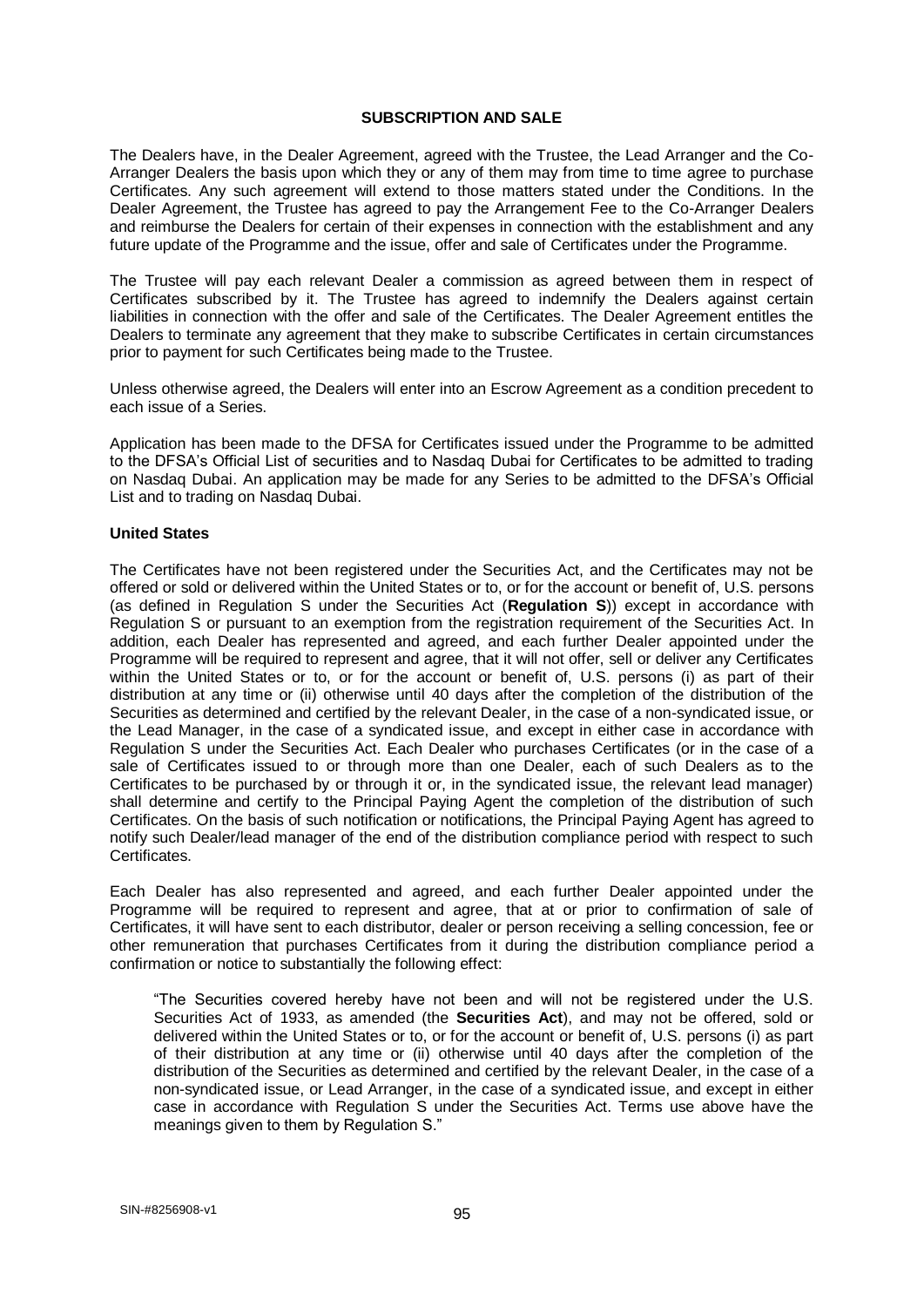Terms used in this paragraph have the meaning given to them by Regulation S.

Each Dealer has also represented and agreed, and each further Dealer appointed under the Programme will be required to represent and agree, that it, its affiliates or any persons acting on its or their behalf have not engaged and will not engage in any directed selling efforts (as defined in Rule 902(c) under the Securities Act) with respect to any Certificate, and it and they have complied and will comply with the offering restrictions requirement of Regulation S. See "Transfer Restrictions" for a description of other restrictions on transfer of the Certificates.

### **UAE (excluding the Dubai International Financial Centre)**

Each Dealer has represented and agreed, and each further Dealer appointed under the Programme will be required to represent and agree, that the Certificates to be issued under the Programme have not been and will not be offered, sold or publicly promoted or advertised by it in the UAE other than in compliance with any laws applicable in the UAE governing the issue, offering and sale of securities.

### **Dubai International Financial Centre**

Each Dealer has represented and agreed, and each further Dealer appointed under the Programme will be required to represent and agree, that it has not offered and will not offer the Certificates to be issued under the Programme to any person in the Dubai International Financial Centre unless such offer is:

- (a) an "Exempt Offer" in accordance with the Markets Rules (MKT) Module of the DFSA rulebook; and
- (b) made only to persons who meet the Professional Client criteria set out in Rule 2.3.2 of the DFSA Conduct of Business Module of the DFSA rulebook.

### **Kingdom of Saudi Arabia**

No action has been or will be taken in the Kingdom of Saudi Arabia that would permit a public offering of any Certificates. Any investor in the Kingdom of Saudi Arabia or who is a Saudi person (a **Saudi Investor**) who acquires any Certificates pursuant to an offering should note that the offer of Certificates is a private placement under Article 10 or Article 11 of the "Offer of Securities Regulations" as issued by the Board of the Capital Market Authority resolution number 2-11-2004 dated 4 October 2004 and amended by the Board of the Capital Market Authority resolution number 1-28-2008 dated 18 August 2008 (the **KSA Regulations**), made through a person authorised by the Capital Markets Authority (the **CMA**) to carry on the securities activity of arranging and following a notification to the CMA under the KSA Regulations. The Certificates may thus not be advertised, offered or sold to any person in the Kingdom of Saudi Arabia other than to "sophisticated investors" under Article 10 of the KSA Regulations or by way of a limited offer under Article 11 of the KSA Regulations.

Each Dealer has represented and agreed, and each further Dealer appointed under the Programme will be required to represent and agree, that any offer of Certificates to a Saudi Investor will comply with the KSA Regulations.

The offer of Certificates shall not therefore constitute a "public offer" pursuant to the KSA Regulations, but is subject to the restrictions on secondary market activity under Article 17 of the KSA Regulations. Any Saudi Investor who has acquired Certificates pursuant to a private placement may not offer or sell those Certificates to any person unless the offer or sale is made through an authorised person appropriately licensed by the CMA and: (a) the Certificates are offered or sold to a "sophisticated investor" (as defined in Article 10 of the KSA Regulations); (b) the price to be paid for the Certificates in any one transaction is equal to or exceeds Saudi Riyal 1 million or an equivalent amount; or (c) the offer or sale is otherwise in compliance with Article 17 of the KSA Regulations.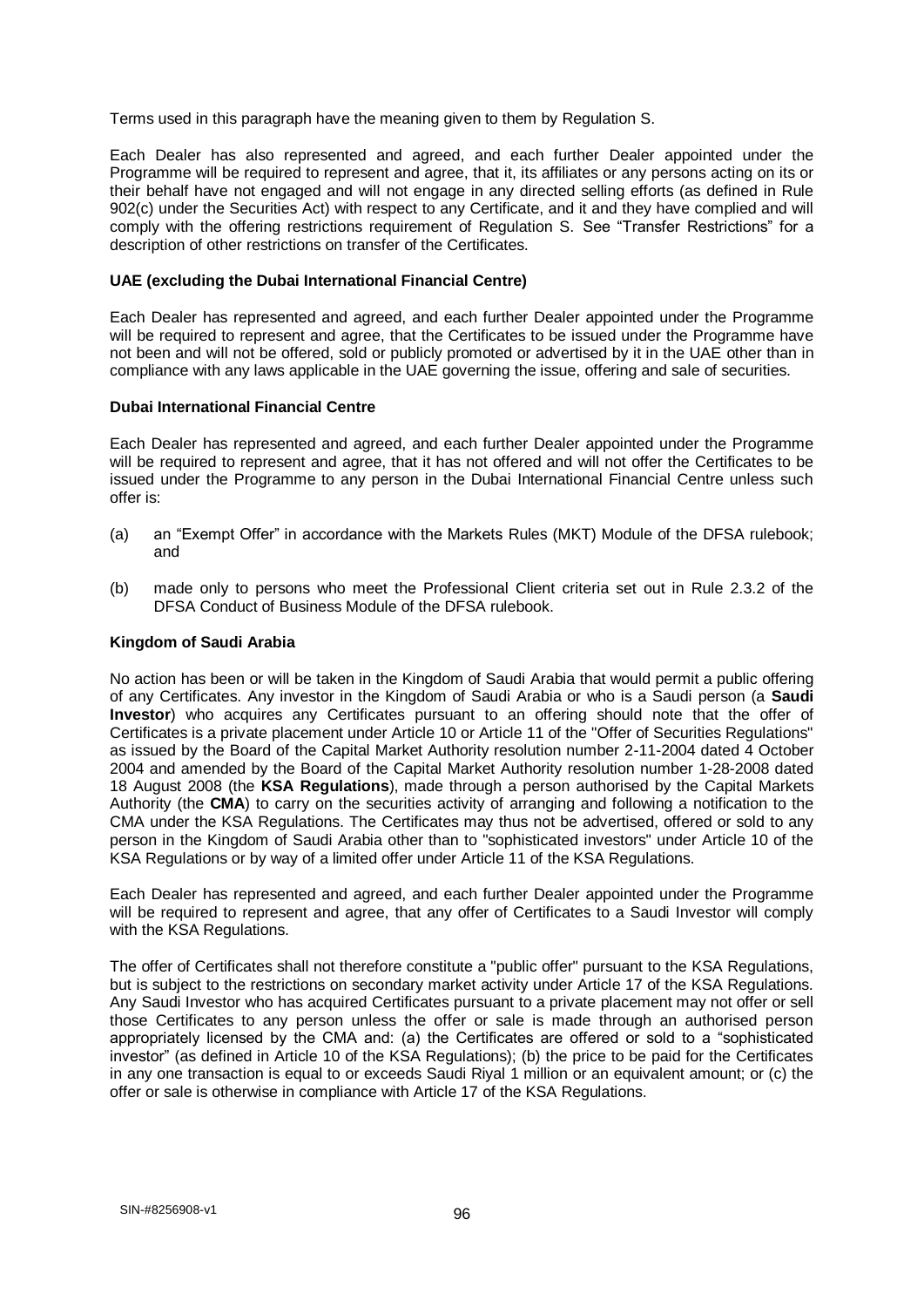### **Kingdom of Bahrain**

Each Dealer has represented, warranted and agreed, and each further Dealer appointed under the Programme will be required to represent, warrant and agree, that it has not offered, and will not offer, Certificates except on a private placement basis to persons in the Kingdom of Bahrain who are accredited investors.

For this purpose, an "**accredited investor**" means:

- (a) an individual holding financial assets (either singly or jointly with a spouse) of U.S.\$1,000,000 or more;
- (b) a company, partnership, trust or other commercial undertaking which has financial assets available for investment of not less than U.S.\$1,000,000; or
- (c) a government, supranational organisation, central bank or other national monetary authority or a state organisation whose main activity is to invest in financial instruments (such as a state pension fund).

### **State of Qatar (excluding the Qatar Financial Centre)**

Each of the Dealers has represented and agreed, and each further Dealer appointed under the Programme will be required to represent and agree, that it has not offered, delivered or sold, and will not offer, deliver or sell, directly or indirectly, any Certificates in the State of Qatar (**Qatar**) (including the Qatar Financial Centre), except (i) in compliance with all applicable laws and regulations of Qatar; and (ii) through persons or corporate entities authorised and licensed to provide investment advice and/or engage in brokerage activity and/or trade in respect of foreign securities in Qatar. This Prospectus has not been reviewed or approved by the Qatar Central Bank or the Qatar Financial Markets Authority and is only intended for specific recipients, in compliance with the foregoing.

#### **Qatar Financial Centre**

Each Dealer has agreed, and each further Dealer appointed under the Programme will be required to agree, that this Prospectus: (i) has not been, and will not be, registered with or approved by the Qatar Financial Centre Regulatory Authority and may not be publicly distributed in the Qatar Financial Centre; (ii) is intended for the original recipient only and must not be provided to any other person; and (iii) is not for general circulation in the Qatar Financial Centre and may not be reproduced or used for any other purpose.

## **European Economic Area (including the United Kingdom) and the European Union**

Each of the Dealers has represented, warranted and agreed and each further Dealer appointed under the Programme will be required to represent, warrant and agree that that no offers or sales of the Certificates shall be made in, or to any person domiciled in, or having their registered office located in, any jurisdiction within the European Union or any member of the European Economic Area.

#### **General**

Each Dealer has represented and agreed, and each further Dealer appointed under the Programme will be required to represent and agree, that it will (to the best of its knowledge and belief) comply with all applicable securities laws, regulations and directives in force in any jurisdiction in which it purchases, offers, sells or delivers any Certificates or possesses, distributes or publishes this Prospectus and will obtain any consent, approval or permission required by it for the purchase, offer, sale or delivery by it of Certificates under the laws and regulations in force in any jurisdiction to which it is subject or in which it makes such purchases, offers, sales or deliveries and none of the Trustee, the Delegate, the Agents, the Custodians and any other Dealer shall have any responsibility therefor.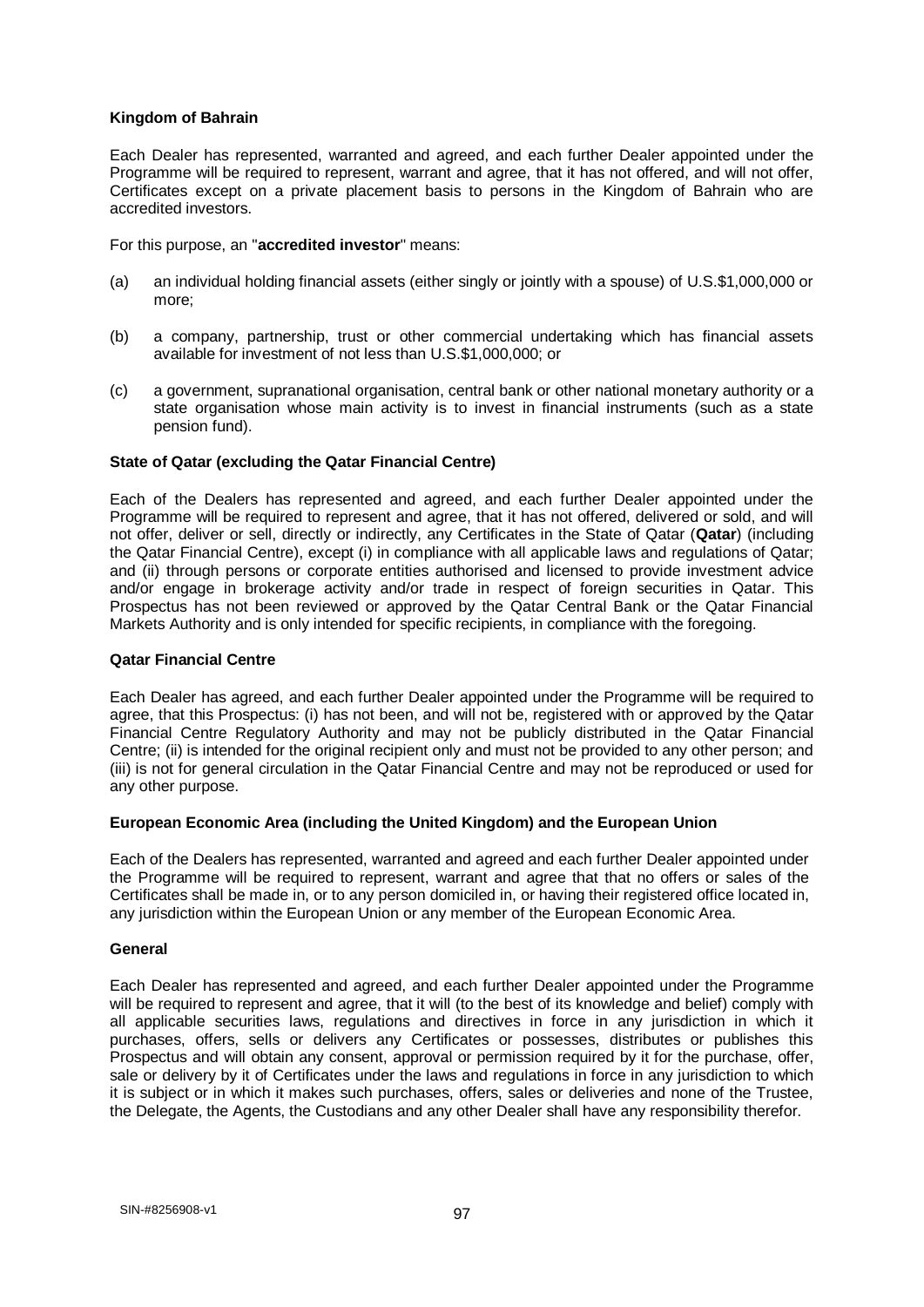The Dealer Agreement provides that the Dealers shall not be bound by any of the restrictions relating to any specific jurisdiction (set out above) to the extent that such restrictions shall, as a result of change(s) or change(s) in official interpretation, after the date hereof, of applicable laws and regulations, no longer be applicable but without prejudice to the obligations of the Dealers described in the paragraph above.

None of the Trustee, the Arrangers, the Delegate, the Agents, the Custodians and any of the Dealers represents that Certificates may at any time lawfully be sold in compliance with any applicable registration or other requirements in any jurisdiction, or pursuant to any exemption available thereunder, or assumes any responsibility for facilitating any such sale. Persons into whose possession this Prospectus or any Certificates may come must inform themselves about and observe any applicable restrictions on the distribution of this Prospectus and the offering and sale of any Certificates.

With regard to each Series, the relevant Dealer will be required to comply with any additional restrictions agreed between the Trustee, the Lead Arranger, the Co-Arranger Dealers and the relevant Dealer and set out in the relevant Dealer Agreement.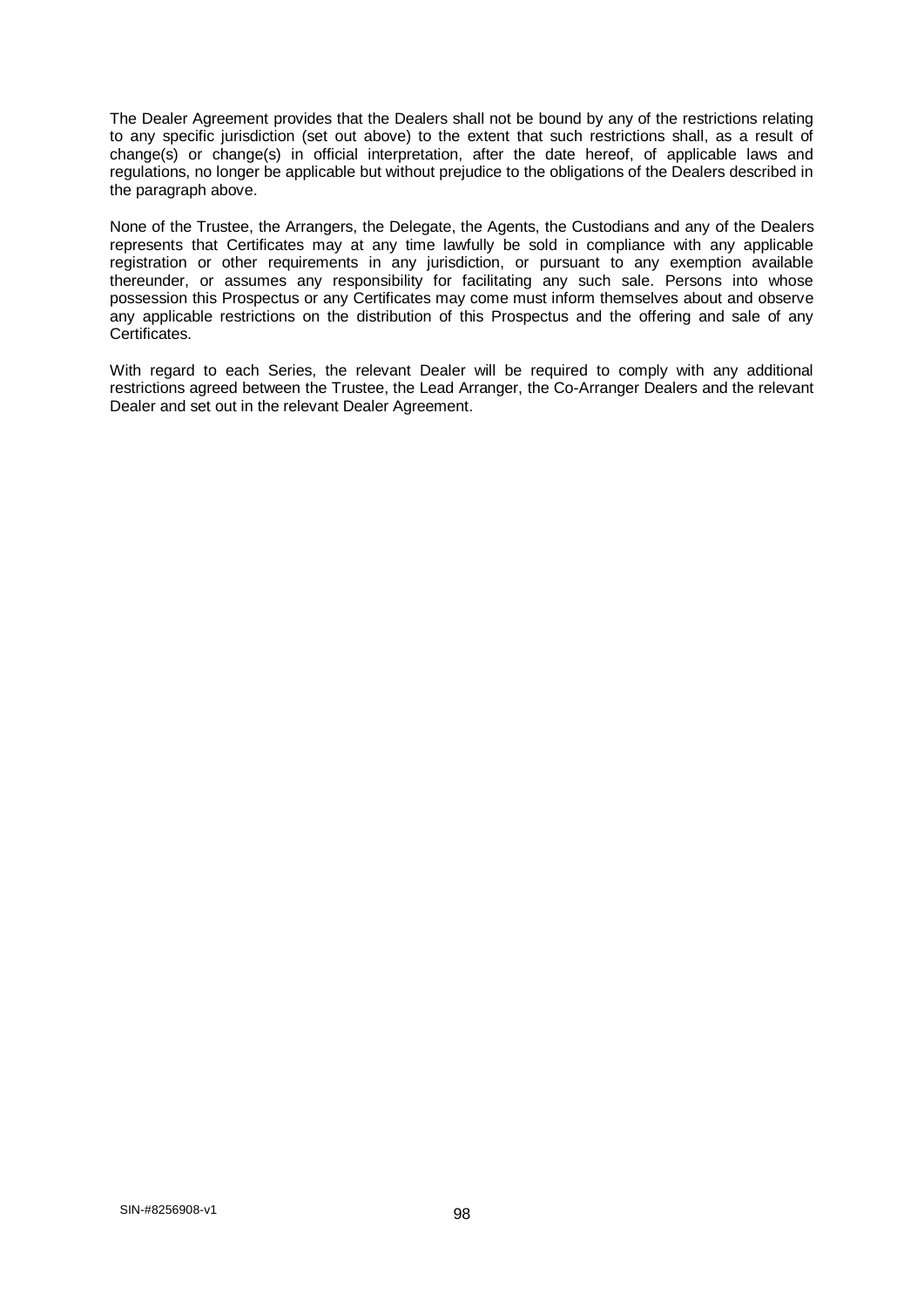#### **GENERAL INFORMATION**

## **Authorisation**

The establishment and the current update of the Programme and the issue of Certificates have been duly authorised by resolution of the board of directors of the Trustee dated 1 December 2014, 15 December 2015 and 20 July 2016. The Trustee has obtained all necessary consents, approvals and authorisations in the DIFC in connection with the issue and performance of Certificates to be issued under the Programme and the execution and performance of the Transaction Documents.

### **Listing**

Application has been made to the DFSA for Certificates issued under the Programme to be admitted to the DFSA's Official List of securities and to Nasdaq Dubai for Certificates to be admitted to trading on Nasdaq Dubai. An application may be made for any Series to be admitted to the DFSA's Official List and to trading on Nasdaq Dubai.

#### **Documents Available**

For the period of 12 months following the date of this Prospectus, copies of the following documents will, when published, be available in physical form, during usual business hours on any weekday (Saturdays, Sundays and public holidays excepted), for inspection at the offices of the Principal Paying Agent:

- (a) the Transaction Documents, including the Master Trust Deed and each Supplemental Trust Deed, in relation to each Series (save that any such documents will only be available for inspection by a holder of such Certificate and such holder must produce evidence satisfactory to the Trustee and the Principal Paying Agent as to its holding of the relevant Certificates and identity);
- (b) the Articles of Association of the Trustee;
- (c) this Prospectus;
- (d) any future financial statements published by the Trustee, and
- (e) any future offering circulars, prospectuses, information memoranda and supplements including Pricing Supplements (save that a Pricing Supplement will only be available for inspection by a holder of such Certificate and such holder must produce evidence satisfactory to the Trustee and the Principal Paying Agent as to its holding of the relevant Certificates and identity) to this Prospectus and any other documents incorporated herein or therein by reference.

This Prospectus will be available for viewing on the website of Nasdaq Dubai (*http://www.nasdaqdubai.com*).

#### **Clearing Systems**

The Certificates have been accepted for clearance through Nasdaq Dubai CSD (which is the entity in charge of keeping the records).

The appropriate Common Code and ISIN for each Series will be specified in the applicable Pricing Supplement.

If the Certificates are to clear through an additional or alternative clearing system the appropriate information will be specified in the applicable Pricing Supplement.

The address of Nasdaq Dubai CSD is Dubai International Financial Centre, The Exchange Building (No. 5), Level 7, P.O. Box 53536, Dubai, UAE.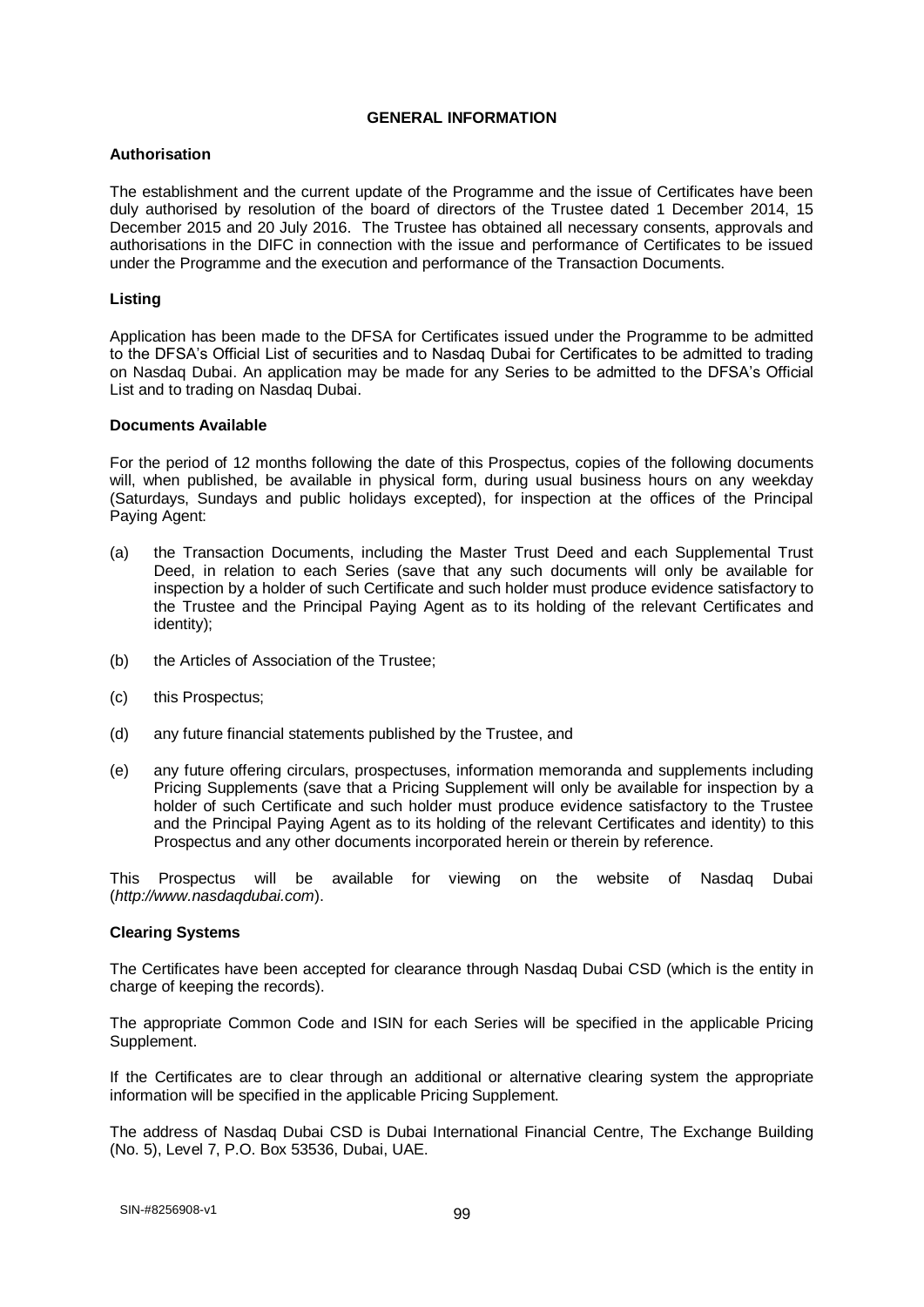Provided that they have an investor identification number in Nasdaq Dubai CSD, Certificateholders will be able to trade and hold the Certificates on Nasdaq Dubai CSD through Nasdaq Dubai brokers and custodians. Certificateholders from ICSDs like Euroclear and Clearstream, Luxembourg will be able to hold Certificates in their ICSD account through Nasdaq Dubai CSD.

### **Auditor**

The Trustee was incorporated on 25 September 2013 and previously had no operating history. It has not published any accounts and has not appointed an auditor. The Trustee intends to appoint an auditor to commence publishing annual financial statements following its first year of active trading. The Trustee's year end is 31 December.

### **Sharia Supervisory Board and Opinion**

An opinion has been obtained from the Sharia Supervisory Board for the Trustee, comprising the Sharia scholars listed below, regarding the transaction structure relating to the Certificates (as described in this Prospectus). The opinion confirms that the Programme amounts to an investment sukuk which is defined according to the Accounting and Auditing Organization for Islamic Financial Institutions (**AAOIFI**) and that based on certain AAOIFI definitions, the Gold Bars represent "monetary assets" which are for the purposes of an investment sukuk, an acceptable form of asset class. With respect to the Gold Bars themselves, the opinion states that the best known hadith governing the rules regarding the exchange of currencies is the one reported on the authority of Ubadah Ibn Al-Samit who stated that the Prophet Mohammed said "*Gold for gold, silver for silver - until he said - equal for equal, like for like, hand to hand, if the kinds of assets differ, you may sell them as you wish provided it is hand to hand*" [Sahih Muslim] and as the Gold Bars will be traded on a spot basis, trading is acceptable at the spot price of gold available in the market, as agreed between the seller and buyer of the Gold Bars.

A description of each of the Sharia scholars who have provided the opinion is set out below.

### *Dr. Mohamed Ali Elgari*

Dr Mohamed Ali Elgari was formerly a professor of Islamic Economics at King Abdul Aziz University in Saudi Arabia. He is an expert at the Islamic Jurisprudence Academies of the Organisation of Islamic Countries and has published several articles and books on Islamic finance. Dr. Elgari is a member of the Sharia Boards of many Islamic banks and Takaful companies. He also sits on the Sharia Boards of the Accounting and Auditing Organisation for Islamic Financial Institutions (**AAOIFI**) and is a member of the Advisory Board of the Harvard Series in Islamic Law of Harvard Law School. Dr Elgari holds a PhD in Economics from the University of California.

#### *Datuk Dr. Mohd Daud Bakar*

Datuk Dr. Mohd Daud Bakar is the Founder and Group Chairman of Amanie Advisors, a global boutique Sharia advisory firm with offices located worldwide. He currently sits as a Chairman of the Sharia Advisory Council at the Central Bank of Malaysia, the Securities Commission of Malaysia, the Labuan Financial Services Authority and the International Islamic Liquidity Management Corporation (**IILM**). He is also a Sharia board member of various financial institutions, including the National Bank of Oman (Oman), Noor Islamic Bank (Dubai), Amundi Asset Management (France), Morgan Stanley (Dubai), Bank of London and Middle East (London), BNP Paribas (Bahrain), Islamic Bank of Asia (Singapore), Dow Jones Islamic Market Index (New York). Prior to this; he was the Deputy Vice-Chancellor at the International Islamic University Malaysia. He received his first degree in Sharia from University of Kuwait in 1988 and obtained his PhD from University of St. Andrews, United Kingdom in 1993. In 2002, he completed his external Bachelor of Jurisprudence at University of Malaya.

#### *Sheik Esam Ishaq*

Esam Bin Mohamed Bin Ishaq is a member of the High Council for Islamic Affairs in the Kingdom of Bahrain, the AAOIFI, the Sharia Supervisory Council of the Maldives Monetary Authority and the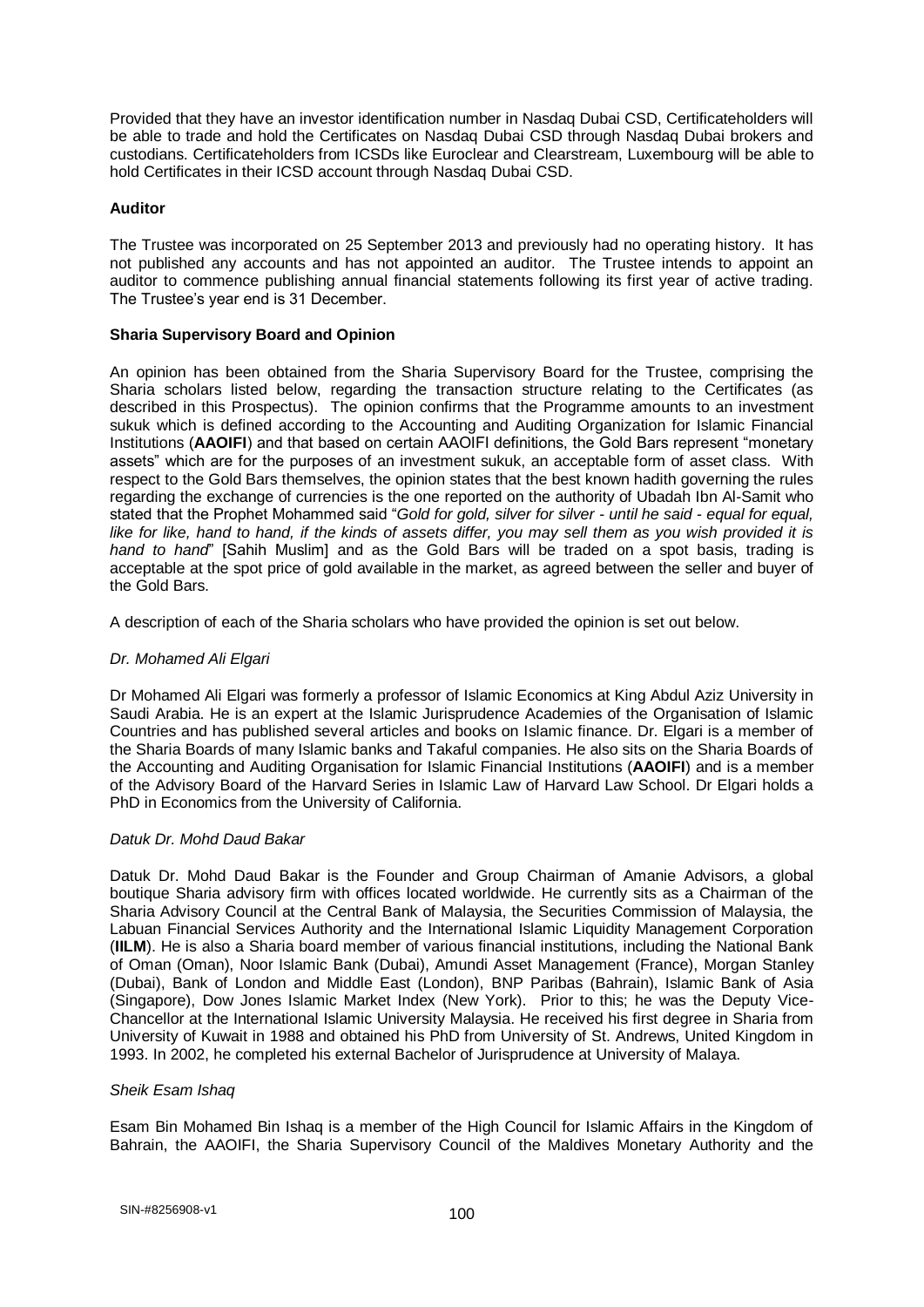Sharia Panel of IIFM in Bahrain. Sheik Esam Ishaq is the chairman or a member of the Sharia supervisory boards of various financial institutions around the world and he has also contributed to many conferences and Islamic banking forums, including ones held at the London School of Economics and Harvard. He conducts Fiqh, Aqidah and Tafsir courses in English and Arabic in various centres in Bahrain and worldwide and presents Islamic finance training courses to Islamic jurists and conventional bankers. Sheik Esam Ishaq has studied the Islamic Sharia under the supervision of a number of Sharia scholars and graduated from McGill University, Montreal, Canada in 1982.

### **Dealers transacting with the Lead Arranger**

Certain of the Dealers and their affiliates may engage in investment banking and/or commercial banking transactions with, and may perform services for, the Lead Arranger (and its affiliates) in the ordinary course of business for which they have received, and for which they may in the future receive, fees.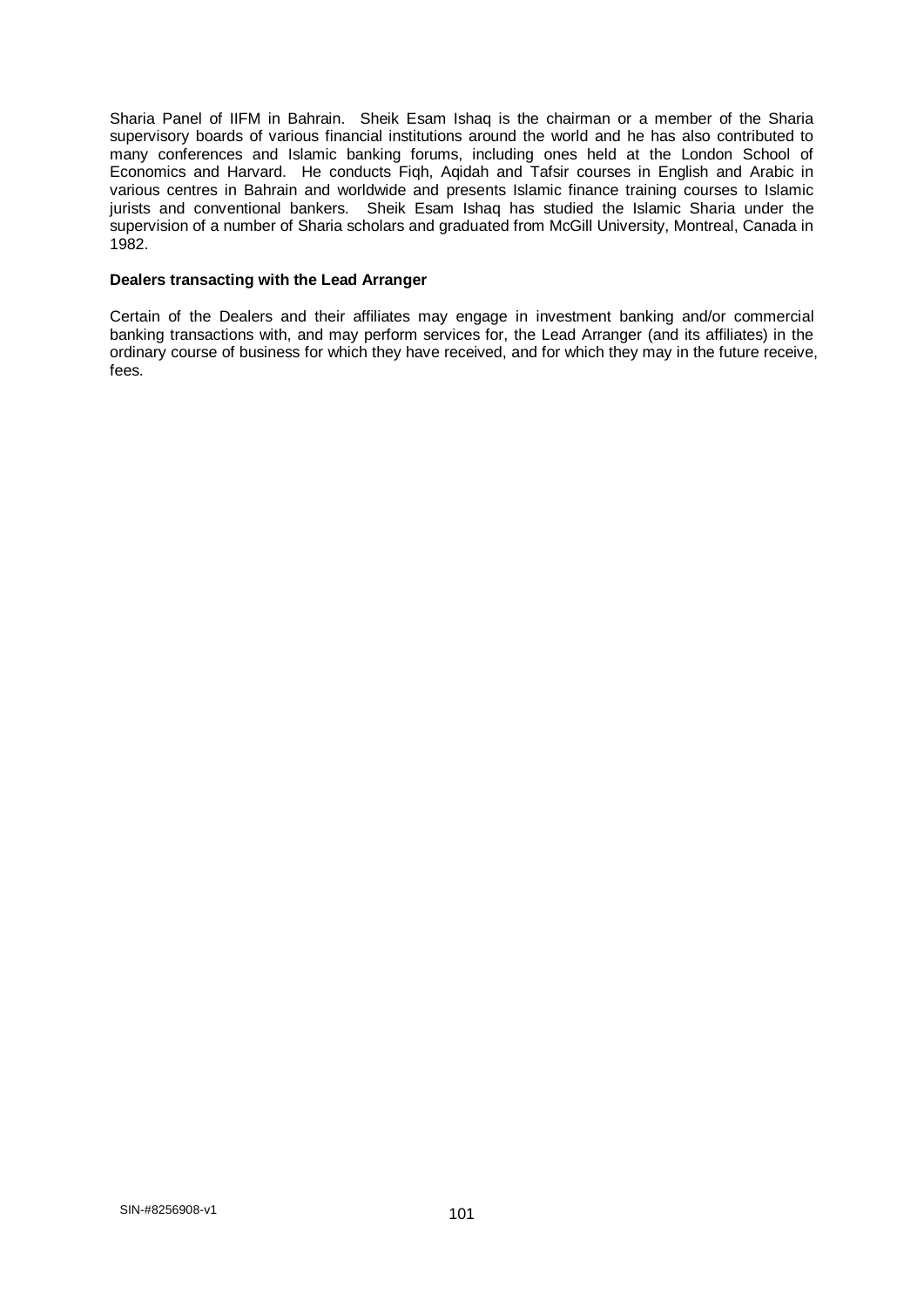#### **TRANSFER RESTRICTIONS**

*Due to the following significant transfer restrictions applicable to the Certificates, investors are advised to consult legal counsel prior to making any reoffer, resale, pledge, transfer or disposal of the Certificates.*

The Certificates have not been nor will be registered under the Securities Act nor with any securities regulatory authority of any state or other jurisdiction of the United States and the Certificates may not be offered or sold within the United States or to, or for the account or benefit of, U.S. Persons (as defined in Regulation S), except pursuant to an exemption from, or in a transaction not subject to, the registration requirements of the Securities Act. Accordingly, Certificates may be offered or sold solely to persons who are not U.S. Persons outside the United States in reliance on Regulation S. Each purchaser of the Certificates is hereby notified that the offer and sale of Certificates to it is being made in reliance on the exemption from the registration requirements of the Securities Act provided by Regulation S.

Any reoffer, resale, pledge, transfer or other disposal, or attempted reoffer, resale, pledge, transfer or other disposal, made other than in compliance with the restrictions noted below shall not be recognised by the Trustee, the Issuer or the Delegate.

#### **Regulation S Transfer Restrictions**

Each purchaser of the Regulation S Certificates and each subsequent purchaser of such Regulation S Certificates in resales will be deemed to have acknowledged, represented and agreed that it has received a copy of the offering memorandum and such other information as it deems necessary to make an informed investment decision and that:

- (1) It is purchasing the Regulation S Certificates in an "offshore transaction" (as defined in Regulation S) and the Regulation S Certificates have not been offered to it by means of any "directed selling efforts" (as defined in Regulation S).
- (2) It understands that the Regulation S Certificates have not been and will not be registered under the Securities Act or with any securities regulatory authority of any state of the United States and may be offered, sold, pledged or otherwise transferred only pursuant to an exemption from registration under the Securities Act.
- (3) It understands and agrees that it will inform each person to whom it transfers the Regulation S Certificates of any restrictions on transfer of such Regulation S Certificate.
- (4) It understands that the Regulation S Certificates, unless otherwise determined by the Issuer in accordance with applicable law, will bear a legend substantially in the following form:

"THIS CERTIFICATE HAS NOT BEEN AND WILL NOT BE REGISTERED UNDER THE U.S. SECURITIES ACT OF 1933, AS AMENDED (THE "SECURITIES ACT"), OR WITH ANY SECURITIES REGULATORY AUTHORITY OF ANY STATE OF THE UNITED STATES AND ACCORDINGLY MAY NOT BE OFFERED, SOLD, PLEDGED OR OTHERWISE TRANSFERRED OR DISPOSED OF WITHIN THE UNITED STATES OR TO, OR FOR THE ACCOUNT OR BENEFIT OF, U.S. PERSONS EXCEPT PURSUANT TO AN EXEMPTION FROM REGISTRATION UNDER THE SECURITIES ACT.

(5) The Issuer, the Trustee, the Delegate, the Arrangers and their affiliates, and others will rely upon the truth and accuracy of the foregoing acknowledgments, representations and agreements.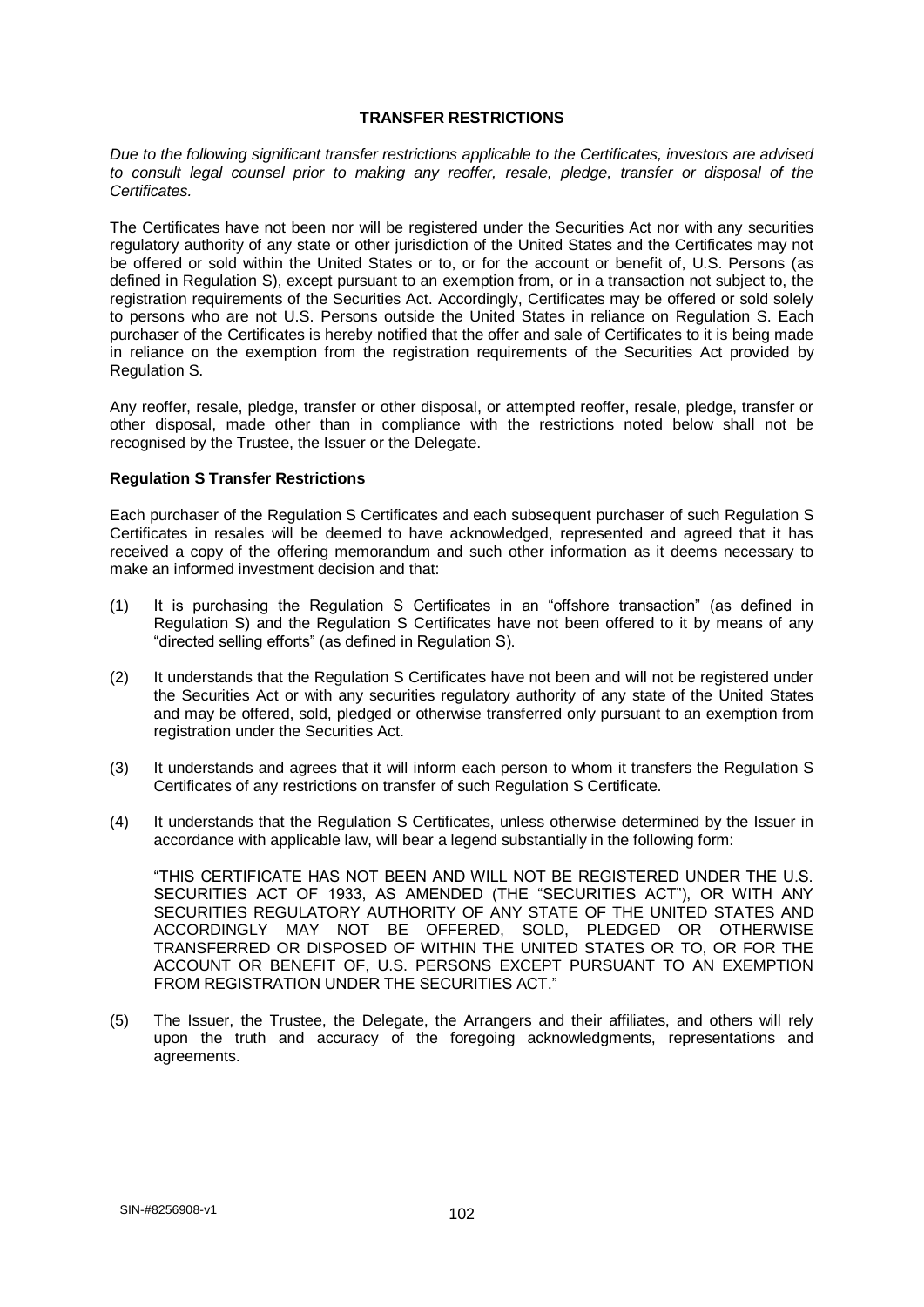# **DEFINITIONS**

Terms used in this Prospectus shall have the following meanings unless otherwise indicated:

**Accepted Investor** means, with respect to each Series, a Dealer with which a Relevant Agreement has been concluded or an investor of such a Dealer;

**Administration Agent** means Citibank, N.A., London Branch in its capacity as administration agent;

**Agency Agreement** means the agency agreement entered into between the Trustee, the Delegate and the Agents dated 1 December 2014;

**Agent** means each of the Paying Agents, the Administration Agent and the Transfer Agents;

**Aggregate Face Amount** means, with respect to a Series, the value in U.S. dollars of the aggregate Per Certificate Entitlement to the Gold for all the Certificates as at the Issue Date which, if applicable, shall be the total amount paid by the Trustee acting as the Wakeel (agent) of the Accepted Investors for the aggregate Per Certificate Entitlement to the Gold relating to that Series plus the Purchase Expenses and the Arrangement Fee and is calculated by the Trustee in consultation with the relevant Co-Arranger Dealer;

**Almas Vault** means the storage facility owned by the DMCC and operated by the Storage Operator located at Almas Tower, Jumeirah Lakes Towers, Dubai, UAE**;**

**applicable Pricing Supplement** means the Pricing Supplement issued by the Trustee with respect to a Series;

**Arrangement Fee** means, with respect to each Series, the arrangement fee agreed separately between the Lead Arranger and the relevant Dealer;

**Arrangers** means the Co-Arrangers together with the Lead Arranger;

**Business Day** means a day on which (a) banks are open for general business in Dubai, London and New York City; and (b) when used in relation to the payment of sale proceeds to the Trustee from the sale of Gold Bars only, the Prime Bullion Supplier is open for general business;

**Cash Early Dissolution Amount** has the meaning given to it in Condition 13.2;

**Cash Optional Dissolution Amount** has the meaning given to it in Condition 9.3;

**Certificateholder Optional Dissolution Date** means the Business Day on which the Certificateholder receives the relevant Optional Dissolution Amount;

**Certificateholder** means a holder of Certificates;

**Certificates** means the perpetual trust certificates issued under the Programme;

**Clearing Systems** means Nasdaq Dubai CSD, Euroclear or Clearstream, Luxembourg or such other clearing system specified in the Pricing Supplement;

**Clearstream, Luxembourg** means Clearstream Banking, *société anonyme*;

**Co-Arrangers** means Alkhair Capital (Dubai) Limited, Emirates NBD Capital Limited, Tabarak Investment Capital Limited and any other Co-Arranger appointed under the Dealer Agreement from time to time;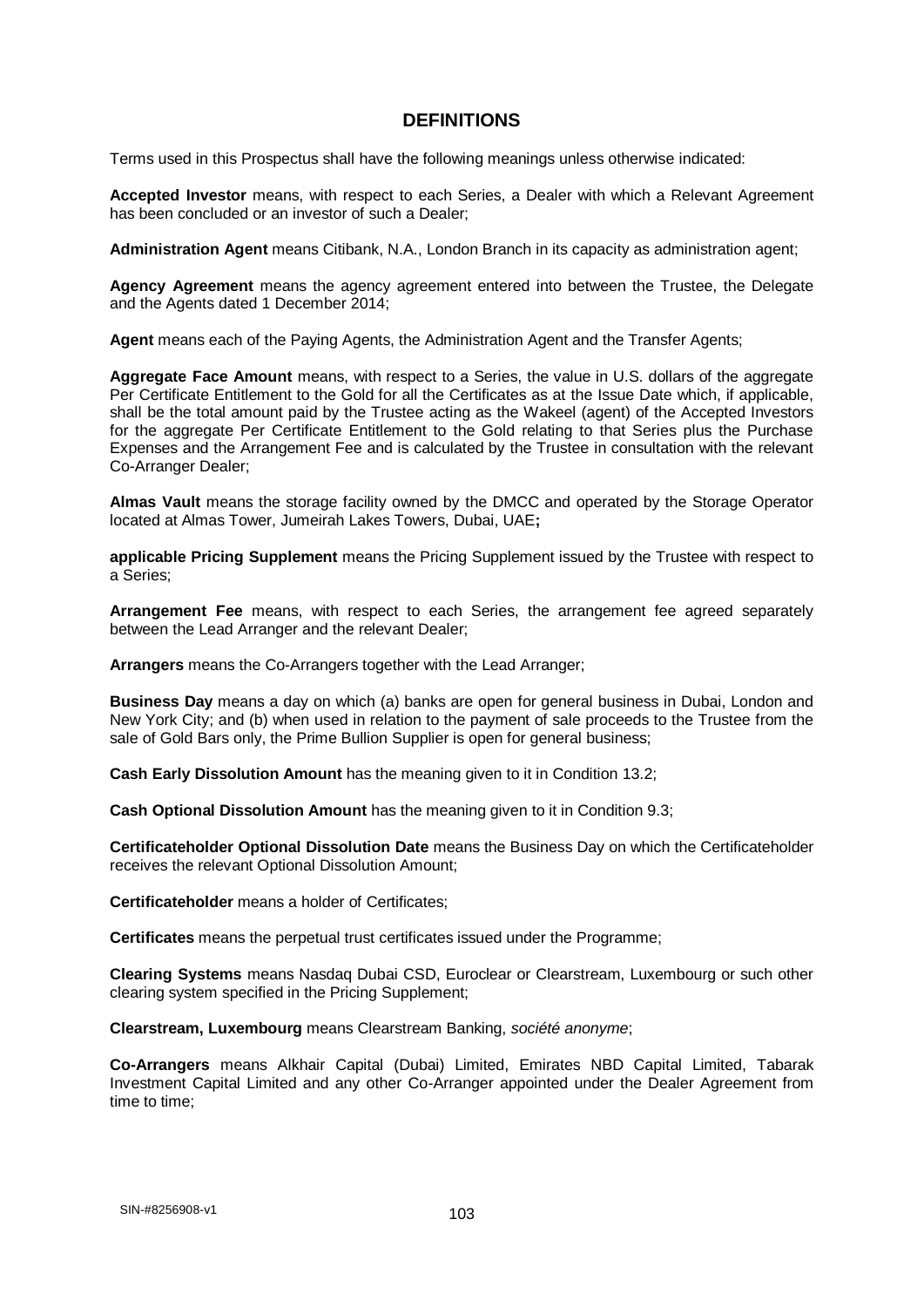**Co-Arranger Dealers** means Alkhair Capital (Dubai) Limited, Emirates NBD Capital Limited, Tabarak Investment Capital Limited and any other Co-Arranger Dealer appointed under the Dealer Agreement from time to time;

**Compulsory Cash Dissolution** means compulsory redemption of a Certificate of a Defaulting Certificateholder for cash by the Trustee in accordance with Condition 4.3;

**Compulsory Dissolution Amount** has the meaning given to that term in Condition 4.3;

**Compulsory Dissolution Date** means the Business Day immediately following the day on which the Trustee receives the proceeds of sale of the relevant Gold Bars following a Compulsory Cash Dissolution;

**Conditions** means the terms and conditions of the Certificates;

**Connected Person** is a person who (a) is a director or an individual involved in the senior management of either (i) the Trustee; or (ii) a controller of the Trustee; or (b) owns, whether legally or beneficially, or controls, whether directly or indirectly, voting shares carrying more than 5 per cent. of the voting rights attaching to all the voting shares of either (i) the Trustee; or (ii) a controller of the Trustee, as defined in rule 4.3.2 of the Market Rules;

**Corporate Services Agreement** means the corporate services agreement dated 29 April 2014 between the Trustee and the Trustee Administrator;

**CSD Custodian** means a company which is recognised by Nasdaq Dubai CSD as a custodian;

**Custodians** means the Storage Operator and the DMCC;

**Dealers** means Alkhair Capital (Dubai) Limited and Emirates NBD Capital Limited and any other Dealers appointed under the Programme from time to time;

**Dealer Agreement** means the dealer agreement entered into between the Trustee, the Lead Arranger, the Co-Arranger Dealers and the Dealers dated 1 December 2014;

**Defaulting Certificateholder** means the holder of a Certificate in relation to which (a) the Management Fee is not paid when due with respect to two consecutive Quarter End Dates; or (b) following a request for redemption by way of physical settlement, the outstanding Management Fee or any other amount payable in accordance with Condition 7.2 is not paid within 30 days of the date of the relevant invoice or debit note;

**definitive Certificate** means a Certificate issued in definitive form;

**Delegate** means Citibank, N.A., London Branch as delegate of the Trustee and any co-delegate or any successor;

**DFSA** means the Dubai Financial Services Authority;

**DFSA's Official List** means the official list of securities maintained by the DFSA;

**DIFC** means the Dubai International Financial Centre;

**Dissolution Amount** means the Early Dissolution Amount, Optional Dissolution Amount or Compulsory Dissolution Amount as applicable;

**Dissolution Date** means an Early Dissolution Date, Certificateholder Optional Dissolution Date or Compulsory Dissolution Date;

**Dissolution Event** shall have the meaning ascribed to it in Condition 13;

104 SIN-#8256908-v1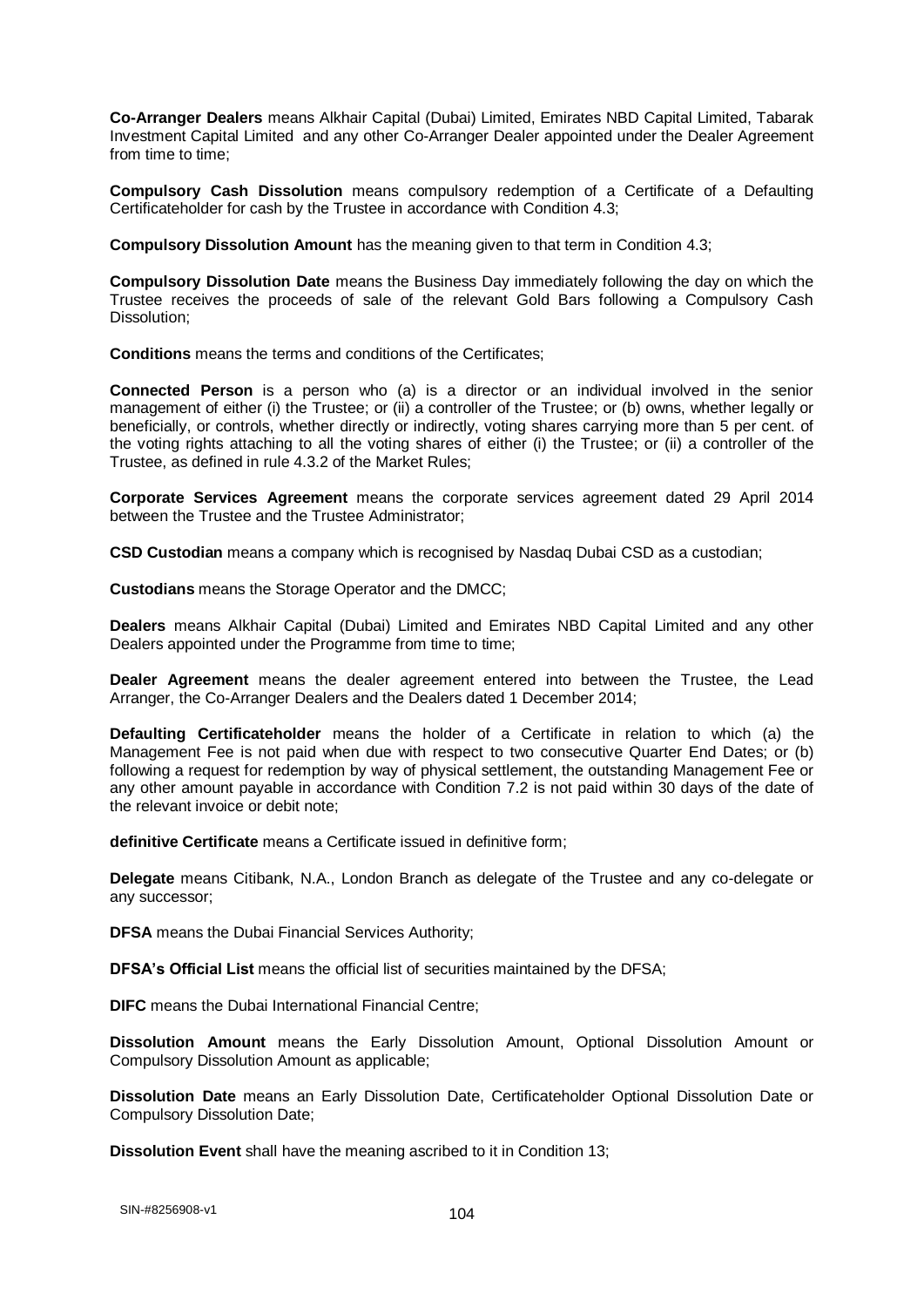**DMCC** means Dubai Multi Commodities Centre;

**DMCC Tradeflow** means the centralised online commodities title receipt system for gold established, owned and operated by the DMCC;

**Early Dissolution Amount** means a Physical Early Dissolution Amount or a Cash Early Dissolution Amount, as applicable;

**Early Dissolution Date** means the Business Day on which the Certificateholder receives the relevant Early Dissolution Amount;

**Escrow Account** means, with respect to each Series to be issued, the escrow account held with the Escrow Agent in the name of the Trustee;

**Escrow Agent** means Citibank, N.A., London Branch in its capacity as escrow agent;

**Escrow Agreement** means, with respect to each Series, the escrow agreement entered into as a condition precedent to the issue of that Series by the Trustee (as Trustee and Wakeel), the Lead Arranger, the relevant Co-Arranger Dealer and the Escrow Agent;

**Escrow Arrangement** means the escrow arrangement described in this Prospectus in the section entitled *Structure and Cashflows - Escrow Arrangement;*

**Escrow Gold Account** the Issuer's gold account with the Storage Operator at the secure vaulting facilities at the Almas Vault into which the Gold Bars are deposited as part of the Escrow Arrangement and designated the "Escrow Gold Account";

**Euroclear** means Euroclear Bank S.A./N.V.;

**Expenses Account** means the Trustee's cash account which is held with the Principal Paying Agent and designated as the expenses account;

**Face Amount** means the value in U.S. dollars of the Per Certificate Entitlement to the Gold as at the Issue Date and, if applicable, shall be the total amount paid by the Trustee acting as the Wakeel (agent) of the Accepted Investors for the Per Certificate Entitlement to the Gold plus the Purchase Expenses and the Arrangement Fee as calculated by the Trustee in consultation with the relevant Co-Arranger Dealer;

**Global Certificate** means the single global certificate representing all the Certificates of a Series;

**Gold Account** means the Escrow Gold Account and/or the Trustee Gold Account;

**Gold Bar** means a gold bar weighing one kilogramme with either 99.95 per cent. or 99.99 per cent. purity (as specified in the applicable Pricing Supplement), with its weight, purity, bar number and brand mark clearly incised thereon and meeting the specification for weight, dimensions, fineness (or purity), identifying marks (including the assay stamp of an LBMA or DMCC acceptable refiner) and appearance set forth in the LBMA Good Delivery Rules or the DMCC Good Delivery Rules for Gold Bars;

**ICSD** means an International Central Securities Depository;

**Issuer** means Gold Reserve Sukuk Limited;

**Issue Date** in relation to each Series shall have the meaning given to it in the Pricing Supplement in relation to that Series;

**Issue Price** means the issue price expressed as a percentage as set out in the relevant Pricing Supplement;

105 SIN-#8256908-v1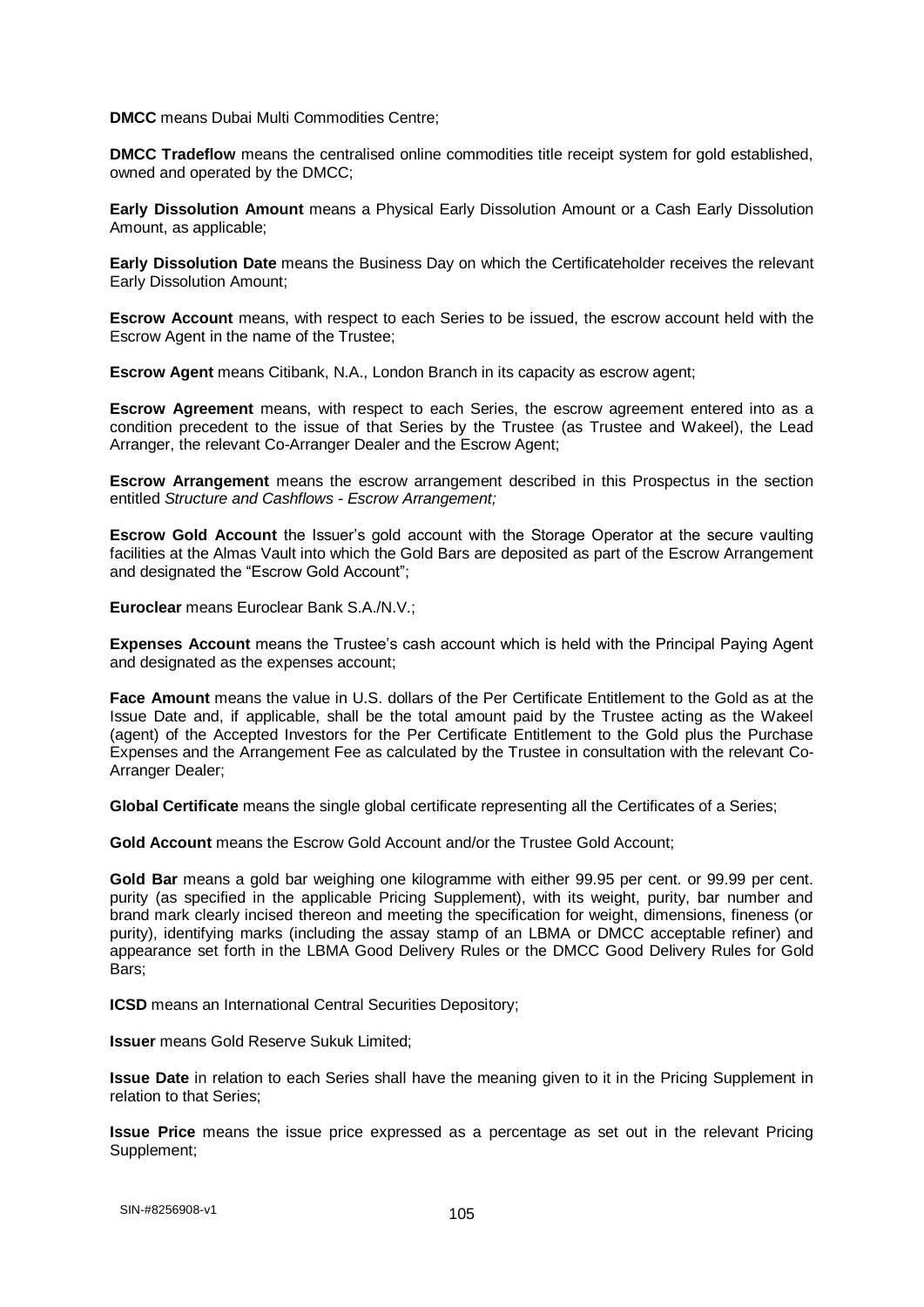**KYC** means know your customer;

**LBMA** means the London Bullion Market Association;

**Lead Arranger** means Konooz Capital Limited;

**Management Fee** means the management fee calculated as set out in the Conditions and charged by the Trustee with respect to each Certificate held by a Certificateholder on a Quarter End Date;

**Markets Law** means the Markets Law DIFC LAW No. 1 of 2012;

**Market Rules** means the Market Rules (MKT) Rulebook issued by the DFSA under the Markets Law (as amended, replaced or supplemented from time to time);

**Master Trust Deed** means the master trust deed entered into between the Trustee and the Delegate dated 1 December 2014;

**MENA** means Middle East and North Africa;

**Nasdaq Agreement** means the application for admission of new securities, together with the annexes thereto, entered into between the Trustee and Nasdaq Dubai CSD dated 1 December 2014;

**Nasdaq Dubai CSD** means Nasdaq Dubai Central Securities Depository;

**OFAC** means the U.S. Office of Foreign Assets Control of the U.S. Department of Treasury;

**Optional Dissolution Amount** means a Physical Optional Dissolution Amount or a Cash Optional Dissolution Amount, as applicable;

**Optional Dissolution Notice** means a duly completed and signed notice by a Certificateholder requesting redemption of the Certificates of any Series in cash or by physical delivery

**Per Certificate Entitlement to the Gold means five standard Gold Bars;** 

**Permanent Dealers** means the Dealers appointed as permanent Dealers to the Programme under the Dealer Agreement;

**Physical Early Dissolution Amount** has the meaning given to it in Condition 13.3;

**Physical Optional Dissolution Amount** has the meaning given to it in Condition 9.4;

**Precious Metal Storage Agreement** means the precious metal storage agreement entered into between the Trustee and the Storage Operator dated 1 December 2014;

**Principal Paying Agent** means Citibank N.A., London Branch;

**Pricing Supplement** means the pricing supplement issued with respect to each Series which amends and/or supplements the Conditions with respect to such Series;

**Prime Bullion Supplier** means Emirates NBD Bank PJSC or such other bank that the Trustee shall designate as a Prime Bullion Supplier in the Pricing Supplement in relation to that Series;

**Procedures Memorandum** means the procedures memorandum (as amended or supplemented from time to time) attached to the Master Trust Deed at schedule 7;

**Programme** means the U.S.\$5,000,000,000 trust certificate issuance programme of the Trustee;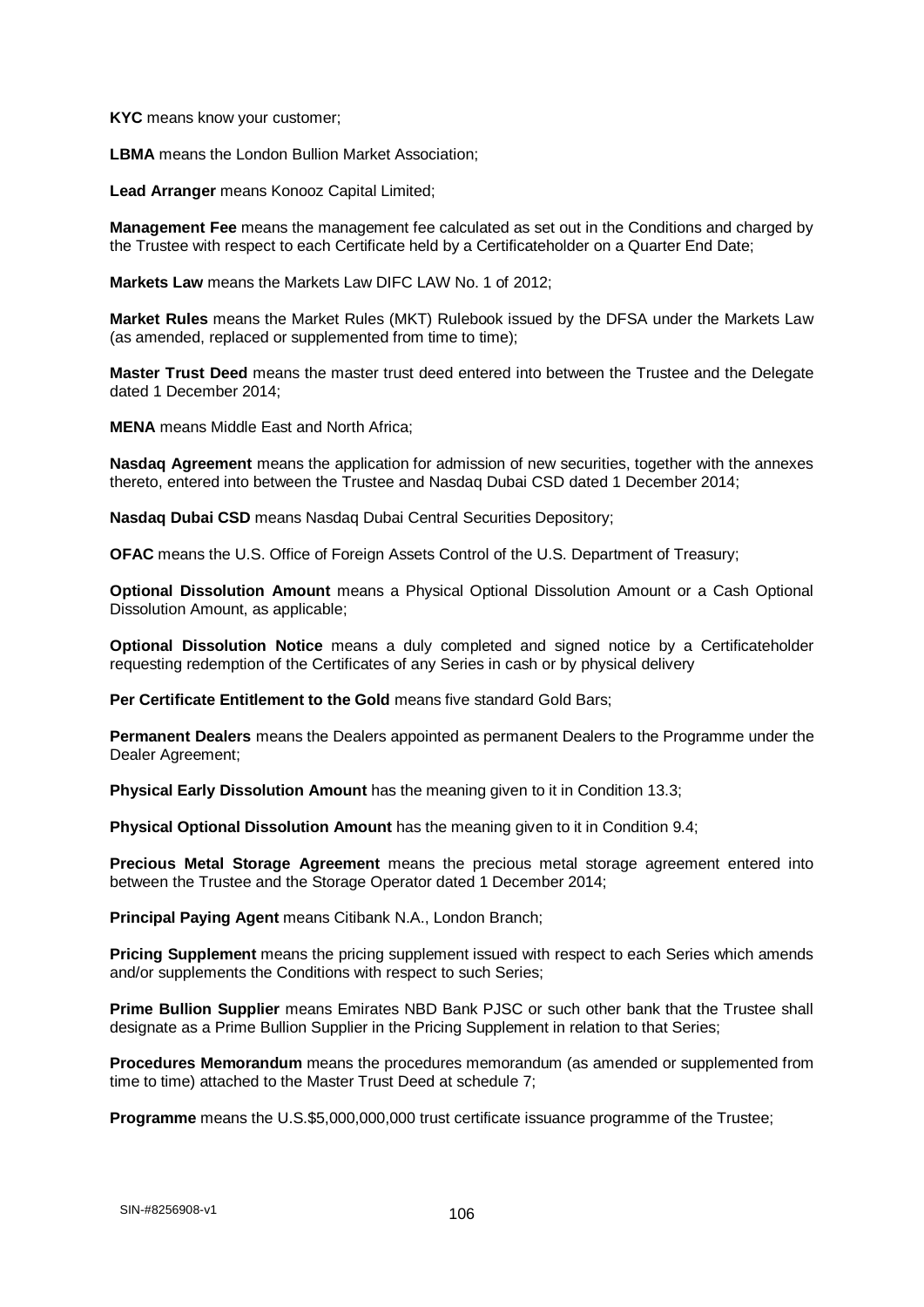**Purchase and Sale Agreement** means each Purchase and sale agreement entered into between the Trustee (in its capacities as Trustee and Wakeel) and the Prime Bullion Supplier for the purchase and sale of Gold Bars details of which such Purchase and sale agreement are set out in the applicable Pricing Supplement;

**Purchase Expenses** means the costs and expenses incurred in the purchase and delivery of the Gold Bars relating to a Series, including, without limitation, the cost of insuring the Gold Bars and the fees of the Escrow Agent, which have been invoiced on or prior to the Issue Date of that Series;

**Quarter** means the period from, and including, the Issue Date to, but excluding, the first Quarter End Date and thereafter from, and including, one Quarter End Date to, but excluding, the next Quarter End Date or to, but excluding, the relevant Dissolution Date, if that is earlier;

**Quarter End Date** means each date specified as such in the relevant Pricing Supplement and with respect to which the Management Fee is calculated;

**Registered Office Agreement** means the registered office agreement between the Trustee and the Trustee Administrator dated 29 April 2014;

**Registrar** means Citigroup Global Markets Deutschland AG acting in its capacity as registrar and any successor;

**Regulation S** means Regulation S of the Securities Act;

**Relevant Agreement** means the relevant agreement entered into between the Trustee, the Lead Arranger and each relevant Co-Arranger Dealer and/or Dealer with respect to the issue of a Series and substantially in the form set out in Schedule 5 to the Dealer Agreement;

**Reporting Entity** means the person with certain reporting responsibilities to the DFSA under the Markets Law and the Markets Rules and, with respect to the Trustee, is the Trustee or such other person as may be declared the reporting entity by the DFSA;

**Specified Denomination** means the value of the Per Certificate Entitlement to the Gold specified in the relevant Pricing Supplement;

**Securities Act** means the United States Securities Act of 1933, as amended;

**Series** means Certificates which are expressed to be consolidated and to form a single series and to have the same terms and conditions;

**Service Provider** means each of the Delegate, the Agents, the Registrar, the Trustee Administrator, the Prime Bullion Supplier, the Arrangers, the Custodians and Nasdaq Dubai CSD;

**Storage Operator** means the operator appointed by DMCC to manage the Almas Vault, currently Brink's Global Services FZE-DMCC;

**Supplemental Trust Deed** means a supplemental trust deed entered into between the Trustee and the Delegate in relation to a Series;

**Tradeflow Agreement** means the DMCC Tradeflow Corporate Access Agreement in the standard form of the DMCC dated 11 February 2013 as amended from time to time;

**Tradeflow Warrant** means the document of title with respect to one or more Gold Bars which is issued by the Storage Operator on DMCC Tradeflow;

**Transaction Documents** means each Purchase and Sale Agreement, the Tripartite Agreement, the Trust Deed, the Agency Agreement, the Tradeflow Agreement, the Procedures Memorandum, the Precious Metal Storage Agreement and the applicable Pricing Supplement;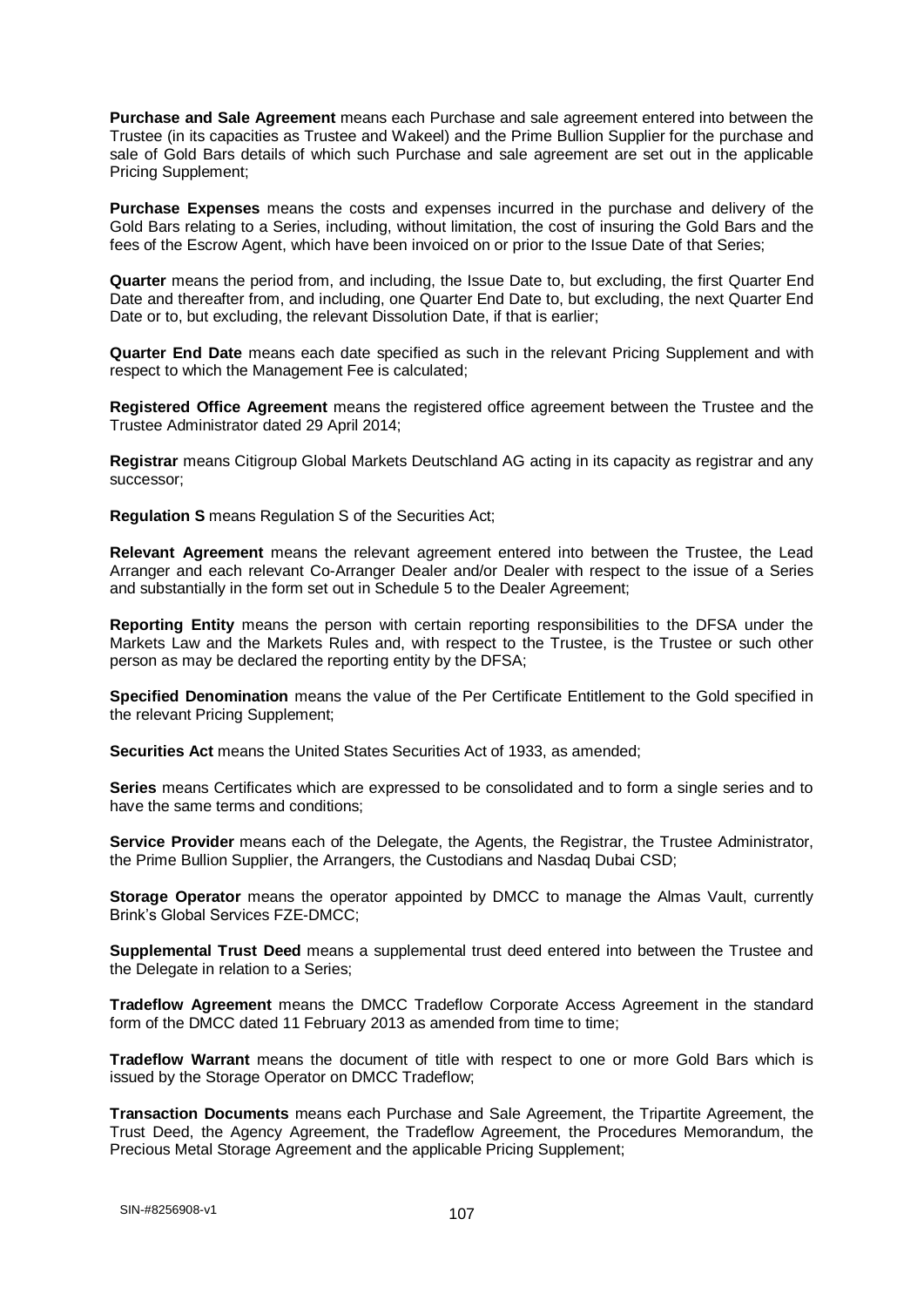**Transfer Agent** means Citibank, N.A., London Branch;

**Tripartite Agreement** means the tripartite agreement entered into between the Trustee, the DMCC and the Storage Operator dated 1 December 2014;

**Trust Deed** means, with respect to a Series, the Master Trust Deed and the Supplemental Trust Deed relating to that Series;

**Trustee Administrator** means Maples Fund Services (Middle East) Limited;

**Trustee Gold Account** means the Trustee's gold account with the Storage Operator at the Almas Vault into which the Gold Bars are transferred on the Issue Date and designated the "Trustee Gold Account";

**Trustee** means Gold Reserve Sukuk Limited (in its capacity as issuer and as trustee for and on behalf of the Certificateholders);

**UAE** means the United Arab Emirates;

**US dollars** or **U.S.\$** means the lawful currency for the time being of the United States of America;

**Wakala Assets** has the meaning given to that term in Condition 5.3;

**Wakeel** means the Trustee in its capacity as wakeel for each Certificateholder.

All references in this Prospectus to an agreement, instrument or other document (including the Master Trust Deed, the Dealer Agreement and the Procedures Memorandum) shall be construed as a reference to that agreement, instrument or other document as the same may be amended, supplemented, replaced or novated from time to time.